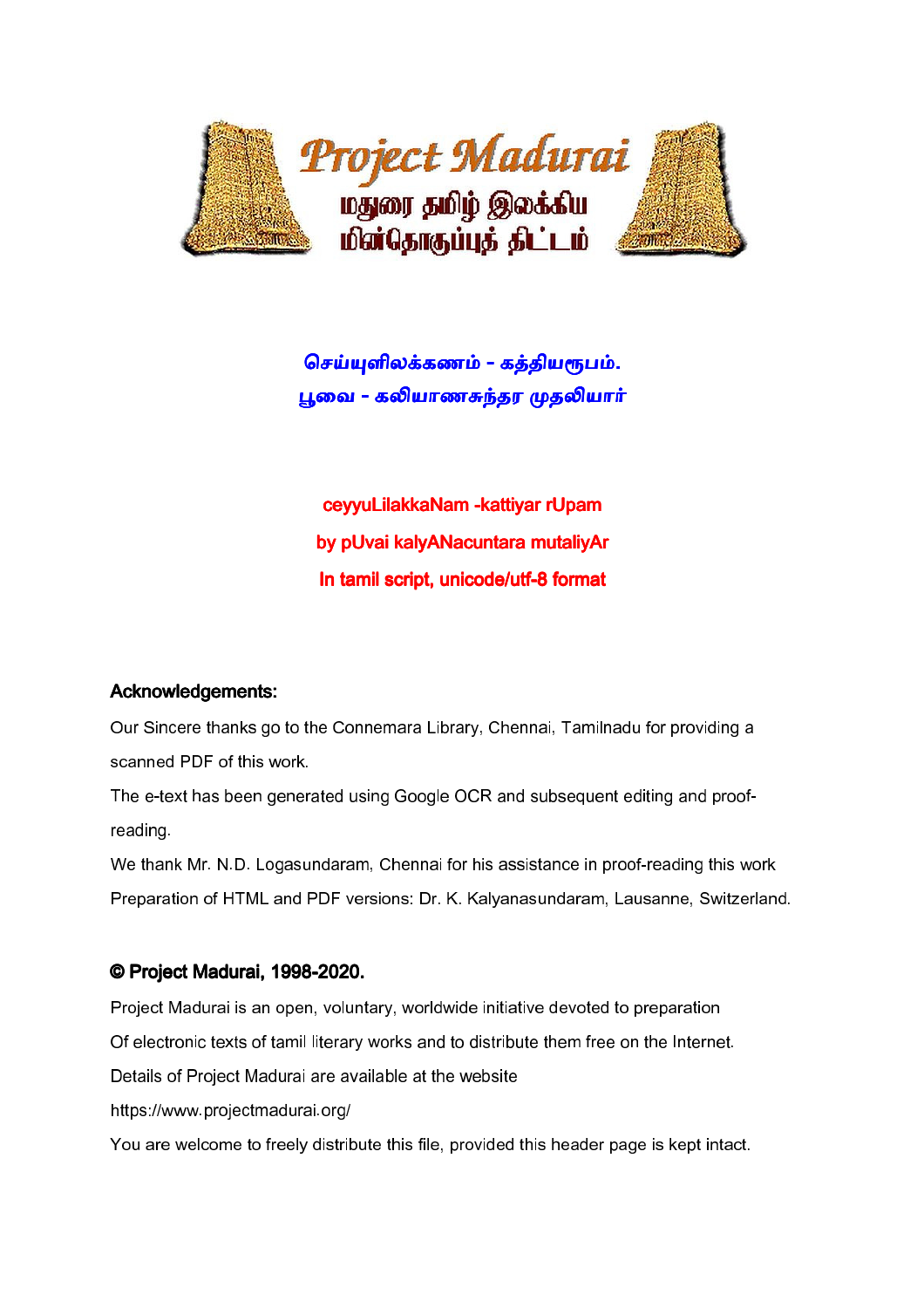## செய்யுளிலக்கணம் - கத்தியரூபம்.

பூவை - கலியாணசுந்தர முதலியார்

#### Source: Source:

செய்யுளிலக்கணம் - கத்தியரூபம். அஷ்டாவதானம் பூவை - கலியாணசுந்தர முதலியாரால் இயற்றப்பட்டு, பிருங்கி மாநகரம் இராமசாமி முதலியாரவர்களால் சென்னை: நிரஞ்சனவிலாசவச்சுக்கூடத்தில் பதிப்பிக்கப்பட்டது. 1893.

---

கடவுள் துணை.

### சிறப்புப்பாயிரம்

இந்நூலாசிரியர் போதகாசிரியா தசாவதானம் பேறை - ஜெகநாதப்பிள்ளையவர்கள் இயற்றியது.

பட்டாங்கி ஔவறிஞரியாவருமே யெளிதாகப் படித்துப் பாடக் கட்டாய யாப்பின் வகை யனைத்தினையுந் தெளிவாகக் காட்டி மேற்கோள் சுட்டாரச் செய்யுளிலக் கணமெனுநூ னவரசமுஞ் சொட்டப் பூவை யட்டாவ தானகலி யாணசுந் தரக்கவிஞ னறைந்திட்டானால்.

-----------

## Preface.

A t the present day, when books are multiplying without even a shadow of satisfying the well-known Leibnitzian Principle of Sufficient Reason for their coming into existence, a few words of mine by way of preface will not be out of place here. My object in this little Manual of Tamil Prosody is to give a clear and comprehensive explanation of the rules and principles of Tamil Poetic Diction for the use of beginners in the study. The Treatises on Tamil Prosody of ancient date, which are the ground works upon which all later Tamil poetical productions are based, are in the form of sutras, i e., blank or rhyming verses. Manuals of Tamil Prosody of recent date, written in prose, are either too compendious or sadly wanting in right order and classification. Hence, the author intended, that, by paying due attention to order and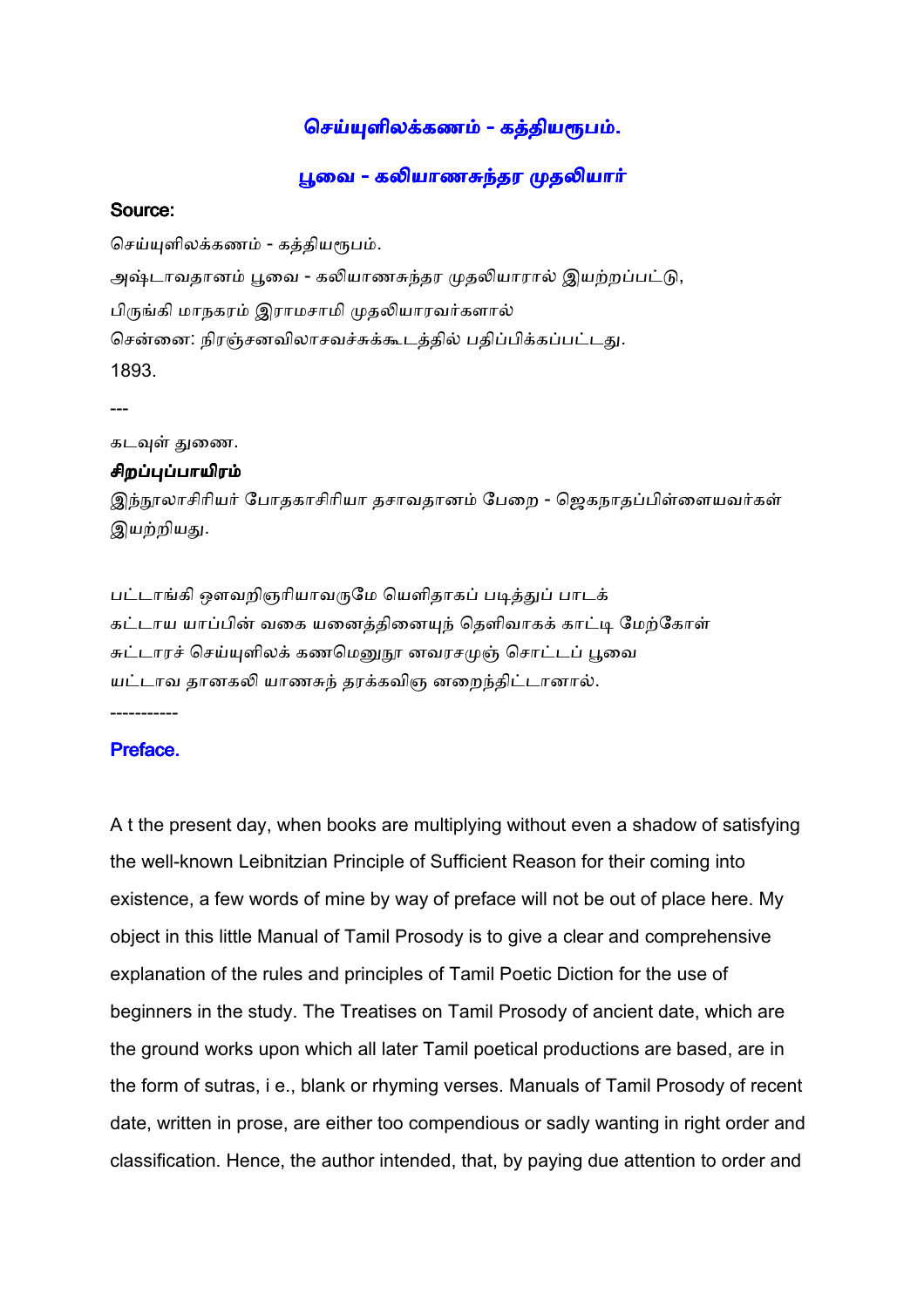classification and to clearness and simplicity of style in explanation, be will be enabled to place in the hands of beginners in Tamil Prosody what is usually styled by the ordinary role of book makers, a long felt wanted real and not imaginary long-felt want. The points of improvement which the author modestly claims for this little book are among many, chiefly the following : (1) a new and intelligible classification of the Tamil Metrical forms, (2) a simpler and more accurate explanation of the Principles of Tamil versification and (3) an explanation of the most difficult form of Tamil Poetic composition வண்ணம் which is for the first time to be found in prose in this little book.

With these words of preface, I leave the book to the judgement of the learned and the learners, with the hope that it will meet with indulgent treatment from my critics. I shall consider myself amply repaid for what little trouble I may have taken in the preparation of this book, if I find that to any the least extent it proves a useful guide in the hands of the students of Tamil Prosody.

### MADRAS,

15th Feb. 1893. P. CULLEAUNASUNDROM.

---------- **Opinions** 

From

RAI BAHADUR P. RANGANATHA MUDR. AVL., M.A.,

Professor, Presidency College, Madras.

Sir,

I have perused with pleasure the contents of your செய்யுளிலக்கணம் or Prosody. It seems to me to contain much useful matter. Those who care to enjoy the metrical beauty and harmony of Tamil Poetry will do well to study your Manual.

22-12--92.

-----------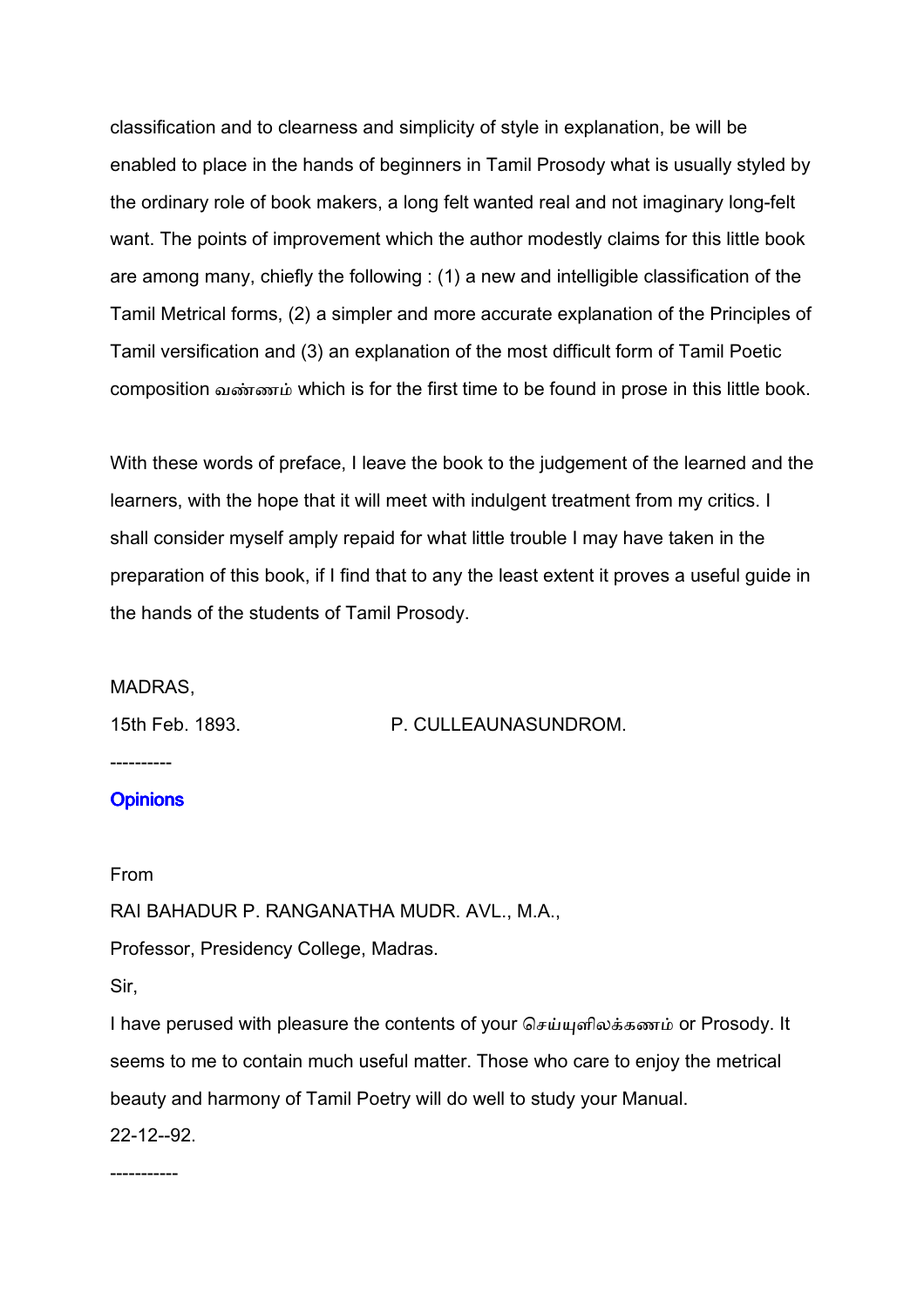#### From

M. SESHAGRI SASTRIAR, Esq., M.A.,

Professor, Presidency College, Mudras.

My Dear Sir,

Many thanks to you for your Tamil Prosody called செய்யுளிலக்கணம். The treatise is one of best books hitherto published on the subject. The rules are very clear and the examples are well chosen. I am quite sure that the book will be very useful to those who study Tamil poetry and deserves to be in the band of every Tamil student in colleges and sohools.

6-2-93,

----------

## From

P, SUNDARAM PILLAI, Esq., M.A.,

Professor, Maharajah's College, Trevandrum,

My Dear Sir,

As desired by you, I have gone through your neat and concise work on Tamil Prosody called செய்யுள் இலக்கணம். I think you have brought out the main points of this very difficult subject with great clearness and force. The examples you have chosen are simpler and more attractive than those generally used in old text books on the subject. I believe you have rendered by this volume considerable service to students who seek to master this branch of our Tamil Grammar. Your notice of வண்ணம் is surely a desirable addition.

26-12-92

-----------

From

C. W. THAMOTHARAM PILLAI, Esq., B.A. L.L

Late Judge, Chief Court, Pudukota.

Your Cheyyul ilakkanam has been well written. Concise as it is, it gives in plain prose all that is required for a student to know in Prosody with sufficient illustrations, so that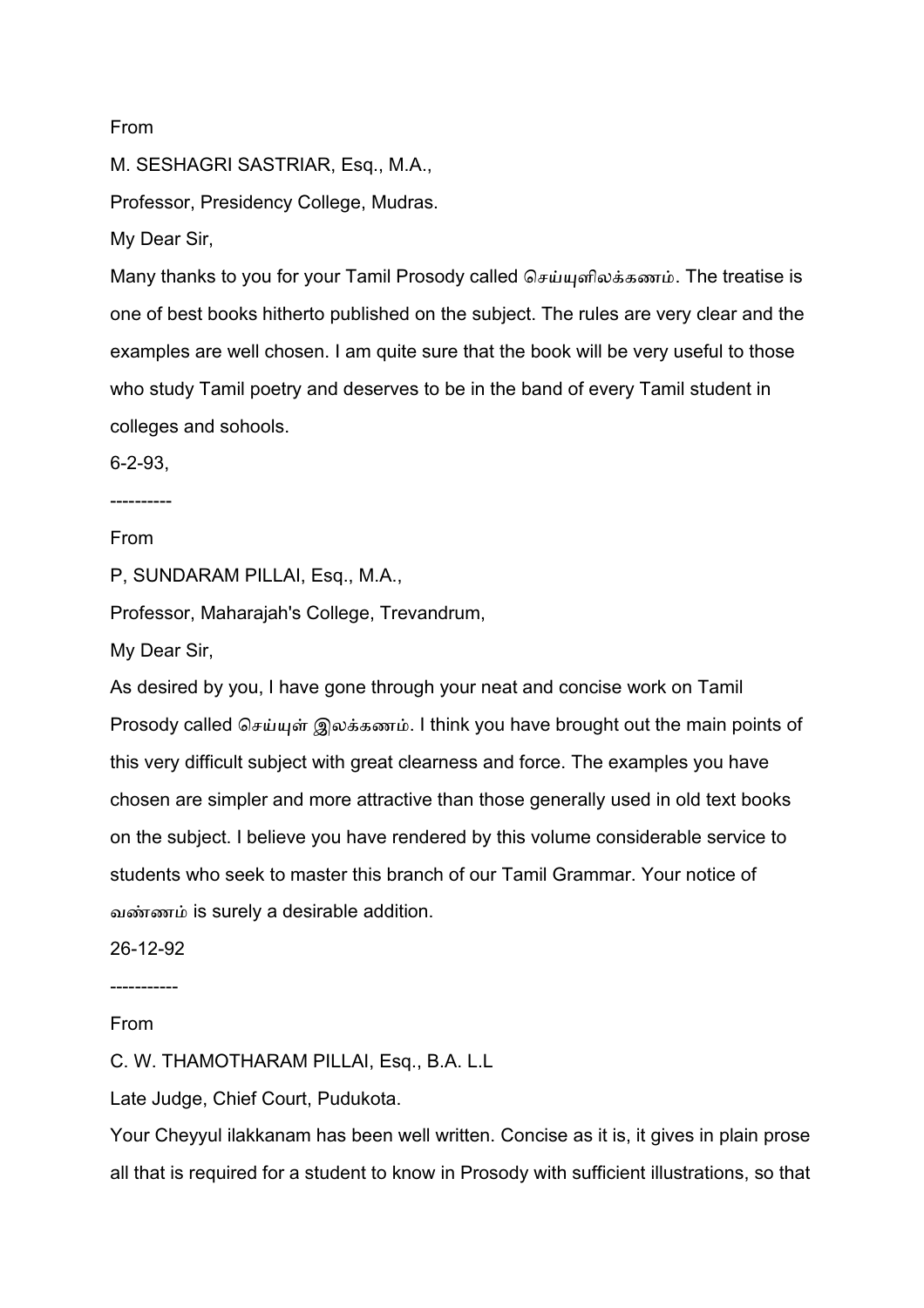the average student can learn it in half the time he may have to devote to get through Karikai, the present popular work on the subject.

16.1. 93.

--------

#### From

P. V. RAMASWAMY RAJU, Esq. L.A

Barrister-at-Law, High Court, Madras,

Dear Sir,

I am happy to inform you that your "செய்யுளிலக்கணம்" has been carefully perused by me and that I find at a concise and useful exposition of the rules of Tamil Prosody. The chief merit about it seems to me to be this--that it will induce its readers to study the higher works on the subject by the very clear and simple manner in which it explains the principles which are more elaborately discussed in the former. It is a source of extreme gratification to me to see your effort in this direction, as unfortunately works of this kind are growing fewer day by day. Wishing your work every success, &c, &c.

5-2-93.

------

From

T. VEERABADRA MUDALIAR, Esq., B.A. L.L.,

Vakeel, High Court of Madras,

Sir,

I have perused your book Seyyal ılakunnm with very great pleasure and interest. It is the first complete work on Prosody of its kind that I have seen, embodying in prose, in a lucid and concise form not only the excellent rules of Prosody contained in Karigai with commentary, but also a variety of very valuable information on such allied subjects as Porutham, Mangalachol, Prabhandam, &c.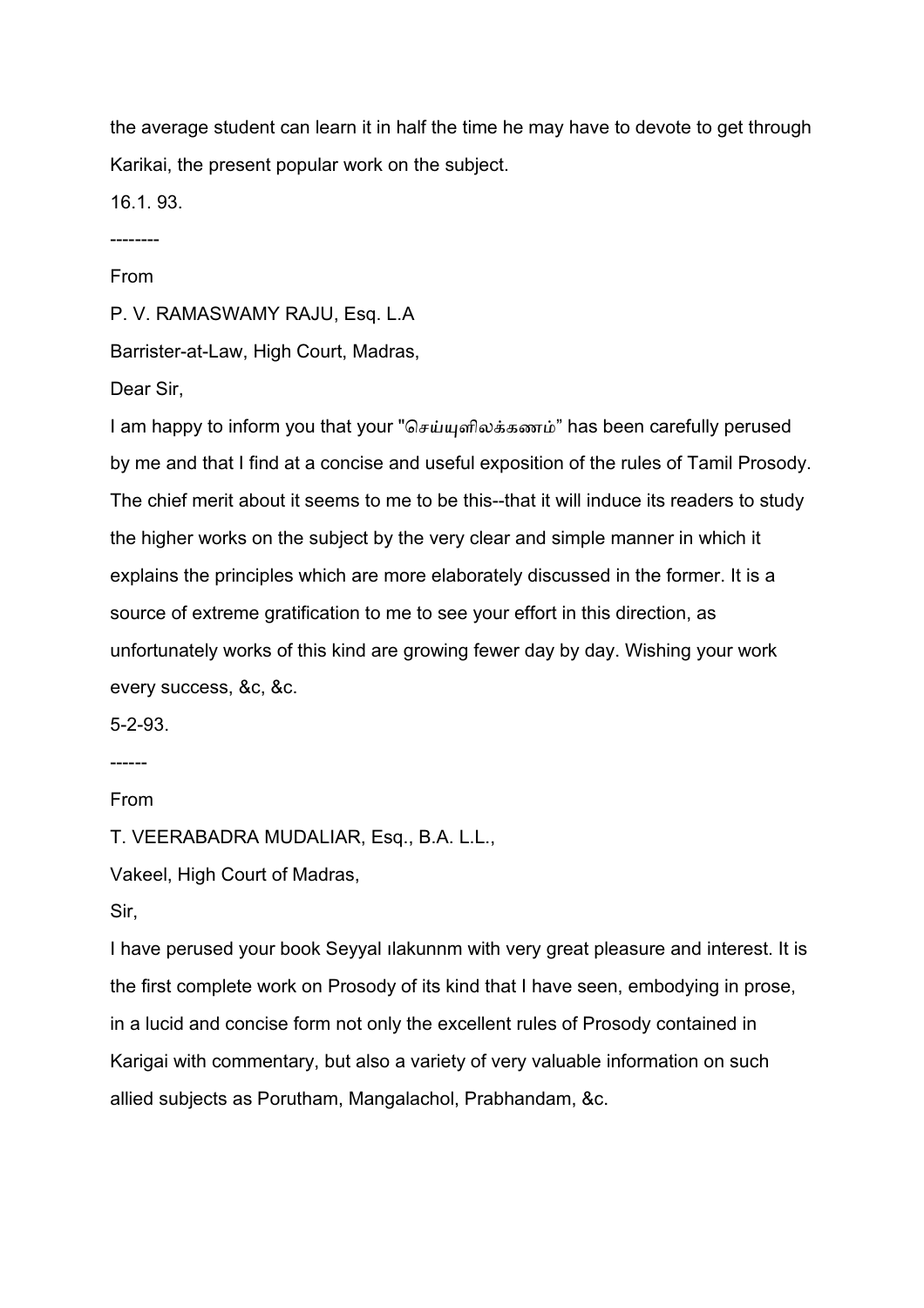I have no doubt that the book will be appreciated by many readers of Tamil Poetry who ought to be thankful to you for saving them the trouble of wading through annotated Karigai aud Venbapattial which are all, again, out of print now. 15-12-92

------

#### From

T. T. KANAKASUNDARAM PILLAI, ESQ., B.A.,

Educational Clerk, Govt. Secretariat, Madras.

Dear Sir,

I have perused portions of your book on Tamil Prosody and think it well adapted for use in the school room. To most of the students in our schools and colleges, Tamil Prosody has hitherto been a sealed book, and I am glad to think that your book will obviate all the difficulties in understanding that fourth part of Tamil Grammar and awaken the interest of all students.

28-12-92

--------

#### From

T. BALASUNDARA MUDALIAR, Esq.,

Munshi to Tamil Translator to Govt. of Madras.

Sir,

Many thanks for the copy of செய்யுளிலக்கணம் you have kindly sent me. I need only express the pleasure I felt in going over the excellent quotations from eminent Tamil poets, which very well illustrate some of the otherwise inexplicable points in Tamil Prosody. I have read your Manual with a peculiar interest partly because it appears to be an imitation of one of my most favorite books சிதம்பர செய்யுட்கோவை, and partly because it is a work proceeding from an old friend of mine. I feel sanguine that your Manual which displays considerable labour and research on your part cannot but prove useful to those for whom it is intended. Allow me to say that your Manual, the explanatory portions of which, are written in clear and accurate prose deserves to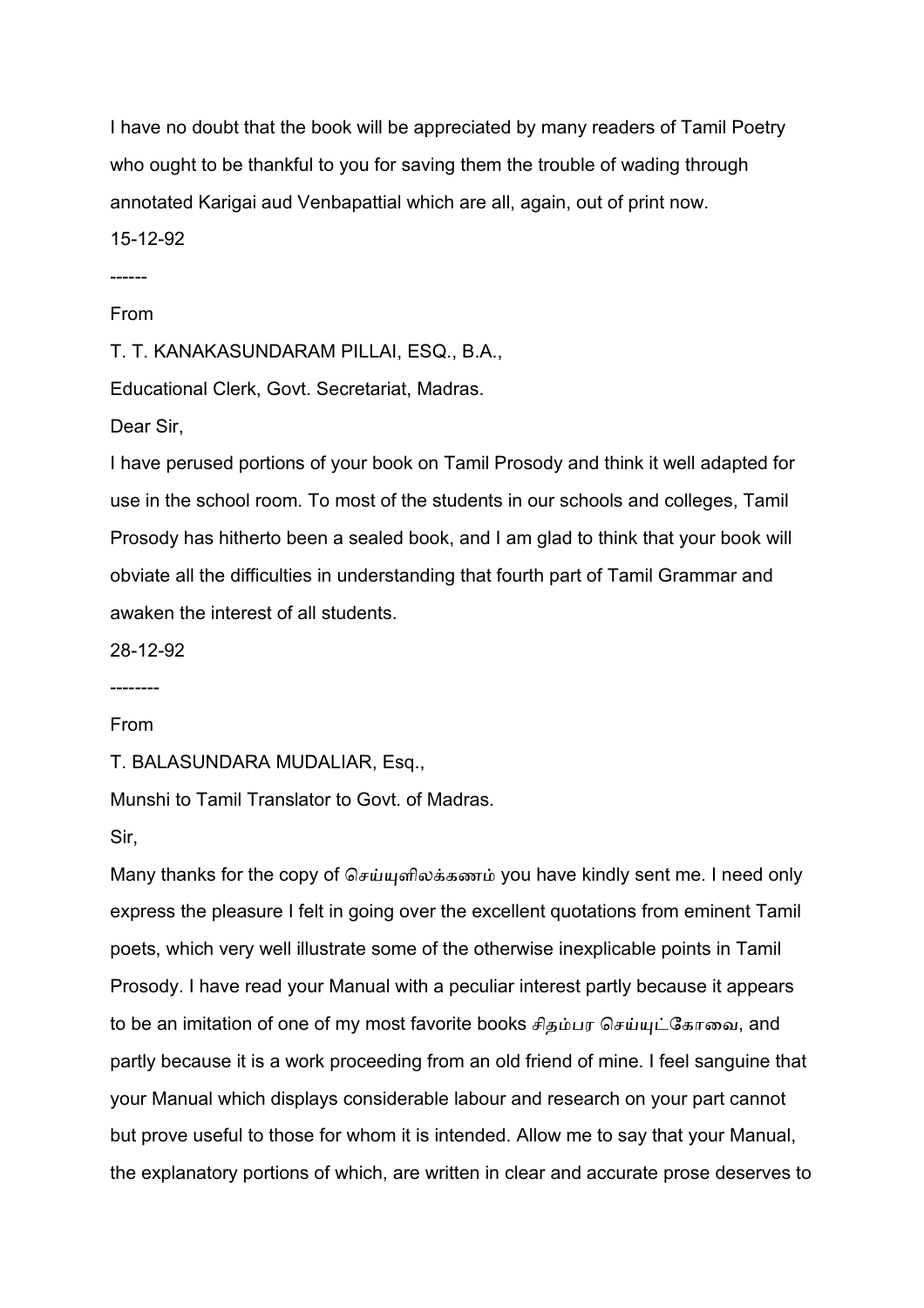find a place in the hands of every student of Tamil Prosody, as it is sure to save him the laborious task of poring over the pages of காாிைக. I sincerely hope that your Manual will win for you a fitting recognition at the hands of the Tamil reading public, and that you will be an example to many a learned man who allows his knowledge to get rusty, forgetful of the Poet's remark:

### "Who reads

Incessantly, and to his readings brings not

A spirit and genius equal or superior,

Uncertain and unsettled still remains

Deep versed in books and shallow in himself."

29-12--92.

## -------

### From

T. SARAVANAMUTTU PILLAI, Esq, B.A.,

Librarian, Presidency College, Madras.

Dear Sir

Wben I began to learn Tamil Prosody I felt very much the want of a book that would bave placed before me in brief compass the elementary principles of Tamil Prosody. After I have seen your Manual I feel quite assured that no such want will be felt by students in the future. And, moreover, the examples you have throughout given are in themselves a source of true delight to the students of Tamil Literature.

4-1-93

--------

From

N. BALASUBRAMANYA MUDALIAR, EsQ, B.A.,

Late Ag. Mathematics Professor, St Joseph's College, Bangalore.

Sir,

Kindly accept my best thanks for the copy of your செய்யுளிலக்கணம் you kindly sent me. I find it on careful reading a most excellent Manual of the Principles of Tamil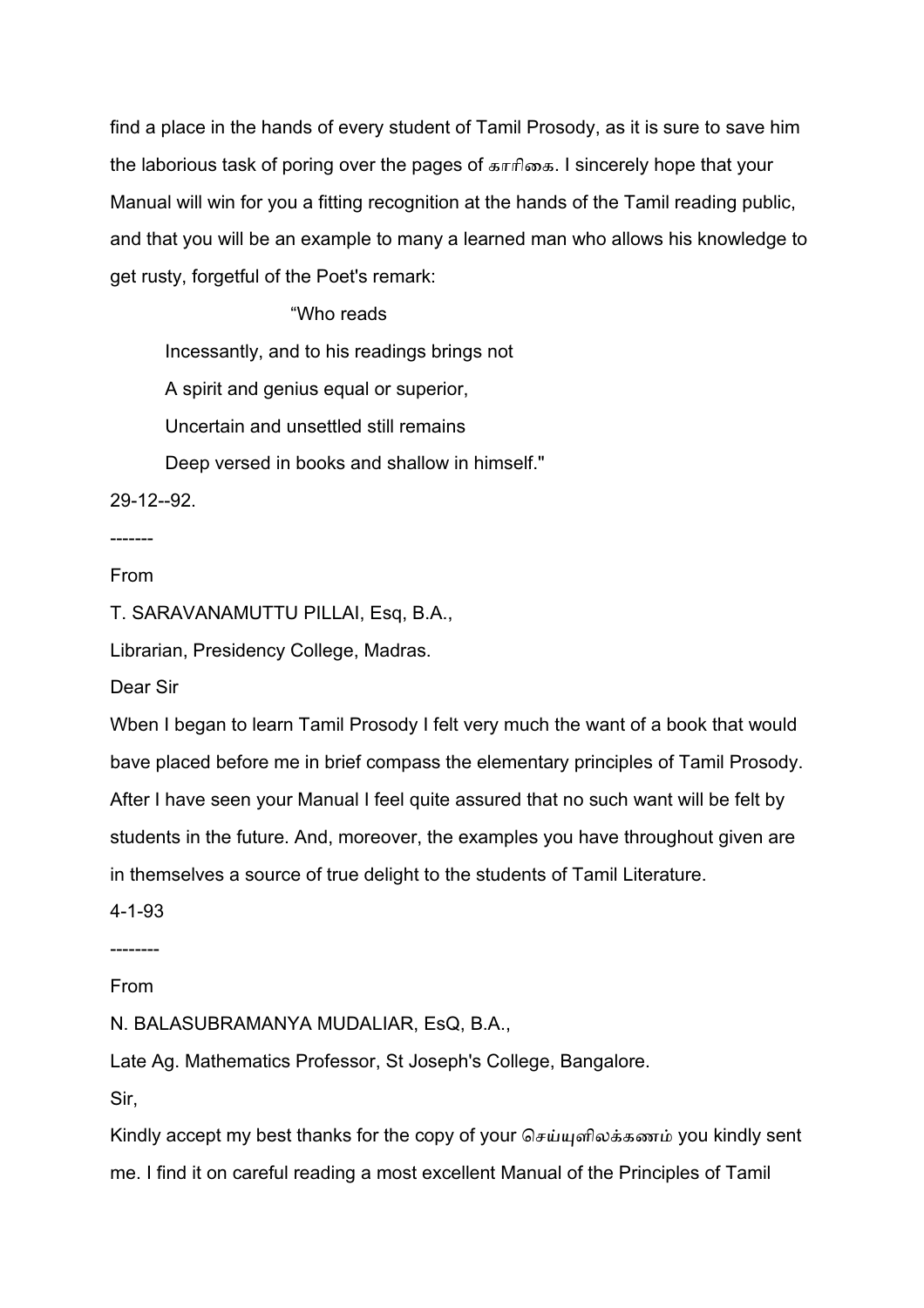Prosody and the best of its kind I have ever come across. In comparison with those that can be found in any existing treatises on Tamil Prosody, your explanations are real models of lucidity and clearness. Besides, your illustrations are just such as are fitted to exhibit the varied beauties of Tamil Metrical Composition. In my humble opinion, I know of no other book than yours that deserves so well to be in the hands of every student of Tamil Prosody.

With sincere wishes for the success of your Manual, &c., &c.

26-12-92

---------

From

T. RAMAKRISHNA PILLAI, Esq., B.A.,

Bench Clerk, High Court, Madras.

My Dear Sir

I have read with very great pleasure your செய்யுளிலக்கணம் and am glad to state that it is good and supplies a want.

10-1--93.

-----------

### செய்யுளிலக்கணம்.

கடவுள்துணை.

#### தெய்வ வணக்கம்.

எண்கலைவண்ணப்பா.

#### குழிப்பு

தனனா தன
 தனனா தன
 தனனாதன தய்ய தனந்தனனா.

தானார் பதிப் பொருளியாதெனத் தடுமாறிமிர் குள்ளமயர்ச்சியரார் சதுமாமறைக்கரிதாகியுத்தமமாமனம் தைய மொழித்தருள்சேர் உரனார் விழுத் தகையாளர் பெற் றுளதாய் நிலைத் தெவ்வயின் முற்றுறைவாய் ஒருவாதுநித் திய மேன்மையுற் றொளிரோர்முதற்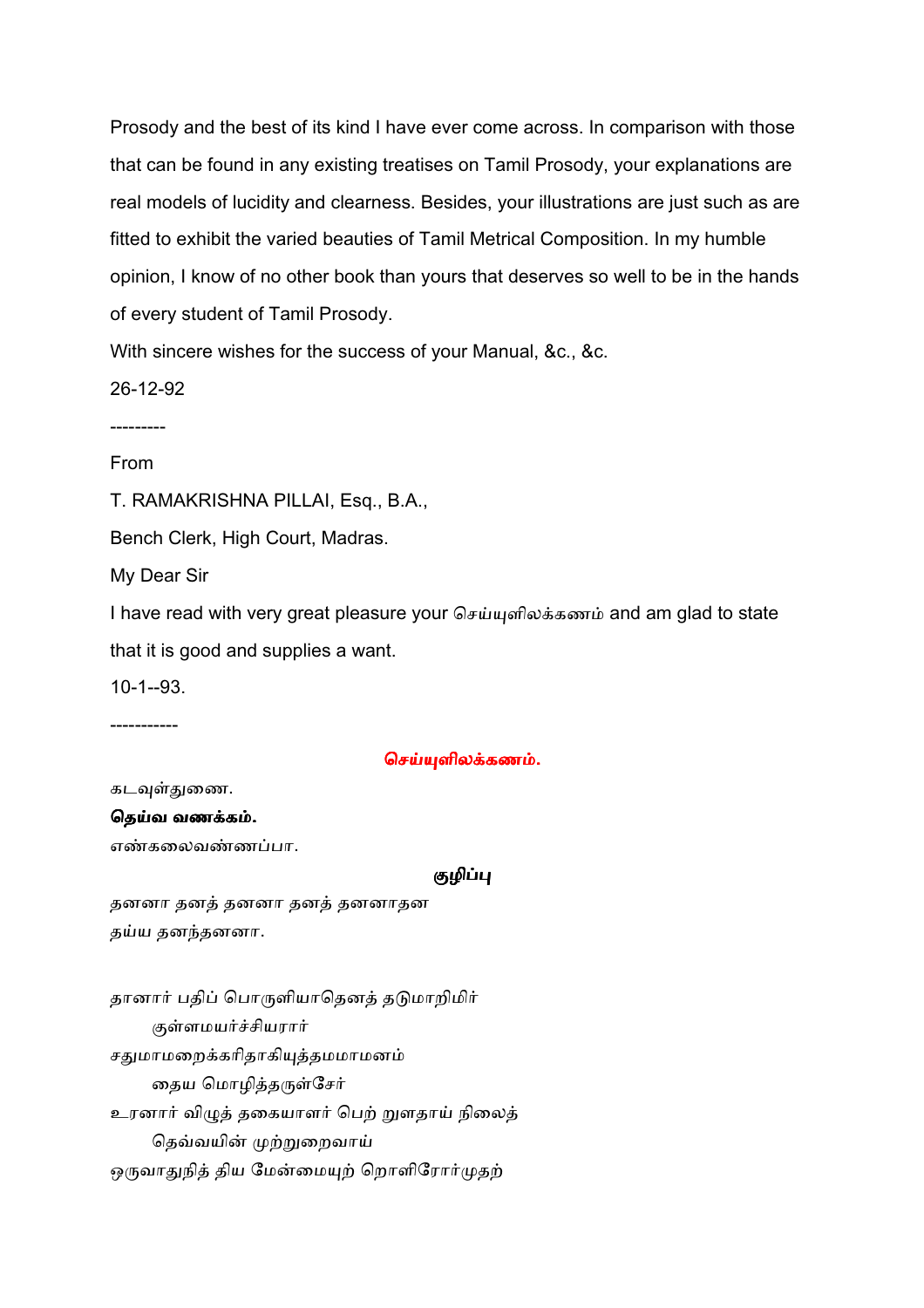றெய்வமதைப் புகழ்வாம் அரனார் துடித் தொனியாலுதித் தழகார் தமிழ்க் கல்வி வளர்ச்சியினால் அருணாடிநற் கவிபாடு நற் கதியாவலுட் கொள்ளுநர்கைக்கொள்நேர் திரனார் முழுப் புலவோர் மகிழ்ச் சியின் மேவுறச் செய்யுளிலக்கணமே திசையாவுமுற்றவிர்வான் மிகத் தெளிவாமெனச் சொல்வளனைப்பெறவே.

#### உள்ளடக்கம்

----------

- 1. உறுப்பியல் 2. செய்யுளியல்
- 3. ஒழிபிய
- 4. பாட்டியல்

------------

## செய்யுளிலக்கணம் - நூல்.

#### 1. உறுப்பியல்.

#### செய்யுள்.

எழுத்து, அசை, சீர், தளை, ஓசை, அடி, எதுகை, மோனையென்னுமுறுப் புக்களாற் செய்யப்படுவது.

### 1.1 எழுத்து

உயிர், குறில், நெடில், குர்ரியலிகரம், குற்றியலுகரம், ஐகாரக்குறுக்கம், ஆய்தம் , வல்லினம், மெலனம் , இடயினம், உயிரமெய், உயிரளபெடை, ஒற்றளபெடை யெனபனவாம்.

------

### 1.2அைச.

எழுத்தானது தனிரோம், இணைந்தேனுரிற்பது. இது நேரசை, நிரை யசையென விருவனகப்படும்.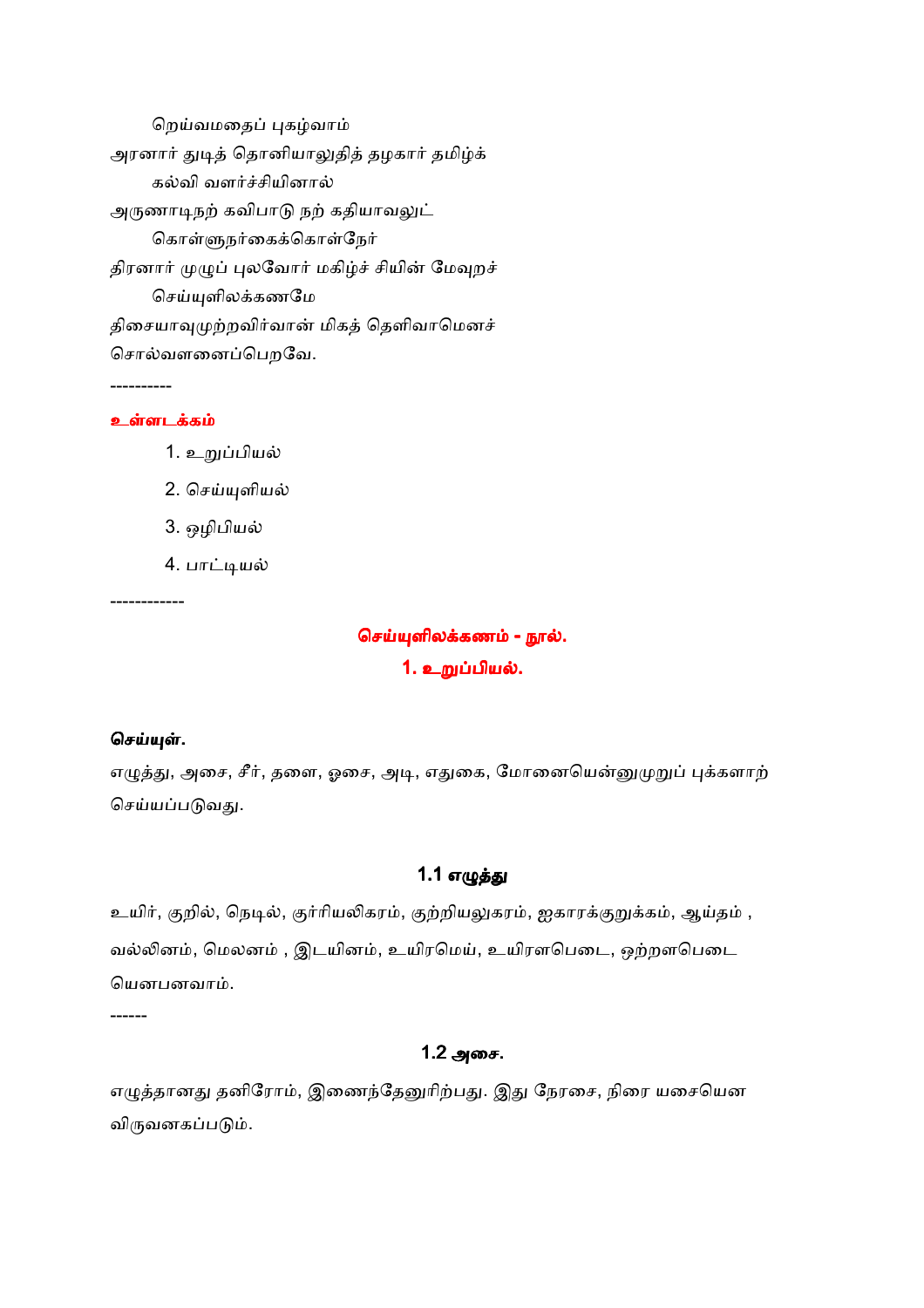### 1.2.1 நேரசை.

குற்றெழுததுக் சனித்தேதும் ஒற்றடுத்தேனும், நெட்டெழுத்துத் தனித்தேனும் ஒற்றடுத்சேனும் கருவது. க = குற்றெழுத்து தனித்து வந்த ரோசை. மன = ஞாயிறழ க இ
/வத ேநரைச. தா = நெட்டெழு கனத் தயார் நேரசை பால் = நெட்டெழுத் ஒற்றடுத்துவந்த நோசை.

### 1.2.2 நிரையசை

குறிலிணைந்தேனும் ஒத்தடுத்தேனும், குயினெடி லிணைந்தேனும் ஒற்ற டுத்தேனும் வருவது. அரி = குறில்ணைந்து வந்த நிரையசை

மாம் - குறிலிணைந்து ஒற்றடுத்துவந்த நிரையசை நிலா = குறினெடி வீணைந்துவந்த நிரையசை வரால் - குறினெடி விணைந்து ஒற்றடுத்து வந்த நிரையசை ------------------

 $1.3.$   $\mathbf{f}$  if

அசையுடன் அசை சேர்ந்து வருவது. இது இயற்சீர், வெண்சீர் , வஞ்சிச் சீர், பொதுச்சீர், அசைச்சீர் என வைந்துவகைப்படும்.

## 1.3.1. இயற்சீர்.

இரண்டசைகளா வாக்கப்படுவது. இது ஆசிரிய வரிச்சிரென்றும் முதற் ஓரென்றும் சொல்லப்படும்.

வாய்பாடு. நேர் நேர் = தேமா நிரைநேர் = புளிமா. நிரைநிரை கருவிளம் நேர்நிரை = கூவிளம்

(உ-ம்.) காண்டற் கரிய கடவுளைப் போற்றிட தேமா புளிமா கருவிளம் கூவிளம்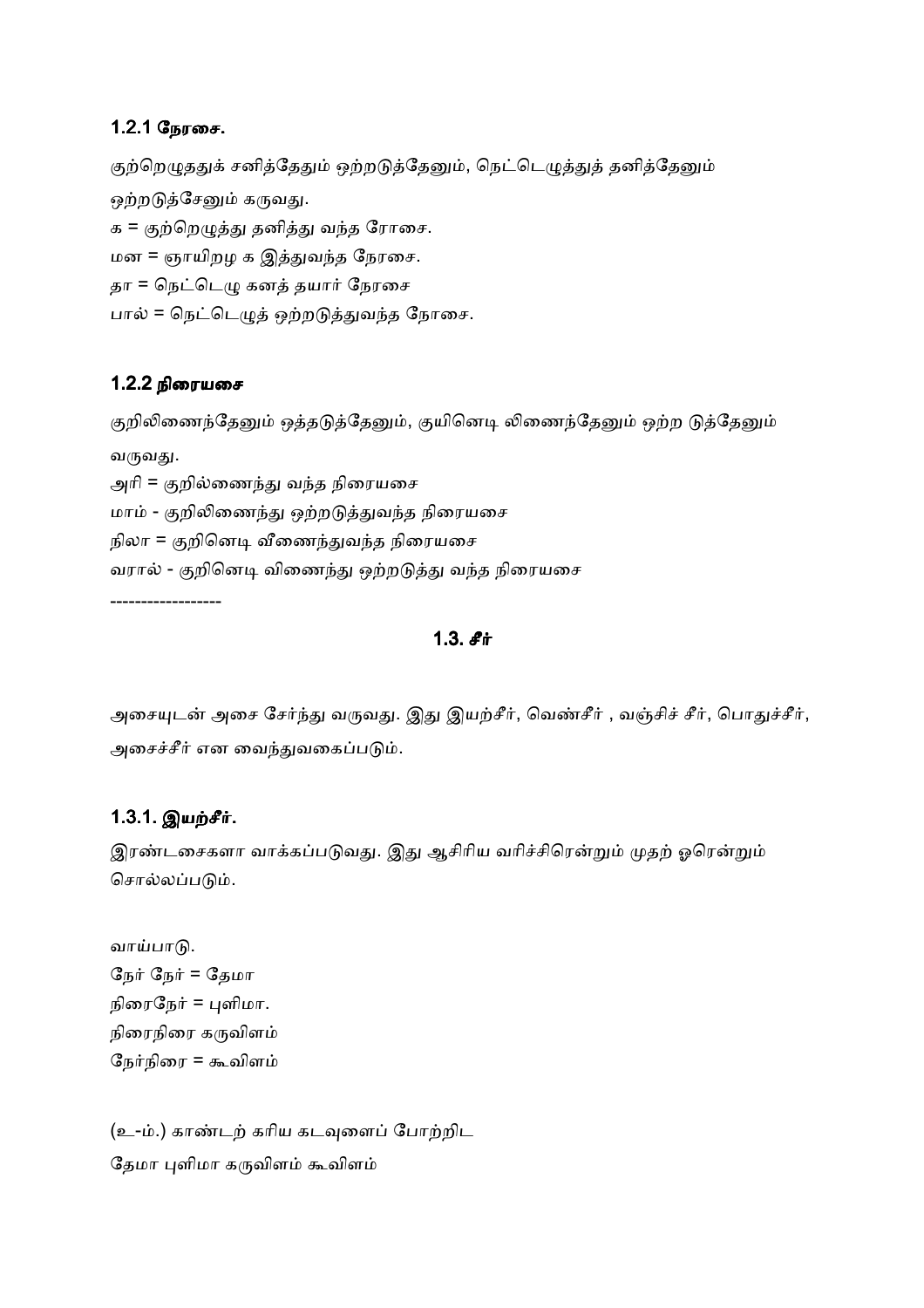வேண்டிய யாவும் விளையும் ஈண்டிய வலகி வெம்ம நோக்கே.

### 1.3.2 வெண்சீர்.

இயற்சீர் நான்கினுக்கும் ஒவ்வொன்றிற்குப்பின் காய் என்னு நேரசை யைக்கூட்ட மூன்று அசைகளாகி வெண்சீர் எனவும், காய்ச்சீரெனவும், இடைச் சீரெனவும் படும்.

வாய்பாடு.

நேர் நேர் நேர் = தேமாங்காய் நிரை நேர்கோ = பரிமாங்காய். நிரை நிரை நேர் = கருவிளங்காய். நேர் நிரை நேர் = கூவிளங்காய்,

(உ-ம்.) கவையாகிக் கொம்பாகிக் காட்டகத்தே நிற்கும் புளிமாங்காய் தேமாங்காய் கூடயிளங்காய் தேமா அவையல்ல நல்ல மரங்கள் - சமைாடுவே புளிமாங்காய் தேமா புளிம கருவிளங்காய் நீட்டோலை வாசியா நான் குறிப்பறிய தேமாங்காய் கூவிளம் தேமா கருவிளங்காய் மாட்டா தவனே மரம். தேமா புளிமா மலர்.

## 1.3.3. வஞ்சிச்சீர்

இயற்சீர் நான்கினுக்கும் ஒவ்வொன்றுக்குப்பின் கனி என்து நிரையசை யைக்கூட்ட மூன்று அசைகளாக வஞ்சிச்சா, கனிச்சீர், கடைச்சரெனவும் வழங்கும்.

வாய்பாடு. நேர் நேர் நிரை= தேமாங்கனி. நிரை நேர் நிரை = புளிமாங்கனி நிரைநிரை = கருவிளங்கனி நேர்நிரைநிரை = கூவிளங்கனி

(உ-ம்.) பூந்தாமரைப் போதலமரத் தேமாங்கனி கூவிளங்கனி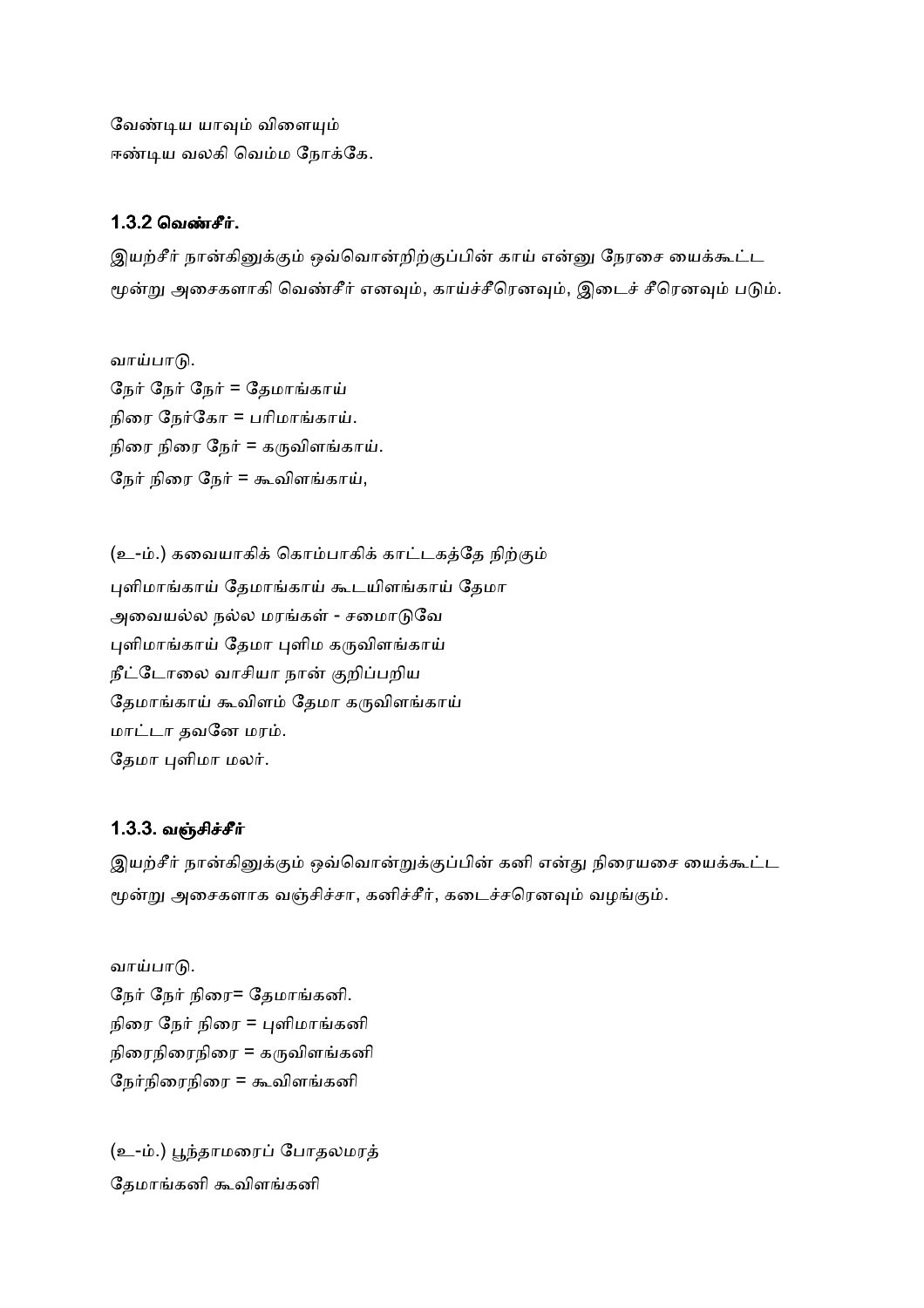தேம்புனலிடை மன்றிரிதரும் கூவிளங்கனி கூவிளங்கனி வளவயலிடைக் களவயின் மகிழ் கருவிளங்கனி கருவிளங்கனி வினைக்கம்பலை மனைச் சிலம்பவும் புளிமாங்கனி கருவிளங்கனி

## 1.3.4. பொகுச்சீர்

இயற்சீர் நான்கினும் ஒன்றொன்றிற்குப்பின் தண்பூ நறும்பூ , தண்ணிழல் நறுநிழல் என்று மிரண்டசைகூடி வருவன.

வாய்பாடு தேமாந்தண்பூ தேமாந்தண்ணிழல், தேமா கறம்பூ தேமாநறுநிதல். பரிமாந் தண்பூ புளிமாந் தண்ணிழல் புளிமா நறும்பூ புளிமாநறுநிழல். கருவிளந்தண்பூ கருவிளந்தண்ணிழில், கருவிளநறும்பூ கருவிளநறுநிழல். கூவிளந்தண்பூ கூவிளந்தண்ணிழல். கூவிளநறும்பூ கூவிளநறுநிழல்.

(உ-ம்.) இந்நூலின் செய்யுளியலில் காட்டியுள்ள குறளடி வஞ்சிப்பாவிற் காண்க.

## 1.3.5 ஓரிச்சைசீர்

நேரசையும், நிரையசையும், தனித்தனியே சிராகி , நாள் மலர் என்று வழங்குவதுடன், இவற்றுடன் குற்றியலுகாஞ்சேர்த்து காசு , பிறப்பு எனவும் வரும் இவை வெண்பாவின் கடையில் வழங்கும்.

(உ-ம்.) ஈன்ற பொழுதிற் பெரிதுவக்குந் தன்மகனைச் சான்றோ னெனக்கெட்ட காய் = நான் தன்னூன் பெருக்கக்குத் தான்பிறிதூனுண்பா னெங்ஙன மாளு பாருள். மலர் அவிசொரிந் தாயிரம் வேட்டலினொன்ற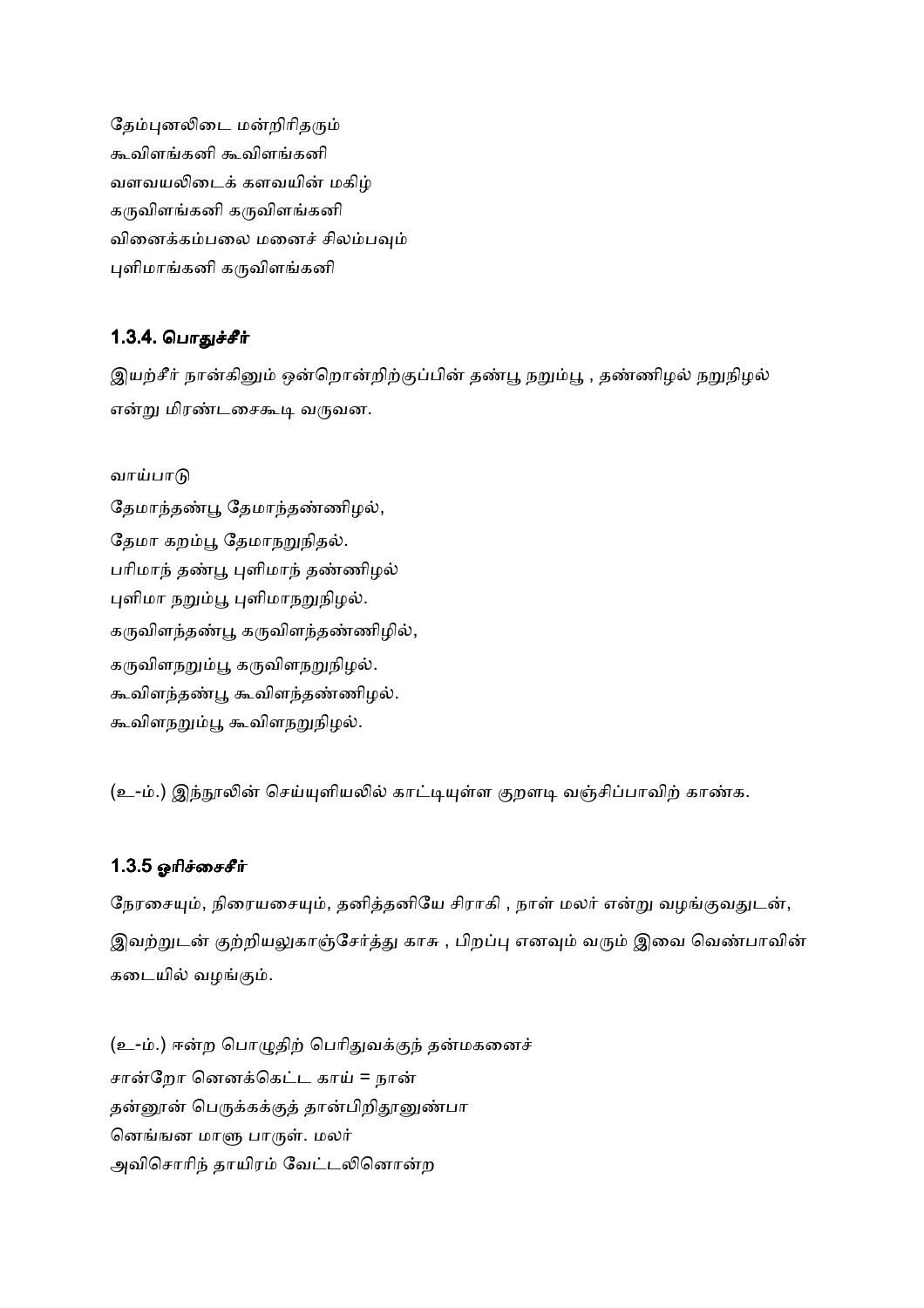னுயிர்செகுத் துண்ணாமை நன்று. = காசு. எல்லா விளக்கும் விளக்கல்ல சான்றோர்க்குப் பொய்யா விளக்கே விளக்கு . = பிறப்பு.

--------------

#### 1.4. தளை.

நின்றசீரின் ஈற்றசையும், வருஞ்சீரின் முதலசையும் விதிப்படி ஒத்திருப் பதாகப் பார்ப்பது தளையாம்.

மா + நேர்நேரொன்சிரியத்தளை விளம்+ நிரை நிரையொனாசிரியச்னை -- அகவலுக்குரியன்,

மா + நிரை இயந் வெண்டளை, வெண்பாவிற்குரியன. காய் + நேர் வெண்சீர் வெண்டளை.

காய் + நிரைக் கலித்தளை கலிப்பாவுக்குரியது. கனி + நிரை = ஒன்றியாங்சித்தளை கனி + நோ ஒன்று திவஞ்சித்தளை வஞ்சிப்பாவிற்குரியன. ------------

## $1.5$  ஒசை.

சீர்களின்புணர்ச்சியாங் தோன்றித் தளைகளா வமைந்த செய்யுட்களின் குணமாய் இசைப்பது இது செப்பலோசை, அகவலோசை, துள்ளலோசை, தூங்கலோசையென நால்வகையாம்.

---------

#### 1.5.1. செப்பலோசை.

இது ஏந்திசைச்செப்பல், தூங்கிசைச் செப்பல், ஒழுகிசைச் செப்பலென மூவகையாம், இவை வெண்பாவிற் குரியன.

#### ஏந்திசைச்செப்பல்

வெண்சீர் வெண்டளையால் முற்று முடியும் வெண்பா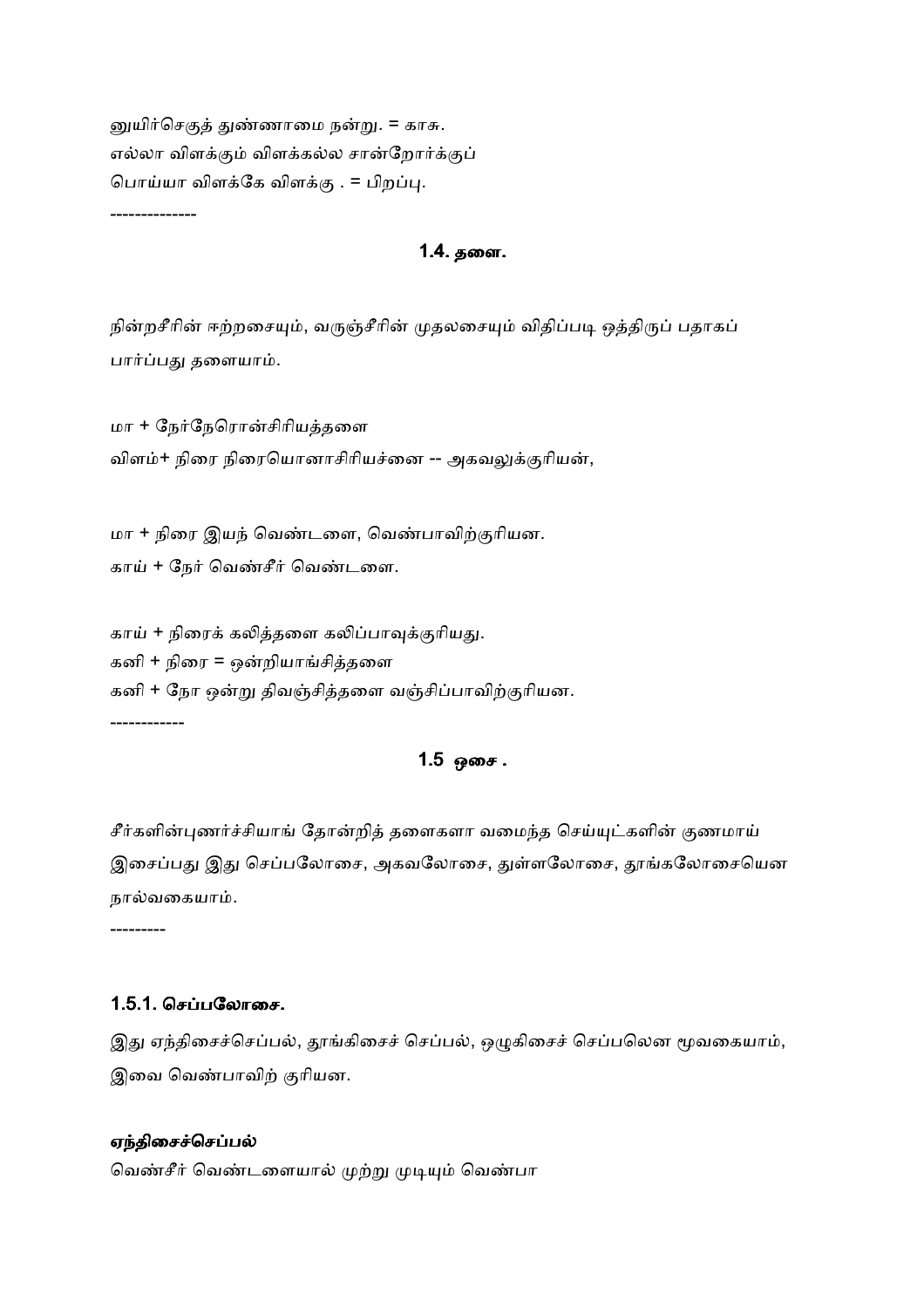(உ-ம்.) யாதானுங்டாமா ராமா லென்னொருவன் சாந்துணையும் கல்லாத வாறு.

#### துங்கிசைச்செப்பல்

இயற்சீர் வெண்டளையால் முற்று முடியும் வெண்பா (உ-ம்.) இருமை வகைதெரிந் திண்டறம் பூண்டார் பெருமை பிறங்கிற் றுலகு.

#### ஓழுகிசைச் செப்பல்.

இயற்சீர் வெண்டளையும், வெண்சீர் வெண்டளையும் விரவி முடியும் வெண்பா (உ-ம்) கொல்லான் புலாலை மறுந்தானைக் கைகூப்பி யெல்லா வுயிருந் தொழும்.

-----

### 1.5.2 அகவலோசை.

இது ஏந்திசையகவல், தூங்கிசையகவல் , ஒழுகிசையகவலென மூவகை யாம். இவை அகவலுக்குரியன.

#### ஏந்திசையகவல்

நேரொன்றாசிரியத்தளையால் முற்று முடிந்த அகவல். (உ - ம்.) போது சாந்தம் பொப்பா வேந்தி யாதி நாதற் சேர்வோர் சோதி வானந் துன்னு வோரே.

#### தாங்கிசையகவல்.

நிரையொன்றாசிரியத்தளையால் முற்ற முடிந்த அகவல். (உ-ம்.) அணிநிழ லசோகாக் கருணெறி நடாத்திய மணிதிக விரொளி வரானைப் பணியவர் பவானி பரிசறுபவரே

#### ஓகிசையகவல்

நேரொன் றாசிரியத்தளையும் நிரைபொன்முரியாதவையும் விரவி முடியும் அகவல்.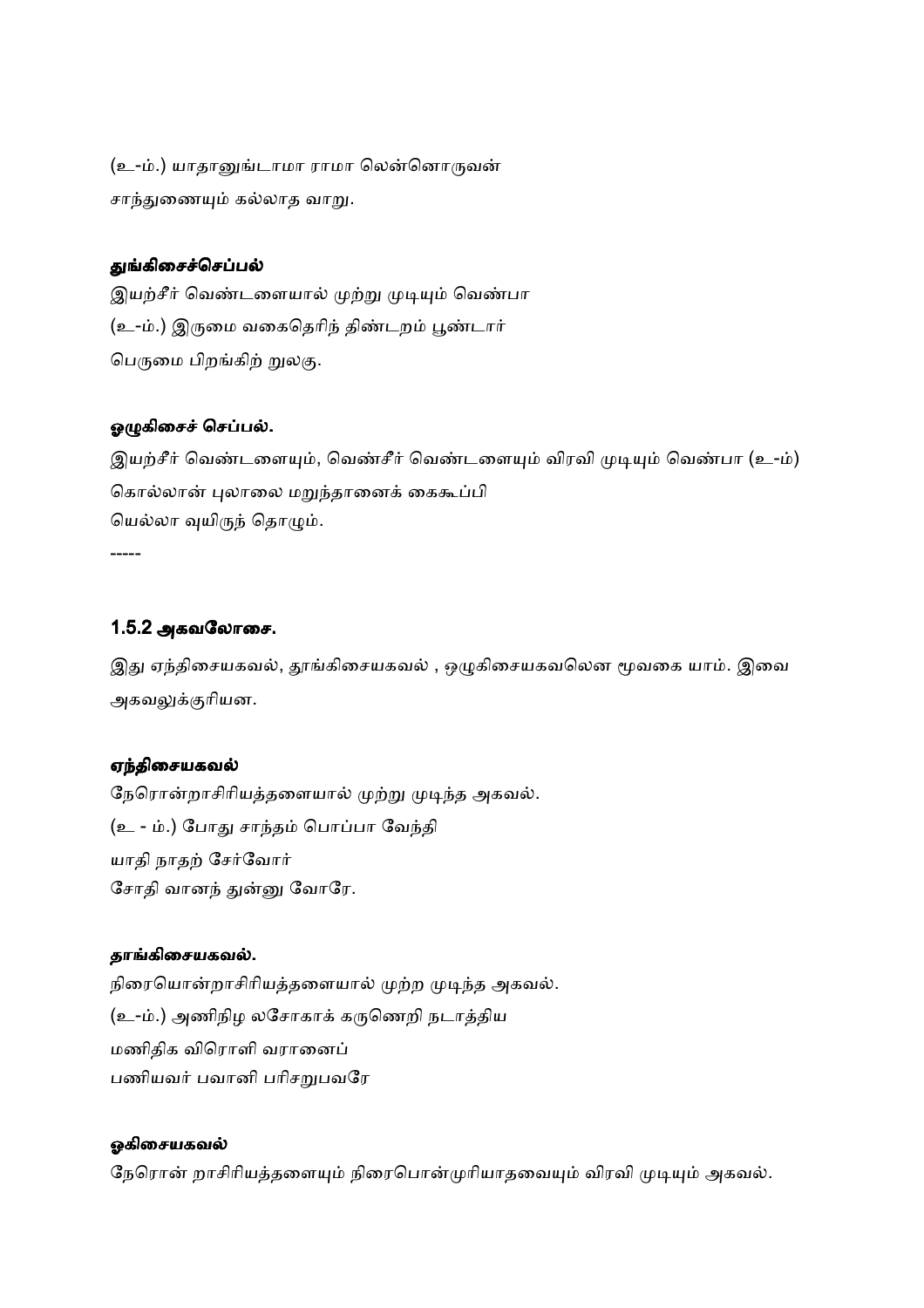(உ-ம்.) தானே முத்தி கருதவன் அனைவனடியின் வாந் ஆரணைக் கடிவின் மனத்தாற் கட்டவல் கார்க்சே.

## 1.5.3. துள்ளலோசை.

இது ஏந்திசைத்துள்ளல், பிரிந்திசைத் துள்ளல், அகவற்றுள்ளல் என மூவகையாம். இவை கலிப்பாவினுக் குரியன.

## ஏந்திகைத்துள்ளல்,

கலித்தளையால் முற்று முடிந்த கலிப்பா (உ - ம்.) திருவனைய கருநெடுங்கட் சிலைநுதலார் மயல்வலையி லிருநிலக்கண் விழுந்துழலு மெளியவனை யெடுத்தன்பிற் பொருவரிய நினடியார் புகழுரைத்துத் தினமகக்கட் பரவவருள் புரிவாய்கொல் பசுபதியெம் பெருமானே.

## பிரிந்திசைத்துள்ளல்.

கலித்தளையும், வெண்சீர் வெண்டளையும் விரவி முடியுங் கலிப்பா (உ-ம்) கொரிந்திட்ட மார் பொழிலுட் சூழ்ந்திட்ட வாவியெல்லா நெரித்திட்ட மணங்கமழு திறையொற்றி யூர்நாட்டில் விரிந்திட்ட பெருங்கடலே போய்வளையே கம்புள்ளே பிரிந்திட்ட வென்பலைவன் பெயர்ந்த திசை பேசுவிரே.

## அதவாறுள்ளல்.

கலித்தளையும், வெண்சீர் வெண்டளையும், பிறதளைகளும் விரவி வருங் கலிப்பா. (உ-ம்) நேரலர் போரேறே டோகார்கோமானே யாரவரை மார்பா வடியேனுயிர்க்குயிரே காரிருளில் யான்புலம்பக்கானகத்தில் விட்டகன்று சாலையாயின்னுமிதுனோதின் தண்ணளியே. --------

## 1.5.4. தூங்கலோசை

இது எந்திசைத்துங்கல், பிரிந்திசைத் தூங்கள், அவற்றூங்கலென மூல கையாம், இவை வஞ்சிப்பாவிற் குரியன.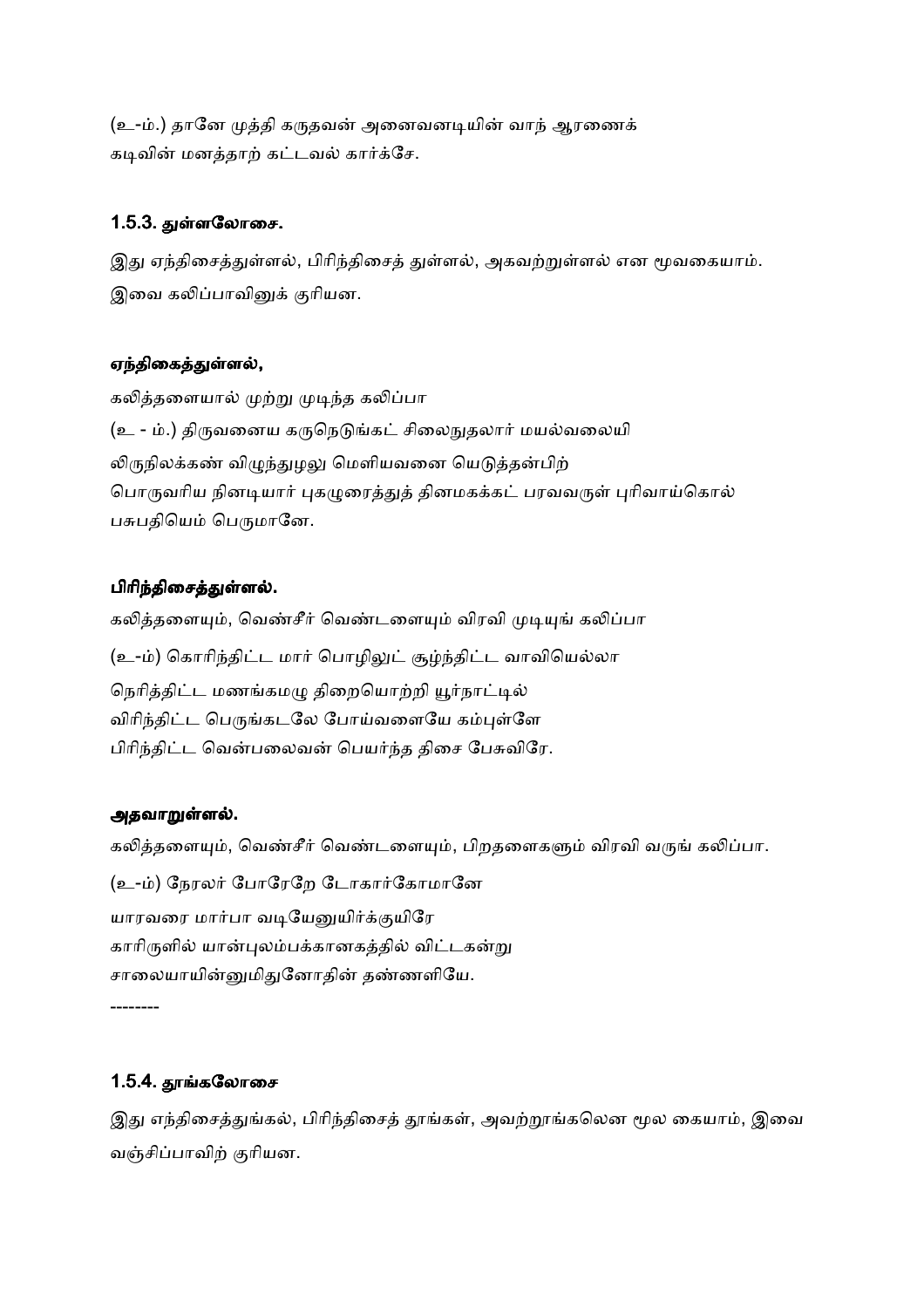#### ஏந்திசைத்தங்கல்.

ஒன்றிய வஞ்சித்தளையால் முற்று முடியும் வஞ்சிப்பா (உ-ம்.) வினைத்திண்பகை விழச் சொற்றவன் வனப்பங்கய மலர்த்தாளினை.

#### பிரிந்திகைத் தூங்கல்.

ஒன்றாதவஞ்சித்தளையால் முற்று முடிந்த வஞ்சிப்பா. (உ-ம்.) வானோர்தொழ வண்டாமரைத் தேனார்மலர் மேல்வந்தரு -

#### அகவற்றுங்கள்.

ஒன்றிய வஞ்சித்தளையும், ஒன்றாத வஞ்சித்தளையும் விரவிவரும் வஞ் சிப்பா . செய்யுளிலக்கணம் (உ-ம்.) பூந்தாமரைப் போதலமரப் தேம்புனலிடை மீன்றிரிதரு வளவயலிடை களவையின்மகிழ்,

#### --------

## 1.6. அடி

சீர்களின் தொடர்ச்சியாகும். இருசிரால் வருவது குறளடி. முச்சீரால் வருவது சிந்தடி. நாற்சீரால் வருவது அளவடி. ஐந்து சீரில் வருவது நெடிலடி. ஐந்து சீரில் மிகுந்து எனைத்துச் சீரானும் வருவது கழிநெடிலடியாம்.

### 1.6.1. குறளடி

(உ-ம்.) மனைதீர்த்து நாயேன் சினை தீர்ந்த லானே னனை தீர்த்த பாட<u>ே</u> வினை தீர்த்த தேவே.

### 1.6.2. சிந்தடி.

நரக வாதையில் வன்பியர் தரணி மீதொடு கொன்பெரார்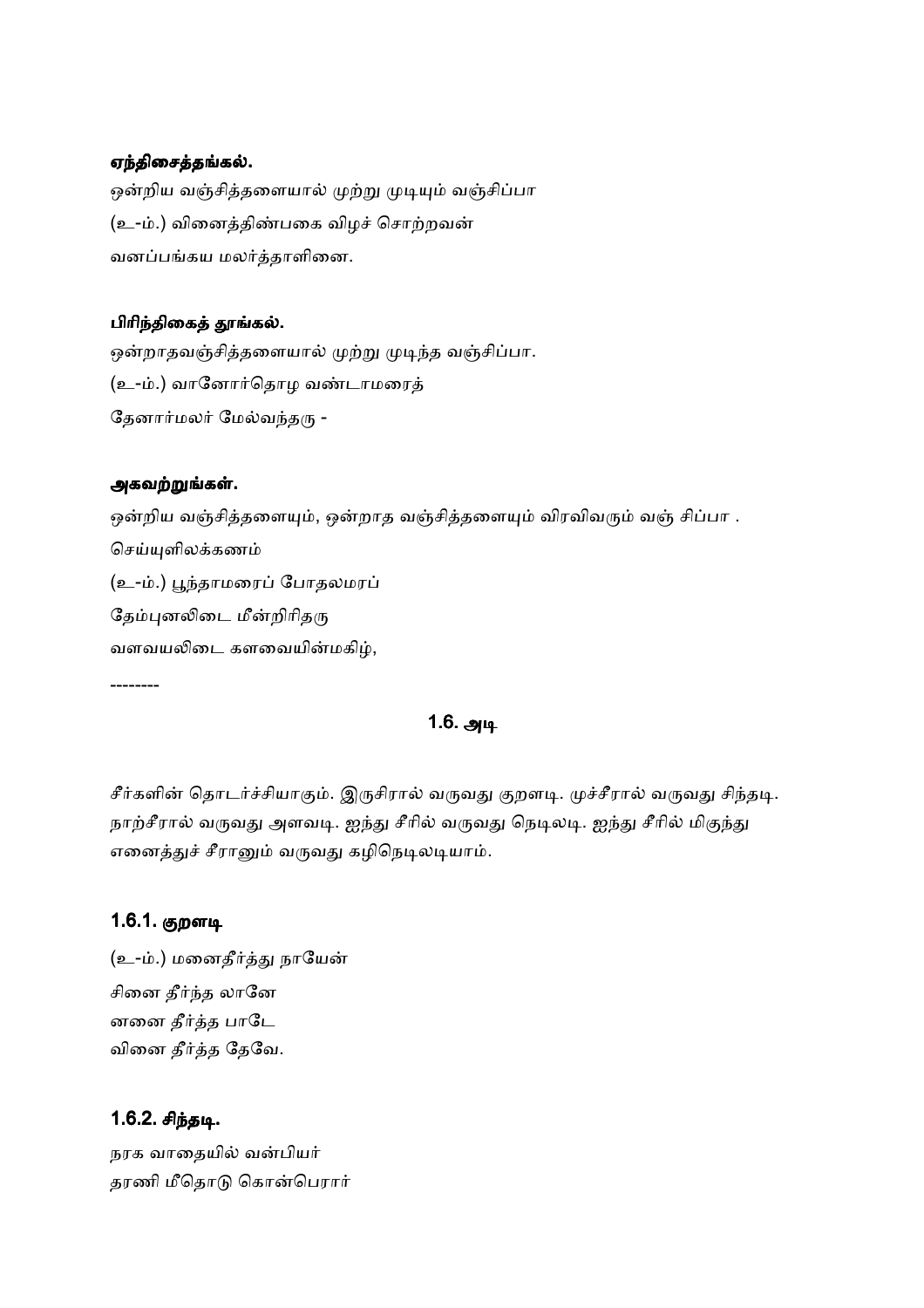பாரு லோகமு மின்புறார் அருணை நாயகரன்பறார்.

## 1.6.3 அளவடி

திகட சக்கரச் செம்முக மைந்துளான் சகட சக்கரத் தாமரை நாயகன் அகட சக்கர வின்மணியாவுறை விகட சக்கரன் மெய்ப்பதம் போற்றுவாம்.

## 1.6.4. நெடிலடி.

முன்னநின் னன்னை முலையூட்டி மையிட்டு மூக்குச் சிந்தி கன்னமுங் கிள்ளிய நாளல்ல வேயென்னைக் காப்பதற்கே அன்னமு மஞ்ஞையும் போலிரு பெண்கொண்ட வாண்பிள்ளை இன்னமுஞ் சின்னவன் நானோ செந்தூரிலிருப்பவனே.

## 1.6.5. கழிநெடிலடி.

கற்பூரப்பாத்தி கட்டிக் கத்தூரியெருப்போட்டுக் கமழ் நீர்பாச்சிப், பொற்பூரவுள்ளியினை விகார்காலு மதின் குணத்தைப் பொருத்தக்கா ட்டும், சொற்பேதை யருக்கறிவிக் கினிதாக வருமெனவே சொல்லி னாலு, நற்போதம் வாராதாங் கவர்குணமே மேலாக நடக்குந்தானே.

இதனின் மிக்க சீர்க்கழிநெடிவடிகள் இந்நூல் செய்யுளியலிற் காண்க. -----------

## 1.7 எதுகை.

அடிகளின் முதலெழுத்துக்கள் மாத்திரை யளவாயொத்து நிற்க இரண்டாமெழுத்து ஒத்து வருவது.

(உ-ம்.) அகரமுதல வெழுத்தெல்லா மாதி பகவன் முதற்றே யுலகு.

இதில் அக என்பதற்குப் பக என்பது எதுகையாம்.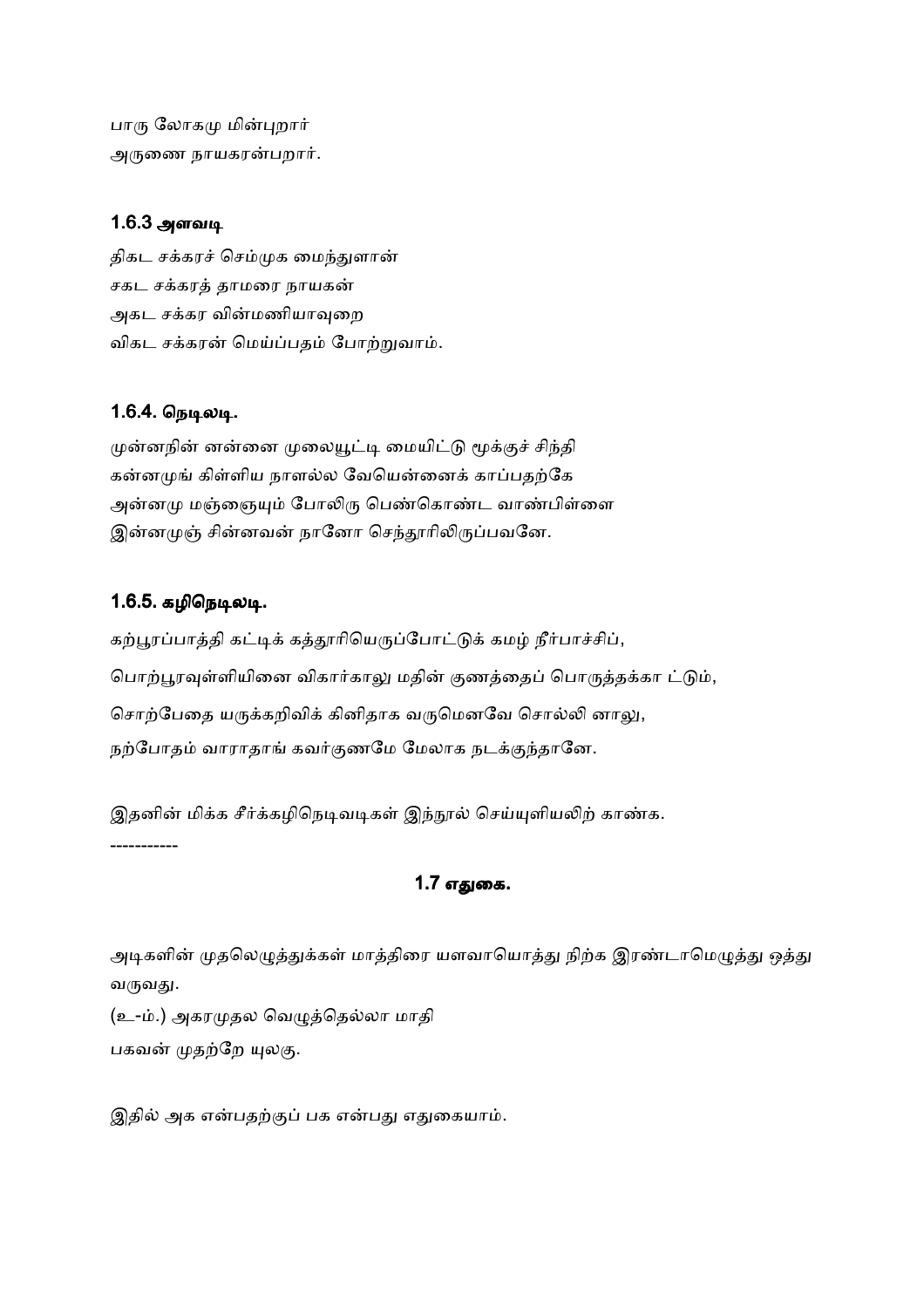சிறுபான்மை வருக்கவெதுகை, நெட்டெழுத்தெதுகை , இனவெழுத்தெகை, ஆசெதுகையெனவும் வரப்பெறும்.

### 1.7.1 வல்லினவருக்கவெதுகை.

(உ-ம்.) தக்கார் தகவில ரென்ப தவாவ ரெச்சத்தாற் காணப் படும்.

## 1.7.2 மெல்லினவருக்கவெதுகை

(உ-ம்.) அன்பீனு மார்வ முடமையதுவினு நண்பென்று நாடார் சிறப்பு.

## 1.7.3 இடையினவருக்கவெதுகை

(உ-ம்.) எல்லா விளக்கும் விளக்கல்ல சான்றோர்க்கும் பொய்யா விளக்கே விளக்கு.

## 1.7.4. நெடிலெதுகை.

(உ-ம்.) ஆவாவென்றே யஞ்சினராழ்ந்தா ரொரு சாரார் கூகூவென்றே கூவினர் கொண்டாரொருசாரார்.

## 1.7.5. இனவெதுகை.

(உ-ம்.) அறத்தா றிதுவென வேண்டா சிவிகைப் பொறுத்தானோ டூர்ந்தா னிடை

## 1.7.6. ஆசெதுகை

ய்-ர்-ல்-ழ் --- என்னு நான்கு மெய்களுள் யாதானு மொன்று எதுகைக்கிடை யில் வருவது. (உ-ம்.) காய்மாண்ட தெங்கின் பழம் விழக் கமுகினெற்றிப் பூமாண்ட தீந்தேன் றொடைக்கீறிவருக்கையொழிய -மாக்கொடி யானையு மௌவற் பந்தரும் கார்க்கொடி முல்லையுங் கலந்து மல்லிகை –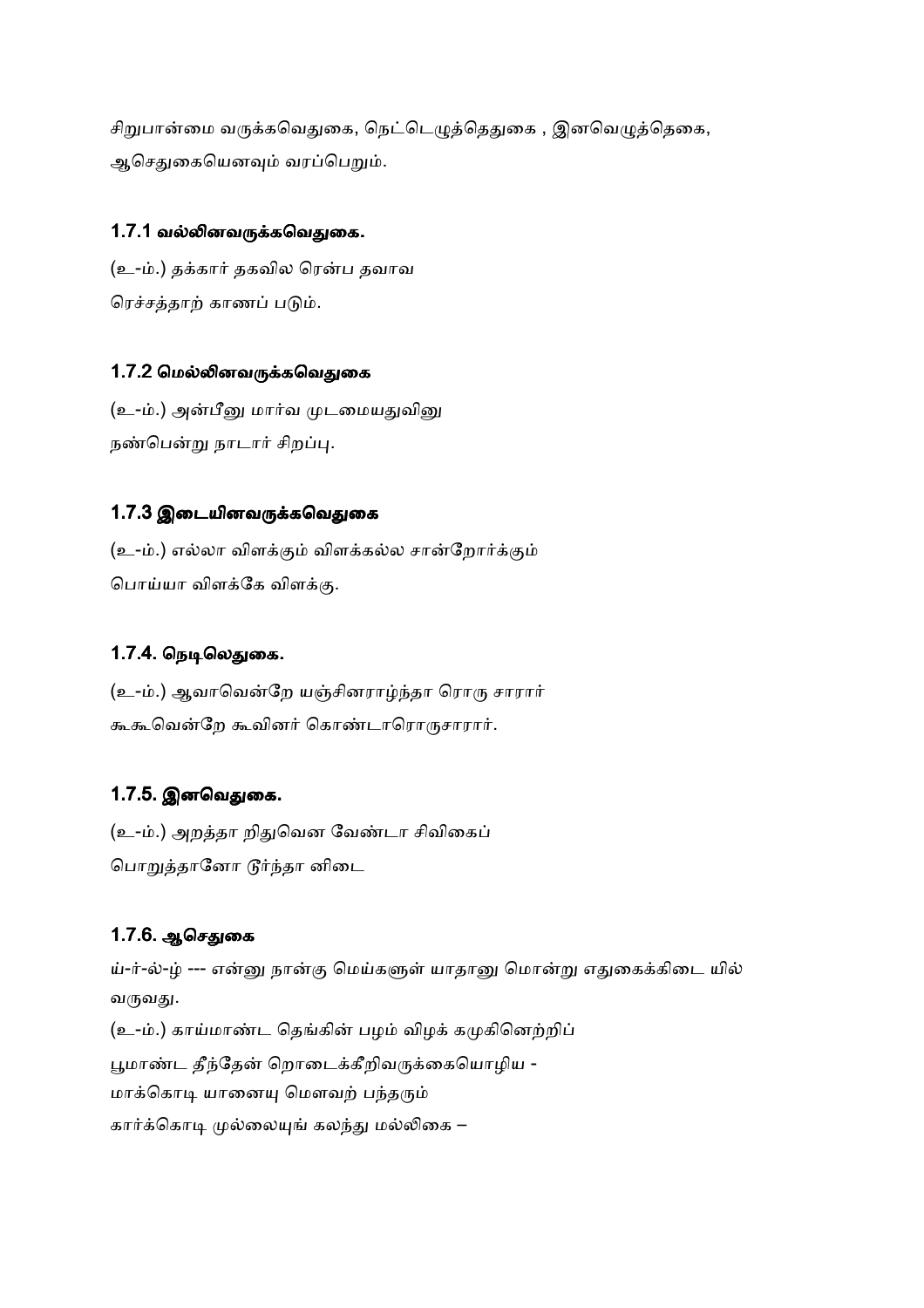ஆவே றுருவின வாயினு மாபயந்த பால்வே றுருவின் வல்லவாம் பால்போல் -வாழ்கின்றே மென்று மகிழன்மின் வாழ்நாளும் போகின்ற பூளையே போன்று.

மற்றுஞ்சில் வெதுகைகளுளவாயினும் அத் துணைச்சிறப்பன்று - சொன்ன வற்றுள்ளும் இரண்டாமெழுத்து ஒத்து வரும் எதுகையே மிகச்சிறப்பு.

---------

#### 1.8 மோனை.

முதற்சீர் முதலெழுத்துடன் பின்வருஞ்சீர்களில் ஒன்றிலேனும் பலவற்றிலேனு முதலெழுத்தொன்றி வருவது.

உயிரினுள் அ-ஆ- ஐ -ஔ - இவை தம்முளின மாம். இ-ா-ஏ - ஏ - இவை தம்முளினமாம். உ --ஓ-ஓ- இவைதம்முளினமாம்.

இவையேறிய உயிர்மெய்களுக்கு மிவ்வாறே கொள்க.

ஒற்றினுள் ச- த - இவை தம்முளினமாம். ரூ - ந.இவை தம்முளினமாம். ம -வ - இவை தம்முளினமாம்.

மற்றைய வெழுத்துக்களுக்கு அவ்வவ் வெழுத்துக்களே யினமாம். இம் மோனை யெழுவகையாம் வருமாறு.

### பொழிப்பு மோனை.

அளவடிச்செய்யுளில் முதற்சீர்க்கண்ணு மூன்றாஞ்சீர்க்கண்ணு மோனை வருவது. (உ-ம்.) அரிற்குரற் கிண்கினி யாற்றுஞ் சீரடி

### இணைமோனை.

முதலிருசீர்க்கண்ணு மோனைவருவது.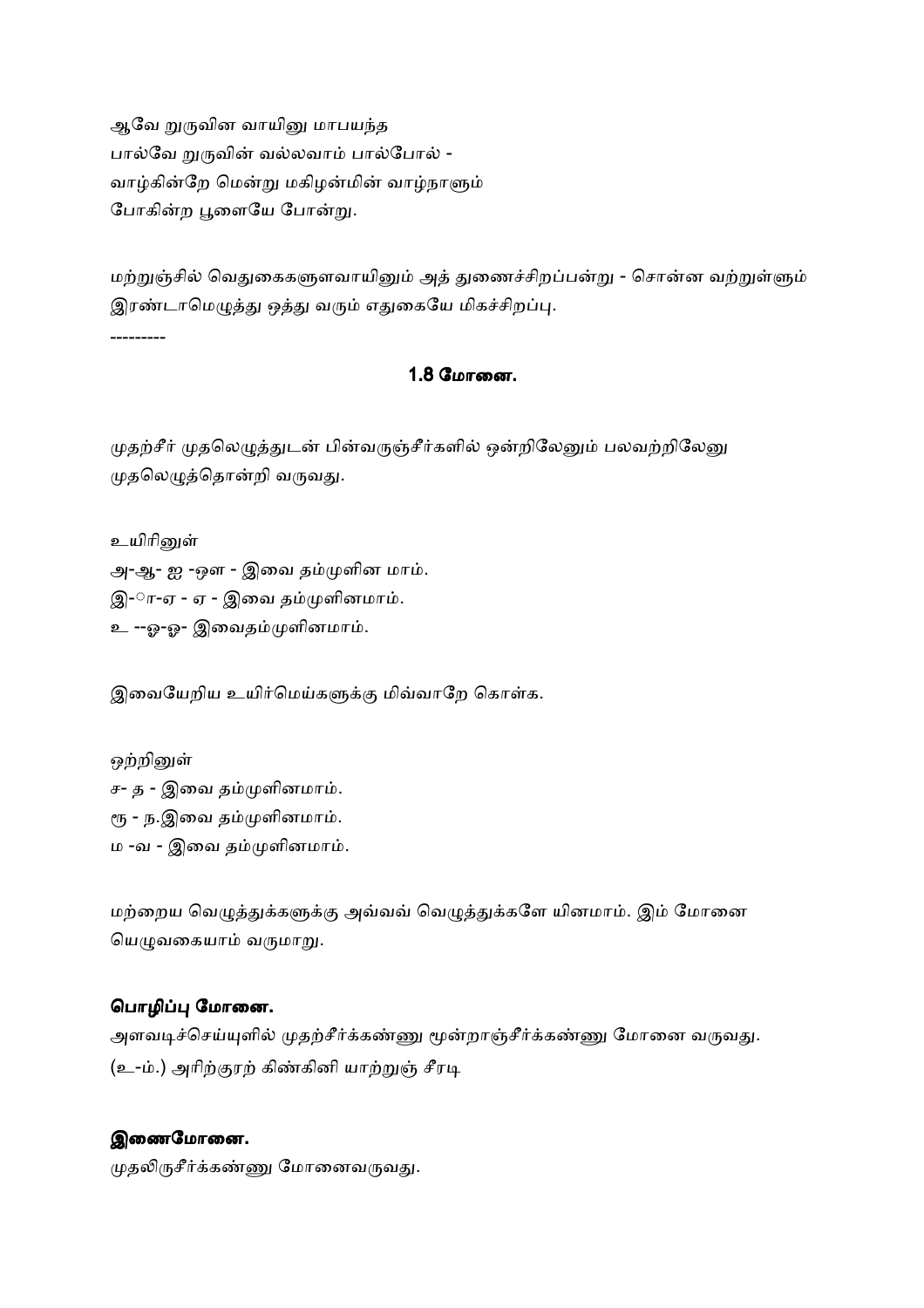(உ-ம்.) அணிமலா சோகின் றளிர் நலங் கவற்றி -

#### ஒரு உமோனை.

முதற்சீர்க் கண்ணும் இறுதிச்சீர்க்கண்னுமோனைவருவது. (உ-ம்.) அம்பொற் கொடிஞ்சி நெடுந்தே ரகற்றி -

#### 9ைழேமாைன.

முதல் மூன்று சீர்க்கண்னு மோனை வரத்தொடுப்பது. (உ-ம்.) அகன்ற வல்கு லந்துண் மருங்குல்.

#### மேற்கதுவாயமோனை .

இரண்டாஞ்சீரன்றி மற்றைய சீர்களில் மோனை வருவது. (உ-ம்.) அரும்பிய பொங்கை யன்வளை யமைந்தோள் --

#### கீழ்க்கதுவாய் மோனை.

மூன்றாஞ்சீரன்றி மற்றையசீர்களில் மோனை வருவது. (உ - ம்.) அவிர்மதி யனைய திருநுத லரிவை -

#### மற்றுமோனை.

எல்லாச்சீர்க்கண்ணு மோனை வருவது. (உ-ம்.) அயில்வே லனுக்கியம்பலந் தமர்ந்த

வேறு சில மோனையுளவேனு மத்துணைச் சிறப்பன்று, அன்றியும் இணை மோனை, இணையியைபு, இணையெதுகை, இணைமுரண் , இணையளபெடை முத லிய இக்காலத்து மிக வருகி வழங்கலால் இவன் விரித்திடாது இந்நூலின் ஒழி பியலிற் காட்டப்பட்டிருக்கிறன.

---------------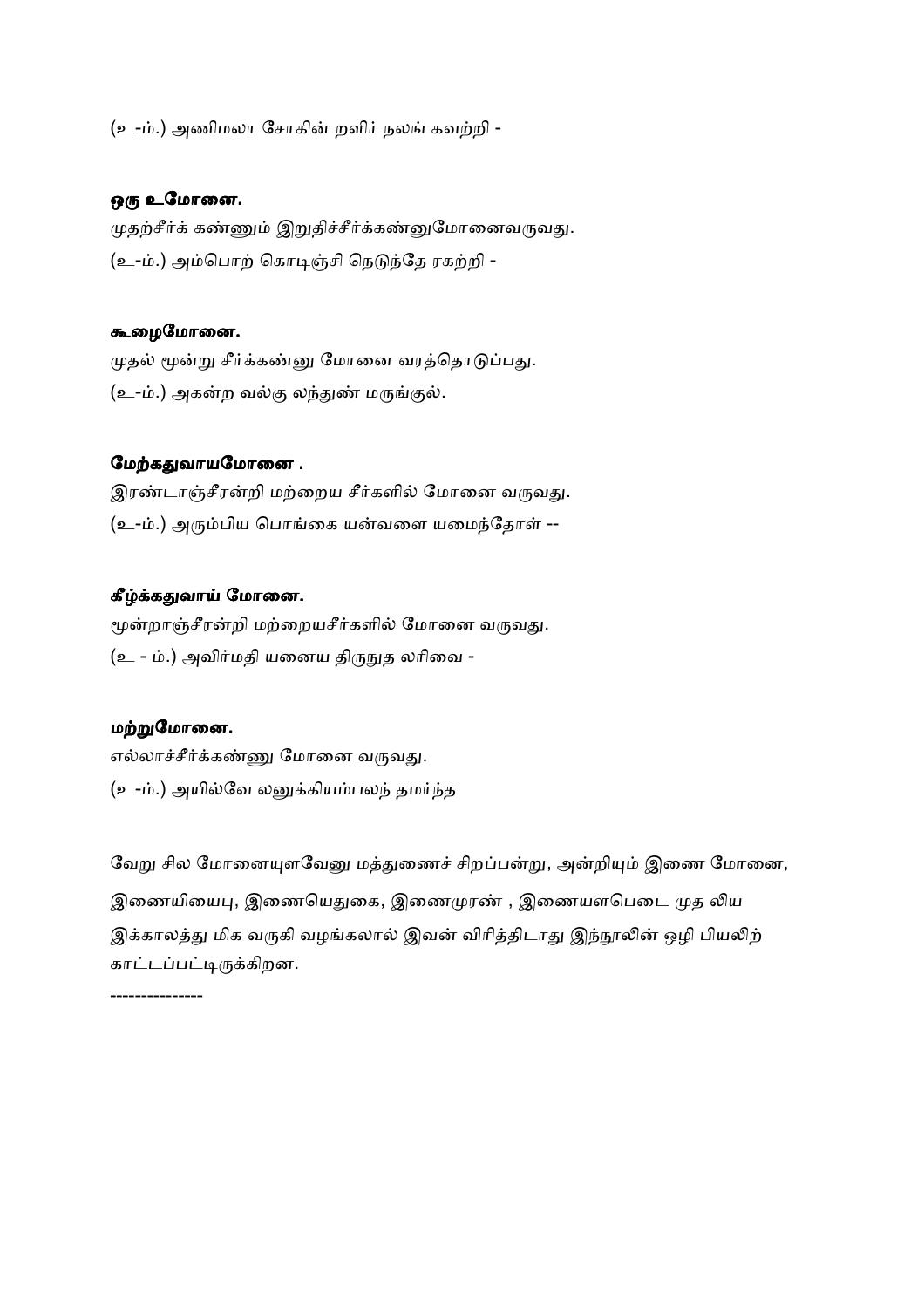## 2. செய்யுளியல்.

#### <u>2.1. வெண்பா</u>

ஈற்றடி முச்சீராய் மற்றையவடி நாற்சீராய் காய்ச்சீரும், இயற் ரும் விரவி , இயற்சீர் வெண்டளையும், வெண்சீர் வெண்டளையுங்கொன்டு, இரண்டடிக்குக் குறையாமல் செப்பலோசை யுற்று, ஓரசைச்சீர்கள் நான்கிலொன்றை ஈற்றில் பெற்று முடிவது.

இது குறள் வெண்பா, சிந்தியல் வெண்பா, நேரிசை வெண்பா, இன்னிலை வெண்பா, சவலைவெண்பா, பஃறொடைவெண்பா, [#] கலிவெண்பா வெனவே முவகையாம். ---

[#] கலிவெண்பாவை வெண்பாவகையிற் சேர்த்துச் செப்பியதற்குக் காரணம் இந்நூலின் ஒழிபியலிற்காண்க. -----

### 2.1.1 குறள் வெண்பா.

இரண்டேயடியாய் முதலடி நாற்சிராய் இரண்டாமடி முச்சீராய்வருவது (உ-ம்) அகா வுயிர்போ லறிவாகி யெங்கு நிகரிலிடை நிற்கு நிறைந்து.

### 2.1.2. சிந்தியல் வெண்பா.

இதுநேரிசைச் சிந்தியல் வெண்பாவென்றும், இன்னிசைச் சிந்தியல் வென் பாவென்று மிருவகையாம்.

#### நேரிசைச்சிந்தியல் வெண்பா

மூன்றடியாய் இரண்டாமடி யிறுதிச்சீர் தனிச்சொல் பெற்று வருவது. (உ-ம்.) கங்கைக்குக் கண்மலர் சாத்தக் கருங்குவளை செங்குவளை பூத்தாள் செயலென்னே - யெங்கோமான் பங்குற்றுந் தீராப் பசுப்பு.

### இன்னிசைச்சிந்தியல்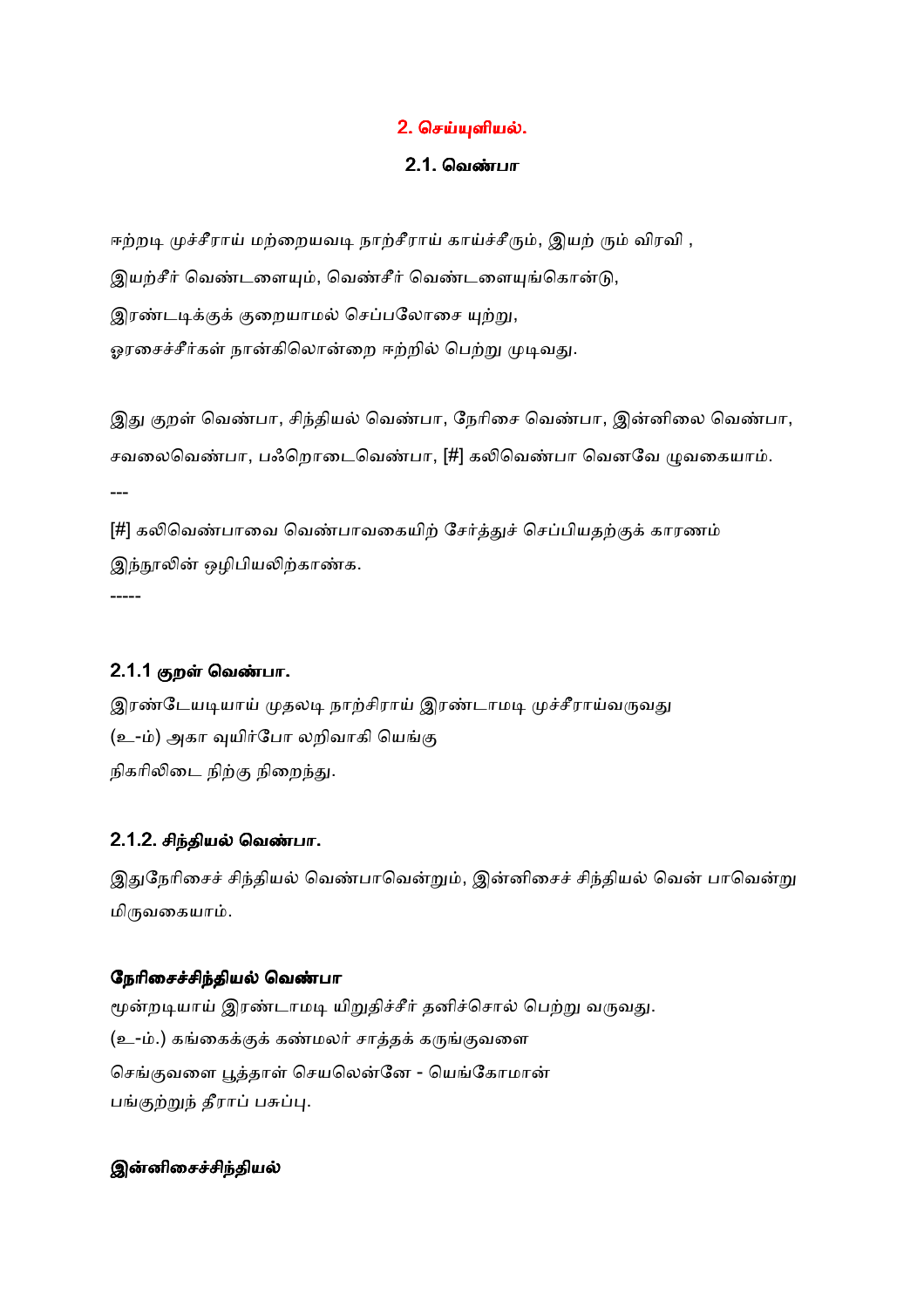வெண்பா தனிச்சீர் பெறாதுவருவது. (உ-ம்) போற்றுமின் போற்றுமின் போற்றுமின் போற்றுமின் கூற்றங் குமைக்க வருமுன் னமரங்காள் ஏற்றுவந்தான் பொற்றா ளினை.

### 2.1.3 நேரிசை வெண்பா.

நான்கடியாய் இரண்டாமடி இறுதிச்சீர் தனிச்சொல்லாய் முன்னிரண்டடி ஒரெதுகையும், பின்னிரண்டடி மற்றோரெதுகையுமாக வரும். முதலிரண் ட்டியிலுள்ள வெதுகை தனிச்சீரிலும் பொருந்தவேண்டும்.

(உ-ம்.) வாக்குண்டா நல்ல மனமுண்டா மாமலரா ணோக்கண்டா மேனி நுடங்காகு - பக்கொண்டு துப்பார் திருமேனித் தும்பிக்கை யான்பாதந் தப்பாமற் சார்வார் தமக்கு. நான்கடியு மொரே யெதுகை பெற்று வரினும் வரும்.

### 2.1.4. இன்னிசை வெண்பா

இரண்டாமடியி னிறுதிச்சீர்தனிச்சொலின்றி வருவது. (உ-ம்.) துகடீர் பெருஞ் செல்வந் தோன்றியக்காற் றொட்டுப் பகடு நடந்த கூழ் பல்லாரோ டுண்க வகடுற யார்மாட்டு நில்லாது செல்வஞ் சகடக்காற் போல வரும்.

முன்னிரண்டடி யோரெதுகையாயும் பின்னிரண்ட்டியோரெதுகையாயும் வரும்.

மூன்றாமடியில் தனிச்சீர்பெற்றும், அடிக்டோறுந் தனிச்சீர்பெற்றும் வரும் (உ - ம்.) காதன் மகளிர் கலக்கக் கலக்குண்டு பேதுற்றார் நெஞ்சம் பிழைத்தகன்றார் நன்னெஞ்சும் போதம் படரும் புலியூரோ - தாதுண்டு வண்டுறங்கு பூஞ்சடையோன் வைப்பு.

மழையின்றி மாநிலத்தார்க்கில்லை - மழையுந் தவமிலா ரில்வழி யில்லைத் - தவமும் அரசிலா ரில்வழி யில்லை - யாசனும் இல்வாழ்வா ரில்வழி யில்.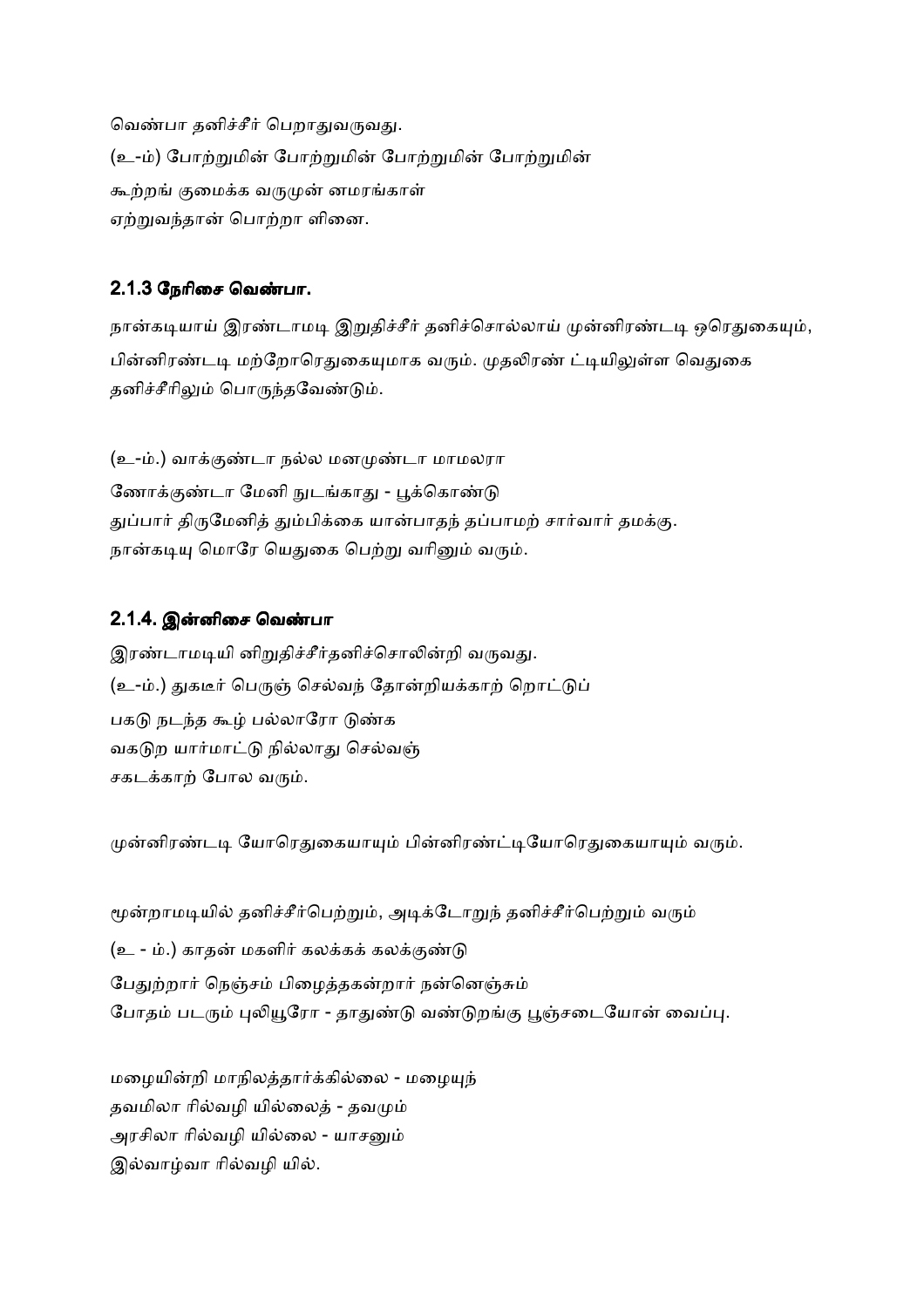## 2.1.5. சவலைவெண்பா

இரண்டு குறட்பாப்போன்று நாலடியு மோரெதுகையைப் பெற்று வருவது. (உ-ம்.) வேலங்கைக் கொண்டு சென்னை விறுபெற நின்றோனே காலங் கடந்த கதியளிப்பான் ஞாலங் கருதிடினு நல்குவா னென்கை மறை மூலங் கழறு மொழி

## 2.1.6. பஃறெடை வெண்பா.

நான்கடியின் மிகுந்து ஏழடி யிறுதியாக நிரம்பி எதுகை பொருந்தியும் பொருந்தாமலும் வரும்.

(உ-ம்.) வானே நிலனே கனலே மறி புனலே ஊனே யவ்வூனி லுயிரே யுயிர்த்துணையே ஆனேறு மேறே யரசே யருட்கடலே தேனே யமுதே யளியோங்கள் செல்வமே யானே புலனு நலனு மிலனன்றே ஆனாலு மென்போன்மற் மூர்பெற்றாரம்பலத்துள் மாநாட கங்காணும் வாழ்வு.

## 2.1.7. கலிவெண்பா.

நேரசை வெண்பாவே போன்று எண்ணிறந்த வடிகளை யுடைத்தாய்த் தனிச்சொற் பெற்றுவருவது. (உ-ம்.) சுடர்த்தொட் கேளாய் தெருவினா மாடு மணற்சிற்றில் காலிற் சிதையா - வடர்ச்சிய

கோதை பரிந்து வரிப்பந்து கொண்டோடி நோதக்க செய்யுஞ் சிறுபட்டி - மேலோர் நா

என்னையும் யானு மிருந்தேமா லில்லிலே யுண்ணுநீர் வேட்டே னெனவந்தாற் - கன்னை

யடற்பொற் சிரகத்தால் வாக்கிச் சுடரிழா யுண்ணுநீ ரூட்டிவா வென்றா - னெனயானுந்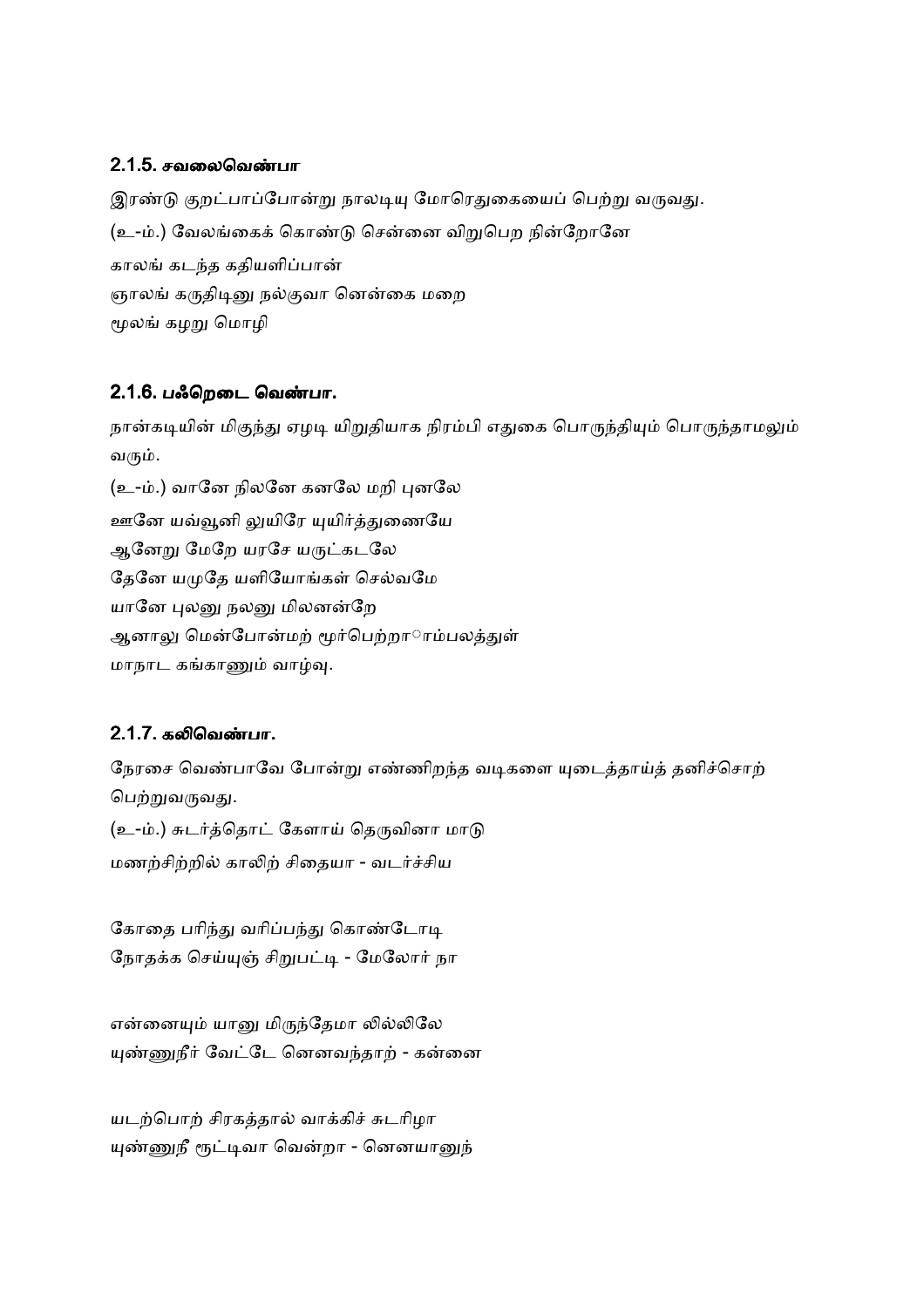தன்னை யறியாது சென்றேமற் றென்னை வளை முன் கைபற்றி நலியாத் - தெருமந்திட்

டன்னா யிவனொருவன் செய்தது கா ணென்றேனுக் கன்னை யலறிப் படர் ரசத் - தன்னையா

னுண்ணுநீர் விக்கினா னென்றேனா என்னையுந<mark>்</mark> தன்னைப் புறம்பழித்து நீவமற் - றென்னைக் கடைக்கண்ணாற் கொல்வான்போ னோக்கி நகைக்கூட்டஞ் செய்தானக் கள்வன் மகன்

### 2.2 வெண்பாவினம்.

வெண்டாழிசை, வெண்டுறை, வெளிவிருத்தம் என மூவகையாம். வெண்டாழிசையானது குறட்டாழிசை, வெண்டாழிசை யென விருவகை யாம், வெண்டுறையானது குறள் வெண்செந்துறை வெண்டுறையென விரு வகையாம்.

## [§] குறட்டாழிசை.

-------

[§] தாழிசைக்குறளெனினுமாம்.

இரண்டடியாய் நாற்சீரின்மிக்கு எத்துணைச்சிரானும் அமைந்து முதலடி யளவிற்கு ஈற்றடி ஒரு சீரேனும் சில சீரேனும் குறைந்து செப்பலோசை கெட்டுவருவது . (உ-ம்.) கம்பைமாந்தியின் கரைச்சிறுகன்னிபாத முலைத்தழும்பணி உம்பர்கோன்விடையொன் றுலகேழுமுண்டதுவே.

இரண்டடியாய்த் தம்முள்ளளவொத்துச்செந்துறைச் சிதைவும் குறட்டா ழிசையாம். (உ-ம்.) முன்புலகீன்ற முகிண்முலைக் கன்னியோ டின்புறும் யோகி யெழுபுவிக் காசே.

குறட்பாவிற்குரிய தளைகெட்டு ஓசை சிதைந்து வரினும் குறட்டாழிசை யாம். (உ-ம்.) பின்றாழ் நறுங்கூந்தற் பிடிதழீஇ மால்யானைக் கன்றீனு முக்கட் களிறு,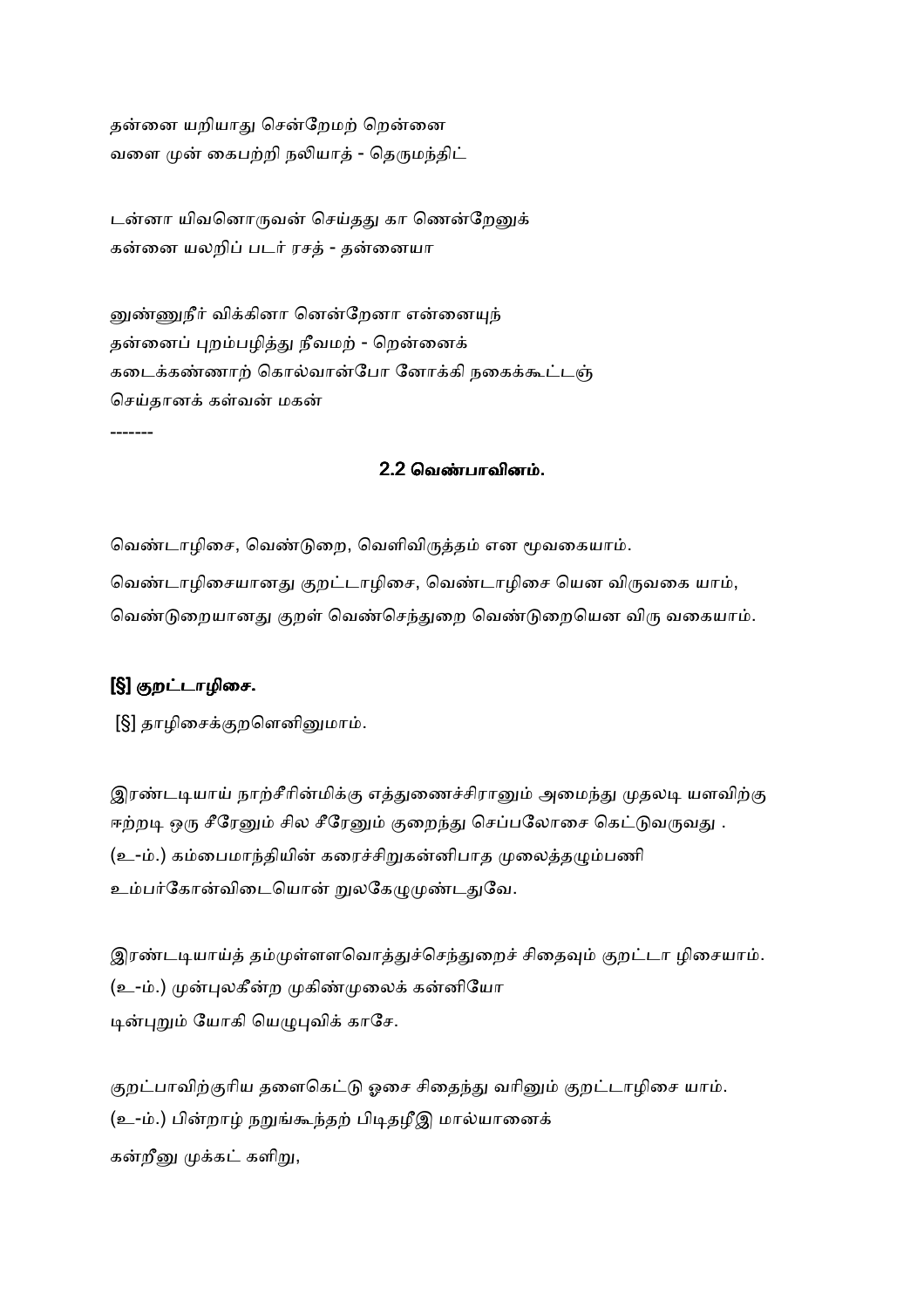### [#] ெவ&டாழிைச.

[#] வென்ளொத்தாழிசை யெனினுமாம்.

-----------

மூன்றடியாய் முதலிரண்டடியும் நன்னான்கு சீராய் நாற்றடி முச்சீராய்ச் சிந்தியல் வெண்பா போன்று தளைகொட்டுவருவது. (உ-ம்.) கனக மார்க வின்செய் மன்றில் அனக நாட கற்கெம் மன்னை மனைவி தாய்தந்தை மகள்.

சிந்தியல் வெண்பா மூன்று ஒரு பொருண்மே லடுக்கி வரினும் வெண்டாழி சையாம். (உ-ம்.) அம்பேருண் கண்ணார்க் கழிந்த மடநெஞ்சே கொம்பே றுடையாள் கழலிறைஞ்சா தென்கொலியாம் வம்பே யிறந்து விடல்.

வாணேருண் கண்ணாரக் கழிந்த மடநெஞ்சே நீணாகம் பூண்டான் கழலிறைஞ்சா தென்கொலியாம் வீணே யிறந்து விடல்.

கோளாருண் கண்ணார்க் கழிந்த மடநெஞ்சே ஆளாகியாண்டான் கழலிறைஞ்சா நென்கொலியாம் வாளா விறந்து விடல்.

## [\$] செந்துறை

[\$] செந்துறை வெள்ளை அல்லது குறள் வெண்செந்துறை யெனினுமாம்.

அளவொத்த அளவடியிரண்டாய் விழுமிய பொருளும் ஒழுகிய வோசை யுமாய் வருவது. (உ - ம்.) கொன்றை வேந்தன் செல்வ னடியினை யென்று மேத்தித் தொழுவோ மியாமே.

#### வெண்டுறை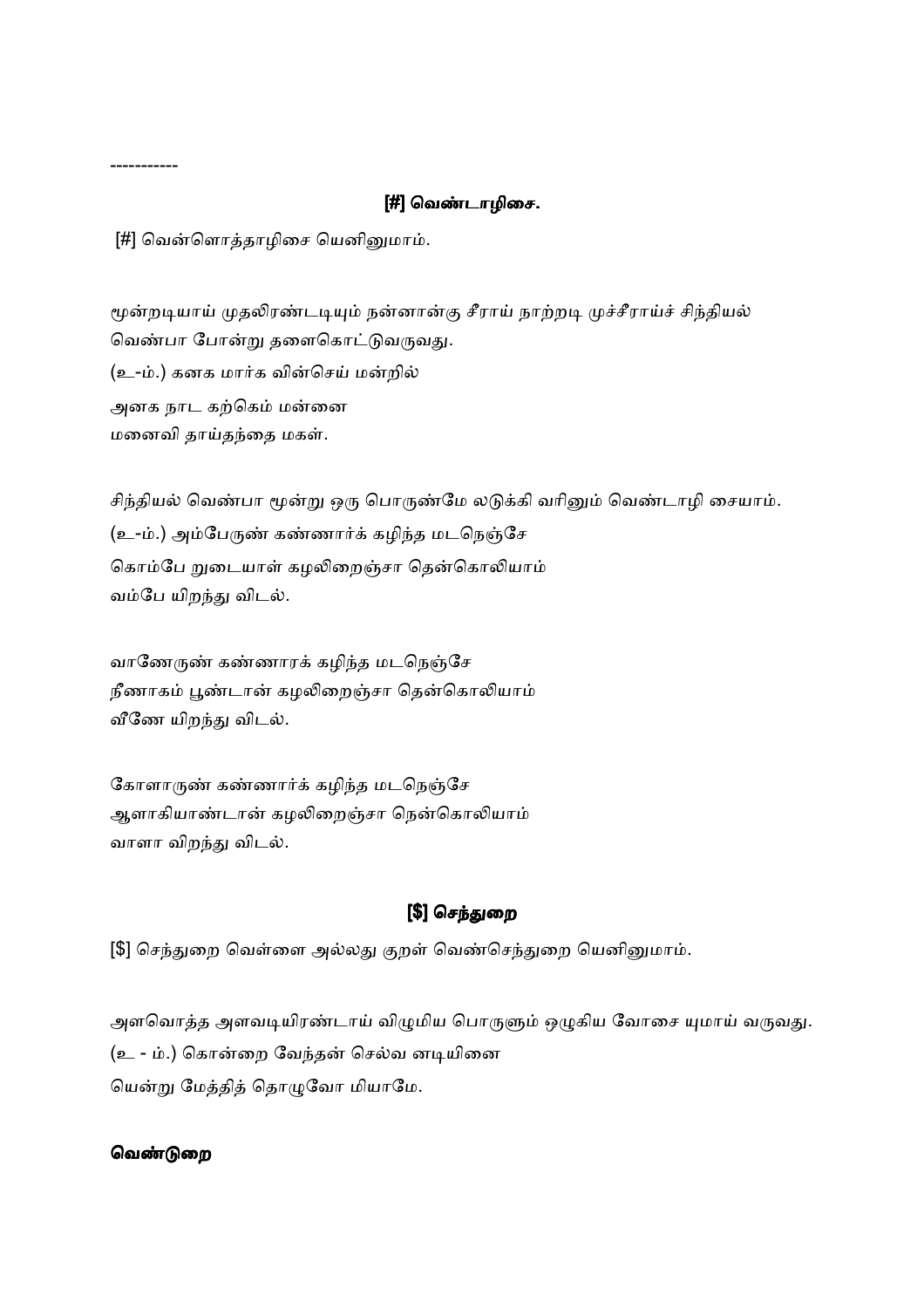மூன்றடி முத லேழடியீறாகப் பின்பு நின்ற சிலவடிகளில் சிலசீர் குறைந் துவரும். இவற்று ளெல்லாவடியு மோரோசையாயும் பின்பிற் சிலவடிக்கண் மற்றோ ரோசையாயும் வருதலுமுண்டு.

முதலடியறு சீராய் ஏனையடி நாற்சீராய்வந்த மூன்றடி வெண்டுறை. (உ-ம்) பாசிருக்குந் தமிழ் மூவர் பாட்டிருக்குந் திருமன்றிற் பாசொன் அரசிருக்கும் பெருமானார்க்காட் செய்யாரென் செய்வார் றேந்தி முரசிருக்கும் படை நமனார் முன்னாகுமந்தாளே.

முதலடியிரண்டும் அறுசீராய் ஒரோசைத்தாய் ஏனையடி நாற்சீராய் வந்த வேறோரோசைக்காய் ஏழடி வேற்றொலி வெண்டுறை. (உ-ம்) கூற்றிருக்குமடலாழிக்குரிசின் முத லோரிறைஞ்சக் கொமுந் தேன்பில்கி ஊற்றிருக்குந்தில்லைவனத் தசும்பிருக்கும் பசும்பொன்மன்றத் கொருதாரூன்றி வண்டுபாடச்சுடர் மகுடமாடப்பிறைத் துண்டமாடப்புலித் தோலுமாடப்பாகி ரண்டமாடக்குலைந் தகிலமாடக்கருங் கொண்டலோடுங்குழற் கோதையோடுங்கறைக் கண்டராடுந்திறங் காண்மினோகாண்மினோ.

## [@] வெளிவிருத்தம்.

[@] வெளிவிருத்தம், வெண்பாவிருத்தம், வெள்ளை விருத்தம் என்பன ஒரு பொருட்கிளவி.

மூன்றடியாலேனும், நான்கடியாலேனு முற்றுப்பெற்று அடிதோறு மிறுதியில் ஒரேதன்மையான சொல்லைப் பெற்று வருவது.

மூன்றடியால் வருவது.

(உ-ம்) அங்கட்கமலத் தலர்க்கமல் மேயிரு நீரேபோலும் வெங்கட் சுடிகை விடவாவின் மேயீருநீரேபோலும் திங்கட்சடையீருந்தில்லைவனத்துள்ளீருநீரே போலும்.

நான்கடியால் வருவது.

(உ-ம்) வெஞ்சமன்வஞ்ச வேலொடெதிர்ந்தானமாங்காள் அஞ்சலெனுஞ் சொல்லார் சொல்வல்லார் நமாங்காள்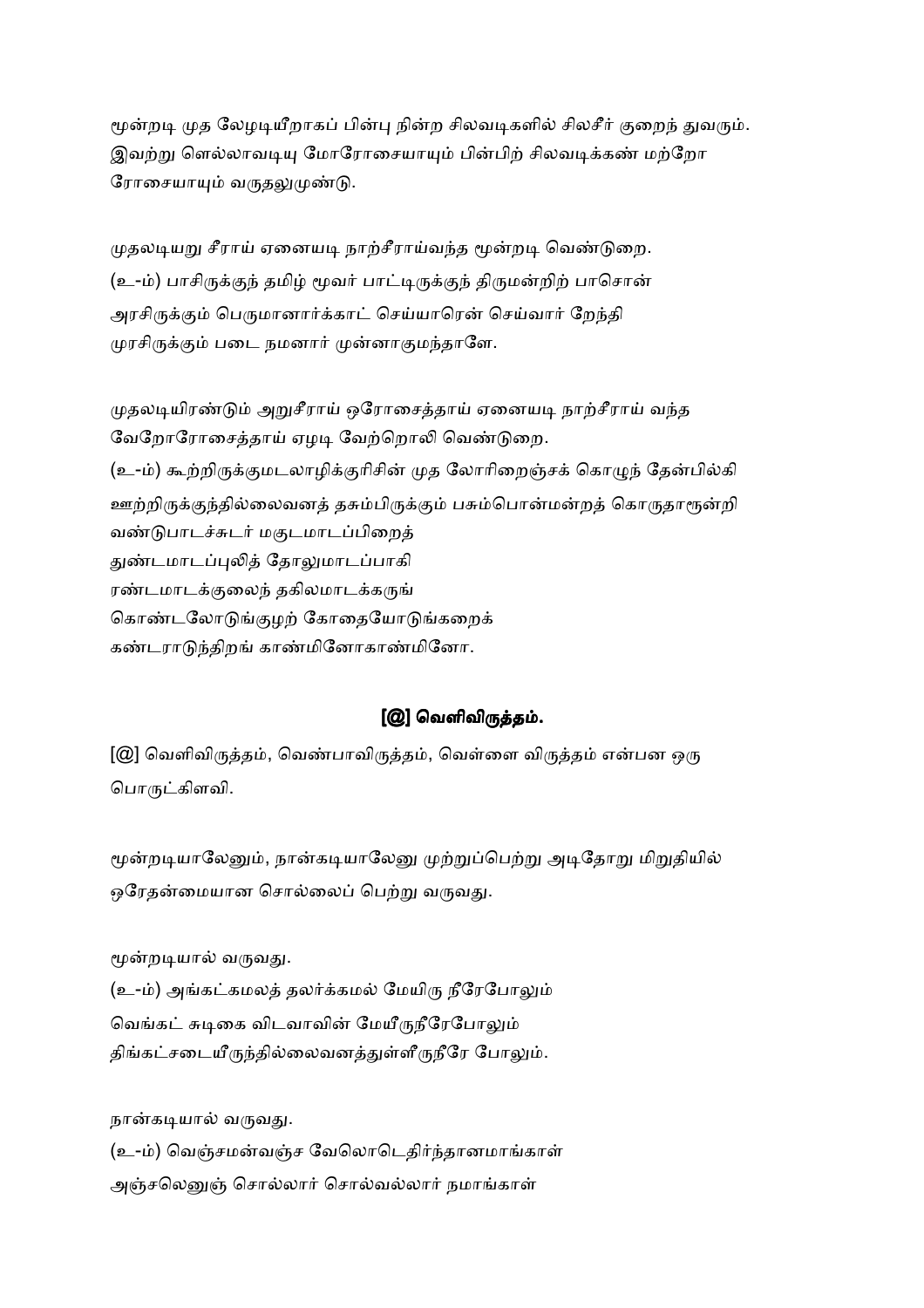மஞ்சிவரிஞ்சி மன்றமிறைஞ்சீர்நமரங்காள் நஞ்சமயின்றார் நல்குவர்மாதோநமாங்காள். -------

## 2.3 ஆசிாியபா.

அடி யொன்றுக்கு நான்குசிராய் இயற்சீர்பயின்றும், வெண்சீர்விரவியும், மூன்றடிக்குக் குறையாமல் பலவடிகளால் அகவலோசையுற்று இறுதியில் [§] ஏயென்னும் சையுடன் முடிவது.

இவ்வாசிரியப்பா நேரிசையாசிரியப்பா, நிலைமண்டில வாசிரியப்பா, இணைக் குறளாசிரியப்பா, அடிமறி மண்டில வாசிரியப்பா வெனரான் குவகையாம்.

----

[§] ஆ- ஏ -ஓ- என்னே என்கிற அசைகளையும் இறுதியிற்பெறும். ஆயினும் நிலைமண்டில வாசிரியம் - என்னே - என்னும் இறுதியையும், மற்றையவை - ஏ -என்னும் இறுதியையும் பெறுதல் சிறப்பு. -----

#### நேரிசையாசிரியப்பா

எல்லாவடிகளுநாற்சீராய் நாற்றுக்கயலடி முச்சீராய் முடிவது. (உ-ம்) செய்ய வார்சடைத் தெய்வ சிகாமணி பாதம் ப<u>ோற்று</u>ம் வாதவூரன்ப பாவெனப் படுவதுன் பாட்டுப் பூவெனப் படுவது பொறிவாழ் பூவே.

#### நிலைமண்டில வாசிரியப்பா

எல்லாவடிகளுநான்கு சீராலேயே முடிவது. (உ-ம்) கடம்பணி தொடையன் மிடைந்த தடந்தோள் வன்றிற லெஃக மேந்திய வலவன் கொன்றையன் சடிலத் தாசான் மன்ற பற்றினர் பைய்யுட் பற்றி தென்னே.

### இணைக்குறளாசிரியப்பா.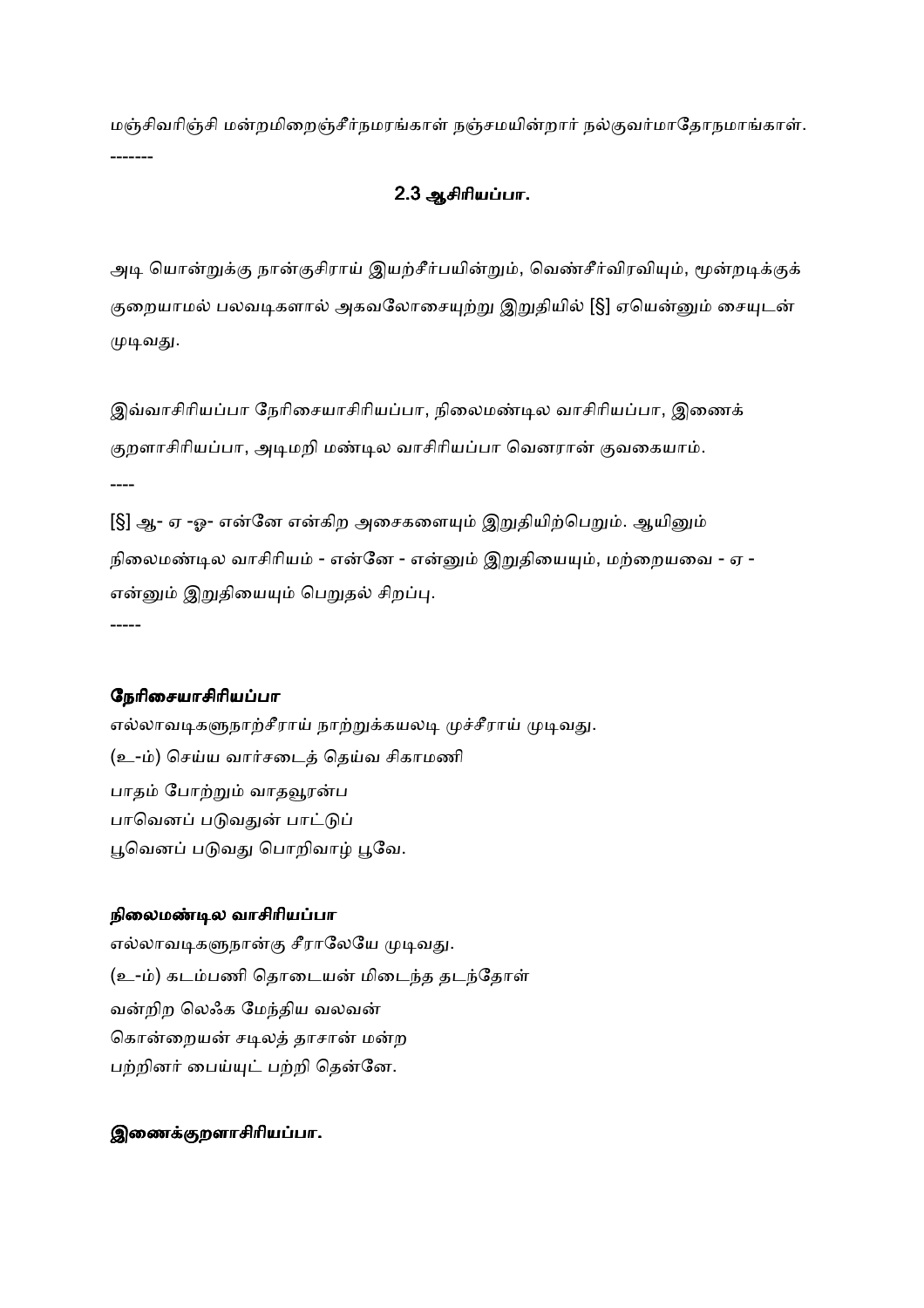முதலடியும் கடையடியும் நான்கு சீராய் இடையில் வருமடிகள் இரண்டு சீராயும், மூன்று சிராயும் வருவது. (உ-ம்) தண்ணென் கடுக்கை கண்ணீர் கலுழ்தர வெண்மதி கண்ணி சூடும் கண்ணுதற் கடவுள் புண்ணியப் பொதுவி லாடும் பூங்கழ லிறைஞ்சுதும் விண்மிசை போகிய வீடுபெறற் பொருட்டே.

#### அடிமறி மண்டில்வாசிரியப்பா

எல்லாவடிகளையு முதலாகவும், ஈறாகவும், நடுவாகவு மாறிமாறி வைத்துப் படிக்கினும் பொருள் கெடாகு வருவகு. (உ-ம்) தீர்த்த மென்பது சிவகங் கையே யேத்த ருந்தல மெழிற்புலி யூரே மூர்த்தி யம்பலக்கூத்தன துருவே. --------

#### 2.4. ஆசிாியபாவின .

ஆசிரியத்தாழிசை, ஆசிரியத்துறை, ஆசிரியவிருத்த மென மூன்றாம்.

## 2.4.1 ஆசிரியத்தாழிசை

மூன்றே யடியாய் அளவொத்துத் தனித்தாயினும், ஒருபொருண்மேன் மூன்றடுக்கியாயினும் வருவது. (உ-ம்) என்றுஞ் சென்று மியைவரு முச்சியா ரின்றுந் துன்று மெழின்மகி மொற்றியூ ரொன்றும் பொன்று முயிரடர் மிச்சையே.

மூன்றடுக்கி வருவது. (உ-ம்) சிற்றம்பலத்து நடிக்குஞ் சிவபெருமான் கற்றைச் சடைக்கு முடிக்குஞ்சுடர்த்திங்கள் மற்றப் புனன் மங்கை வாணுதலை யொக்குமால்.

பேரம்பலத்து நடிக்குஞ்சிவபெருமான் வார்செஞ்சடைக்கு முடிக்குஞ்சுடர்த்திங்கள் நீர்மங்கை கொங்கைக்கு நித்திலக்கச்சொக்குமால்.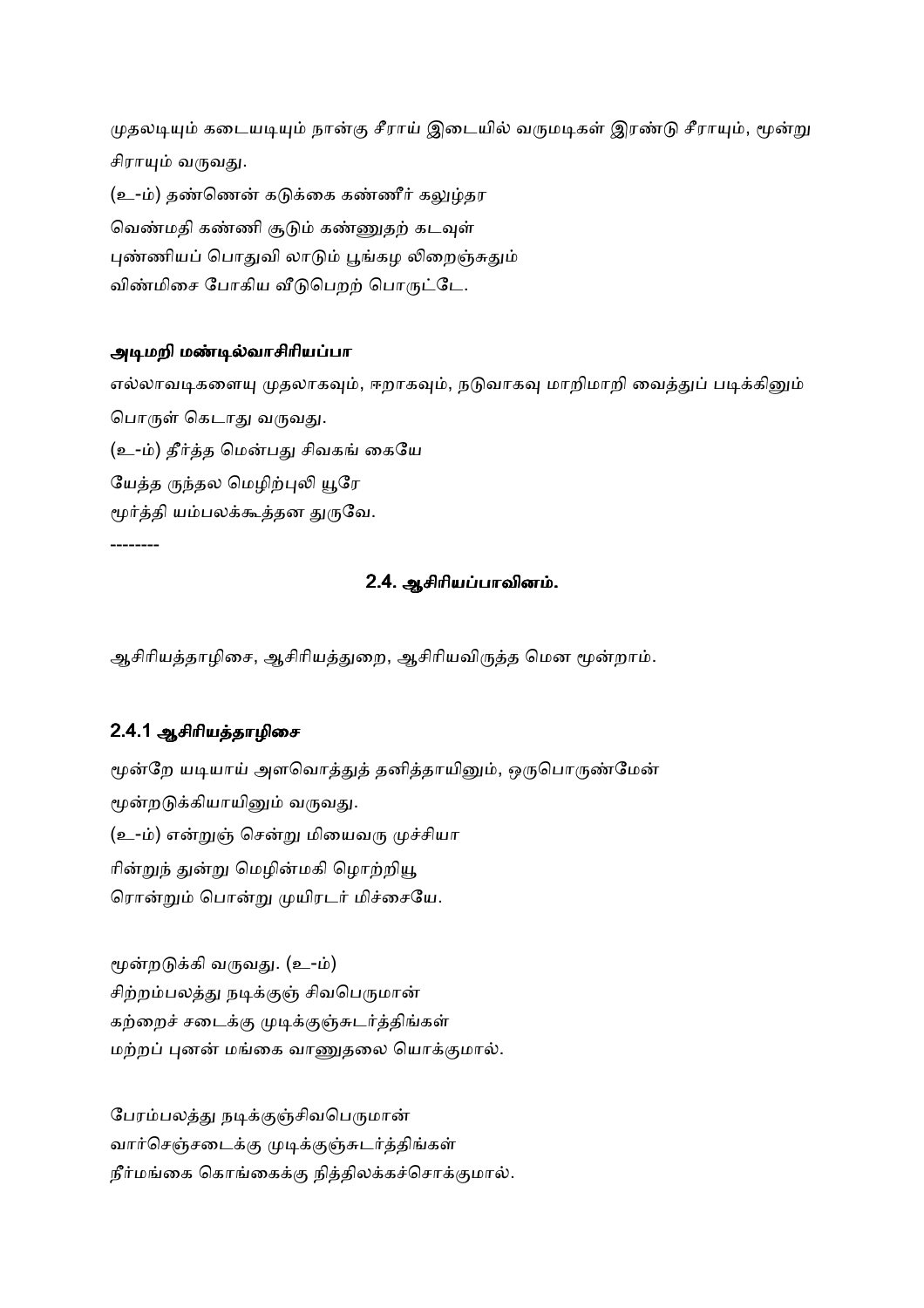பொன்னம்பலத்து நடிக்குஞ் சிவபெருமான் மின்னுஞ் சடைக்கு முடிக்குஞ் சுடர்த்திங்கள் அந்நங்கை செங்கைக் கணிவளையு மொக்குமால்.

## 2.4.2 ஆசியத்துறை

எனைத்துச் சீரானும் வருமடி நான்குடையதாய் ஈற்றயலடி குறைந்தேனும் முதலடியு மூன்றாமடியுங் குறைந்தேனும் வருவது. வருமிடத்து இடைம் டங்கியு மடங்காதும் வரும்.

(உ-ம்.) நாகம் பொதிசடைமேனாண்மதியும் வாண்மதிபோனங்கைகங்குல் மேகஞ்செய் கூந்தன்மிலைச்சுந்தலைக்கலனும் விளங்குந்தோற்றம் ஆகம் பகுந்தளித்த வந்தாளி லம்பலத்தான் மாகம்பதியு மதியும் பகுந்தளித்த வண்ணம் போலும்.

இடைமடக்காய் வருவது,

(உ - ம்.) மாயிரு ஞாலத்து மன்னுயிர்கள் கண்களிப்பமன்றுளாடு நாயகன் கண்டங் கறுத்தன்றே பொன்னுலகை நல்கிற்றம்மா நாயகன் கண்டங் கறாதே லந்நாட்டமரர் சேயிமைமாதருக்குச்செங்கைகளுங்கொங்கைகளுஞ்சிவக்கும் போலும்

## 2.4.3 ஆசிரிய விருத்தம்.

கழிநெடிலடி நான்கு தம்முள் ளளவொத்து வருவது.

## அறுசீர் விருத்தம்

மண்டலத்தின் மிசையொருவன் செய்தவித்தை யகோவெனவும் வாரனாதி, யண்டமவையடுக்கடுக்காயந்தரத்தினிறுத்தும் வதானம் போல , வெண்டரு நல்லகிலாண்டகோடியைத் தன்னருள் வெளியிலிலக வைத்துக் கொண்டு நின்றவற்புதத்தையெவராலுநிச்சயிக்கக்கூடாவொன்றை

இது முதல் நாற்சீர் காய்ச்சீர்களாகவும் கடை இருசீர் இயற்சீராகவு முடிந்தது .

வேறு. நேற்றுளா ரின்று மாளா நின்றன ரதனைக் கண்டும்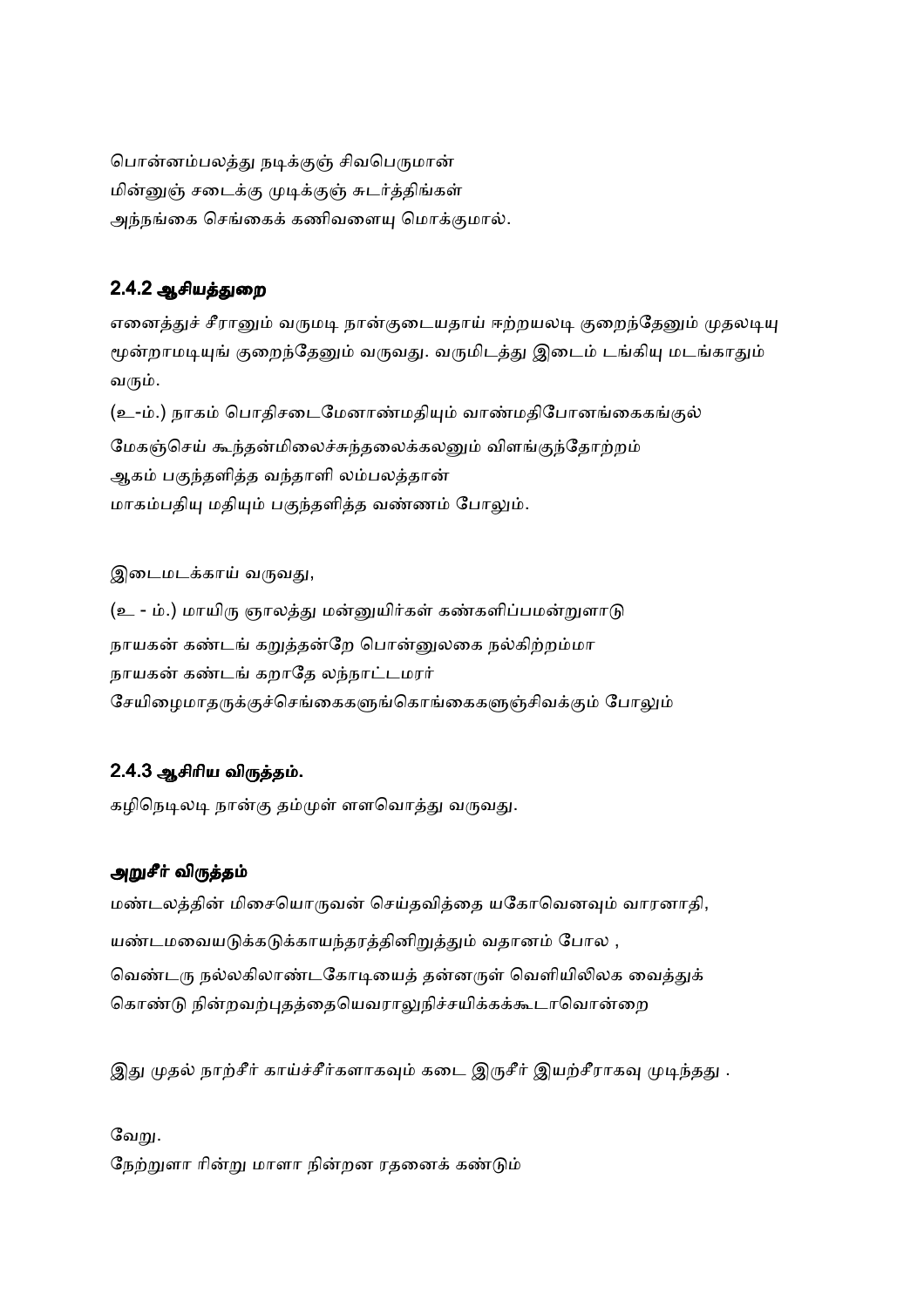போற்றிலே னின்னை யந்தோ போக்கினேன் வீணே கால மாற்றிலேன் கண்டா னந்த வண்ணலே யளவில் மாயைச் சேற்றிலே யின்னம் வீழ்ந்து திரைக்கவோ சிறிய னேனே.

இது அறுசீரும் இயற்சீராலேயே முடிந்தது.

### வேறு,

சொல்லற் கரிய பரம்பொருளே சுகவா ரிதியே சுடர்க்கொமுந்தே வெல்லற் கரிய மயலிலெனை விட்டெங் கொளித்தா யாகெட்டேன் கல்லிற் பசிய நாருரித்துக் கடுகிற் பெரிய கடலடைக்கு மல்லிற் கரிய வந்தகனார்க் காளாக் கினையோ வறியேனே.

இது மூன்றாஞ்சீரும் ஆறாஞ்சீரும் காய்ச்சீராய் மற்றைய இயற்சீரால் முடிந்தது.

## வேறு.

கண்டு நின்றனை யைம்புல னேமகிழ் காமக் கைதவத்தில் தொண்டு செய்கிலை யொற்றி யூர்வளர் தொன்மை யடியவர்பால் விண்டு பேசிலை நால்வ ரின் புகழ் வியந்து நாடோறுங் கொண்டு போதர வென்ன வோதடை கொடிய கூற்றுவற்கே.

இது முதலைந்துசீர் இயற்சீராயும் கடையொருசீர் காய்ச்சீராயு முடிந்தது.

## எழுசீர்க்கழிநெடிலடி யாசிரியவிருத்தம்.

ஆரண மார்க்கத் தாகம வாசியற்புத மாய் நடந்தருளுங் காரண முணர்த்துங் கையுதின் மெய்யுங் கண்கண்மூன்றுடைய வென் கண்ணே பூரணவறிவிற்கண்டிலமதனாற்போற்றியிப் புத்தியோடிருந்து தாரணி யுள்ள மட்டுமே வணங்கத் தமியனேன் வேண்டிடத் தகுமே.

இது முற்று மியற் சீராலேயே முடிந்தது.

வேறு. அல்லையொத்த சூர்மேல் வில்லெடுத்த கூர்வே லையனுக்கு வாழ் தாதையுமாவார், வல்லி யொக்கபூணார்ரையலுக்குமாலாம்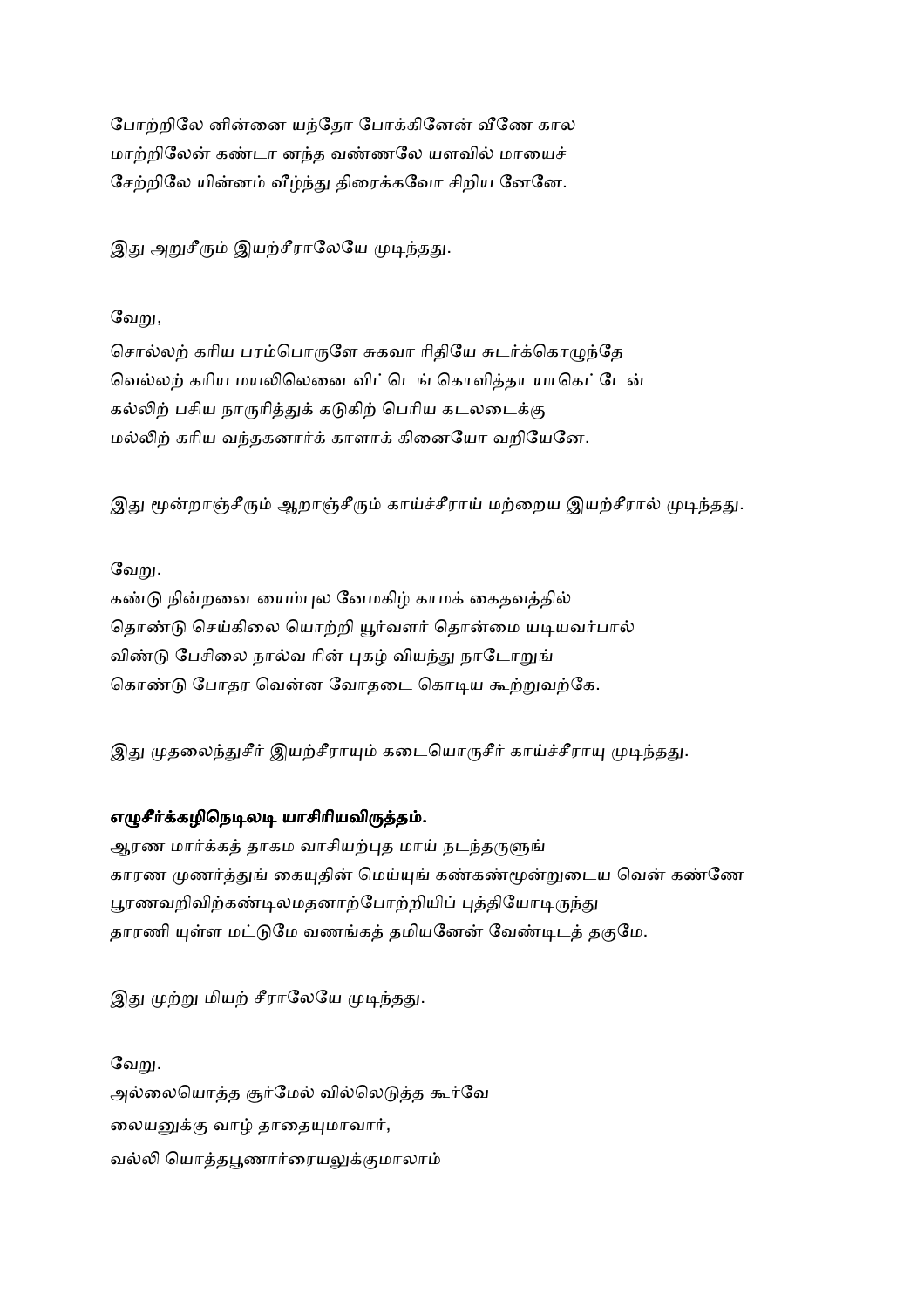வள்ளலுக்கு வாழ்வாகிய மூதூர் செல்லுமக்கி வேள் போர் வில்லொடித்துமீனார் செய் யழித்து வாடா வயல்வாளை , புல்லொதுக்கிலே போய் நெல்வாப்பி லேசேர் புள்ளிருக்கு வேரூர்நகர் தானே.

இது காய்ச்சீரும் இயற்சீரு மாறிமாறி வந்து முடிந்தது.

### எண்சீர்க்கழிநெடிலடியாசிரிய விருத்தம்

அருள் பழுத்த பழச்சுவையே கரும்பே தேனே யாரமிர்தேயென்கண்ணே யரிய வான பொருளனைத்துந் தரும் பொருளே கருணை நீங்காப் பூரணமாய் நின்றவொன்றே புனித வாழ்வே கருதரிய கருந்ததனுட் கருத்தாய் மேவிக் காலமுந்தே சமும் வகுத்துக் கருவியாதி விரிவினையுங் கூட்டியுயிர்த் திரளை யாட்டும் விழுப்பொருளே யான் சொலும் விண்ணப்பங் கேளே.

இது அரையடிக்கு இரண்டு காய்ச்சீரும் இரண்டு இயற்சீருமா யிரட்டித்து வருவது,

## வேறு.

நாப்பிளக்கப் பொய்யுரைத்து நவநிதியந் தேடி நலமொன்று மறியாத நாரியரைக் கூடிப் பூப்பிளக்க வெழுகின்ற புற்றீசல்போலப் புலபுலெனக் கலகலெனப் புதல்வர்களைப் பெறுவீர் காப்பதற்கும் வகையறியீர் கைவிடவு மாட்டீர் கவட்டுத்தொன் மரத்திடுக்கிற் கானுழைந்துக் கொண்டே யாப்பதனைப் பிடித்தசைத்த பேய்க்குரங்கைப் போல வகப்பட்டீர் கிடந்துழல் வகப்பட்டீர் நீரே

இது அரையடிக்கு முதல் மூன்று சீர் காய்ச்சீராயும், கடைச்சீர் மாச்சீராயு மிரட்டித்து வருவது.

## வேறு. வற்கலை கொண்டும் வலியவந் தண்டும்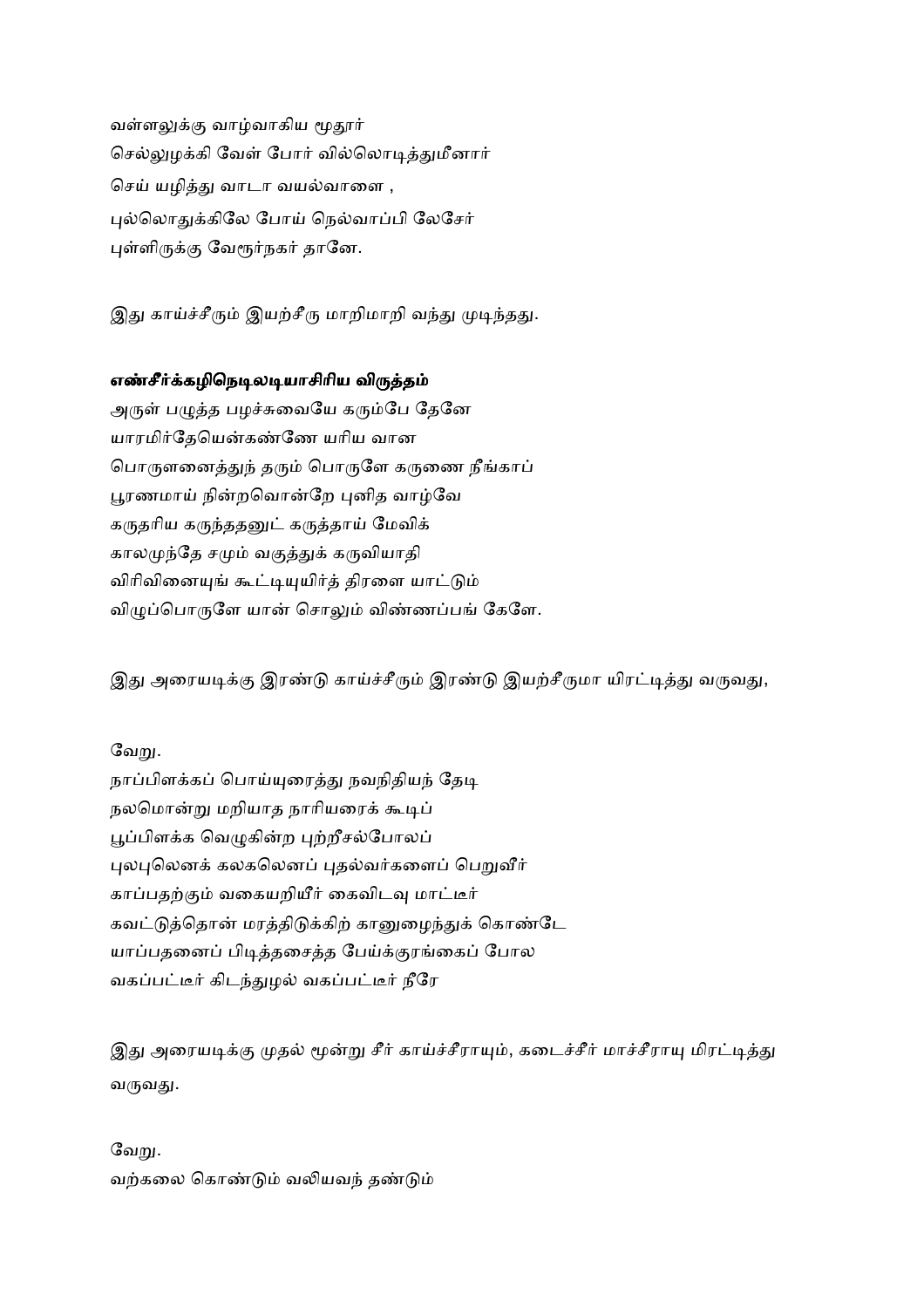வனசரு குண்டும் வளியது தின்றுங் கற்களி லென்றுங் கனலிடை நின்றுங் கனபசி விண்டுங் கதிபெற விலையா னற்கலை தேர்ந்த வொற்றியை யார்ந்து நவமனை வேய்ந்து மனைவியை வாய்ந்து பொற்பணி சார்ந்து மகவுடன் வாழ்ந்தும் புகழ்தரு சிவகதி நிகழ்வது நிசமே.

இது எல்லாச்சீரும் இயற்சீராலேயே முடிந்தது. ---------

#### ஒன்பதின் சீர்க்கழிநெடிலடியாசிரிய விருத்தம்.

வளங்கு லாவரு மணங்க னார்விழி மயக்கி லே முலை முயக்கி லேவிழு மாந்தர்காள் களங்கு லாமுட லிறந்து போயிடு காடுசேர்முனம் விடு சேர்வகை கேண்மினோ துளங்கு நீள்கழ லறங்க வாடல் செய் சோதி யானணி பூதியானுமை பாதியான் விளங்கு சேவடி யுளங்கொளீரெமன் விடுத்த பாசமு மடுத்த பாசமு விலக்குமே.

#### பதின் சீர்க்கழிநெடிலடியாசிரிய விருத்தம்.

கைத்தலத் தழற்க ணிச்சி வைத்திடப் புறத்தொருத்தி கட்கடைப் படைக்கிளைத்த திறலோரா முத்தலைப் படைக்க ரததெ மத்தர்சிற் சபைக்கு ணிற்கு முக்கணக் கருக்கொருந்தர் மொழியாரோ நித்திலத் திளைப்ப தித்த கச்சறுத் தடிக்க னத்து நிற்கு மற்புதத் தனத்தி னிடையேவே ளத்திரத் தினிற்றொடுத்து விட்டு நெட்டயிற்களித்தி லக்கனுற் றிடச்செய்விக்கு மது தானே.

பதின் சீரின் மிக்கு வரும் ஆசிரியவிருத்தங்கள் பிள்ளைத்தமிழ் முதலிய பிரபந்தங்களிற் காண்க.

--------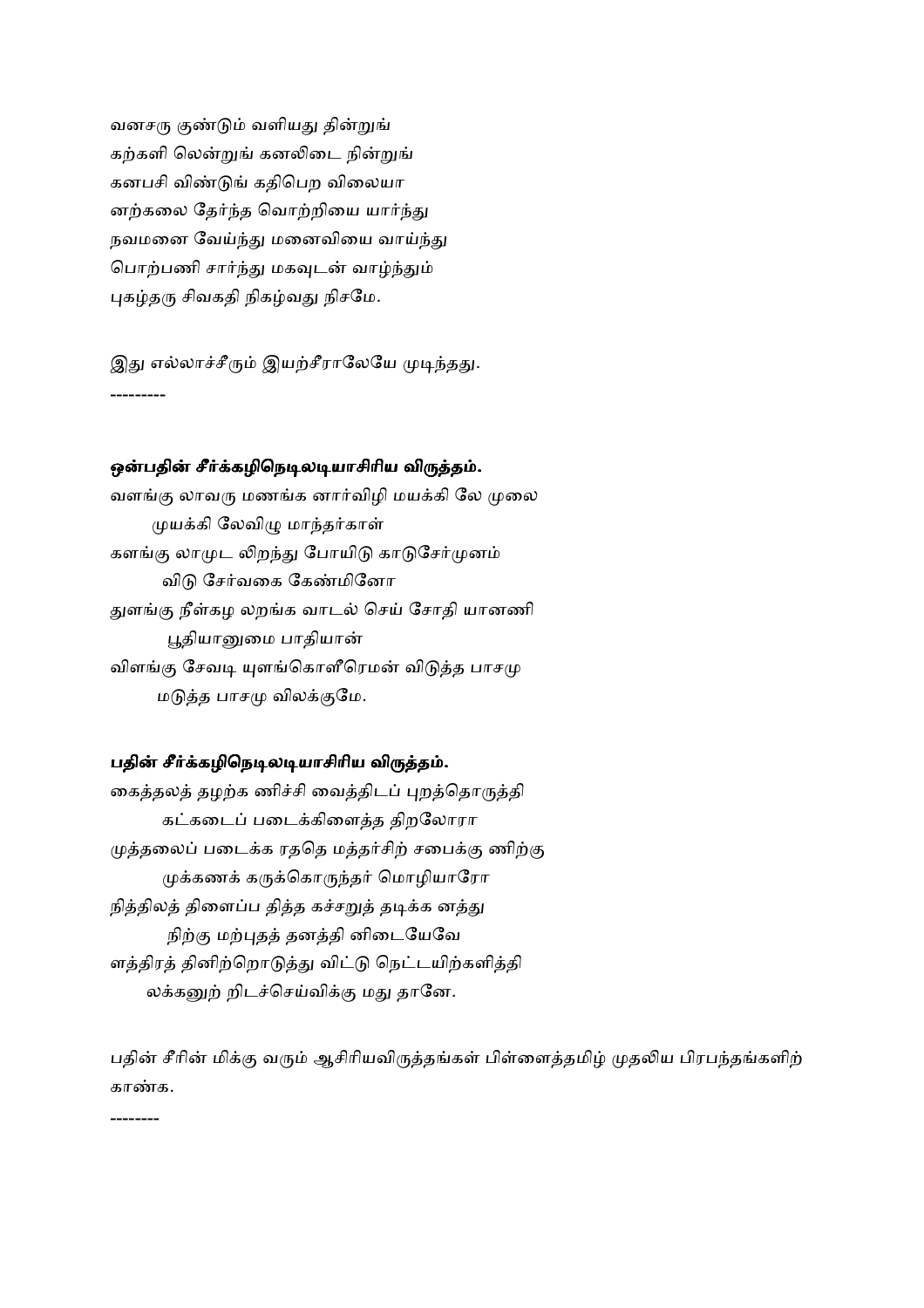#### 2.5 கலிப்பா

நேரீற்று இயற்சீரும் , நிரைநடுவாகிய கனிச்சீரும் பெறாது, நிரை முதலாகிய வெண்பாச்சீர் மிகுந்து தன்தளையும் பிறகளையும் தழுவி தரவு[#], தாழிசை அராகம், அம்போதரங்கம், தனிச்சொல், சுரிதகம் என்னும் ஆறுறுப்பு முடைத்தாய் வருவது.

இது ஒத்தாழிசைக்கலிப்பா, வெண்கலிப்பா, கொச்சகக்கலிப்பா, கட்ட ரைக்கலிப்பா வென நான்காம்.

ஒத்தாழிசைக்கலிப்பாவான துவண்ணகவொத்தாழிசைக்கலிப்பா, அம்போ தரங்க வொத்தாழிசைக் கலிப்பா, நேரசையொத்தாழிசைக் கலிப்பா வெனமூன்றாம் --------

[#] தரவு என்ற பொருண்மையென்னவெனின் முகத்துத்தரப்படுவதென்ப. தாழிசையென்ற தென்னையெனின் பெரும்பாலுந் தாழப்பட்ட ஓசையுற்ற வாகலினென்பது.

அராகமென்பது அறாதுக்கடுகிச் சேரல் மாத்திரை நீண்டும் துணிந்தும் வாராது குற்றெழுத்துப் பயின்று வந்து நடைபெறுவது.

அம்போதரங்கம் - அம்போதி = கடல், தரங்கம் = நீர்த்திரை , நாற்சீரடி முச் சீரடி இருசீரடி ஆகிய அசையடிகள் கடலின் கண் அலைகள் கரைச்சாரசாரமுறை முறையே சுருங்கி வருகின்ற தன்மைபோல, தனிச்சொல்லைச்சாரசாரமுறையா கக்குறைந்து வருவது.

சுரிதகமென்பது நீர்ச்சுழி போல நின்று சுரிந்து இறுவது,

------------

#### வண்ணகவொத்தாழிசைக்கலிப்பா

தரவு, தாழிசை , அராகம், அம்போதரங்கம், தனிச்சொல், சுரிதகம் ஆகிய ஆறுறுப்புக்களும் பெற்று வருவது.

## 2.5.1. தரவு.

(உ-ம்.) தொல்லுலகம் படுசுடிகைச் சுடர் மணிவிளக்கேந்தும் பல்பொறிய படவரவு மடுபுலியும் பணி செய்ய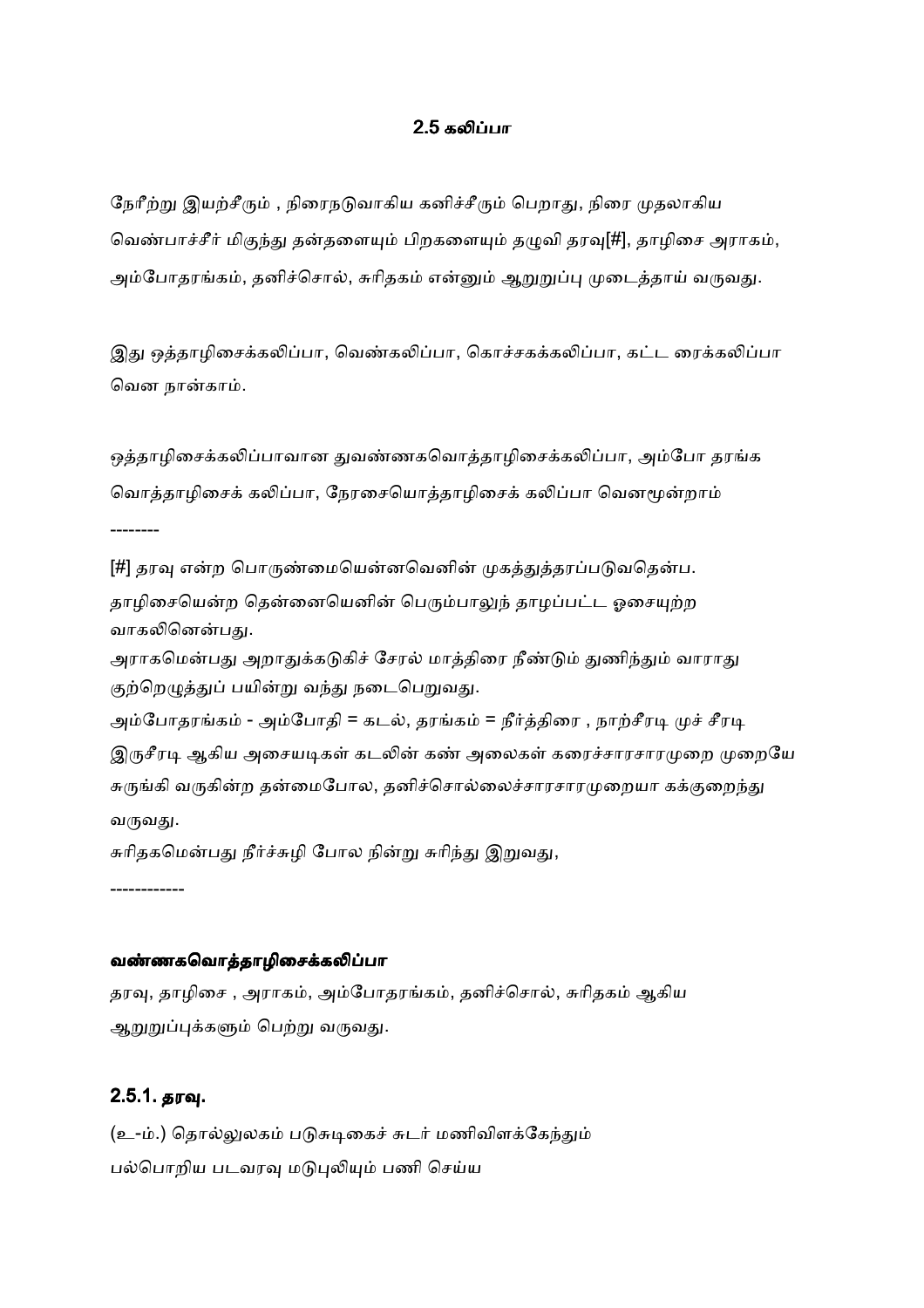அந்தரதுந் துபிமுழங்க வமரர்மலர் மழைசிந்த இந்திரனு மலரவனுங் கரியவனு மேத்தெடுப்பச் சூடகத்த ளிர்ச்செங்கைத் துணைவி துணைக் கண்களிப்ப ஆடகத்திருமன்றத் தனவாத நடஞ்செய்வோய்,

### 2.5.2தாழிைச

முன்மலையுங் கொலைமடங்க லீருரியு மும்மதத்த வன்மலையுங் கடமலையின் முடையுடலின் வன்றோலும் பொன்மலையின் வெண்முகிலுங் கருமுகிலும் போர்த்தென்ன வின்மலையும் புயமலையின் புறமலைய விசித்தனையே.

கடநாக மெட்டும் விடங் கானாக மோரெட்டுந் தடநாக மோரெட்டுந் தரித்துளபூந் துகிலொன்றும் உடனாக வடல் புரியுங் கொடுவரியி னுடுப்பொன்றும் அடனாக வரவல்குற் கணிகலையா யசைத்தனையே.

வருநீலப் புயன்மலர மலரிதழிக் கண்ணியையும் அருநீல முயற்களங்க மகன்றமதிக் கண்ணியையும் கரு நீலக் கண்ணியுமை செங்கைவரு கங்கையெனும் திருநீலக் கண்ணியையுஞ் செஞ்சடைமேற் செறித்தனையே.

#### 2.5.3 அராக .

கறைவிட முகவெரி கனல்விழி யொடுமிளிர் பிறையெயி றொடுமுடல் பெறுபக டொடுமடல் எறுழ்வலி யொடுமுரு மிடியென வருமொரு மறலிய துயிர்கொள் மலர்தரு கழலினை. உலகமொ டுயிர்களு முலைதர வலம் வரும் மலர்மகள் கொமுநனு மகபதி முதலிய புலவரு மடிகளொர் புகலென முறையிட அலைகடல் விடமுண மமுது செய் தருளினை.

விசையிலெம் மிறைவியும் வெருவா விரசித் அசலம் தசைதா வடல் புரி சாமுக நிசிசான் மணிமுடி நெறுநெறு நெறுவென வசையில் பொன் மலரடி மணிவிர னிறுவினை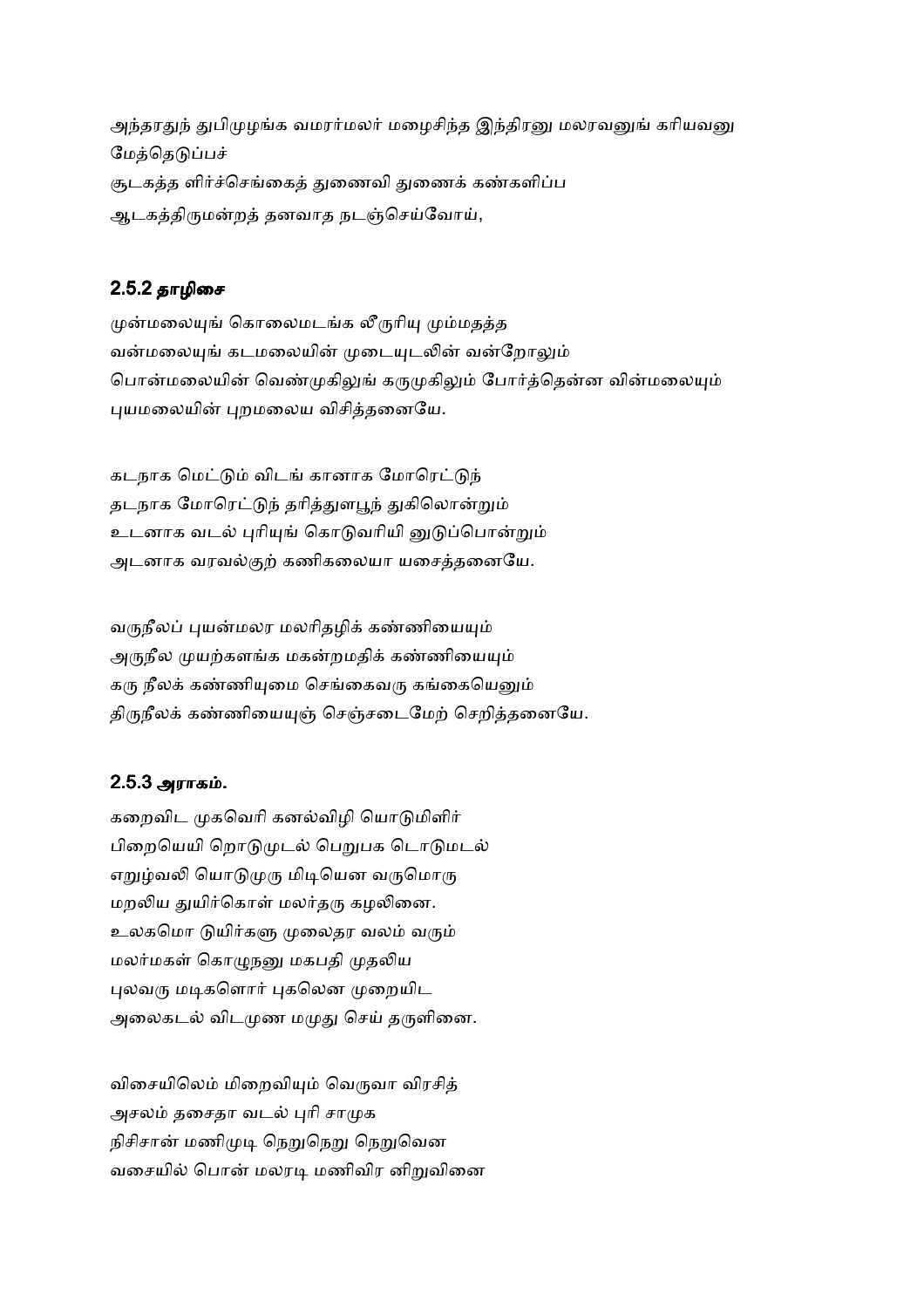இலவிதழ் மதிநுத லிரதியொடிரதம் துலைவற நடவிடு மொருவனும் வெருவர அலைகட னெடுமுர சதிர்தர வெதிர்தரு சிலைமத னணையடல் செய்து நல் விழியினை. --------

## 2.5.4 ஈரடி யம்போதரங்கம். (2)

அருவமு முருவமு மாகிநின்றுமவ் அருவமு முருவமு மகன்று நின்றனை சொல்லொடு பொருளுமாய்த் தோன்றிநின்று மச் சொல்லையும் பொருளையுந் துறந்துநின்றனை

#### ஓரடியம்போதரங்கம். (3)

அந்நலம் விழைந்தவர்க் கறமு மாயினை பொன்னலம் விழைந்தவர் பொருளுமாயினை இன்னலம் விழைந்தவர்க் கின்பமாயினை மெய்ந்தலம் விழைந்தவர் விடுமாயினை.

### முச்சீரோரடி யம்போதரங்கம். (3)

முத்தொழிலின் வினைமுதனீ மூவர்க்கு முழுமுதனீ எத்தொழிலு மிறந்தோய் நீ இறவாத தொழிலினை நீ இருவிசும்பின் மேலோய் நீ எழின்மலரின் மிசையோய் நீ அரவணையிற் றுயின்றோய் நீ ஆலின் கீழமர்ந்தோய் நீ.

## இருசீரோரடியம்போதரங்கம். (16)

பெரியை நீ சிறியை நீ பெண்ணுநீ ஆணுநீ அரியை நீ எளியை நீ அறமு நீ மறமு நீ விண்ணு நீ மண்ணுநீ வித்து நீ விளைவு நீ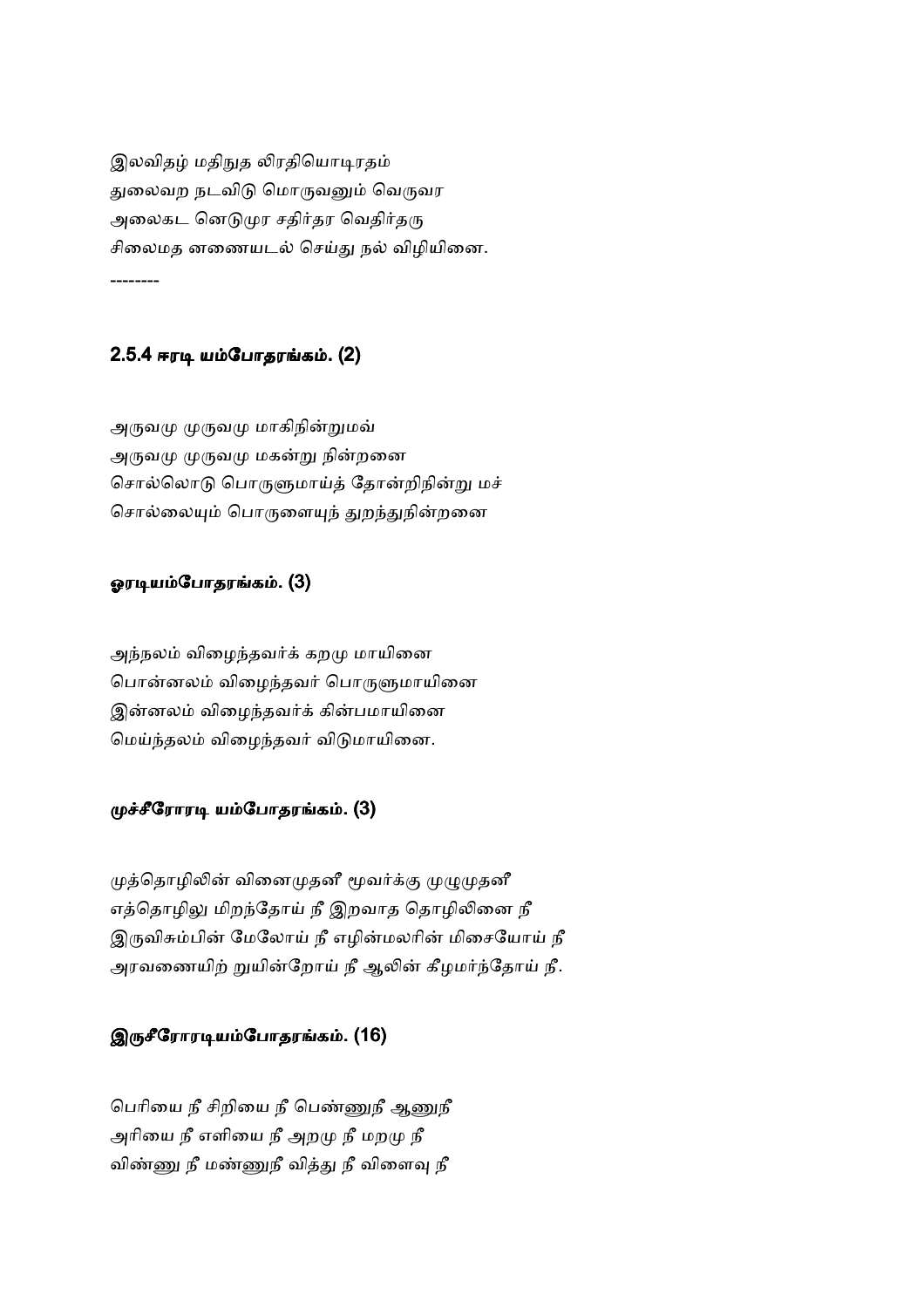பண்ணு நீ பயனுநீ பகையுநீ உறவு நீ.

எனவாங்கு - இது தனிச்சொல். -----------

### 2.5.5 சுரிதகம்.

கற்பனை கமன்றநின் பொற்கம லிறைஞ்சுதும் வெண்மதிக் கடவுண் மீமிசைத் தவழ்தரத் தண்முகிற் குலங்க டாழ்வுறப் படிதலிற் செங்கா லன்னமும் வெண்மருப் பேனமும் கீழ்மே லுருவ வாரழற் பிழம்பாய் நின்றநின் றன்மையை யுணர்த்தும் பொன்றிகழ் புலியூர் மன்றுகிழ வோனே .

#### அம்போதரங்கவொத்தாழிசைக் கலிப்பா

இதில் அராகம் நீங்கலாகத் தரவு, தாழிசை, அம்போதரங்கம், தனிச் சொல், சுரிதகம் என்னு மைந்துறுப்பினைப் பெற்று வருவது.

#### நேரிசையொத்தாழ்சைக்கலிப்பா

இதில் அராகமும், அம்போதரங்கமும் நீங்கலாக, ஒருதரவும் மூன்று தாழி சையும், தனிச்சொல்லும், சுரிதகமும் ஆக நான்கு உறுப்பினைப் பெற்று வருவது.

#### வெண்கலிப்பா

கலித்தளை நிறைந்து கலியோசையும், வெள்ளோசையும் தழுவி நான்கடி முதல் எத்தனையடியாயினும் வந்து ஈற்றடி மூன்று சீரால் முடிவது.

(உ-ம்.) சேல் செய்த மதவேற்கட சிலை செய்த சுடிகைநுதன் மால் செய்த குழற்கோதை மகிழ் செய்ய நடஞ்செய்யும் தருணவிளம் பிறைகண்ணித் தாழ்சடையெம் பெருமானின் கருணை பொழி திருநோக்கிற் கனியாத கன்னெஞ்சம் வாமஞ்சான் மணிக்கொங்கைக் கொசிந்தொல்கு மருங்குலவர்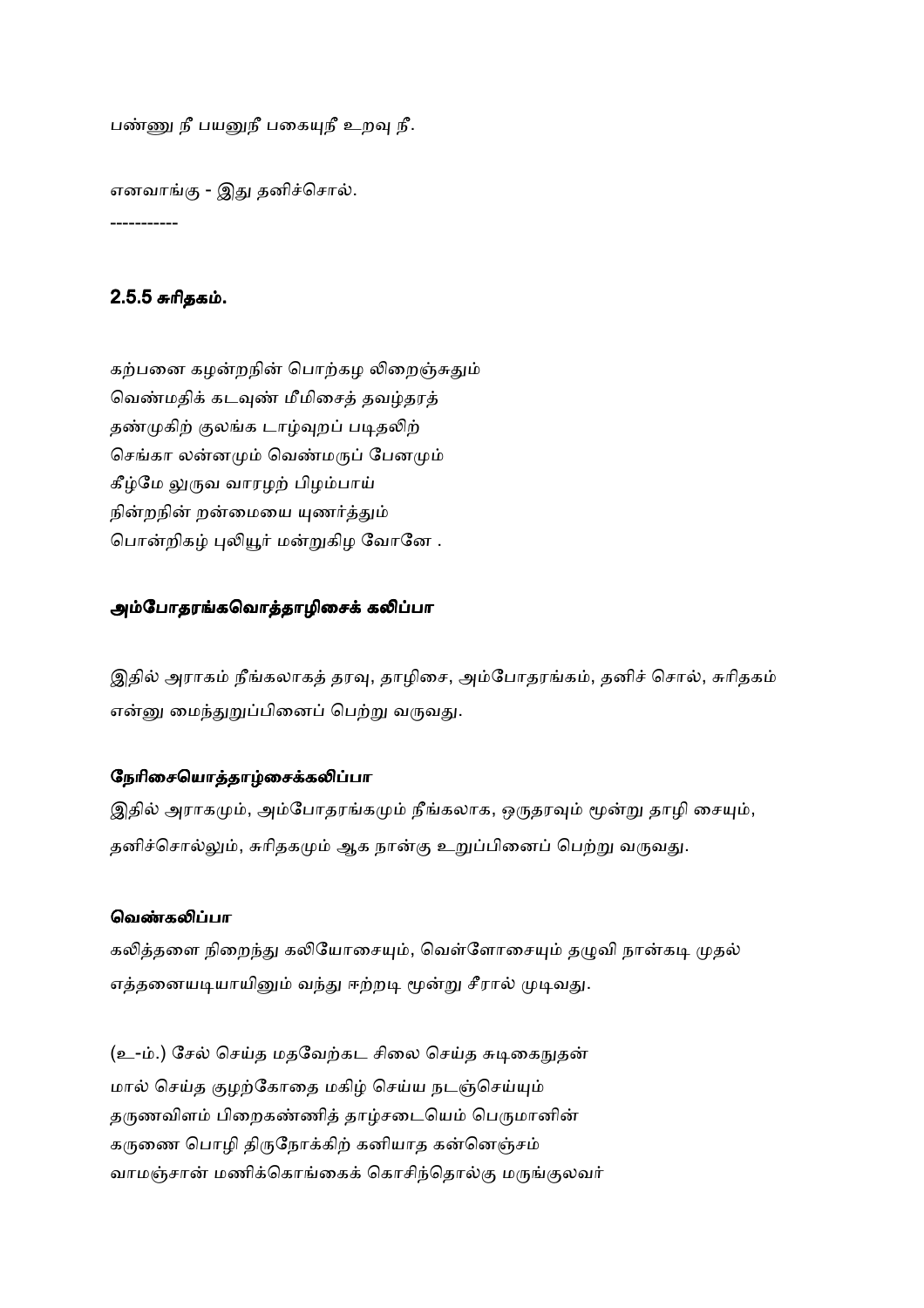காமஞ்சால் கடை நோக்கிற் கரைந்துருகா நிற்குமால் அவ்வண்ண மாறிநிற்ப தகமென்றா லகமகம்விட் டெவ்வண்ண மாறி நிற்ப தின்று.

#### 2.6 கொக்ககக்கலிப்பா.

தரவு கொச்சகக்கலிப்பா, தரவினைக் கொச்சகக்கலிப்பா, சிஃறாழிசைக் கொச்சகக்கலிப்பா, பஃறாழிசைக் கொச்சகக்கலிப்பா, மயங்கிசைக் கொச்சகக் கலிப்பா என வைந்தாம்.

## 2.6.1 தாவு கொச்சகக் கலிப்பா

---------

கலிப்பாவிற்குரிய வறுப்புகளெல்லா மின்றி ஒருதாவுமாத்திரம் மூன்றடி யானும், நான்கடியானும், ஐந்தடியானும் வருவது தனிச்சொல்லுஞ் சுரிதகமும் பெற்று வருவதுமுண்டு.

## மூன்றடித்தாவு கொச்சகம்.

வடிவுடை நெடுமுடி வானவர்க்கும் வெலற்கரிய கடிபடு நறும்பைந்தார்க் காவலர்க்குங் காவலனாங் கொடிபடு வரைமார்பிற் கூடலார் கோமானே.

#### நான்கடித்தரவு கொச்சகம்.

அடி கொண்ட குறிப்பன்றே யரிபிரமர் முதலானோர் முடி கொண்ட தலைவணக்கின் குனிப்பெல்லா முறைமுறை போய்க் கடிகொண்ட பொழிற்றில்லை நடராஜன் கழற்காவில் குடி கொண்ட படிபோலு மிடத்தாறிற் குஞ்சிரமே.

#### ஐந்தடித்தரவு கொச்சகம்

நாட்டும் புகழ்வாய்ந்த நம்பலகை நாதனா கூட்டிவைக் குந்தூது கொண்டனர் கா ணம்மானை கூட்டிவைக் குந்தூது கொண்டனரே யாமாயி னாட்டினர்க ளெல்லா நகையாரோ வம்மானை நகைப்பரென வூரொற்றி நண்ணினர்கா ணம்மானை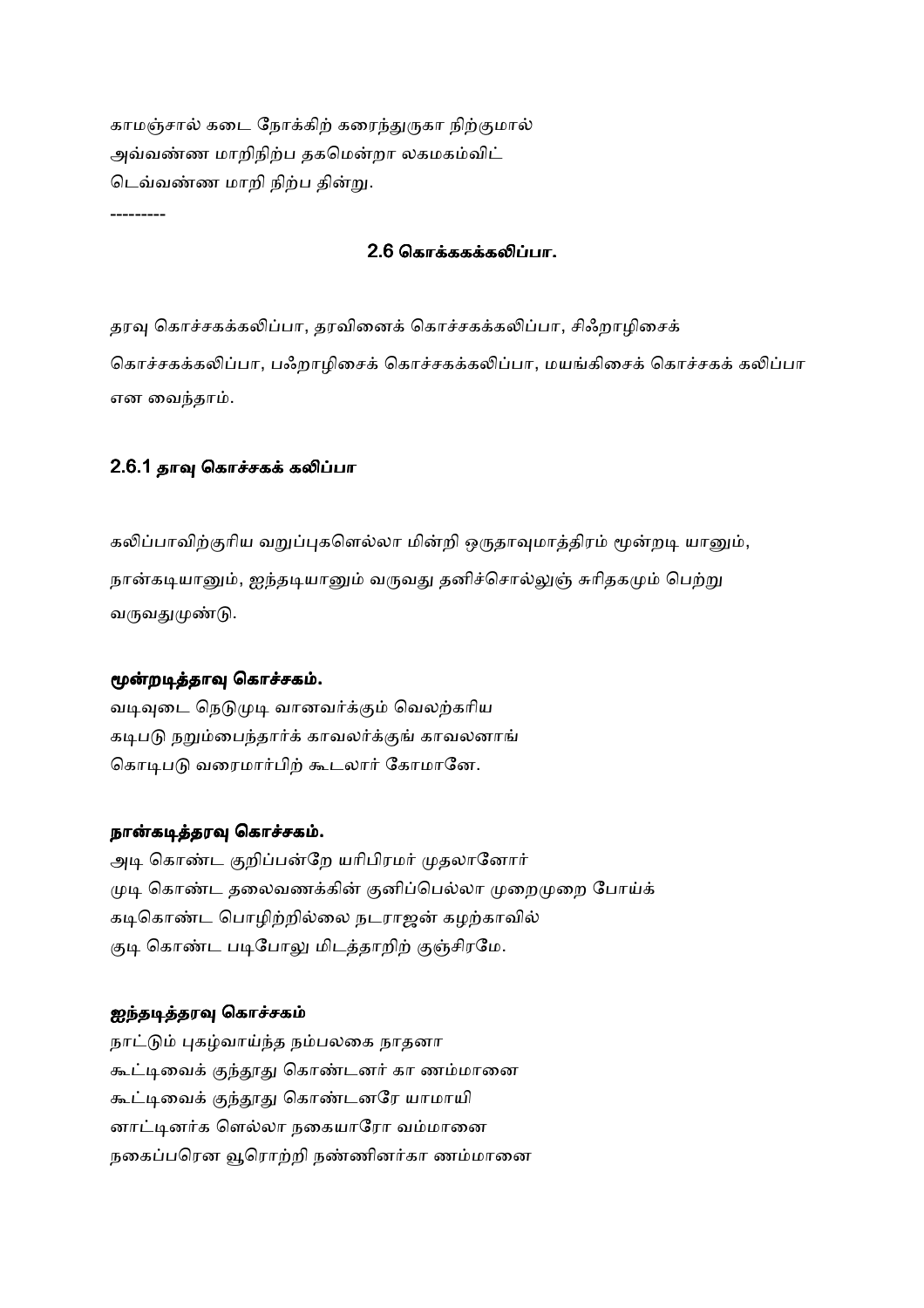தனிச்சொற்சுரிதகம் பெற்று வந்ததாவு கொச்சகம் மல்லாண்ட திரடிண்டோ ணடுமுதலு மணிநாவிற் சொல்லாண்ட மறை முதலும் பலராங்குத் துலைவெய்த பல்லாண்டு செலச்செல்லா வினையோடும் பனிப்பெய்த அல்லாண்ட நல்லிருளி லழகாடுந் தொழிலினையே.

அதனால். பல்பேரூழி செல்லினுமடிகட் கொல்லையுஞ்செல்லாதாமாகலின் அளவில் கால மலக்கணுற்றுழலுமென் தளர்வு நோக்காய் போலுநோக்கில் கருணை செய் தருளாயல்லை அருணலம் பமுத்த வாடல்வல்லோயே ----------

# 2.6.2 தரவினைக் கொச்சகக்கலிப்பா.

இரண்டு தாவுமாத்திரம் வருவது (தனிச்சொல் சுரிதகத்துடன் வருவது முண்டு) (உ - ம்.) குழைதூங்கு கழைமென்றோட் கோமாரி கொலைக்கண்கள் இழை தூங்கு முலைக்கண்வைத் தேயெய்தா நானெய்த உழை தூங்கு குயிலேங்க வுருமுத்தீ யுகநக்கு மழைதூங்கு பொழிற்றில்லை மணிமன்று ண்டஞ் செய்வோய்.

மீனேற்றின் றுவசந்தான் மனிதுஞ்ச விழித்தோய்நின் ஆனேற்றின் றுவசமோ வடலேற்றி னூர்தியோ கானேற்ற பைங்கூழின் கவளமா கணத்தின்கண் வானேற்ற பகிரண்டம் வாய்மடுக்க வல்லதே.

# 2.6.3 சிஃறாழிகைக் கொதிக்கக்கலிப்பா.

ஒரு தாவும் சில தாழிசையும் இடையிடை தனிச்சொல்லும் சுரிதகமும் வர முடிவது.

#### தரவு.

மறைதங்கு திருமன்றி னடங்கண்டு மகிழ்பூத்துக்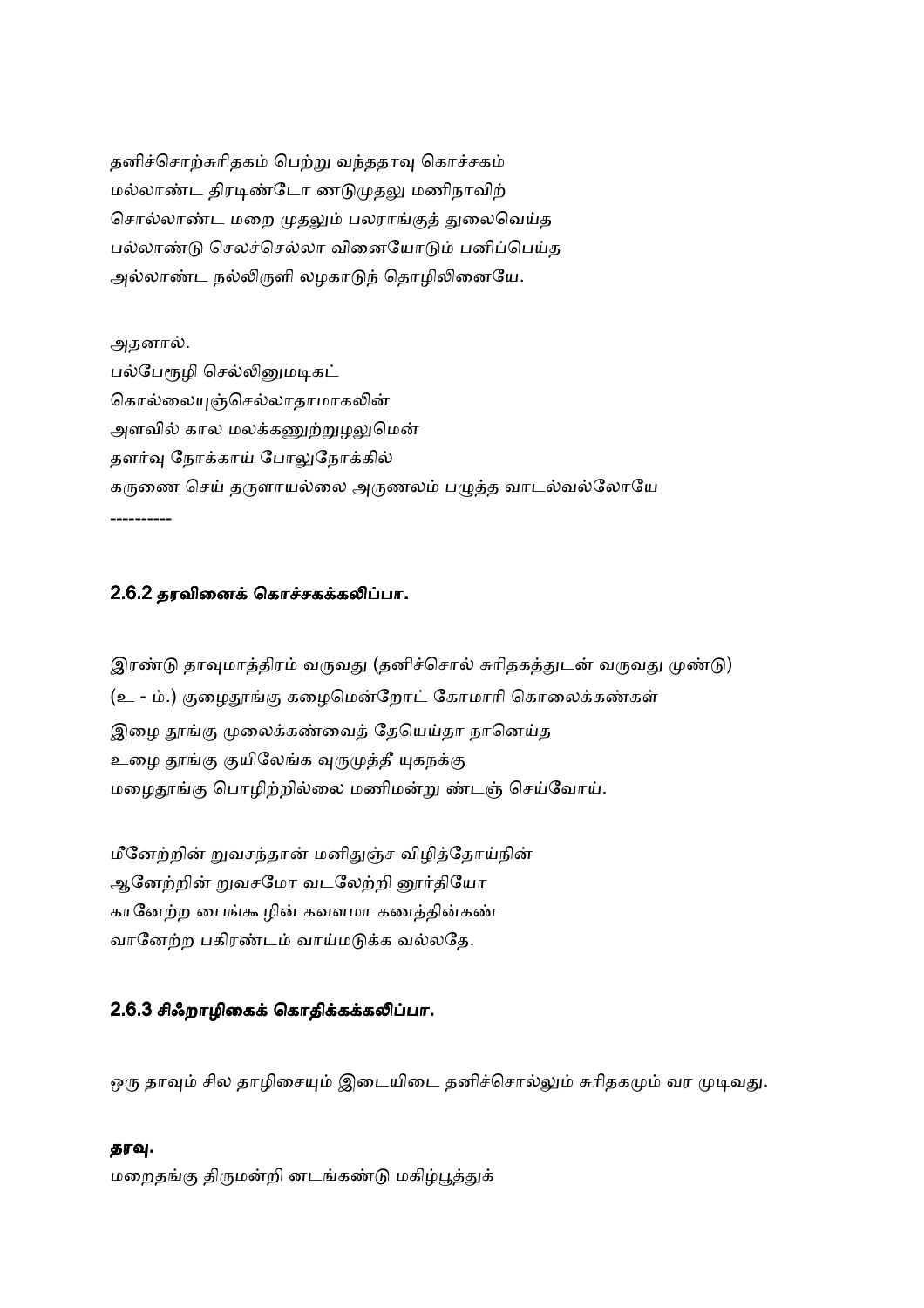கறை தங்கு கலை நிறையிற் கோளிழைக்குங் கொல்லென்று நிறைதங்கு தலையுவவு நிரம்பாது நிரப்பெய்தும் பிறை தங்கு சடைக்கற்றைப் பெரும்பற்றப் புலியூரோய்.

எனவாங்கு.

# தாழிசை . (3)

வெள்ளெருக்குங் கரும்பாம்பும் பொன்மத்து மிலைச்சியெம் துள்ளிருக்கும் பெருமானின் றிருமார்பி னுறவழுத்தும் கள்ளிருக்குங் குழலுமையாண் முலைச்சுவட்டைக் கடுவொடுங்கு முள்ளெயிற்ற கறையாவ முழையென்று நுழையுமால்.

அதாஅன்று,

சிலைக் கோடி பொருமருப்பிற் புகர்முகனின்றிருமார்பின் முலைக்கோடு பொருசுவட்டைக் கண்டுநின் முழவுத்தோள் மலைக்கோடி விளையாடு பருவத்து மற்றுந்தன் கொலைக்கோடு பட்டவெனக் குலைந்து மனங் கலங்குமால். --------

அதா அன்று,

விடமார்ந்த சுடரிலைவேல் விடலைகின் மணிமார்பில் வடமார்ந்த முலைச்சுவட்டைக் கண்டு தன் மருப்பெந்தை தடமார்பம் விடர் செய்யச் சமர் செய்தான் கொல்லென்று கடமாவெங் கவுட்சிறு கட் கயாசுரனை வியக்குமால்.

அதனால், சுரிதகம். சிலை முகங் கோட்டுமர் சில்லரித் தடங்கண் முலைமுகங் கோட்டிணைகுமால் மலைமுகங் போட்டுகின் மற்புய மறைந்தே

# 2.6.4 பஃறழிசைக் கொச்சகக்கலிப்பா.

ஒருத்தரவும் பலதாழிசையும், தனச்சொல்லும், சுரிதகமும் வர முடிவது.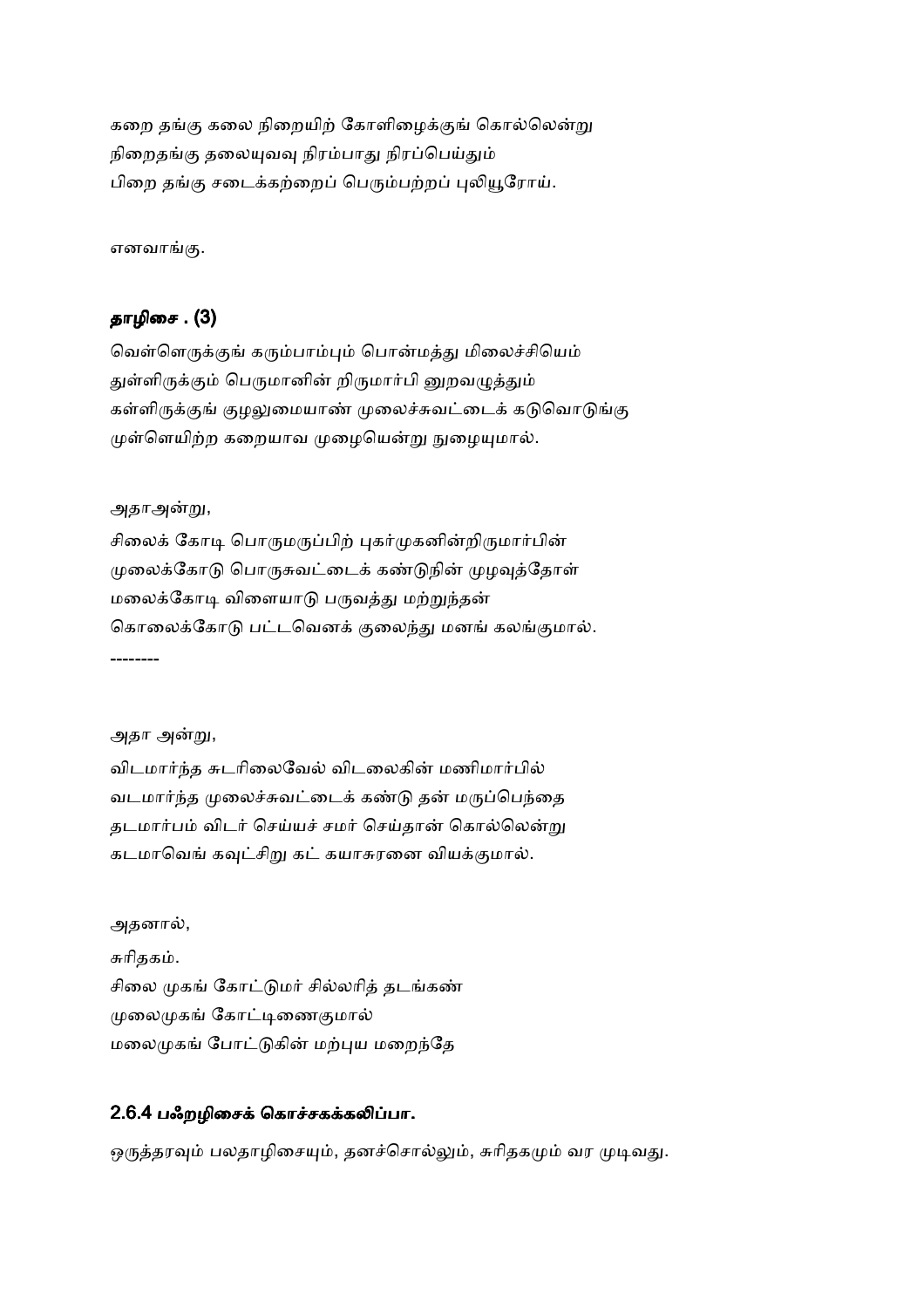#### காவு.

ஒருநோக்கம் பகல் செய்ய வொரு நோக்க மிருள் செய்ய இருநோக்கிற் றொழில் செய்துந் துயில் செய்து மினைத்துயிர்கள் கருநோக்கா வகைகருணைக் கண்ணோக்கஞ் செய்ஞ்ஞானத் திருநோக்க வருநோக்க மிருநோக்குஞ் செயச்செய்து மருநோக்கும் பொழிற்றில்லை மணியன்று னடஞ் செய்வோய்.

# தாழிசை (கூ)

கடிக்கமலப் பார்வைவைந்துங் கண்ணனார் காணாகின் அடிக்கமல முடிக்கமல மறியாதே மறிதுமே

முத்தொழிலின் முதற்றொழிலோன் முடியிழந்தான் றலையிழந்த அத்தொழிலிற் கெனிற்றமியே மறிதொழிற்கும் வல்லமே.

இருக்கோல மிட்டுமின்னு முணராதா லெந்தைநின் திருக்கோல மியாமுணர்ந்து சிந்திக்கக் கடவமே.

நான்மறைக்குந் துறை கண்டார் தோளிழந்தார் நாவிழந்திங் கூன்மறைக்க மறைப்புண்டே முய்த்துணர்வு பெரியமே.

பலகலையுங் குலமறையும் பயின்றுணர்ந்தும் பயன் கொள்ளா துலகலையுஞ் சிலகலையு முணராதே முணர்துமே.

அதனால், சுரிதகம். அம்மநின் றன்மை யெம்மனோ ருணர்தற் கரிதே யெளிதே யாதல் பெரிதே கருணை சிறியே மாட்டே.

## 2.6.5 மயங்கிசைக் கொசகக்கலிப்பா.

ஆறு உறுப்பும் பெற்று முறைமாறிப் பலதரவும் பல தாழிசையும் பொருந்தி வருவது . (உ-ம்.) கலம்பகமுதலிய பிரபந்தங்களிற் காண்க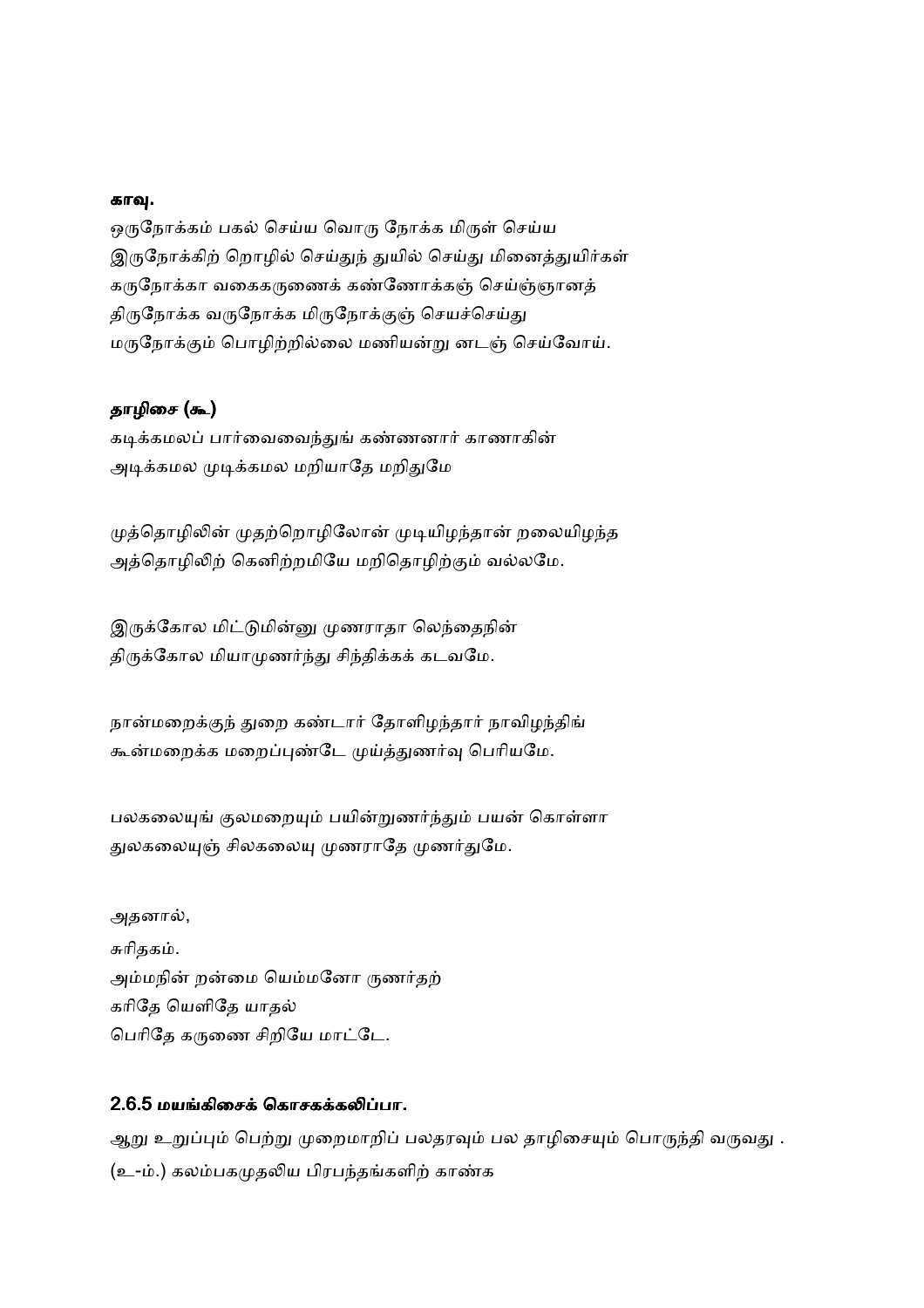#### கட்டளைக்கலிப்பா.

முதலில் மாச்சீர்பெற்று நாற்சீரான் வருவது அரையடியாகவும், அது இரட்டித் தோரடியாகவும், அவ்வடி நான்கு கொண்டு வருவது. அரையடிக் கெழுத்து முதலசை நேராயின் பதினொன்றும், நிரையாயின் பன்னிரண்டுமாம்.

#### நேரிசைக்கட்டளைக்கலிப்பா

பன்னகத்துரு மாதவனும் புலிப் பாதநாதனும் பார்த்திடத்தில்லையிற் பொன்னதாற் செயுமன்றிடத்தாடிய பொற்பு மேயபுராதனத் தெய்வமே யன்னவாகனத் தன்றுணையாகும்வே னைந்து பூவு மடுக்கடுக்காவிடுங் கன்னல்விற் கைச்சாமர்த்திறத்தால் வருங் காமவாரிகடந்திடச் செய்திடே

#### நிரையசைக் கட்டளைக்கலிப்பா.

அனகவானவ ரும்பலதேவரு மம்பலத்தி லநுதினங்கை தொழப் பனகபூடண மாடிட வாடுவாய் பத்தரெண்ணப் படியருள் பண்பனே தினகான்றனைச் சீறியெந்நேரமுஞ் சித்தசன்கரியைப் புகழ்சிந்தை சேர் கனகமேனிபடந்தையார் கண்டருங் காமவாரி கடந்திடச் செய்திடே. ----------

2.7. கலிப்பாவினம்.

கலித்தாழிசை, கலித்துறை, கட்டளைக்கலித்துறை, கலிவிருத்தமென நான்கு வகையாம்.

## 2.7.1. கலித்தாழிகை.

எத்தனை சீரானும் இரண்டடியாய் ஈற்றடி மிக்கு வந்து முடிவது.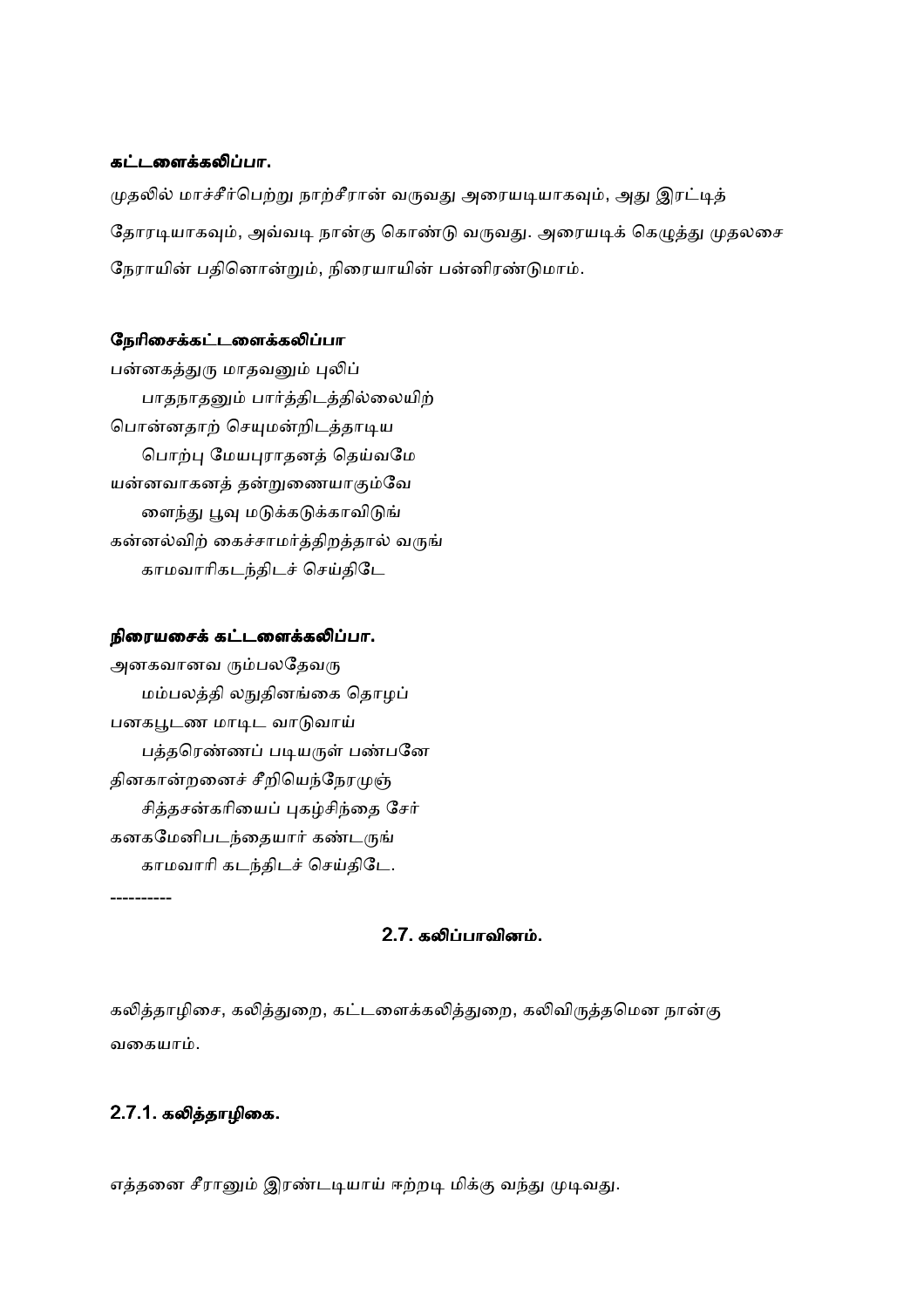(இது ஒரு பொருண்மேன் மூன்றடுக்கி வருவது சிறப்பு ) (உ-ம்.) செல்லார் பொழிற்றில்லைச் சிற்றம் பலத்தெங்கள் பொல்லா மணியைப் புகழ்மினோ வம்மின் புலவீர்காள்.

முத்தேவர் தேவை முகிலூர்தி முன்னான புத்தேளிர் போலப் புகழ்மினோ வம்மின் புலவீர்காள் ஆங்கற் பகக்கன் றளித்தருளுந் தில்லைவனம் பூங்கற் பகத்தைப் புகழ்மினோ வம்மின் புலவீர்காள்.

இரண்டடியின் மிக்குப் பலவடிகளாய் அளவொத்து ஈற்றடி மிக்கு வருவது முண்டு. (உ-ம்.) இருகூற் றுருவத் திருந்தண் பொழிற்றில்லை ஒருகூற்றின் கூத்தை யுணராய் மடநெஞ்சே ஒருகூற்றின் கூத்தை யுணரா யெனின் மற்றப் பொரு கூற்றந் தோற்றப் புலம்போல் வாழி மடநெஞ்சே.

நற்றடி மிகுந்து ஏனையடிகள் மிக்குங் குறைந்து வருதலுமுண்டு. (உ-ம்.) காளியாட கனலுமிழ் கண்ணுதல் மீளி யாடுதல் பாடுமே மீளியாடல் வியந்தவ டோற்றெனக் கூளி பாடிக் குறைப்பதும் பாருமே. --------

# 2.7.2 கலித்துறை (கலிநிலைத்துறை)

ஐஞ்சீரடி நான்காய்த் தம்முள் அளவொத்து வருவது.

பானற் கருங்கட் பசுந்தோகையேமெய்ப் பயன்றுய்ப்பவத் தேனக் கலர் கொன்றை சாரூப்பியந்தந்த செயலோர்கிலார் ஊனக்க ணிதுபிளை யொழுகும் புறக்கண் ணுளக்கண்ணதாம் ஞானக்க ணேயாத னல்கும் பிரான்றில்லை நடராசரே.

# 2.7.3 கட்டளைக்கலித்துறை

முதற்சீர் நான்கும் வெண்டளை பிழையாமல் கடையொருசீர் பெரும்பான்மை விளங்காயாகி வரு மைஞ்சிரடி நான்குகொண்டு முடிவது. ஓரடிக்கெ ழுத்து முதலசை நேராயின் பதினாறும் நிரையாயின் பதினேழுமாம்.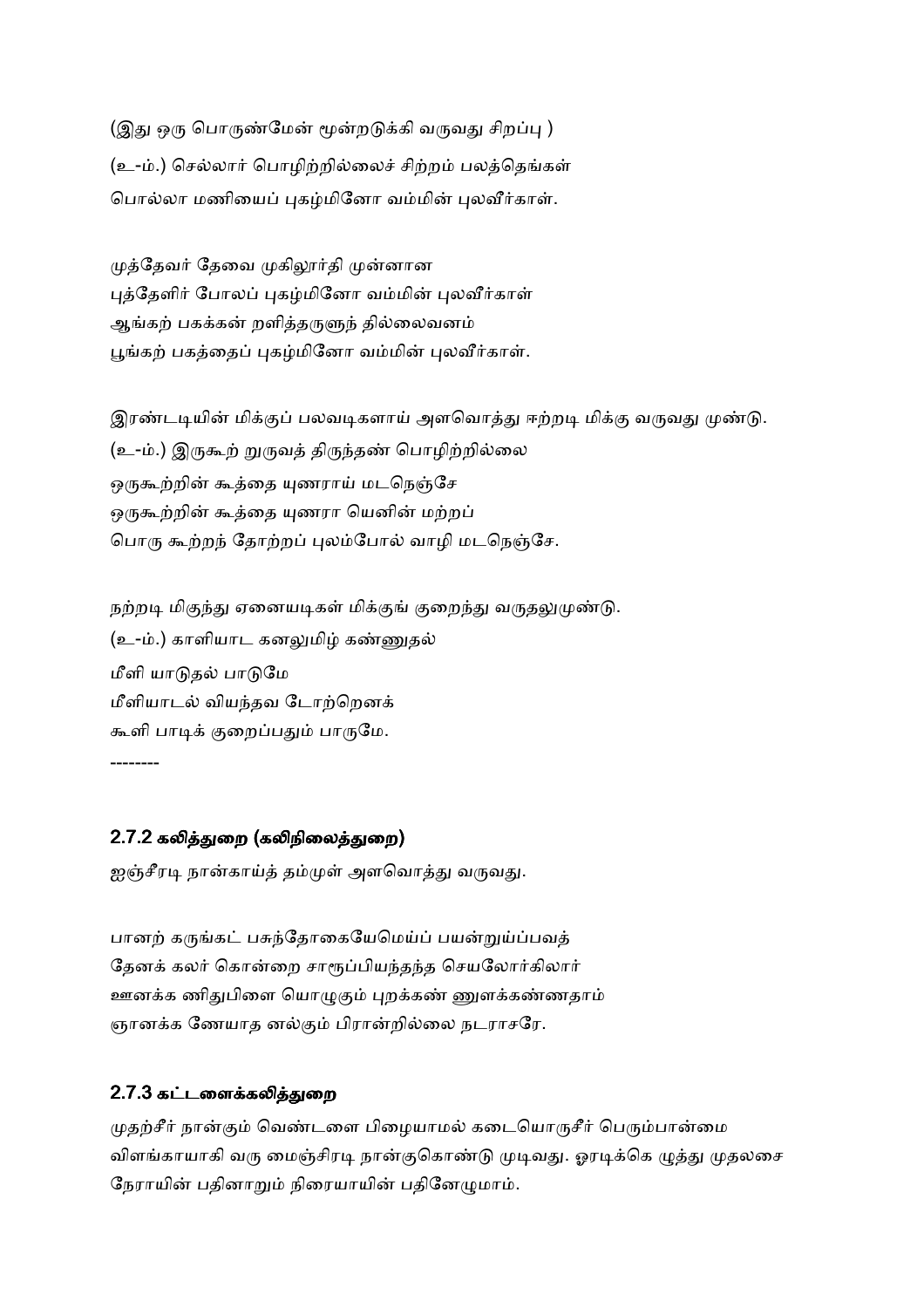## நேரசைக்கட்டளைக்கலித்துறை.

செவ்வாய்க் கருங்கட்பைக் கோகைக்கும் வெண்பாகிச் சென்னியற்கு மொவ்வாத் திருவுரு வொன்றே யுளதல் வருவினைமற் றெவ்வாச் சியமென் றெடுத்திசைப்பேமின் னருட்புலியூர்ப் பைவாய்ப் பொறியர வல்குலெந்தாயென்று பாடுதுமே.

## நிரையசைக்கட்டளைக்கலித்துறை

கரும்புஞ் சுரும்பு மரும்பும் பொரும்படைக் காமர்வில் வேள் இரும்புங் கரைந்துரு கச்செய்யு மாலிறும் பூதிதன்றே விரும்பும் பெரும்புலி யூரெம்பி ரானருண் மேவிலொரு துரும்பும் படைத்தழிக்கும் மகிலாண்டத் தொகுதியையே.

இக் கலித்துறைகள் கோவைக் கலித்துறையென்றும், திலதக் கலித்துறை யென்று மிருவகையாம். மேற்காட்டிய இரண்டு செய்யுளுக்கும் கோவைக் கலித்துறைகளில், திலதக் கலித்துறையாவது ஈற்றடியிலுள்ள மூன்றாம் இர ண்டாஞ் சீராகத் தம்மிலே யாதல் தமது அயற்சீர்களோடாதல் ஓசைபிரிந்து மொழி பக்கு விட்டுப் பக்குவிட்ட மொழி முதற் சீரோடொன்றி ஒழுகிய ஓசைத்தாகிய சிறப்பினை யுடைத்தாய் வருவது.

வண்கொடி யேய்மதின் மாறை வரோதயன் வாணனென்னார் எண்கொடி யேனெய்த விவ்வண்ண நீயிரங் கேலிரங்கேல் நுண்கொடி யேகிடை வண்டிமிர் பூங்குழனூபுரத்தாட் பெண்கொடியே பிரியேன் றரியேன் நிற்பிரியினுமே.

சிறுபான்மை கட்டளைக் கலித்துறைகளின் அடிகளில் கடையொருசீர் கனிச்சீரும் வரப்பெறும்.

(உ-ம்.) "இனித்தமுடைய வெடுத்தபொற்பாதமுங் காணப்பெற்றான்"

"கயிலைச்சிலம்பிற்பைம்பூம் புனங்காக்குங் கருங்கட்செவ்வாய்"

"அன்றதென்னா ரள்ளற்பள்ளத்தினோடங் கணவாணத்துமே"

"கள்ளக்கயலு மிராசியின் மீனுங் கடைப்பட்டதே"

ஒற்றைத் தள்ளி விளங்காயாகக் கொள்ளலாமெனின் - தன்ன சய்ய - சந்த ங்களைத் -தன - சந்தமாக்கி அங்ஙனங் கொள்ளலாமேயன்றித் - தத்த - சந்தத்தைக் கொள்ளுதல் யாண்டையதென்பதாம்.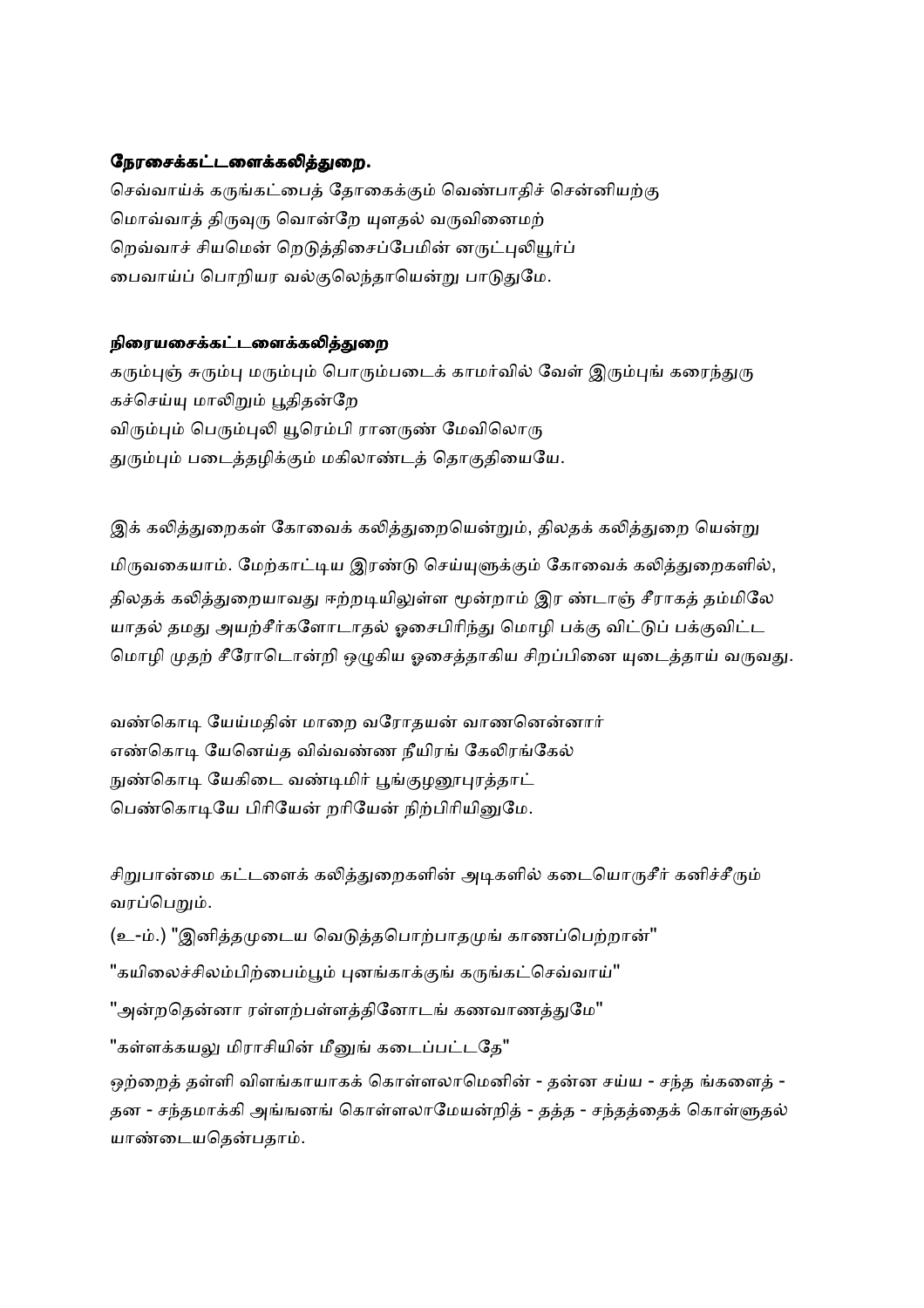# 2.7.4 கலிவிருத்தம்.

நாற்சீரடி நான்காய் அளவொத்து வருவது (இதுபதினோரெழுத்து முதற் பன்னிரெண்டெழுத்தின் காறும் வரும் ) (உ-ம்.) கூகா வென்றுகுரைப்பதல் லாற்சமன் வாவா வென்னில் வரேமென வல்லிரே தேவே சன்பயி றில்லையி னெல்லையில் சேர்வீ போலது செய்யவும் வல்லீரே. ---------

# 2.8. வஞ்சிப்பா.

பெரும்பாலுங்கனிச்சீரும் சிறுபான்மை அயற்சீரும் பெற்றுத்தன்றளையும் பிறதளையும் தழுவி இருசிரானாயினும் முச்சிரானாயினும் மூன்று முதலிய பலவடிகளால் நிரம்பித் தனிச்சொல் பெற்று ஆசிரியச்சுரிதகத்தான் வருவது.

## 2.8.1 குறளடி வஞ்சிப்பா

(உ-ம்.) வையமீன்ற மறைக்கிழவனும் கொய்துழாய் மவுலிக் குணக்கொண்டலும் தருவார் நீழற்றார் வேந்தனும் வான் முறை தாழ்ந்து வாழ்த்திசைப்ப மை தீருணர்வின் மழமுனிவனும் பையரவரசும் பணிந்திறைஞ்ச விமையம் பயந்து விளங்கொடியொடும் தமனியப் பொதுவிற் றாண்டவம்புரி தில்லைவாணநின் றிருவடிக்கீழ் சொல்லுவதொன்றிது சொல்லக்கேண்மதி கமலலோசனன் கண்படுக்கு மமளியைநின் மருங் காதரித்தனை

செங்கேம்நறுநுதற் றிருமகளோடு மங்கவனுறைதருமாழிச் சேக்கையைப் புலிக்கான் முனிவான் புதல்வனுக்கு நல்லதரு கருணையி னயந்தளித்தனை, அவன்

அதனால்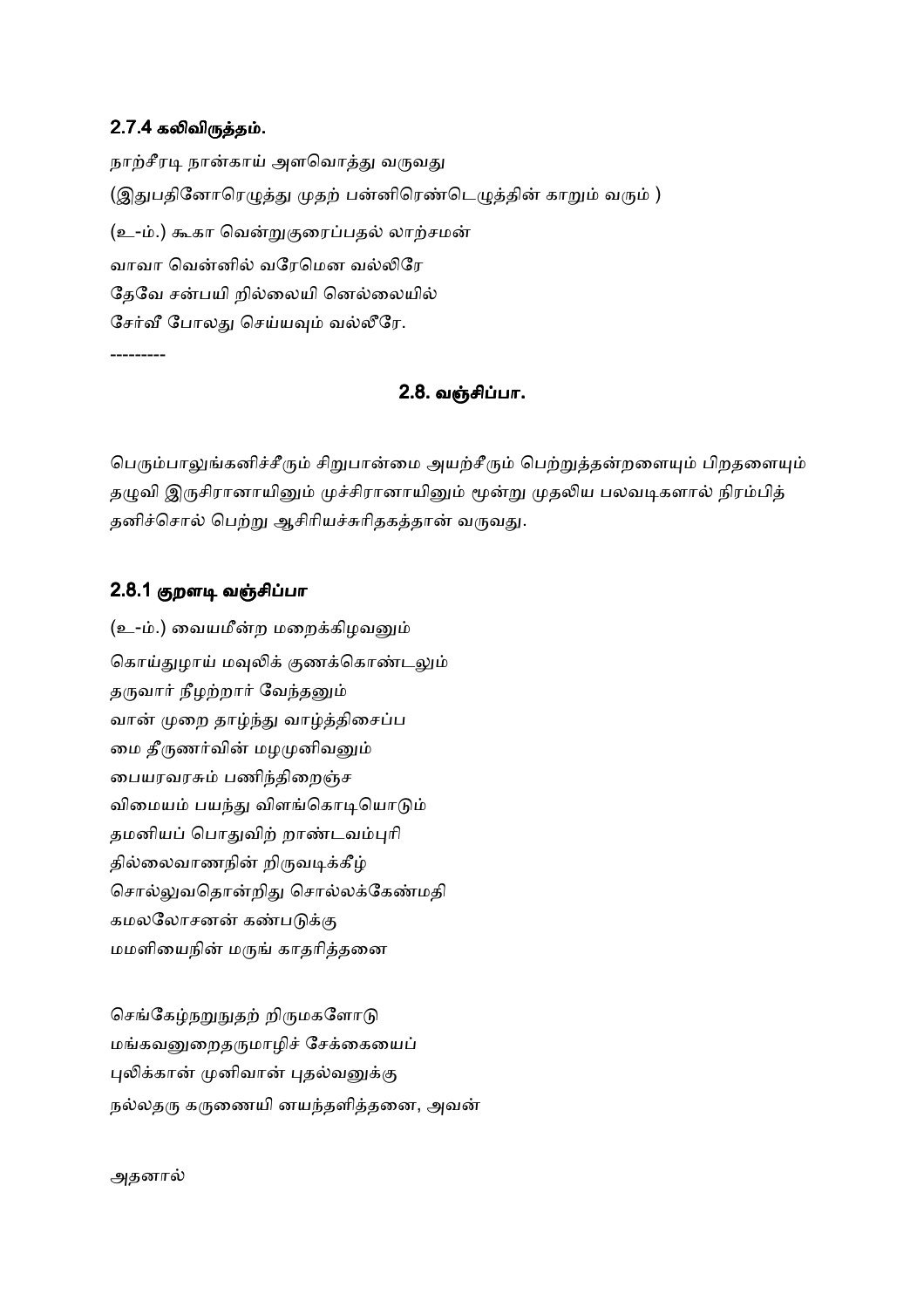பாயலு மமளியுமின்றி மன்ற நின் வாயிலி னெடுநாள் வைகி னனையவத் திருமனை யனையவற் களித்தநின் மெய்த்தொழி லன்றே விடுநல் குவதே.

இதனடி தோறும் முதற்கண்ணே பொதுச் சீர் பதினாறும் காண்க ------

# 2.8.2 சிந்தடி வஞ்சிப்பா.

(உ-ம்.) கடித்தாமரைக்கண்ணன் விழிக்கமலந்தர வடித்தாம் ரைச்சுடர்பபரிதியளித்தருளினை

அதனால்,

புதுமலர்ப் பொழிற் றில்லைவாண உதவியின் வரைத்தோள் வடிகள் கைம்மாறே. -----

# 2.9 வஞ்சிப்பாவினம் .

வஞ்சித்தாழிசை, வஞ்சித்துறை, வஞ்சிவிருத்தமென மூன்றாம்.

# 2.9.1 வஞ்சித் தாழிசை.

இருசீரடி நான்காய் ஒரு பொருள்மேல்மூன்றடுக்கி வருவது. (உ-ம்.) பிணியென்று பெயராமே துணிநின்று தவஞ்செய்வீர் அணிமன்ற லுமைபாகன் மணிமன்று பணியீரே.

என்னென்று பெயராமே கன்னின்று தவஞ் செய்வீர் நன்மன்ற லுமைபாகன் பொன்மன்று பணியீரே .

அரிதென்று பெயராமே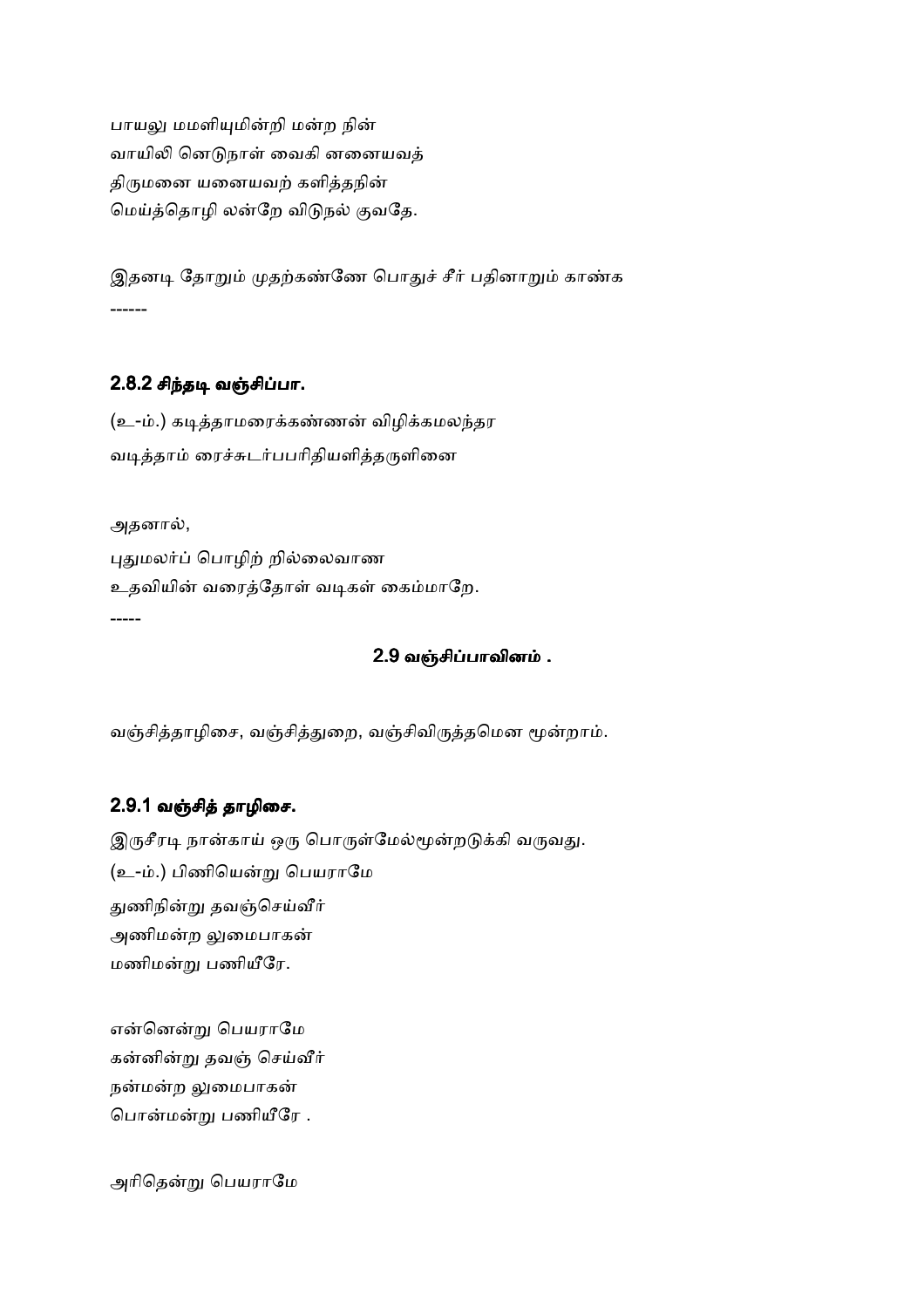வரைநின்று தவஞ் செய்வீர் உருமன்ற லுமைபாகன் திருமன்று பணியீரே.

# 2.9.2 வஞ்சித்துறை

-------

இருசீரடி நான்காயொரு செய்யுளே வருவது (இதில் எழுத்து ஓரடிக்கு ஐந்து முதல் ஒன்பது வரையில் வரும்.) (உ-ம்.) பொன்செய் மன்றில் வாழ் கொன்செய் கோலத்தான் மின்செய் தாடொமார் என்செய் கிற்பரே.

# 2.9.3. வஞ்சிவிருத்தம்.

---------

முச்சீரடி நான் காய் வந்து முடிவது (உ-ம்) ஒன்றி எம்பர லோகமே ஒன்றி னம்பர லோகமே சென்று மேவருந் தில்லையே சென்று மேவருந் தில்லையே.

2.10. மருட்பா.

புறநிலைகைக்கிளை வாயுறைவாழ்த்து செவியறிவுறூஉ ஆகிய பொருள்களைக் கொண்டு வெண்பாமுதலில் வந்து அகவல் பின்னாக வருவது.

# 2.10.1 கைக்கிளை மருட்பா

ஒருதலைக் காமத்துக்குரிய காட்சி ஐயம், துணிவு, குறிப்பறிவு முதலாகிய பொருள் பெற்றுவருவது. (உ-ம்.) பருந்தளிக்கு முத்தலைவேற் பண்ணவற்கேயன்றி விருந்தளிக்கும் விண்ணோர் பிறர்க்குந் திருந்த வலனுயர் சிறப்பின் மன்ற வாணனக் குலமுனி புதல்வனுக் கீந்த அலைகட லாடுமிவ் வாயிழை நோக்கே.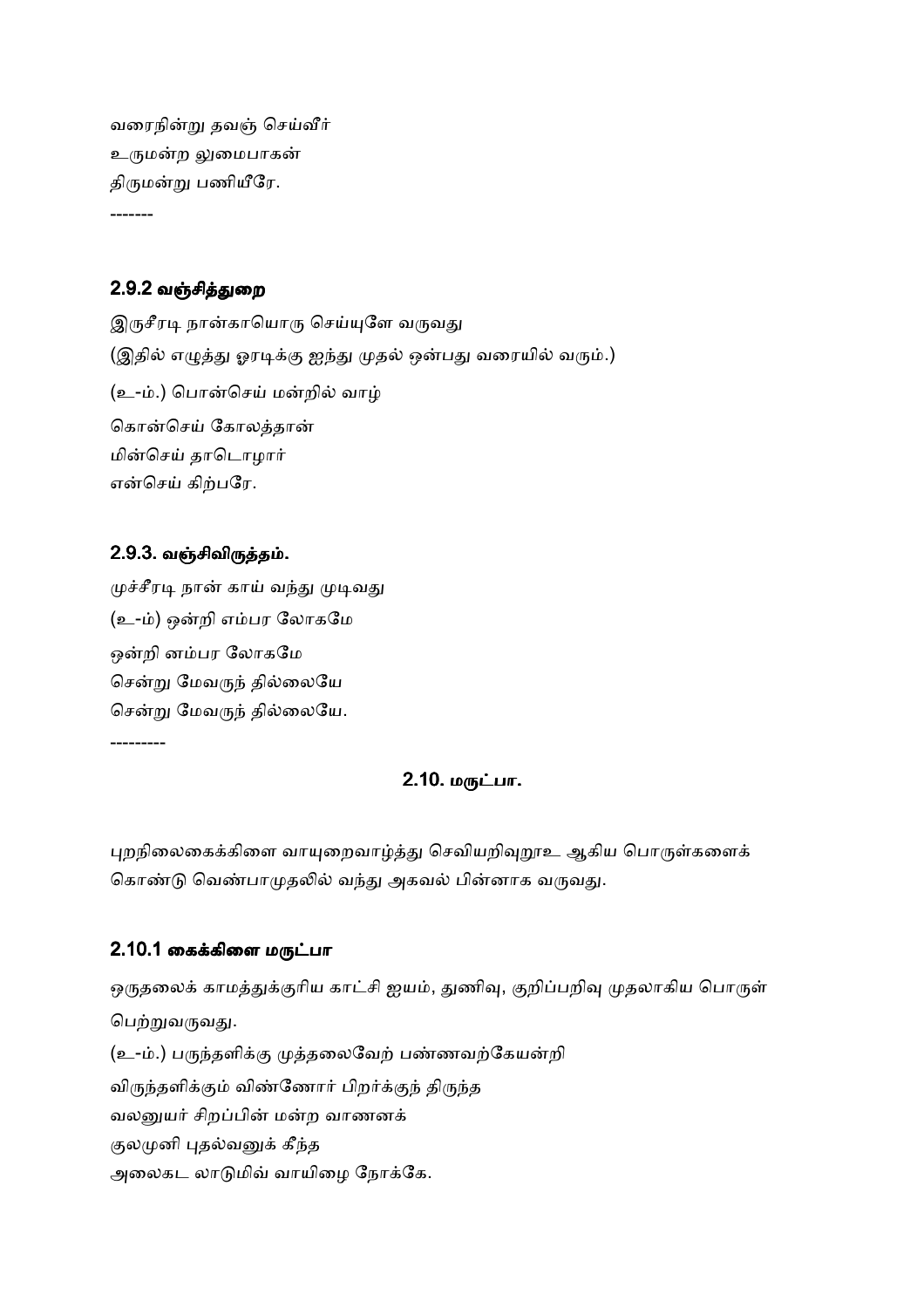# 2.10.2. புறநிலை மருட்பா.

----------

புலவோர்கள் பிறரை வாழ்த்தும் பொருளுக்கிடனாய் வருவது. (உ - ம்.) அரசியல் கோடா தரனடியார்ப் பேணும் முரசிய றானை வேன் மன்னர் - பாசோன் கழலிணைப் பொதுவில் காப்பாக வழிவழி சிறந்து வாழியோ பெரிதே.

# 2.10.3. வாயுறைவாழ்த்து மருட்பா

அறிஞர் பிறருக்குச் சொல்லும் உறுதிசாதனப் பொருளால் வருவது. (உ-ம்.) வம்மினமரங்காண் மன்றுடையான் வார்கமல் கண் யம்மி னுறுதி பிறிதில்லை - மெய்ம்மொழிமற் றென்மொழி பிழையா தாகும் பின்வழி நுமக்குப் பெரும் பயன் றருமே.

# 2.10.4. செவியறிவுறுஉ மருட்பா.

ஆன்றமேலோர் அரசர்க்குணர்த்தும் நீ திமுறையின் நிலைமைப் பொருளால் வருவது. (உ-ம்) வாழ்த்துமின் றில்லை நினைமின் மணிமன்றம் தாழ்த்துமின் சென்னி தலைவற்கு - வீழ்த்த புறநெறி யாற்றா தற்நெறி போற்றி நெறிநின் றொழுகுதிர் மன்ற துறையறி மாந்தர்க்குச் சூழ்கடனிதுவே.

# நூற்பா (சூத்திரம் )

--------

சில்வகை யெமுத்துக்களாளாகிய சொற்றொடராய்ப் பல்வகைப்பொருள் களை விளக்கித்திட்பமுநுட்பமுமமைத்துச் சீர் அடி தொடை முதலியவரைய றையின்றி வருவது.

(உ-ம்.) அவனவளது வெனவவைமூ வீனமையின் தோற்றியதிதியே யொடுங்கி மலத்துளதா மந்தமாதி யென்மனார் புலவர்.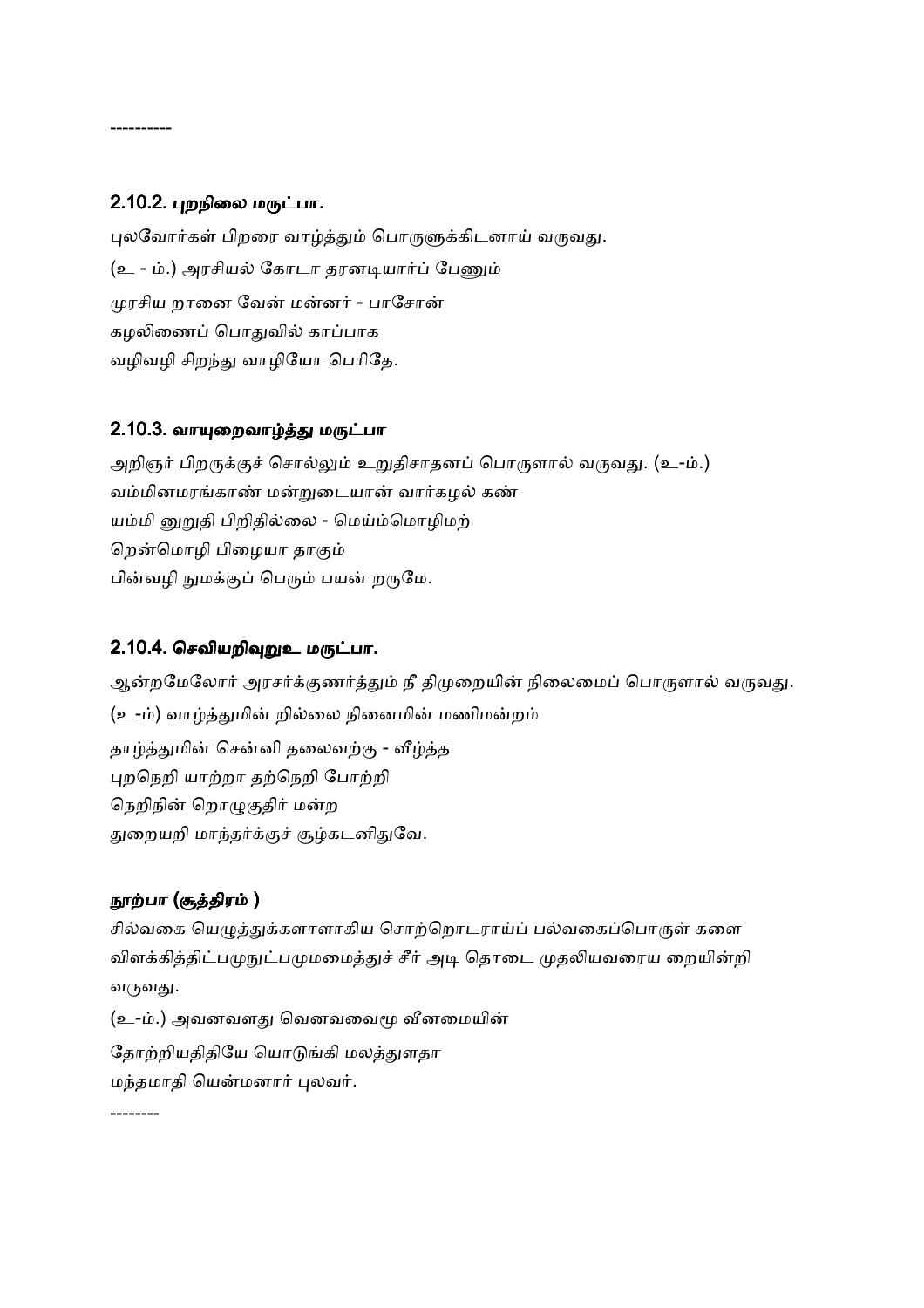#### 2.11. வண்ணப்பா.

சந்தக்குழிப்புக்களை யாதாரமாக்கொண்டு வருவன. அவையாவன தத்த - தாத்த - தந்த - தாந்த- தன - தான - தன்ன - தய்ய - எனவெட்டாம்.

இவ்வெட்டும் - தத்தா - தாத்தா-தந்தா - தாந்தா- தனா - தானா-தன்னா-தய்யா -என அந்தம் நீண்டு ஆகப்பதினாறாம்.

(உ-ம்.) தத்த பத்தி, ஒற்றர், சிட்டன், கொய்த்து, மெய்ச்சொல் கர்த்தன்.

தாத்த - காற்று பாட்டர் கூத்தன் பார்ப்பு, தூர்த்தன், காழ்த்தல்.

தந்த - மஞ்சு, கொண்கர், சுந்தன், மொய்ம்பு, மொய்ம்பர், மொய்ம்பன்.

தாந்த - வேந்து, வேந்தர் பாங்கன் பாய்ந்து சார்ங்கர், சார்ங்கம்.

தன் - குரு, தவர், சுதன்.

தான - காது, சூதர் , பாதம், கேள்வி சார்கண், கூர்முள், மான்மி, தேன்வி, மாண்மன், கூன்வில், மான்மர் மாண்விண்.

தன்ன - கண்ணி, மென்வி, அண்ணன், பொன்வில், முன்னர், என்வென்.

தய்ய - வள்ளி, செய்தி, வள்ளல், செய்தல், மெய்யன், செய்கண்.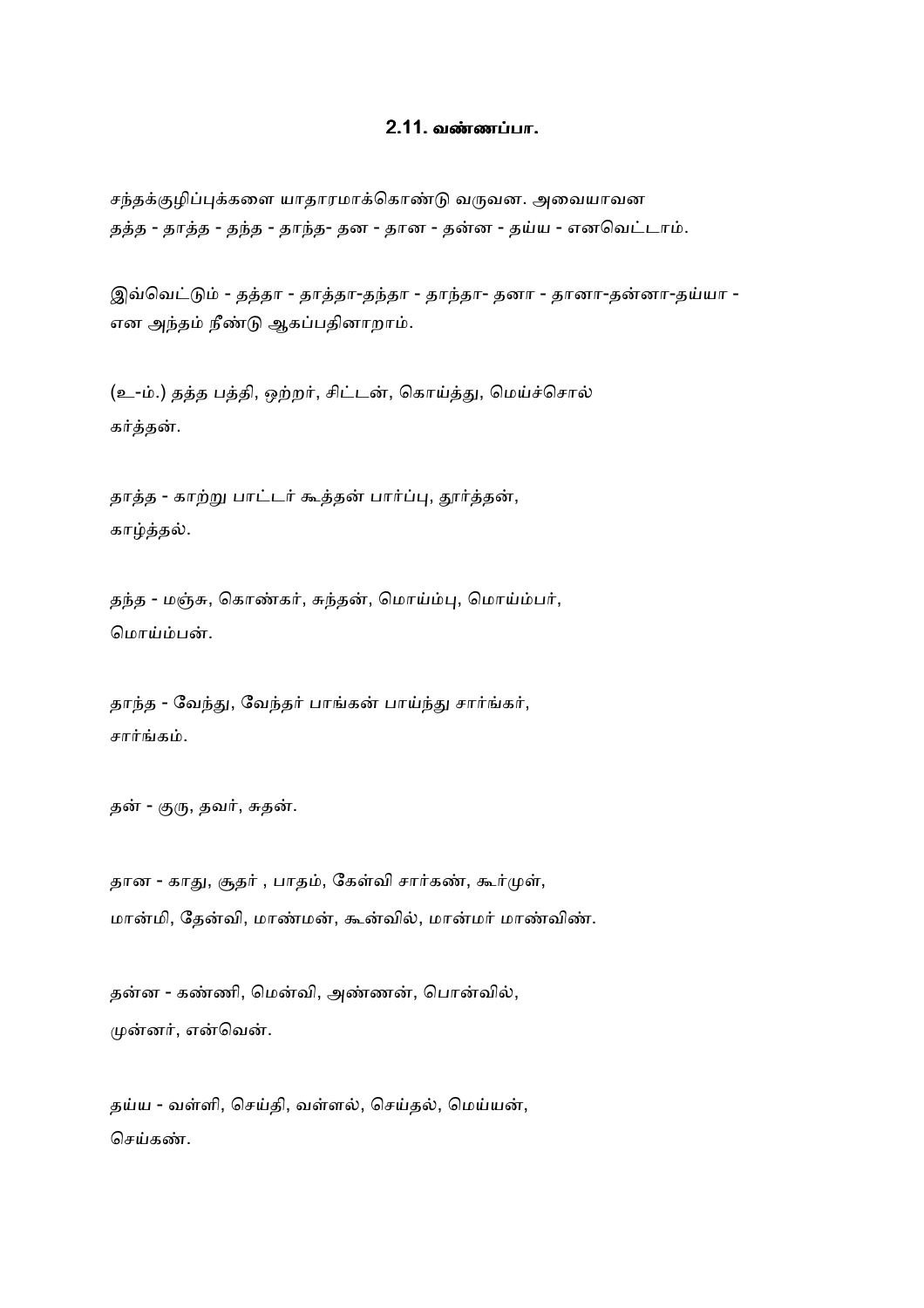தத்தா- அத்தா- கற்றார். தெட்டான், பொய்க்கோ, நெய்க்கோல், மெய்க்கோன்.

தாத்தா- சாத்தா, ஆற்றார், மாற்றான் , வேய்ப்பூ,வாய்த்தோர், சீர்க்கோன்.

தந்தா - அந்தோ, தங்கார், வந்தேன் , மொய்ம்பா, மொய்ம் போர், மொய்ம்போன்.

-------

இவ்வண்ணப்பா ஆசிரியப்பாவினினமே. விரிவு பற்றிக்கடையிற் சேர்க்கப்பட்டது. ----

தாந்தா - சேந்தா, வாங்கார்,நான்றான் நேர்ந்தோ , சார்ந்தார். மாய்ந்தான்.

தனாகுசா, சிறார், கவான். தானா- தாதா, போகார், மேவான், ஓர்பு , கூர்வேல், சேர்மான்,

கேண்மோ, ஆன்மா, ஆண்மான், கூன்வாள் , வான்மேல், தேன்வீண்.

தன்னா அண்ணா, மன்வா, முன்னோன், அன்னோர், பொன்வேல், தண்வான்.

தய்யா - மெய்யே, கொய்தோ, தள்ளார், செய்தார், வல்லோன், ஒல்கேன்.

அரைச் சந்தம் இப்பதினாறன் மேல் - ன -னா - உயிர்மெய்வரினும், இவவுயிர்மெய்யோடு - த - ம -ஒற்றுவரினும் - -ம் - தனியே அப்பதினாறடன்வரிலும் அரைச்சங்தமாம்.

(உ-ம்) தந்தன - தந்தனா தந்தனத் - தந்தனாத் - தந்தனம் - தந்தனாம் - தந்தத், தந்தம்.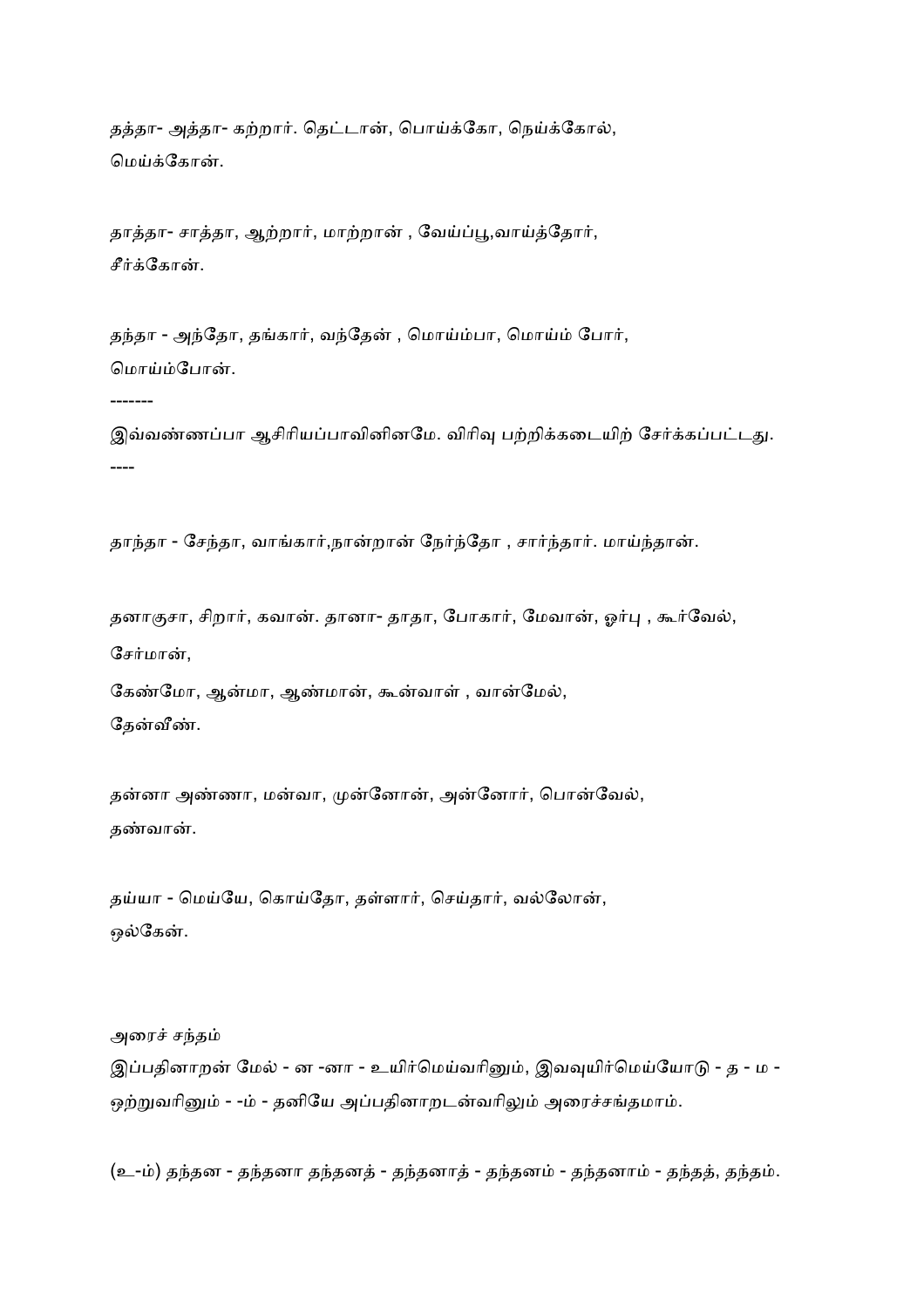வலித்தல் மெலித்தல்களால் தய்ய வென்பது தன்ன - தனவாம். வலித்தல். மெலித்தல். நெய்தி - தய்ய தொய்வு தய்ய நெய் - தன்ன தொய்வு - தன வர்ம - தய்ய செய்கை - தய்ய வரம்ம - தன்ன செய்கை - தன

தன்னச்சந்தமானது மெலிவால் தனவாம். (உ-ம்) சண்மு - தன்ன சண்மு - தன மன்வில் - தன்ன மன்வில - தன.

----------

--------

#### வண்ணக்குறளடி.

(உ-ம்.) தானா தனதன

பாணார் மொழிநிறை சோணா சலாடி பேனா தவனுறு மாணா நரகேம.

# வண்ணச் சிந்தடி.

தனன தானன ததனா

நரக வாதையில் வன்பிறார் தாணி மீதொரு கொன்பெறார் சுரருலோகமு மின்புறா ரருணை நாயக ரன்பறார்.

#### வண்ண வளவடி

தான
 தானன தான
தானன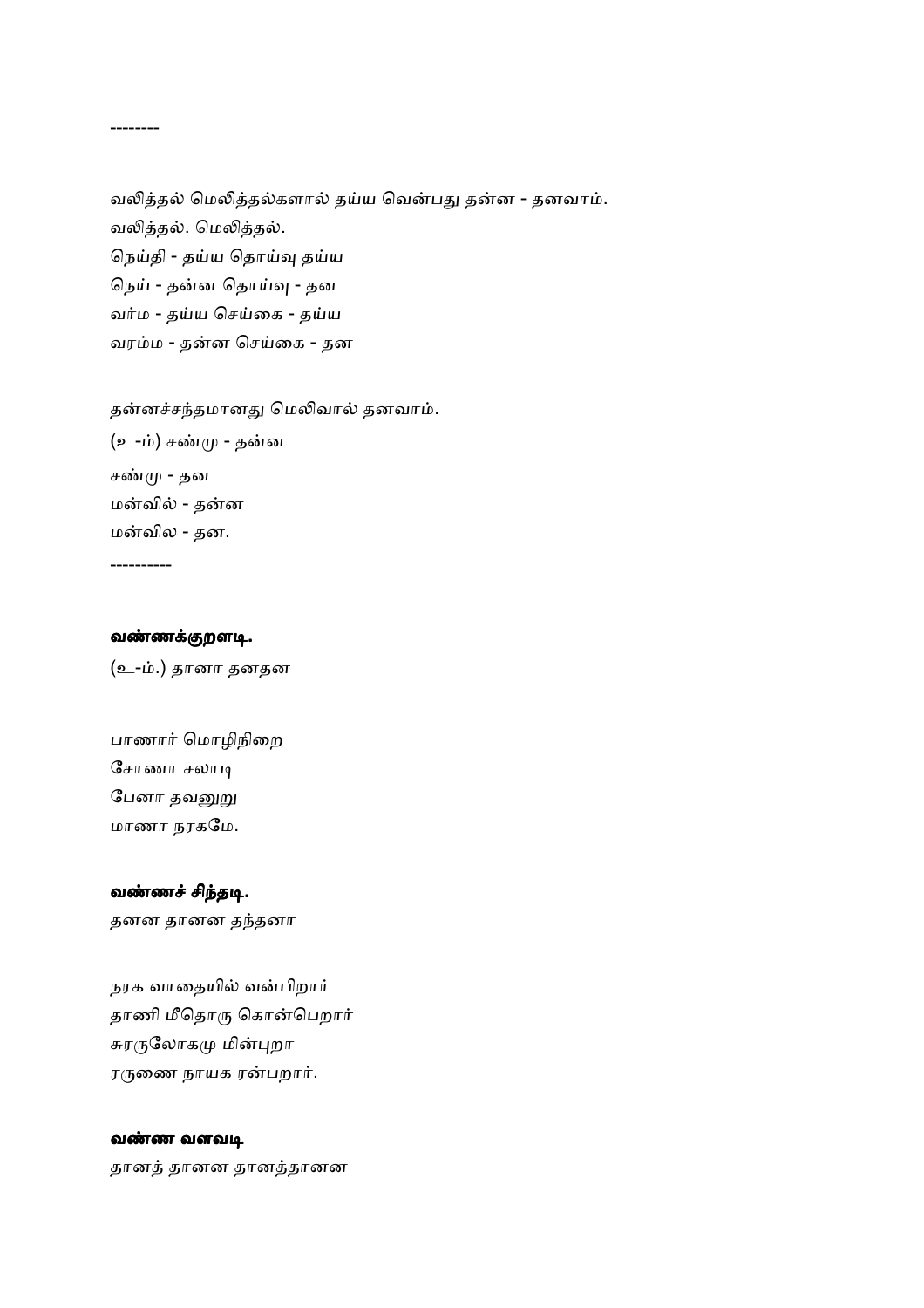தேனைப் போல்கவி மாலைச் சீரியர் வானைச் சீயென வாழ்விட்டாள் பவன் மானைச் சீறுகண் மாதர்க் கோரிறை யானைக் காவுடை யானிற் பாதியே.

## வண்ணக்கட்டளைக்கலித்துறை

தனதத்தத் தனதத்தத் தனதத்தத் தனதானா

பொலிவற்றுத் தினமற்பக் கலைகற்றுந்தெருளற்றுப் பொருண்மாலே சொலிவைத்துப் புகழ் கெட்டுப் புவனத்திற் றளர்வுற்றுச் சுழலாமே புலியக்கத் ததளைச்சுற் றரைபொற்பத் திருவொற்றிப் புணர்வார்பா லொலி முற்றுத்துதிசொற்றுக் கதிபெற்றுப் பயன்மிக்குற்றுயர்வாயே. ----

## அறுசீர்வண்ணவிருத்தம்.

தனதன தனதன தய்யன தனதன தனதனனா

முதலிடை கடையள வில்லவ ருள்ளவர் முழுவது நிறைபவரா மிதமுறு மிசைவளர் தய்யலை மெய்யினி லியனுடனணைபவரா நுதலினி லொருசுத னிவ்வுல குய்வகை நொடியினி லருள்பவராம் விதபிர மபுரியி னல்லவர் நள்ளிட விழைவுடனுறைபவரே

---------

#### எழுசீர் வண்ண விருத்தம்

தானதன தானதந்த தானதன தானதந்த தானதன தானதந்த தனதானா

பாவையரை யேவிரும்பி நாளுமவ ரோடுறைந்து பாழுமன மேமெலிந்து நலியாதே

பூவலய மேலனந்தவலாபிகளை யேபுகழ்ந்து போதவறி லேயகழ்ந்து மெலியாதே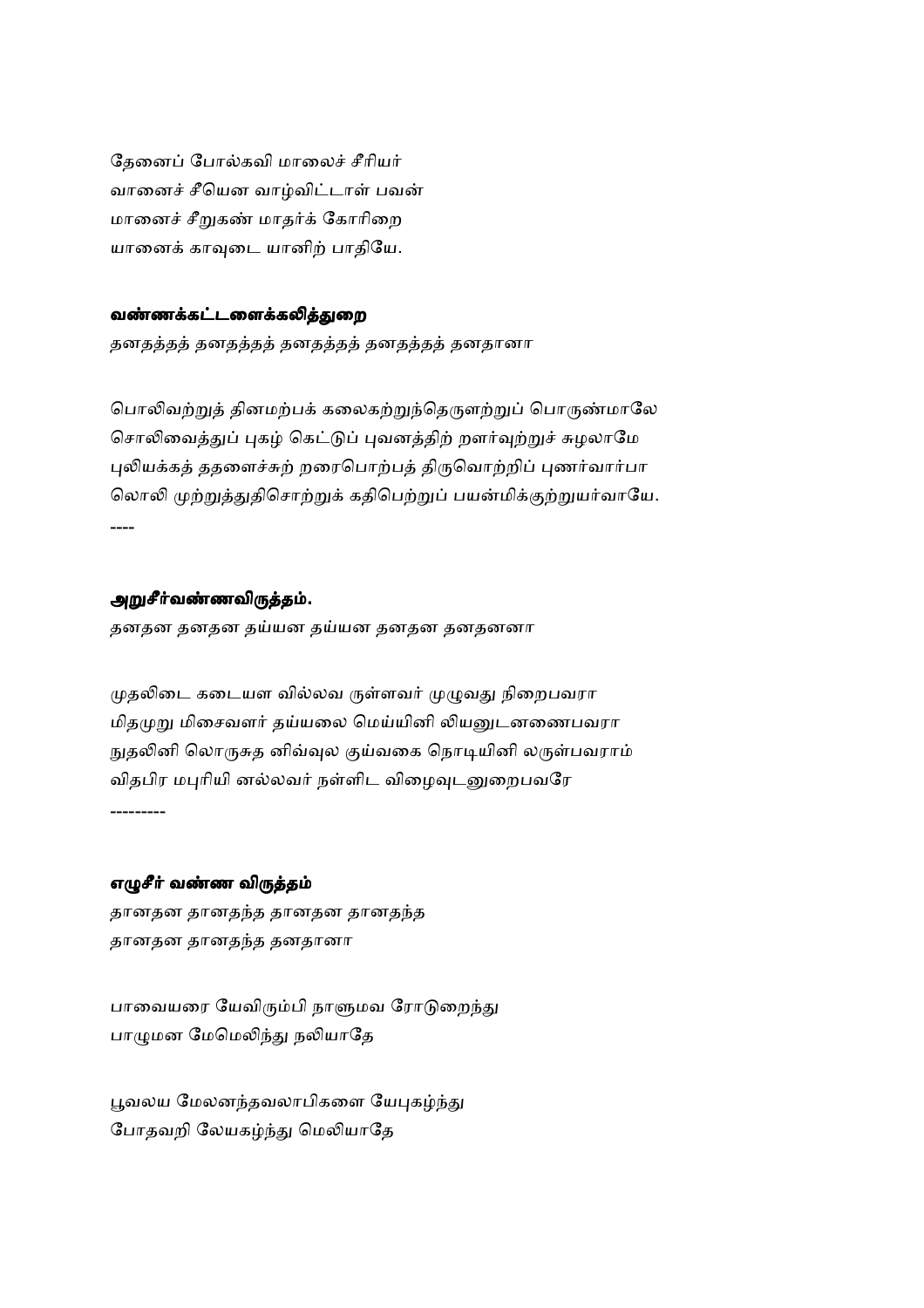நாவலர் ககேளாடுகந்து பூதிமணி யேயணிந்து இச்சிவ யோகமென்று புரிவேனோ

வாவலுடன் மாமுகுந்த னோடுமய னார்வணங்கு மாதிபுரி வாழவந்த பெருமானே. ------

சந்தங்களில் சிலபலசேர்ந்து ஒரு துள்ளலாம். துள்ளல் மூன்று கொண்டது ஒரு குழிப்பாம். குழிப்பொன்றும் ஒரு சிறு தொங்கல் துள்ளலுஞ் சேர்ந்து ஒருகலை யாம். கிலையெட்டுக் கொண்டதுவண்ணம்.

இந்துள்ளல் கொண்டகலையால் வந்தவண்ணம்.

மின்னலையொத் தேயுற் றிருக்கின்ற வாழ்விலே வெம்மையுறத் தான்மிக் கிளைப்புண்டிடாமலே

யின்னலறுத் தேசிற் சுகத்தின்கண் மேவுமா யென்னையெடுத் தாணற்றமிழ்ச்சந்த மோதுவேன்

வன்னமலர்ச்சோலைத் திருந்செந்தினாயகா வண்ணமிசைப்பாரைப் புரக்குந்தயாபரா

தென்னணிவெற் பானுக் குவப்பொன்று தேசிகா சென்னைநகர்க் கோயிற்றிருத்தண்ட பாணியே.

---------

#### என்நலை வண்ணம்.

தன்தரானன தனதன தனதன

கஞ்சமாமலர்மனையென வளர்கனி பஞ்சவாகன முதுகினில் வரும் விதி கன்றியே பலவுடலினிலலைகா விதியாதே.

நாங்குலே யெனுநிறமு பெகடரில்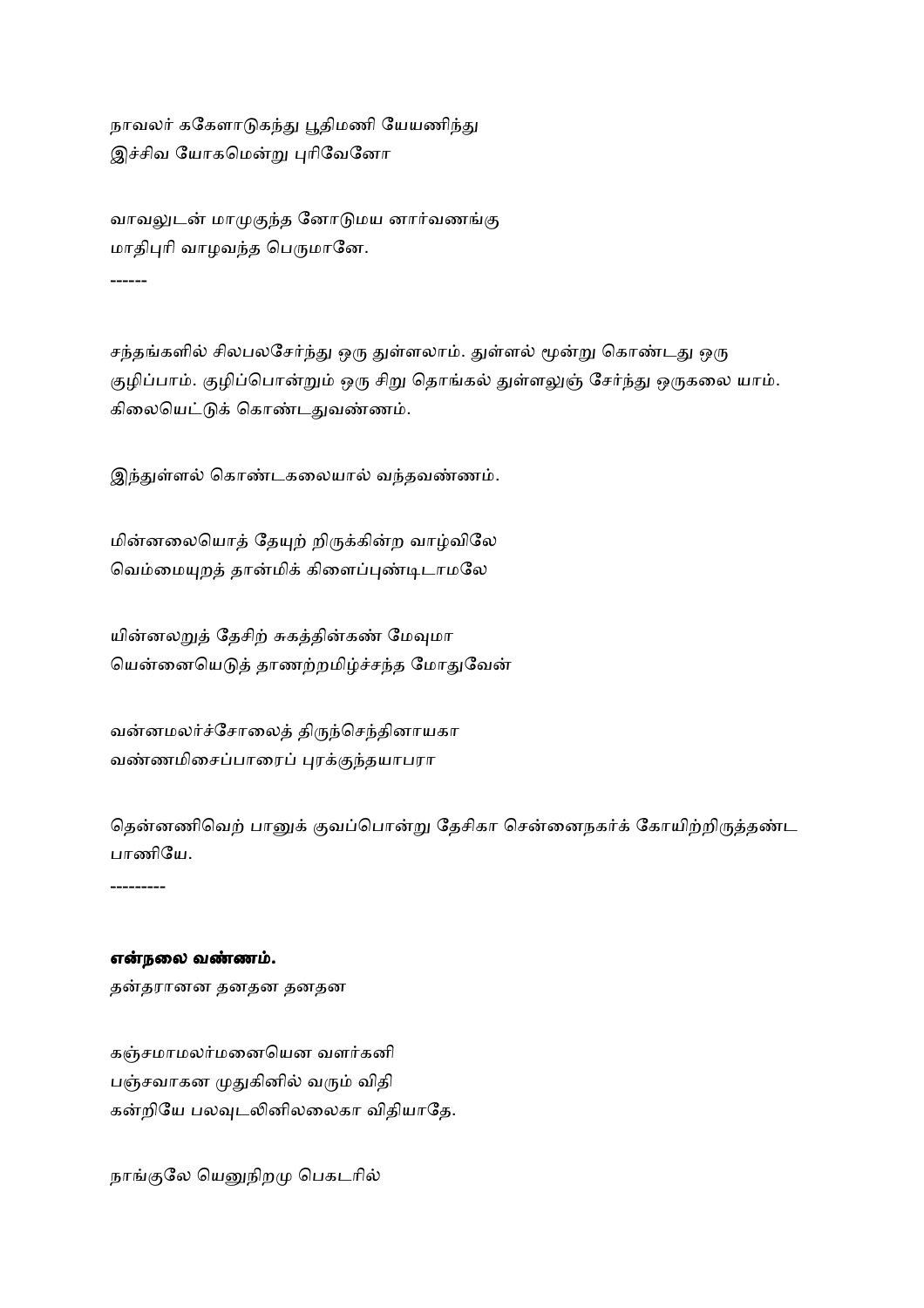வெம்புதாதுவரெறிரவனலும் கண்களானவைசினமிருதமனி ணெதிராதே

யஞ்சுவாள் விழியரிவையர் படையொடு தென்றலேறியொர்கணமதிலெனின் ரம்பினாடை சமர்புரிதரம் நடையமகே

யந்தவானுறையரியயப் பலதின் நின்று தேடிடவழிபடுமிருமுனி யன்று காணுறவருளிய திருவடி தருவாயே

செஞ்சொலார் தருகவுணியமதலைமை யெங்கடேசிகமணியெனவருள்ரை சிங்கவாகனிபகவதி திரிபுரை மணவாளா

செங்கைவேல் கொடுநரிமுகனரிமுகன் மிண்டு சூருயிர்கடல் வரையடு முயர் செந்தில்மேவியார வணகுரன்வருந்து விழியானே

மஞ்சுமாமதிவாந்திக்குகலை கொன்றைதாதகியறுகணை வபுனை மங்களாகாமில் கியாடைழிசை வண் படையானே கொண்மாமறையுயிர்திகர்பசுநிரை கொம்புமே விடும் வரமதையு தவிட வந்துமாதையில் வதிதருமழகிய பெருமானே.

---------

-------------

இவ்வண்ணமிக்கு வருங்கால் அடிக்கு நாலு கலையாகவும், எட்டுக்கலையாகவும், பதினாறுகலையாகவும் வரும். இவற்றின் விரிவை அபரவருணகிரிநாதரருளியவ ண்ணத்தியல்பிற் காண்க.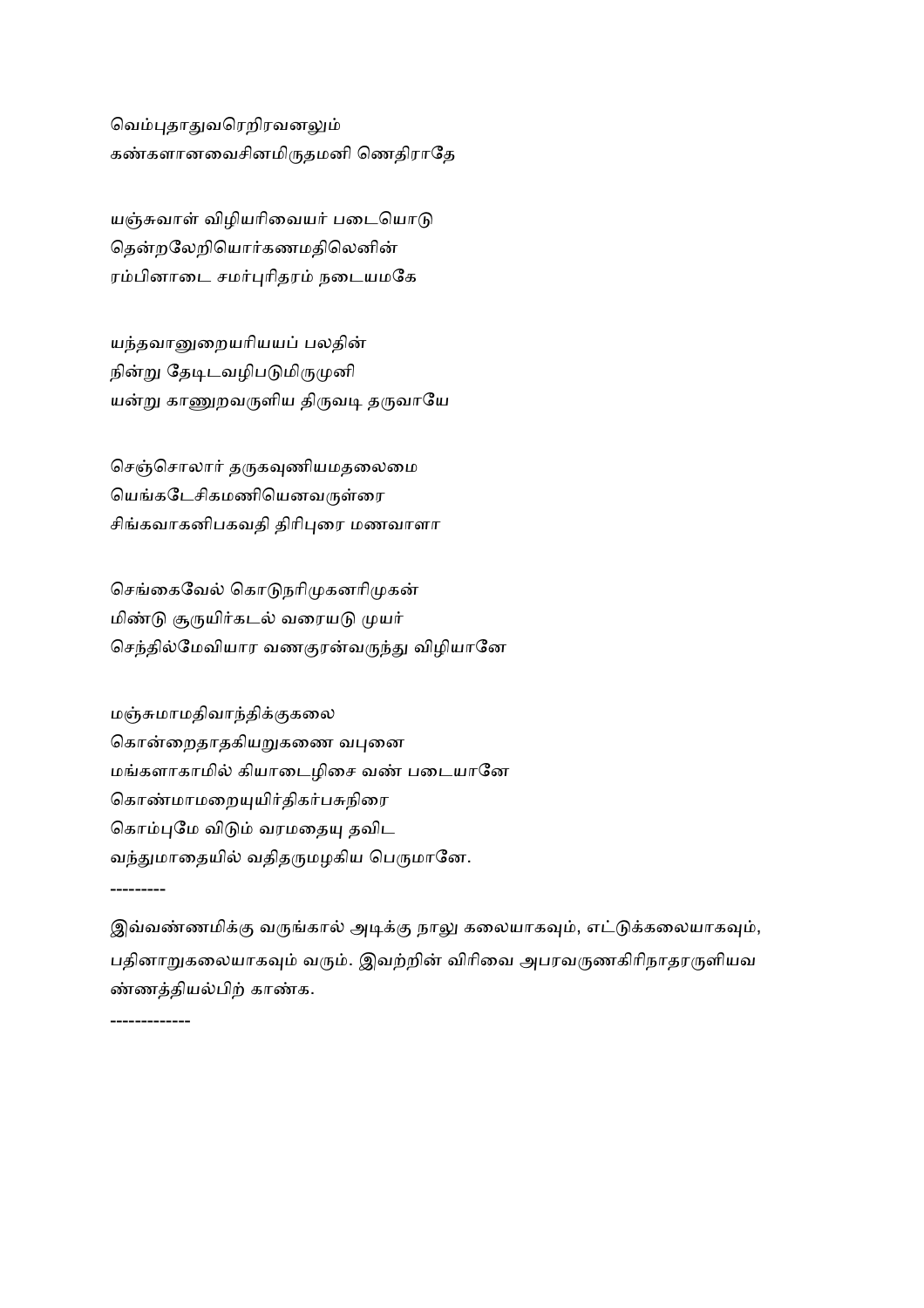# 3. ஒழிபியல்.

 $\mathcal{F}$ ருந் களையும் கெட வந்தவிடத்துக் குற்றியலிகாமும், குற்றியலு காமும், உயிரளபெடையும் அங்குராரியம் பெறாவாம்.

## குற்றியலுகரம்.

கொன்று கோடுக்குருகி பாயவும் சென்று நிடு செயலை பொரு இவ்வஞ்சிப்பாவினுள் குற்ற காம்எந் ஐந்தகை வாணரால் குற்றசாங் களைக்கழித்து இருசீரடிவஞ்சிப்பா வாசுக் கொள்க

## குற்றியலிகரம்.

சிறுநன்றி யின்றியர்க்கியாம் செய்கக்காயைம் பெருநன்றி பின்ன பெரிதென் இதனுள் - இன்றிவர்க்கியா - என்புழி கூவிளங்கனிபோன் வந்து வெண் கெட்டமையால் குற்றியலிகாத்தை நீக்கிக் கூவிளங்காயாகக் கொள்க.

குழவினி நியாழினி தென்பாகும் மக்கள் மழலை சொற் கேரை தவர் இதனுள் - யாழினி என் புழி விளமுன் நிரைந்து களை கெட்டமையால் குற்றியலிகரத்தைக்கழித்து விளமுன்ரோரைச் கொங்க.

# உயிரளபெடை

நாறோ நாறென்பா னுடங்கிடைக்கு நென்முலைக்கு மாறோமா என்றளந்த மண். இதனுள் - நூறோ நூ- என் புழி நாலசைச்சீர் வெண்பாவில் வந்தமையால் உயிரளபெடையை நீக்கி மூவசைச் சீராகக் கொள்க.

# ஒற்றளபெடை ஆய்தம்.

சீர்தளை கெடவரின் ஒற்றும், ஆய்தமும் அளபெடுத்துத் தனிக்குறில் போல நேரசையாம். (உ-ம்.) கண்ண் கருவிளை காமுகலை கூரெயிது பொன்ன்பொரிசுணங்கு பொழ்வா யில்வம் எஃஃகிலங்கிய கையாரா யின் பயி வெஃஃகுவார்க்கில்லை விடு.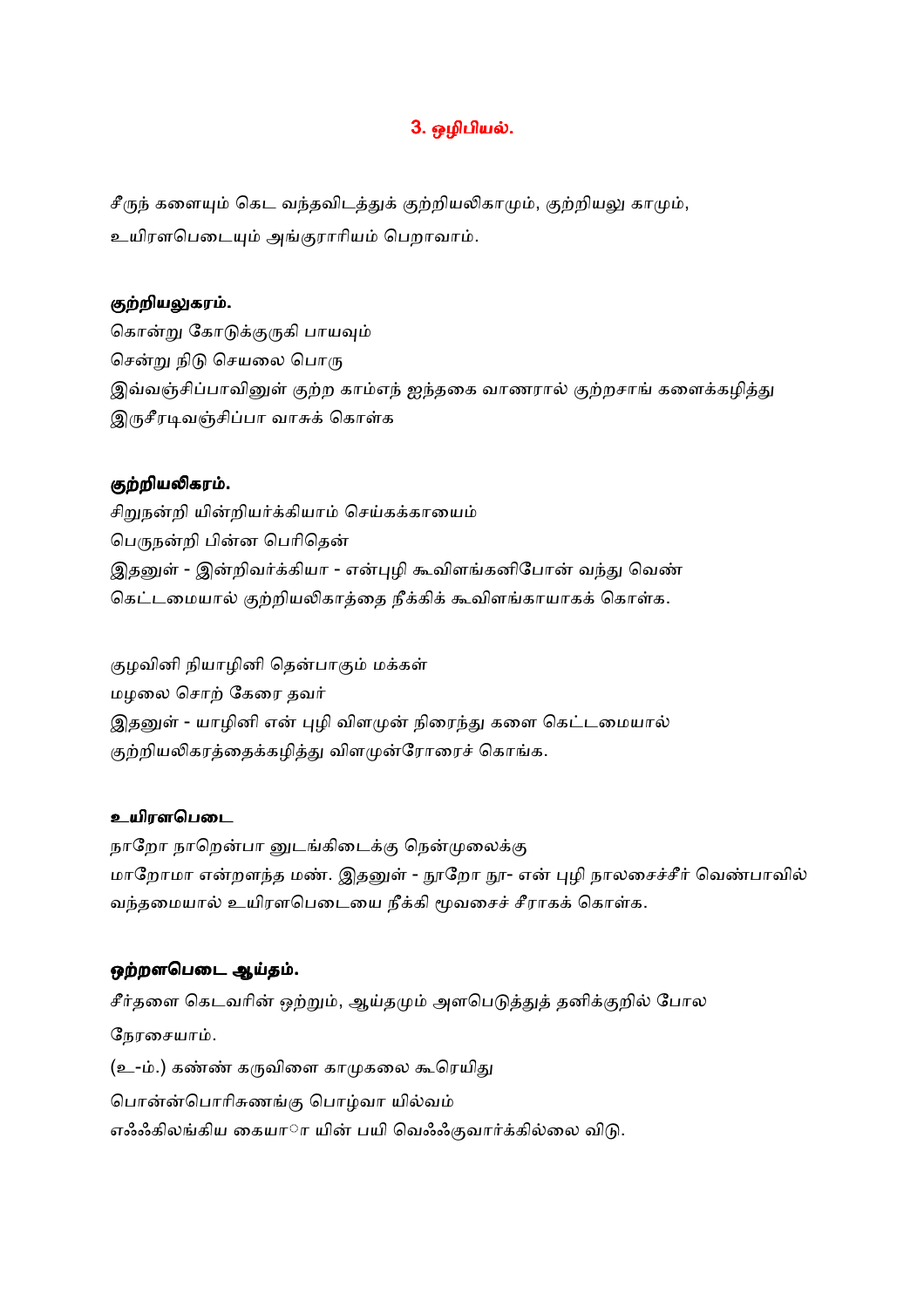இரண்டு மாத்திரையினையுடைய கெட்டெடத்தாகிய - செய்யுட்களில் குற்றெழுத்தாகிக்கும் போடும் , நெடியோடும் கூடி நியாயாம். (உ-ம்) அன்னையை யானோவதனா னியார் புன்னையையா நோன்புலத்து.

## அைச

செய்யுளில் முன்னுமபின்னும் அசை முதலாகய உறுப்புகள் நிற்புழிய றிந்து குற்றப்படாமல் வாணமறுத்தல் போடும் (உ-ம்.) கடியார் பூங்கோதை கடாயினான்றிண்டேர் சிரியாகாள்சிற்றில் சிகைந்து. இதனை, கடியார் பூங்கோதை சடாயினான என அலகிடின் ஆசிரியத்தளையும், கலித்தளையுந்தட்டு, வெள்ளைத்தன்மை குன்றுமாதலால், கடியார்பூ கோதை -கடாயினான் என்று அலடயவேண்டும்.

மலர்மிரையேகினான் மாண்டிரேந்தர்

நிலமிசை நீடுவாழ்வார்.

இதனை , நிலமிசை - நீடு வாழ்வார் என்று அலகிடின் ஆசிரியத்தளை தட்டு வெண்பாவினிறுதிக்கண் அசைச்சீராகற்பாலது இயற்சீராய் முடியும், ஆதலால் நிலமிசை நீடுவாழ் வார்னே அலகிடல் வேண்டும்.

பாடுநர்க்கு மாடுநர்க்கும் பண்டுதாங் கொண்டவர்க்கும் ஊடுநர்க்குங் கூடுநர்க்கு மொத்தலால் நடுநீர் நல்வயலூர குறுஞ்சாந்தணியகம் புல்லலினூடலினிது. இதனுள் -டுகர நகரங்கள் பிரிந்திசைத்தன வாயினும் இரண்டினையுங்கூட் டிநிரையசையாக அலகிடச் சீருந்தளையுஞ்சிதையாவாம் அல்லாவிடின், நால்

சைச்சீராய் வண்ணமழிந்து ஓசையுண்ணாது கெடும்.

---------------

# சீ#

தேமா, புளிமா, வென்று நோற்றியற்சீரிரண்டும், கருவிளங்கனி, கூவிளங் கனி என்னுகிறைநடுவாகிய வஞ்சிவரிச்சி ரிரண்டுங்கலிப்பாவினுள்வாரா. கரு விளங்கனி கூவிளங்கனி என்னுமிரண்டும் ஆசிரியப்பாவினில்வாரா ஒழிந்தசீர் களெல்லாம்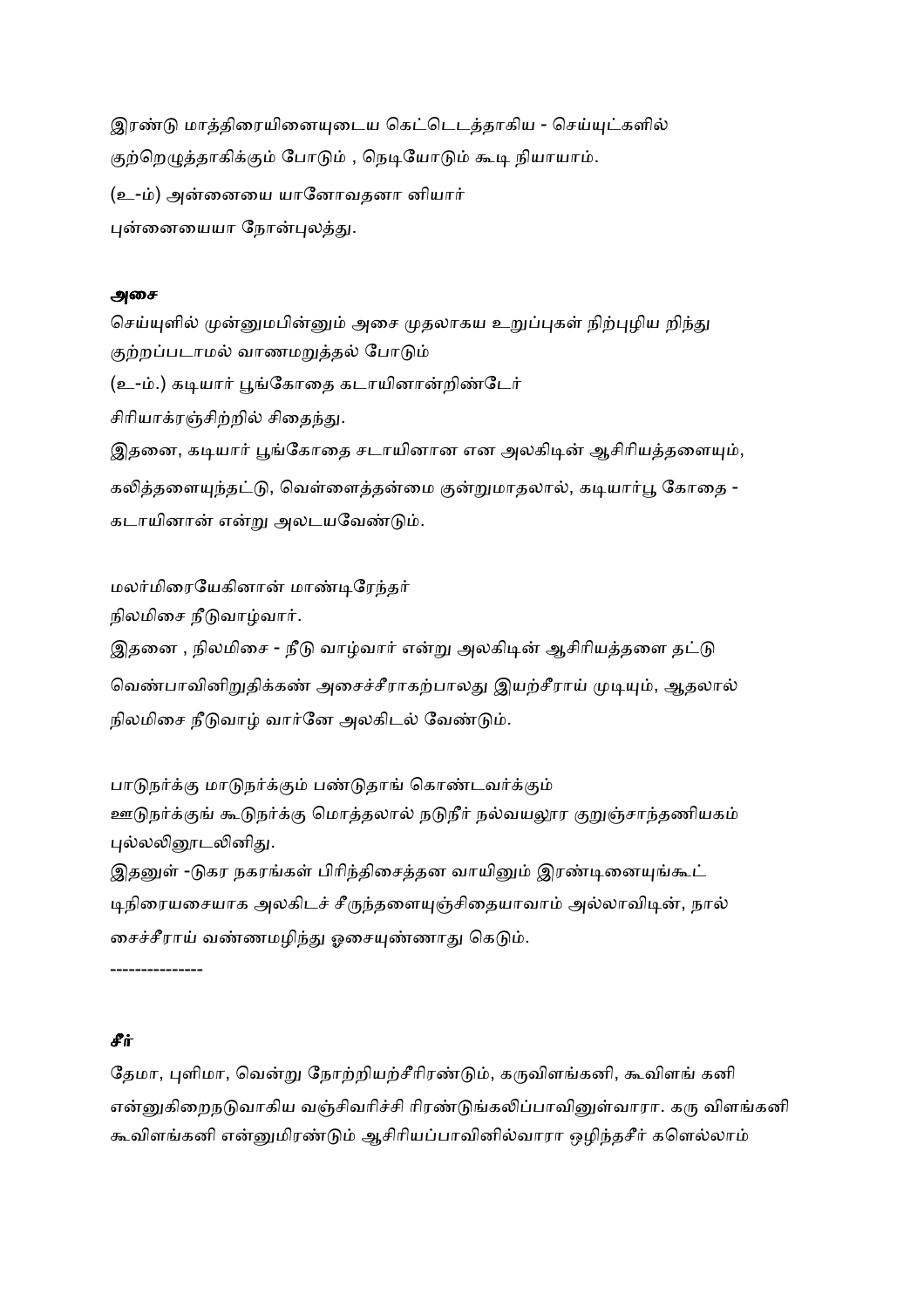பாவினுள்ளும் பாவினத்துள்ளும் மயங்கும் ஆயினும் வஞ்சியுரிச்சீர் நான்கும் வெண்பாவில் வாரா.

----------

#### தைள.

எல்லாத்தளையும் எல்லாப்பாலினுள்ளும், பாவினத்துள்ளும் மயங்கப்பெ ரினும் வெண்பாவில் இயற்சீர் வெண்டளையும் வெண்சீர் வெண்டளையு மல்லது வேறுகளைவராகு

---------

## அடி.

இயற்சீர் வெண்டளையால் வந்த வெண்பா வடியும் வஞ்சியடியும் ஆசிரியப் பாவினுள் வந்து மயங்கும். ஆசிரிய வடியும் கலியடியும் வஞ்சிப்பாவினுள்விரவி வரும், வெண்பாவடியும் ஆசிரிய வடியும் கலிப்பாவினுள் புக்கு மயங்கும். -------

#### தொடை

அடிமோனைத்தொடை அடிதோறு முதலெழுத் தொன்றிவரத்தொடுப்பது. (உ-ம்.) மாவும் புள்ளும் வதிவயிற் படா மாநீர் விரிந்த பூவுங் கூம்ப மாலை தொடுத்த கோதையுங் கமழ மாலை வந்த வாடை மாயோளின்னுயிர்ப் புறத்திறுத் தற்றே.

## இயைபுத் தொடை

அடிதோறும் இறுதிச்சீர் ஒன்றிவருவது. (உ-) இன்னதைத் துவர்வாய்க் கிளவிய மணங்கே நன்மா மேனி சுணங்குமா ரணங்கே ஆடமை கொவிகூடலு மணங்கே அரிமத மழைக்கணு மனாதே திருநா பொறித்த்திலாமுமணங்கே.

## அடிமாகபெடை

அடிதோற முதறகானே தலைப்பட தொடுப்பது.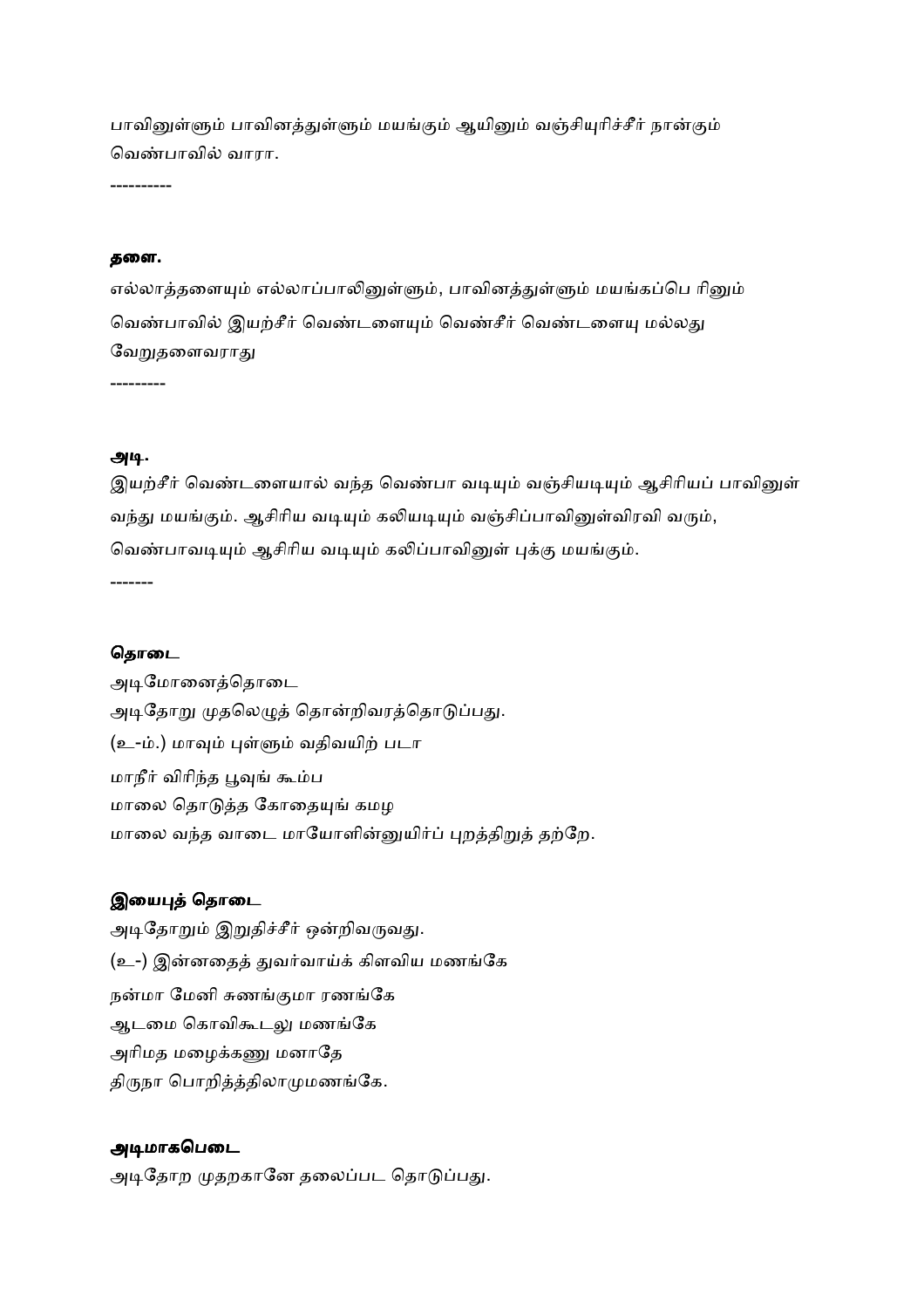(உ-ம்) இருப்பரந் தன்ன மா நீர் மருங்கிய இலகுவிந் தன்ன வெண்மண பொருசிறை இரும்பி னன்ன கருங்கோட்டுப் புன்னை பொன்னி என்ன துண்ட திரைக்குஞ் சிற்கும் மடமகள் பெருமை முடையவனங்கே.

# அடியளபெடைத்தொடை

அடிதோறு முதற்கனனே யளபெடுத தொன்றிவருவது (உ-ம்) ஆஅவளிய வலவன்றன் பார்பயினோ டி இரையம் கொண்டாளைப் பள்ளியட் உந்தியைளைப் பத்துஞா திறைவன்றேன் மே ஏவலையாட்ட நமபோ ன்றுதாம் ஒரு வழக்கும் துயர்

# அந்தாதித் தொடை

ஓரடியினந்தத்திலுள்ள எழுத்தாவது சீராவது அடியாவது மற்றோரடிக்கு ஆதியாய் வருவது,

(உ-ம்) உலகுடன் விளக்கு மொளிதிக ழவிர்மதி மதிநல னழிக்கும் வளங்கெழு முக்குடை முக்குடை நீழற் பொற்புடை யாசனம் ஆரனத் திருந்த திருந்தொளி யறிவன் ஆரனத் திருந்த திருந்தொளி யறிவனை அறிவுசே ருள்ளமோ டருந்தவம் புரிந்து துன்னிய மாந்தரிதெனப் பன்னருஞ் சிறப்பின் விண்மிசை யுலகே. ----

# இரட்டைத்தொடை

அடிமுழுது மொருசொல்லே வரத்தொடுப்பது. (உ-ம்.) ஒக்குமே யொக்குமே யொக்குமே யொக்கும் விளக்கினிற் றெறி யொக்குமே யொக்கும் குளக்கொட்டிப் பூவி னிறம்.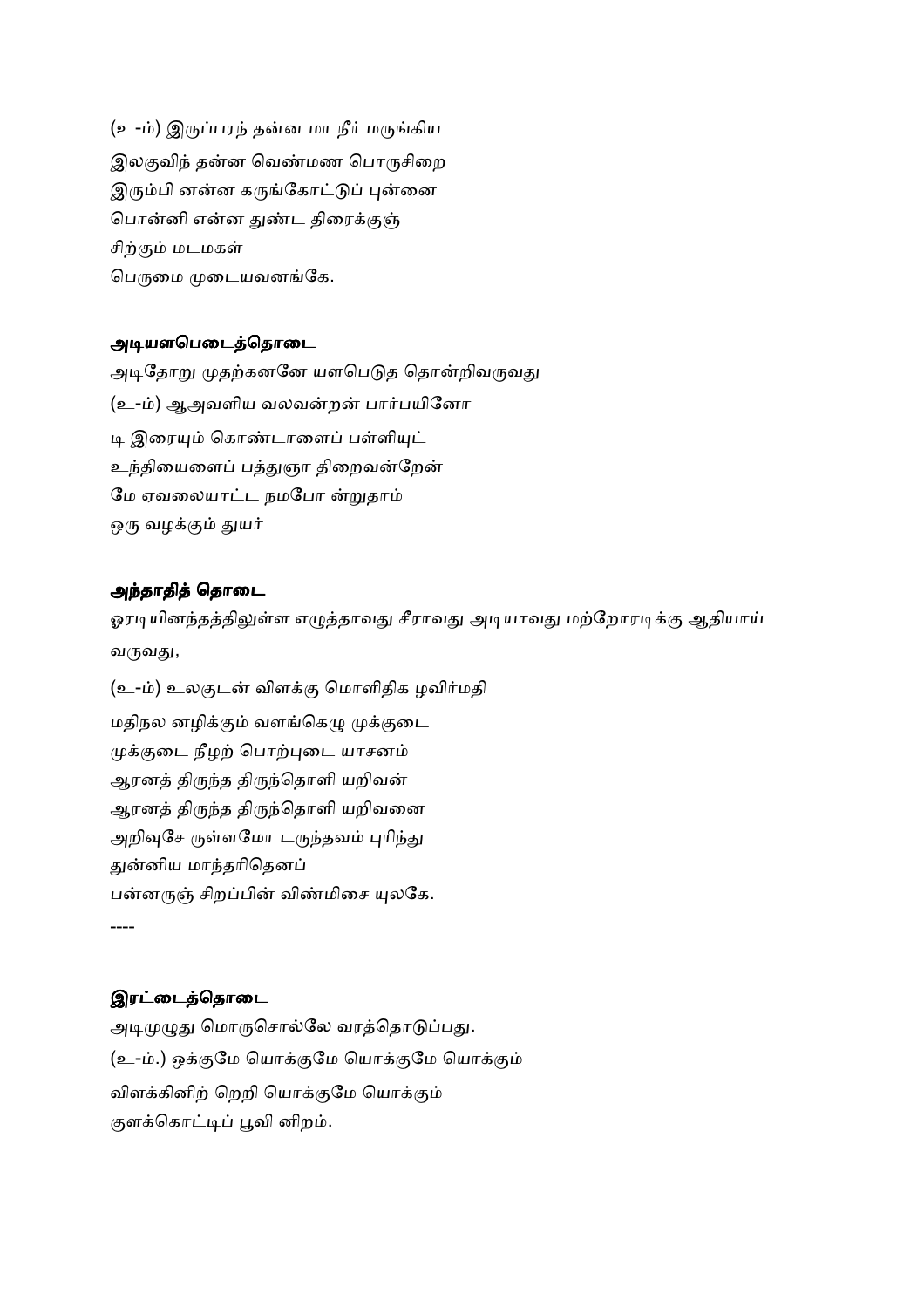# செந்தொடை

மோனை முதலாகிய தொடையும் தொடை விகற்பமும் போலாது வேறு படத் தொடுப்பது. (உ-ம்) பூத்த வேங்கை வியன்கினையேறி மயிலின் மகவு நாடன் நன்னுதற் கொடிச்சி மனத்தகத்தானே.

# இயைபு.

இணையியைபு முதலிய எழுவிகற்பமும் வருமாறு,

(உ-ம்.) மொய்த்துடன் றவழு முகிலே பொழிலே மற்றத னயலே முத்துறழ் மணலே நிழலே யினியத னயலது கடலே மாதர் நகிலே வல்லே யியலே வில்லே நுதலே வேற்கண் கயலே ப ல்லே தளவம் பாலே சொல்லே புயலே குழலே மயலே யியலே அதனால் இவ்வயி னிவ்வுரு வயங்கலின் எவ்வயி னோரு மிழப்பர்தந் நிறையே.

\* இணை பொழிப்பு, ஒரூஉ கூழை மேற்கதுவாய் கீழ்க்கதுவாய் முற்று என்பன. -----

## எதுகை.

------

இணை எதுகை முதலிய வேழுவிகற்பமும் வருமாறு.

(உ-ம்.) பொன்ளி னன்ன பொறிசுணங் கேந்திய பன்னருங் கோங்கினன்னலங் கவற்றி மின்னிவ சொலி வடந் நாங்கி மன்னிய நன்னிற மென்முலை மின்னிடை பகுதி என்னையு மிடுக்கண்டுன்னு தின்னடை அன்ன மென்படை போல பன்மாக் கன்னியம் புன்னையின்னிழ யன்னிய மயிலே சாயல் வாணுதல்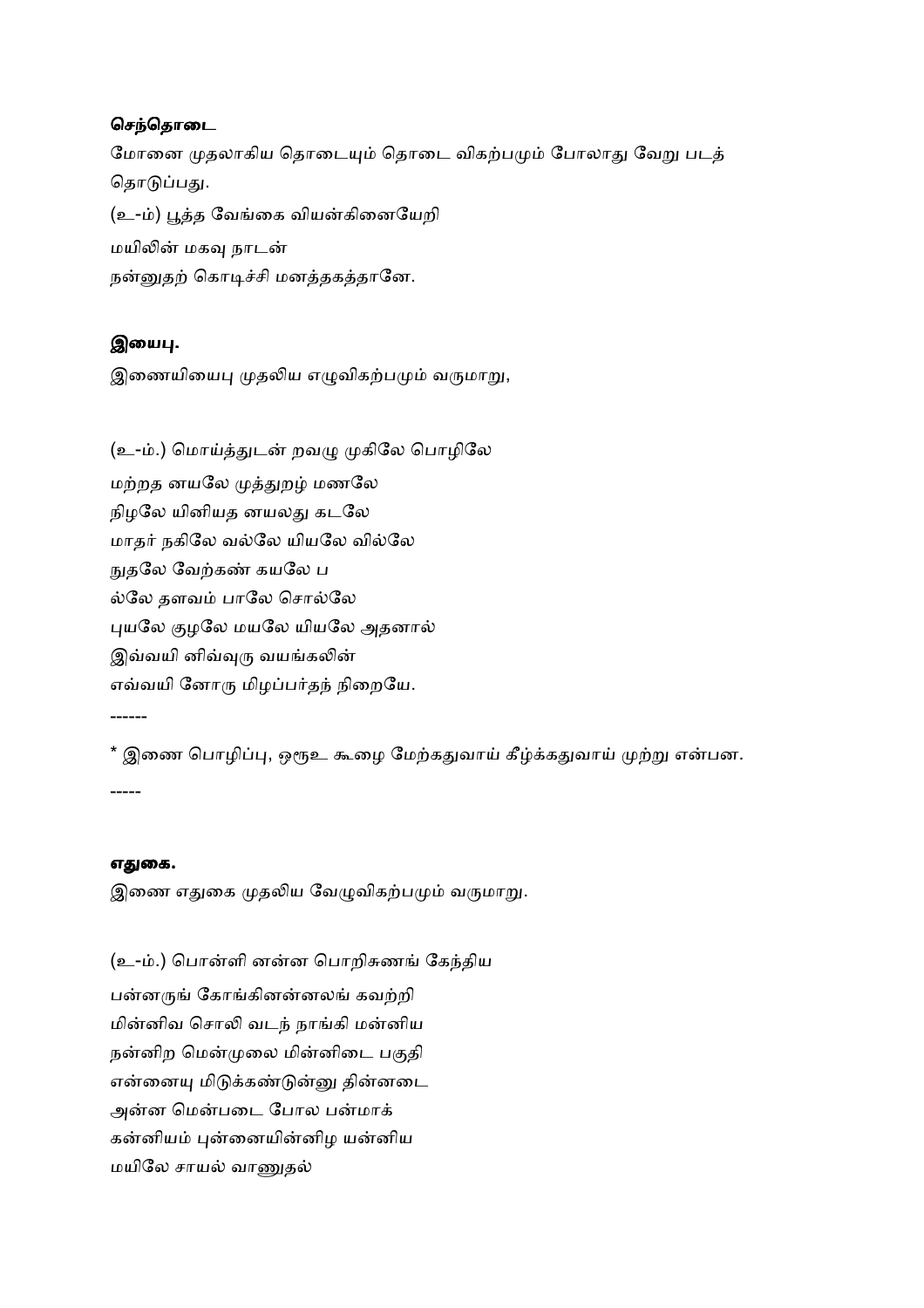அயில்னே லுண்கணம் மறியதொலைந்தனனே.

#### முரண்.

இணைமான் முதலாகிய வேழுவிகம்பமும் வருமாது. (உ-ம்) பேரால்குகொலகுபு ஈருங்கிய நாப்பிற் பெருருவடந்தாங்க குவித்து நாணங் கரும்பிய கொங்கை விரிந்து சிறிய பெரிய நிகரான கோதைநன் வெள்ளைத்தோளுஞ் சேயக்கருங்கணும் இருக்கைய நிலைய மேந்தோழி வியக்கமுந் துவர்வாய் இஞ்ரொலு முவந்தெனை முனியாது என்று மின்னன் பாகுமதி பொன்றிகழ் நெடுவேற் போர்வல் லோயே

----------

#### அளபெடை

இணையளபெடை முதலாகிய வேழுவிகற்பமும் வருமாறு.

(உ-ம்) தாஅட்டாஅ மரைமல் ருழக்கிப் பூஉக்குவளைப் போன தருந்திக் காஅய்ச் செந்நெற் கறிந்துப் போய் மாஅத்தா அண் மோட் டெருமை தேஎம் புனலிடைச் சோஓர் பாஅல் மீஇனாஅர்ந் துகளுஞ் சீஇர் ஏஎனாஅ நீ இணீர் ஊரன் செய்த கேண்மை ஆய்வளைத் தோளிக் கலரானாவே

# ஆசிரியப்பா - கலிப்பா இவைகளில் தமக்குரிய நார்சீரடியினுமிருந்து ஐஞ்சீரடியும் அரிதாய் வரும்

## ஆசிாியபா

(உ-ம்.) உமணர்ச் சேர்ந்து கழிந்த மருங்கினான்ரலை யூர் பாழ்த் தன்ள வோரையர் பெருங்க -டின்னா வென்றி ராயின் இனியவோ பெரும் தமியேங்கு மனையே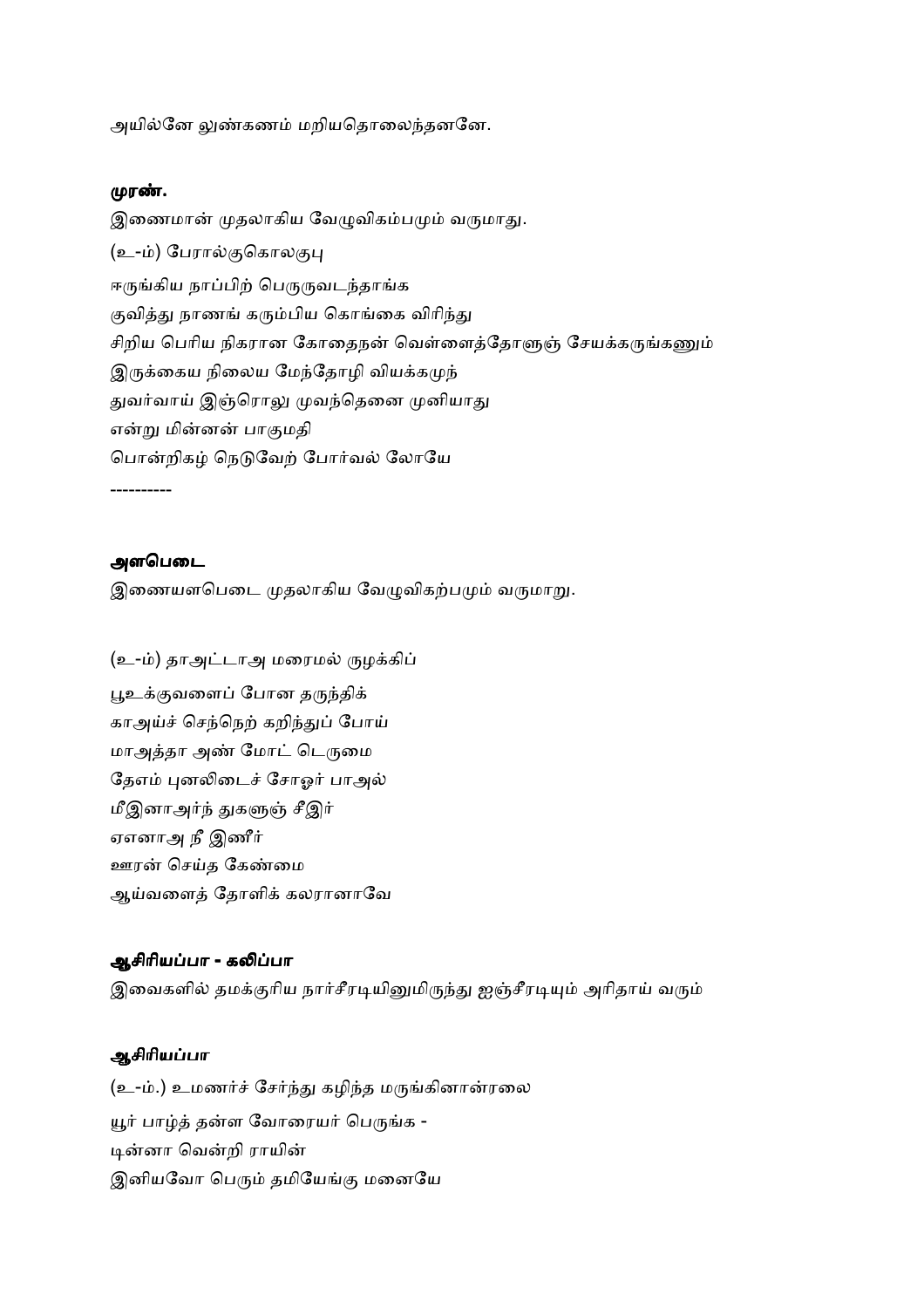## கலிப்பா

(உ-ம்) நானாரென் னுள்ளபார் ஞானங்களாரென்னையாரிவார் வானோர் பிரானென்னை யாண்டனென் மதிமயங்கி யூனா ருடைாலையி லுண்டவிரேம்பாவன் றேனார் கமலமேரென்றூரார்க் கோத்தும்பி

#### கூன்.

வெண்பா, கலிப்பா ஆசிரியப்பா இவைகளில் முதலிலும், கஞ்சிப்பாவின் இடையிலும் கடையிலும் ஒருசீர் வருவது.

#### ெவ&பா

(உ-ம்.) உதுக்கான் - சுரந்தானா வண்ரைக்க வானமாப் புகன் பரந்தானா பல் புரழைப்பாடிட - வியந்தார்மாம் டின்மையகல்னது போல விருணீங்கி மின்னு மளிசேர் மறை

## ஆசிாியபா

(உ-ம்.) அவரே - கேடில் விழுப்பொருடருரார் பாதி, வாடா வல்லியங் காடிறந் தோரே, யானோ - நோடா ரெல்வளை நெகிழ வேங்கிப் பாடமைசேச்கையுட் படர்கூர்ந்திசினே.

#### கலிப்பா .

(உ-ம்) உலகினுள் - பெருந்தகையார் பெருந்தகைமை பிறழாலேயிறழினு மிருந்தகையவிறுவரை மேலெரிபோலக் சுடர்விடுமே

சிறுநகையார் சிறுதகைமை சிறப்பெனினும் பிறழ்வின்றி யுறுதகைமையுலகினுக்கோரொப்பாகித்தோன்றாவே.

வஞ்சிப்பா. (உ-ம்.) மாவயவங்களின் மயக்குற்றன - வழி கலங்கழாலித் - துறை - கலக்குற்றன

------------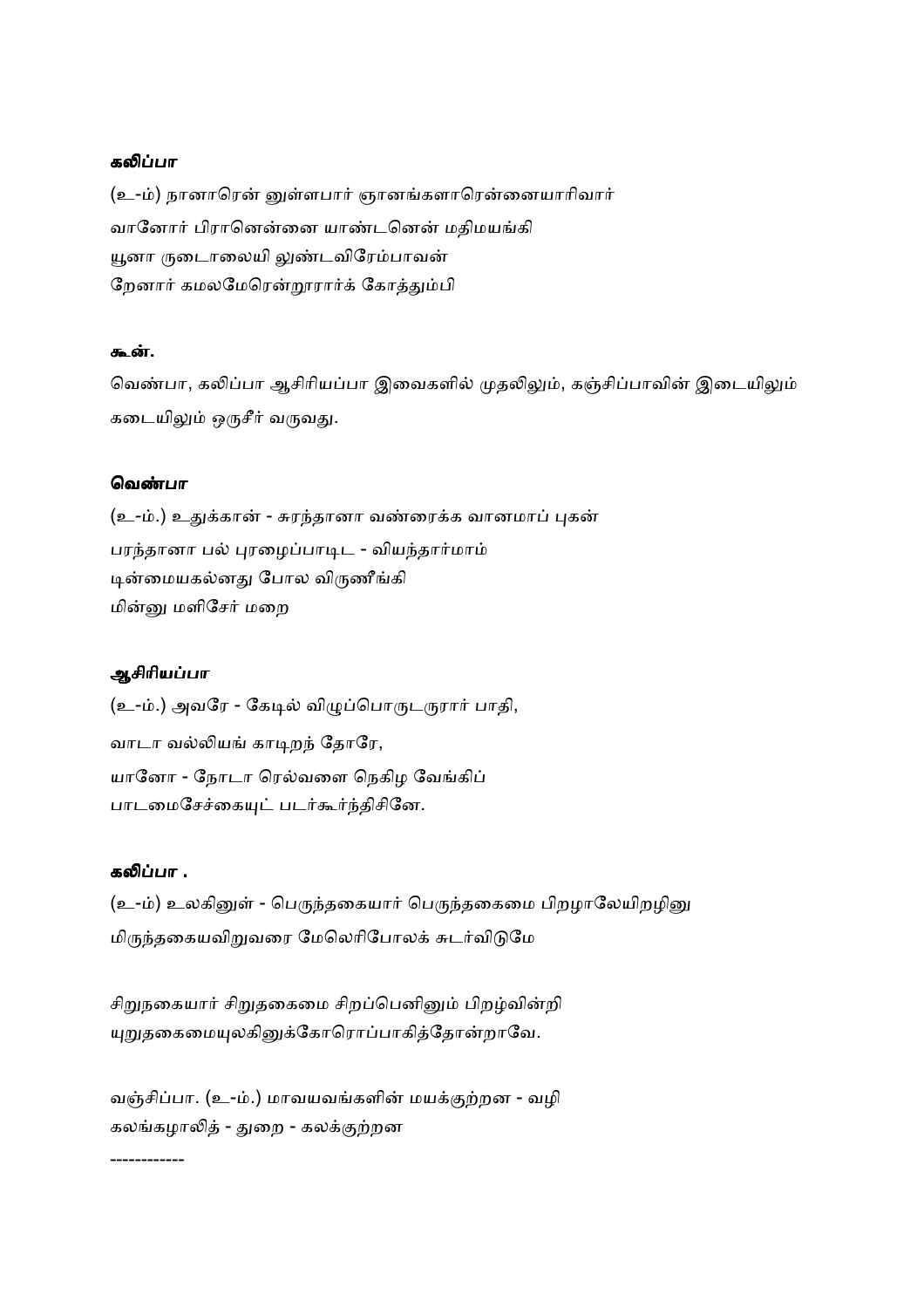#### கலிவெண்பாவும் - வெண்கலிப்பாவும்

இவையிரண்டினையும் ஒன்றெனக்கொண்டு கலிப்பா வினக்கிற்சேர்க்குள் ளார் பலயாப்பாசிரியர். கலிவெண்பாவானது வெண்டளைபிழையாது தனிச் சீர்பெற்றுப் பலவடிகளால் வருவது. வெண்கலிப்பாவானது கலித்தளையும் வெ ண்டனையும் விரவித்தனிச்சொற்பெறாது பலவடிகளால் வருவது. கலிவெண்பா வில்கலித்தளை விரவின் இன்னாவோசைப்பயத்தலை எஃசெவியுநுண்ணுணர்வுமு டையாரறிவர். கலியெனவிசேடித்தலின் கலித்தளை விரவு வேண்டுமென்பாரா யின், வெண்பாவிருத்தத்தில் வெண்டளை விரவாமையை யறிவாராக , கலியென்ப து இங்குமிகுதியைக்குறித்தது. ஆகலின்கலிவெண்பாவினை வெண்பாவினத்தி ற் சேர்த்துள்ளேம். அக்காலத்து வீரசோழியவாசிரியர், இக்காலத்து முத்துவீ ரியவாசிரியர்

சம்மதமு நம்மதே.

## தாவு - தாழிசை

அம்போதரங்க வொத்தாழிசைக்கலிப்பாவும், வண்ணகவொத்தாழிசைக்க லிப்பாவும் நீங்கலாக மற்ற கலிப்பாக்களுக்குத் தரவு மூன்றடியேசிறுமை, பெருமை பாடுவோனது பொருண்முடிபுகுறிப்பே.

அம்போதரங்கவொத்தாழிசைக்கலிப்பாவிற்கும், வண்ணக வொத்தாழிசை க்கலிப்பாவிற்கும், பெருக்கஞ் சுருக்கமில்லை. ஆறடியேதரவு, பொதுவகையால்தா ழிசைச்சொல்லிப் போந்தாராயினும் தாழிசைக்கிரண்டடி சிறுமை, நான்கடிபெருமைமூன்றடியானும் வரும்.

#### வண்ணப்பா

இப்பாக்களில் குழிப்புச் சிதைவும், கொடுந்தமிழ்ப்புணர்ப்பும், அளபெடைச் சேர்க்கையுமாகாவாம், வடமொழி மரூஉச் சொற்கள் புணரின் சுவை குன்றும்.

#### குறுக்கல்.

(உ-ம்.) யானை யெருத்தத்திருந்த விலங்கிலைவேற் றென்னன் திருந்தார் நன்றென்றேன்றியேன். இதில் தியேனென்பது தியேனெனக்குறுக்கும் வழிகுறுக்கலாம்.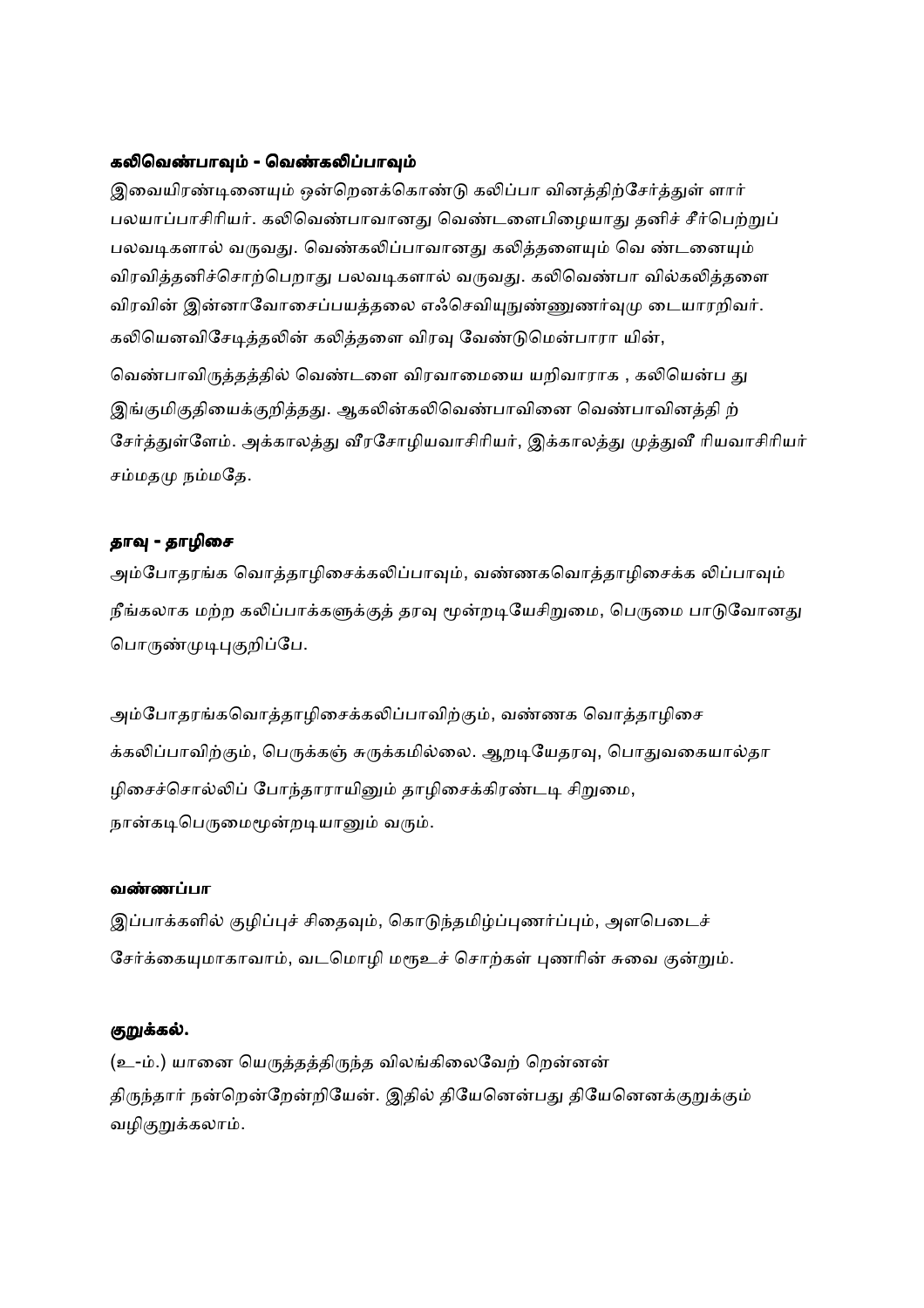## குறை

தலைக்குறை, இடைக்குறை, கடைக்குறையென மூன்றாம்.

#### தலைக்குறை

(உ-ம்.) மரையிதழ் புரையுமஞ் செஞ்சீறடி இதில் தாமரையென்பது மரையென முதற்குறைந்தது.

## இடைக்குறை.

(உ-ம்.) வேதினவெரிநினோதி முதுபோத்து. இதில் ஓந்தியென்றது ஓதியென இடை குறைந்தது

## கடைக்குறை.

(உ-ம்.) நீலுண்டுகிலிகை கருப்ப இதில் நீலமென்பது நீல்எனக்கடை குறைந்தது.

#### ஆனந்தம்.

---------

எழுத்தானந்தம், சொல்லானந்தம், பொருளானத்தம், யாப்பானந்தம், அணியானந்த மெனவைந்தாம்.

#### எழுத்தானந்தம்.

(உ-ம்.) ஆழியிழைப்பப்பசல் போமிறவெல்லாந் தோழி துணை யாய்த்துயர் திரும் - வாழி நறுமாலைத்தரராய் திரையவோது வென்றுஞ் செறுமாலை சென்றடைந்தபோது.

இதனுள் திரையனென்றது திறையவோது என எழுத்து நிலையிறழ்ந்து அள பெடையெடுத்தது எழுத்தானந்தம்.

#### சொல்லானந்தம்.

(உ-ம்.) என்னிற் பொலிந்த திவண்முக மென்றெண்ணியே தன்னிற் குறைபடுப்பான் றண்மதிய-மின்னி விரிந்திலங்குவெண்குடைச்செங்கோல் விசய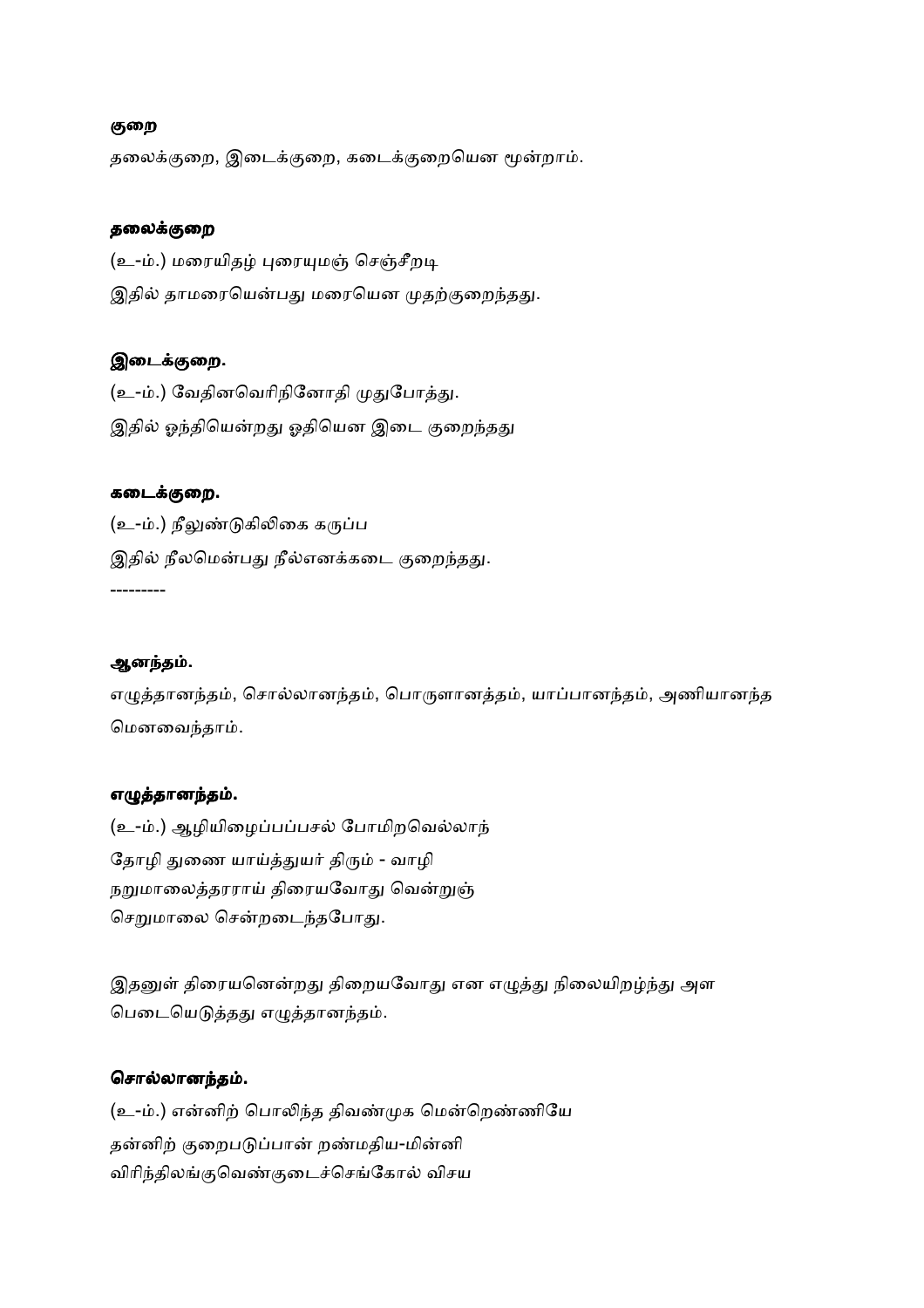னெரிந்திலங்கு வேலினெழும்.

இதனுள் விசயனென்ற சொல்லையடுத்து எரிந்து என்று சொன்னிலை பிறழ்ந் துவந்த சொல்லானந்தம்.

# பொருளானந்தம்.

(உ-ம்.) வலிக்குமாம் மாண்டார் மனம்.

இதனுள் மாண்டாரென்பது மாட்சிமைப்பட்டாரெனவும், இறந்தாரென வும் பொருள்பட பொருணிலை பிறழ்ந்த பொருளானந்தம்,

## யாப்பானந்தம்.

(உ-ம்) றுக்கு முதல்வ னிதிவாழ் வான் சிலைரா மனுக்கு நிகாயாரை வகுப்பாம்.

இதனுள் இராயனென்றது முதலடியிற்றிலும் இரண்டாமடி தலையிலுமாகப் பிறழ்ந்து வந்த யாப்பானந்தம்.

## அணியானத்தம்.

(உ-ம்.) இந்திரனே போலுமிளஞ் சாத்தன் சாத்தற்கு மந்திரமே போன் விலங்கு மல்லாகம். இதனுள் சாத்தனாகிய கீழ்மகனை யாசனைப்போலுவமித்து அணியிறழ்ந்த அணியானத

## குறிப்பிசை.

எழுத்தோசை பலலாத முக்கு விாை இவகை அனு கரண முதலியன செய் யுளசத்து வந்தால் அவற்றையும் அசையுஞ்சீருமாக அலகிட்டுத்தளையும் அடியும் தொடையும் பிறையாமற் கொண்டு நிரப்புதல்.

(உ-ம்) மன்றலங் கொன்றை மலவேய்ந்து மஃஃபற வென்று திரிய மிடைாகனே - சென்று மறியாட்டை பண்ணாமல் வண்கையால் வி பறிபாயோ வண்ணாகு மாது.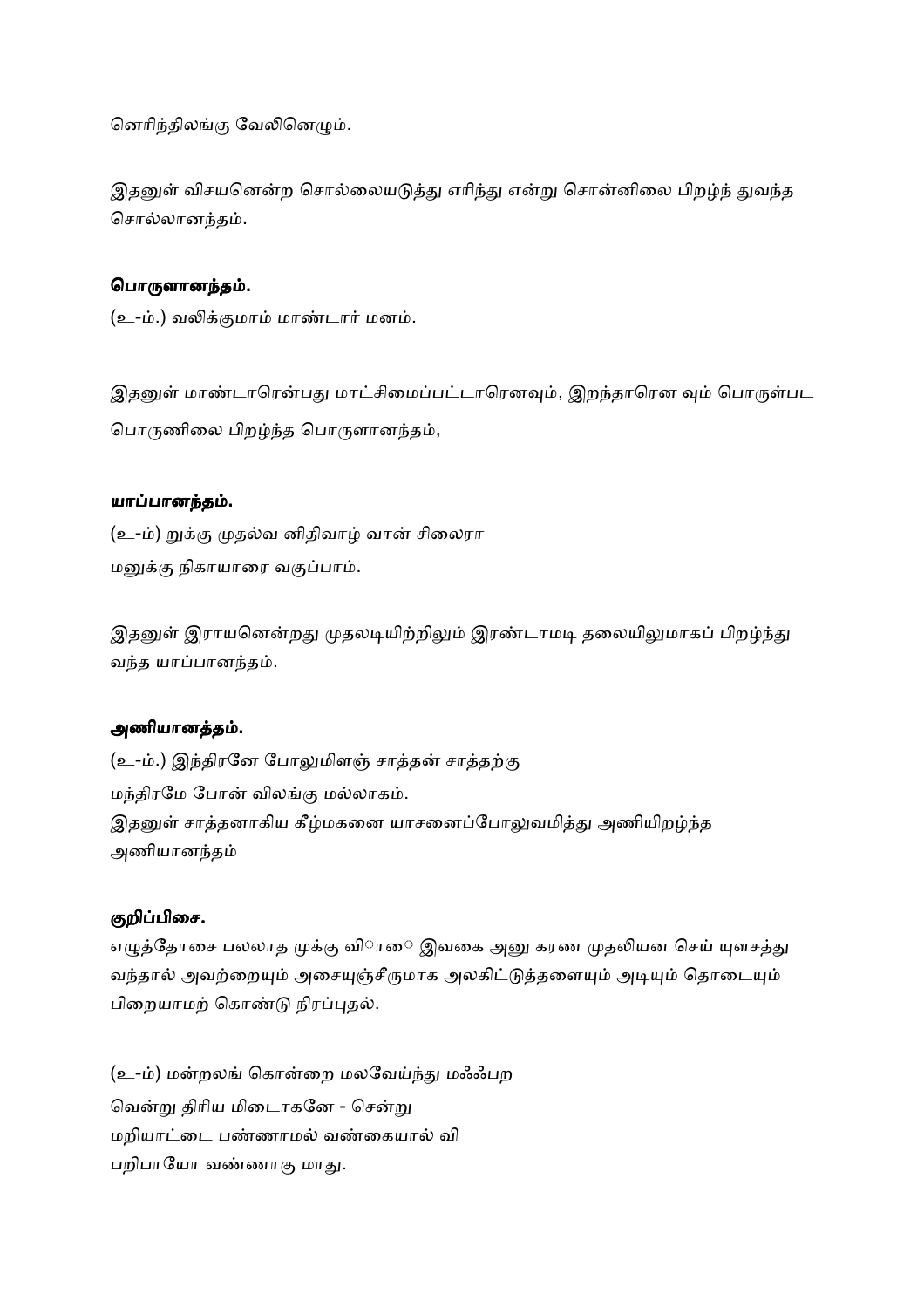# ஒப்பு .

சீர்களை முதலியனவரையறுக்கப்பட்ட செய்யுளுட்சில சொன்ன பெற் றியிற் திரிந்துமிக்குங்குறைந்து வந்தாலும் ஒருபுடையொப்புமைநோக்கிச் சார்த் தி அங்ஙனந் தவறிய செய்யுட்களையும் இலக்கண நெறியால் முன்னோதிய செய்யுட்களின் பால் படுத்திக் கொள்ளுதல்.

(உ-ம்) கோழியுங் கவின் குக்கில் குரலியாம் புந் தாழியுணீலந் தடங்கணீர் போதுமினோ வாழிசூழ் வையந் தறிவனடியேந்திக் கூழை நனையக் குடைந்து குளிர்புன லூழியு மன்னுவாமென்றேலோரெம்பாவாய்

நாற்சீர் நாவடியான் வருவது கலிவிருத்தமென்று வரையறுக்கப்பட்டிருப்பி னும் இந்துஐந்தடி யால் வந்தமையின் ஒருபுடையொப்புமை நோக்கிக் கலிவி ருத்தத்தின் பாற்படுத்தும். இதனைத்தரவு கொச்சக வெனினுமிழுக்காது.

பிறவும் புராணகவிஞராற்பாடப்பட்ட இலக்கியங்கள் மிக்குங் குறைந்தும் வரினும் இவ்விலக்கணத்தால் ஒன்றன் பாற் படுத்திக்கொளவேண்டும். -----------

# 4. பாட்டியல். [#]

[#] பாட்டியலென்பது பாட்டின் கண்ணவாகிய இலக்கணமுணர்த்தித்தன் னோடியையின்மை நீக்கித்தலைமை பற்றிய பெயராய் நின்றது. இவ்வியலோடு செய்யுளியற்கு வேற்றுமை யென்னையெனின் அது செய்தல் செய்யுகொனநின் செய்யுட் செய்தலிலக்கணமாயிற்று.

-------

# 4.1 பாட்டு.

பாவுறுப்பு மேற்கொண்டொலிக்கும் பாட்டு ஆசுகவியென்றும், மதுரகவி யென்றும், சித்திரகவியென்றும், வித்தாரகவியென்று நான்குவகைப்படும்.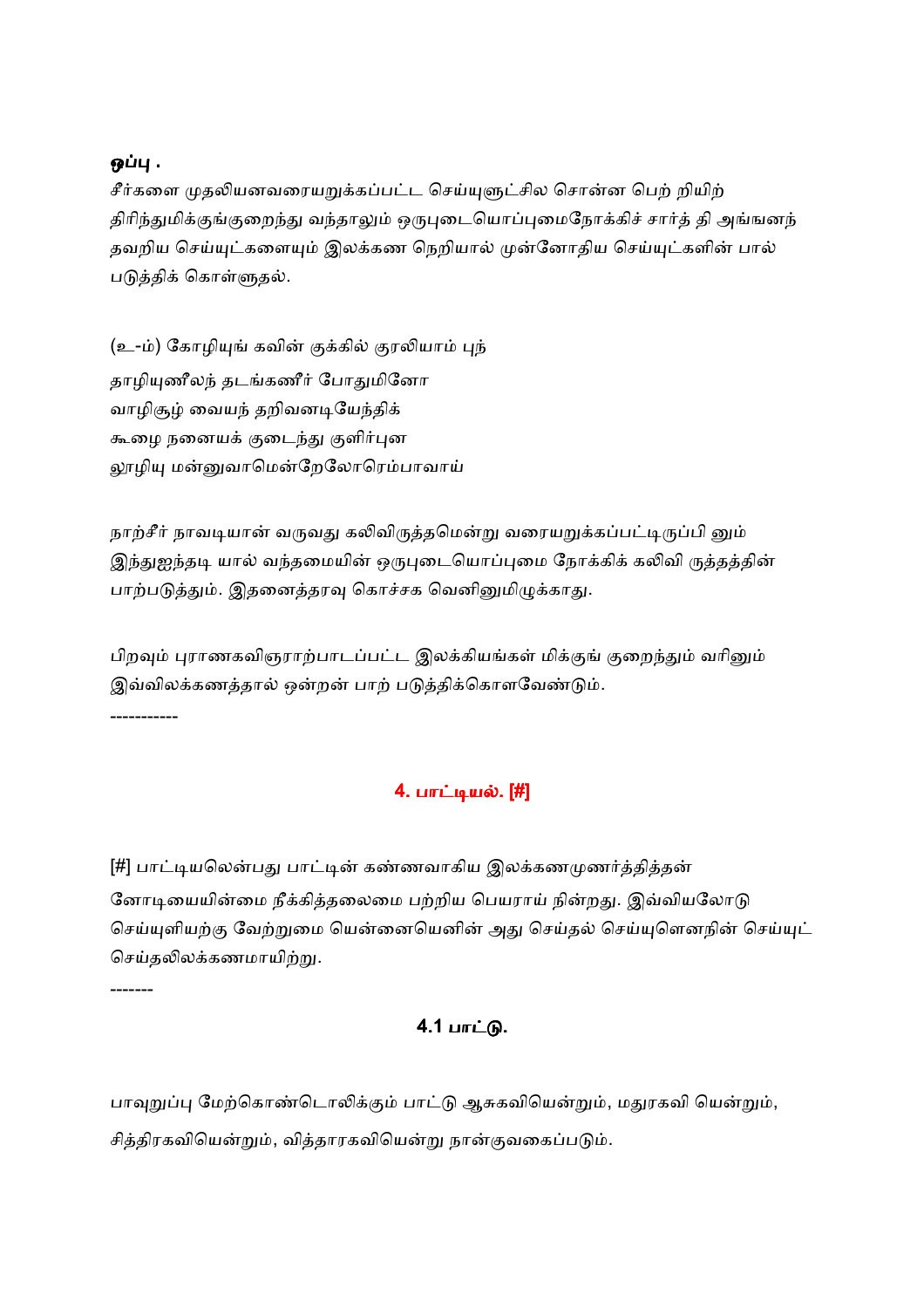## ஆசுகவி.

ஒரு புலவனிவ்வெழுத்தானாதல், இச்சொல்லானாதல், இப்பொருளானாதல். இவ்வணியானாதல், இப்பாட்டானாதல், இவ்வெழுத்தாதி இவ்வெழுத்தந்தம், இச் சொல்லாதி இச்சொல்லந்தமாகப் பாடுவாயென்று கூற , அப்பொழுதே அவனக ருத்துக்கு ஒப்பப்பாடுவோன்.

#### மதுரகவி.

தொடையும் தொடை விகற்பமும் செறியச் சொற்சுவையும் பொருட்சு லையும் விளங்க உருவகவணி முதலிய முப்பத்தைந்தணிகளோடு அலங்காரம் பெறப்பாடுவோன்.

## சித்திரக்கவி.

ஏகபாதமும் எழுகூற்றிருக்கையுங் காதைக்காப்பும் கரந்துறைச்செய்யுளும் கூடச்சதுக்கமும் கோமுத்திரியும் இவை முதலிய வறிந்து பாடுவோன்.

## வித்தாரகவி.

மறம் கலிவெண்பா மடலூர்தல் இயல் இசை பாசண்டத்துறை பன்ம ணிமாலை மும்மணிக்கோவை கிரீடை இவைமுதலியன பிறவும் விரித்துப்பா டுவோன். ---------

## 4.2 லைம.

கவி, கமகன், வாதி, வாக்கி இவை நான்கும் புலமைக்கியல்பு

## கவி.

ஆசுகவி மதுரகவி சித்திரகவி வித்தாரக்கவி அறிந்து பாடவல்லவன்.

#### கமகன்.

ஞான விசேடத்தாலேயாதல் கல்விப் பெருமையாலேயாதல் ஒருவன் சொல் லிய நூல்விகற்பத்தைத்தான் பயிலாதிருந்தும் பொருள் விரிக்கவல்லவன்.

## வாதி.

எடுத்துக் கொண்டகோளுக்குப் பொருந்தினமேற்கோளும் காரணமும் அவையிரண்டிற்குப் பொருந்தினவெடுத்துக்காட்டும் சொல்லி முடிக்கவல்லவன்.

#### வாகி.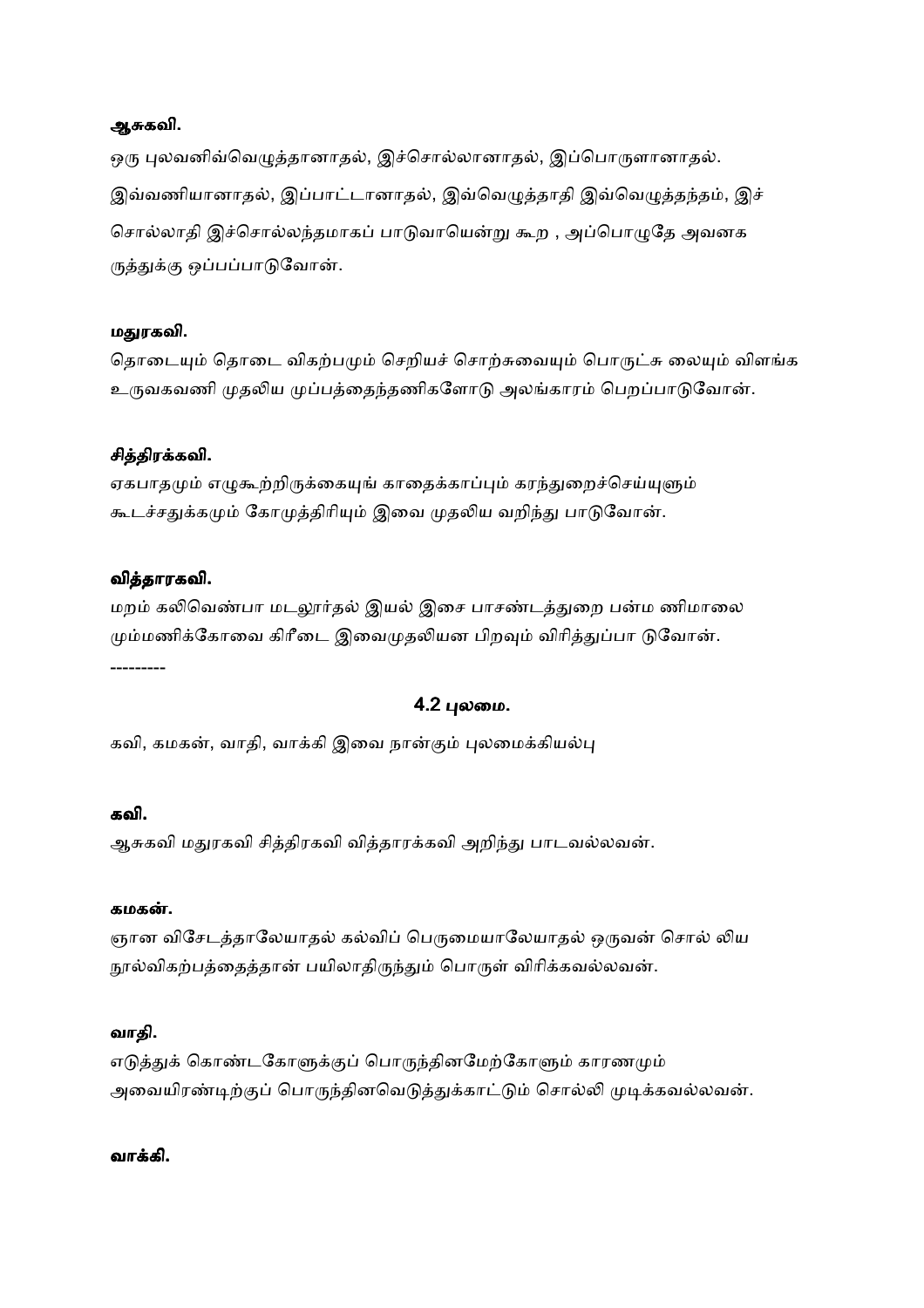அறம் பொருள் இன்பம் வீடென்பனதம்மில்விரவாமற்கேட்டோர் விரும்ப இலக்கணத்தையாதல் இலக்கியத்தையாதல் செஞ்சொல்லால் விளங்கச்சொல்லவல்லவன்,

--------

## 4.3 பொருத்தம்.

#### மங்கலப் பொருத்தம்.

திரு, யானை, தேர், பரி, கடல், மலை, மணி, பூ, புகழ், சீர், மதி, நீர், எழுத் து, பொன், ஆரணம், சொல், புயல், நிலம், கங்கை , உலகம், பரிதி, அமிழ்தம் இவற்றின் பரியாயப் பெயரும் பிறவுமாம்.

## சொற்பொருத்தம்.

முதலெடுத்துக்கொண்ட மூவசைச் சீரியவாகிய சொற்கள் மங்கலத்தவா யினும் வகையுளி சேர்ந்தனவும் சிறப்பில் சொல்லும் பல பொருட் கேற்ற சொல்லும் பொருளில் சொல்லும் தோன்றல் திரிதல் கெடுதலென்னும் விகார விறுதிச் சொல்லும் வைக்கப்படா.

## எழுத்துப் பொருத்தம்.

ஒற்றுட்பட மூன்றும் ஐந்தும் ஏழும் ஒன்பதுமாகியவெழுத்தால் முதன் மொழிக்கு வருவது நன்று. [\$] நான்கும் ஆறும் எட்டுமாகிய வெழுத்தால் முதன் மொழிக்கு வருவது தீது.

----------

[\$] உலகம் அமுதம் ஆரணம் எழுத்து எனப்பிறழ்ந்து வருமேனும் மங்கலத் பால் அமைவடைய என்க.

-------

#### தானப்பொருத்தம்.

குற்றெழுத்தைந்தோடும் தமக்கொத்த நெடிலைச் சேர்த்து இகரம் உகர தின்றதானத்து முறையே ஐகார ஔகாரங்களைச் சேர்த்தால் உயிரும் உயிரு மெய்யுமென்று சொல்லப்பட்ட தொகையெல்லாம் ஐந்து கூறாயடங்கும், இவற்றைப் பாட்டுடைத் தலைமகன் இயற்பெயரின் முதலெழுத்தின் கூற்றைத் தொ டங்கிப் பாலன் குமரன் இராசன் மூப்பு மரணமென வருவித்தால் கடையிர ண்டும் ஆகா.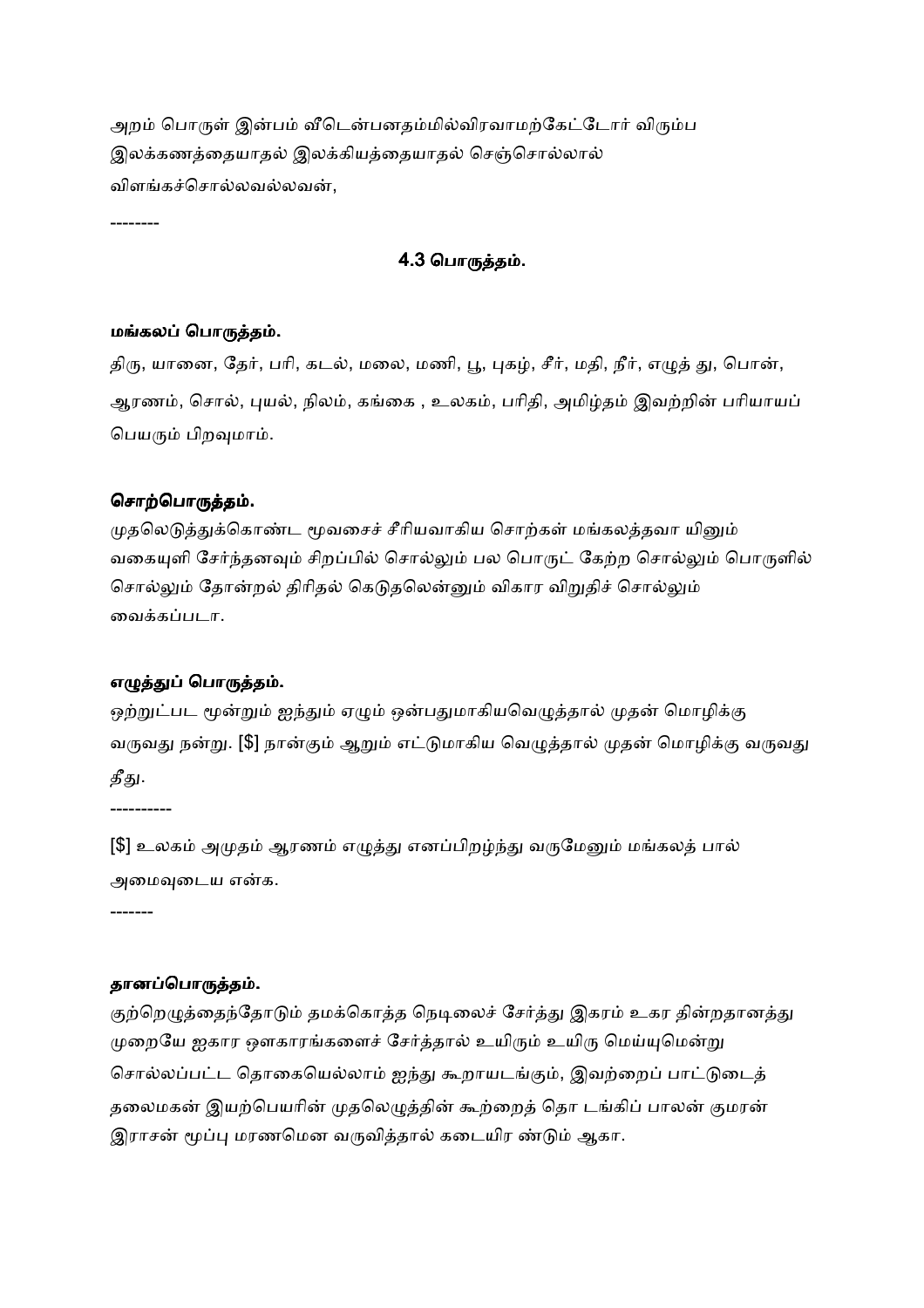#### பாப்பொருத்தம்.

குற்றெழுத்தெல்லாம் ஆண்பால், நெட்டெழுத்தெல்லாம் பெண்பால், ஆய் தமும் மெய்களும் பேடு, பெண்பாற்குப் பெண்பாலெழுத்தும் ஆண்பாற்கு ஆண் பாலெழுத்தும் ஆம் இருமையுமயங்கிப் புணரிற் குற்றமாம்.

#### உணாப் பொருத்தம்.

அ இ உ எ ஆகிய நான்குயிரும், சதாபமவ ஆகிய எழுமெய் யும் அமுதவெழுத்தாம் , யாயோ ராரோ லாலோ இவ்வாறு மெய்யும் யால ஆகிய மூன்று மெய்யும் உயிரளபெடையும் ஒற்றளபெடையும், மகரக்குறுக்கமும் ஆய்தமும் நஞ்செழுத்தாம்.

#### வருணப் பொருத்தம்

பனிரண்டுயிரும் வல்லெமுக்காறும் பார்ப்பாருக்காகும்கநயரபம இவ் வாறு மெய்யும் அரசருக்காகும் லவறன இந்நான்கு பெய்யும் வணிகருக்கா கும் . ழ ள இவ்விரணடுமெய்யும். சூத்தியருக்காகும்

#### நாட்பொருத்தம்.

அ ஆ இ கார்த்திகை, உ ஊ எ ஏ ஐ பூராடம், ஒ ஓ ஔ உத்திராடம், க கா கி கீ திருவோணம், கு கூ திருவாதிரை, கெ கே கை புனர்பூசம், கொ கோ கௌ பூசம் , ச சா சி சீ இரேவதி, சு சூ செ சே சை அச்சுவினி சொ சோ சௌ பரணி , ஞ ஞா ஞெ ஞொ அவிட்டம், ததா சோதி, திதிது தூ தெ தே தை விசாகம், தொ தோ தௌ சதயம் , ந நா நி நீ நு நூ அனுடம், நெ நே நை கேட் டை, நொ நோ நௌ பூரட்டாதி, பா பி பீ உத்திரம், பு பூ அத்தம், பெ பே பை பொ போ பௌ சித்திரை, ம மாமி மீ மு மூ மகம், மெ மே மை ஆயிலி யம் , மொ மோ மௌ பூரம், ய யா உத்திரட்டாதி, யு யோ மூலம், வ வா வி வீ உரோகணி, வெ வே வை வெளமிருகசீரிடம்,

பாட்டுடைத்தலைவன் பெயரின் முதலெழுத்திற்கு உரியநாள் தொடங்கி, உறுகின்ற இருபத்தேழு நாளினையும் ஒன்பதொன்பதாகப்படுத்துச் சென்மம் அனுசென்மம், உபசென்மமென்ற கூடப்பட்ட முப்பகுதியிலும் ஒன்று மூன்று ஐந்து ஏழு எண்ணின் வந்த நாட்கள் பொருக்கமுடையனவல்ல வெனக்கொண்டு இரண்டு நான்கு ஆற எட்டு இவைகளினின்ற நாட்களைப் பொருத்தமு டையவாக முதற்சீரை யெடுத்துச் சொல்லவேண்டும்.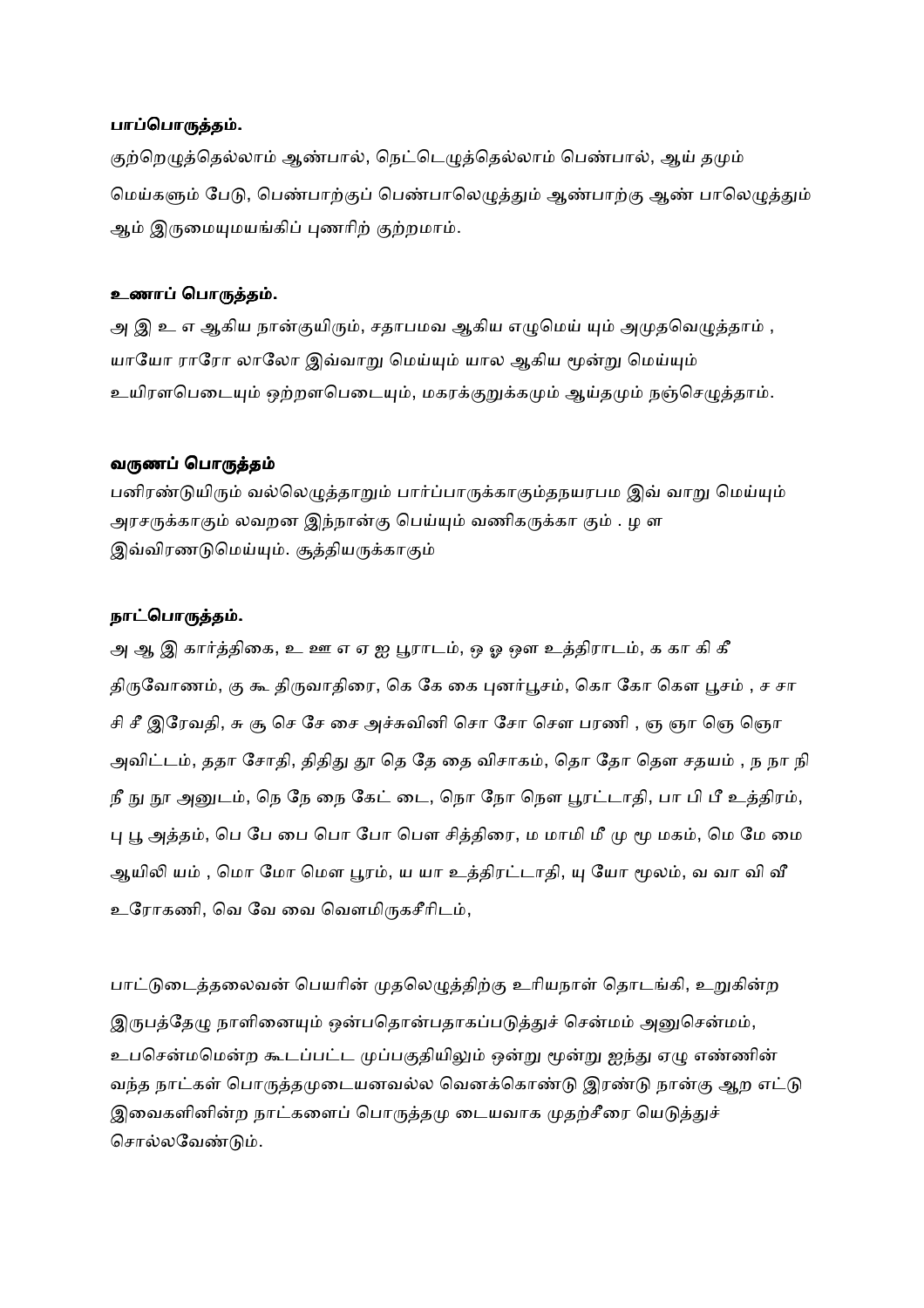#### கதிப்பொருத்தம்.

அஇ எகசடதப ஆகியவொன் தெழுத்தும் தேவர்கதி, ஆரஊ எஙஞணந ம ஆகிய வெண்பதும் மக்கட்கதி , ஓ ஓயாலழற ஆகிய வேழெழுத்தும் விலங்கினகதி, ள ஒளவளன ஆகிய ஐந்தெழுத்தும் நாகர்க தி, இவற்றுள் தேவகியும் மக்கள் கசியும் நல்லாவாம் விலங்கின் கதி நரகர்கதி [§] தீயனவாம்.

[§] மங்கல மொழிக்கண் நஞ்செழுத்துவரின் குற்றமுடையனவல்ல. -------

#### கணப்பொருத்தம்.

-----

தேமாங்காய் இந்தி, கனம், புளிமாங்காய் சந்திரகணம், கருவிளங்கனி நிலக்கணம், கூவிளங்கனி சீர் (Wம் இவைால்லனவாம், கருவிளங்காய் அந்த ரகணம், கூவிளங்காய் சூரிப்டம், தோளங்களி வாயுக்கணய், புளிமாங்கனி தீக்கணம் இவையகாராம், ----------

## 4.4 சிறவிதி

தானம் பொருத்தமும், நாட்பொரு சமும், பொருத்தமும் குற்றம் வரலாகா; தலைவன் இயற்பெயரைக் குறித்து மங்கல சொற்கக் குற்றப்பாடுளதா யின் அம்மங்கலச் சொற்கு அடை கொடுத்து கூறு காலம், பரியாயச்சொற்கூறு கலும் உரியனவாம், அமாங்கலக் சொல் முதற்கணன்றி நடுவிலும் இறுதியிலும் நிற்கவும் பெறும்.

மங்கலத்தை காத்தும்பசாற்பொருத்தமும், உண்டிப் பொருத்தமும், எழுத்துப்பொருக்கமும், வேறுபடினும் அமையுமெனவும் , கானத்தினையும், நா ளினையும், கனத்தினையு ளித் மங்கலச்சொல் வேறுபடினும் அமையுமென வங் கொள்க.

----------

## 4.5 நிற .

வெண்பா வெண்மை, ஆசிரியப்பா செம்மை, கலிப்பா பொன்மை, வஞ்சிப்பாகருமை.

சூலம்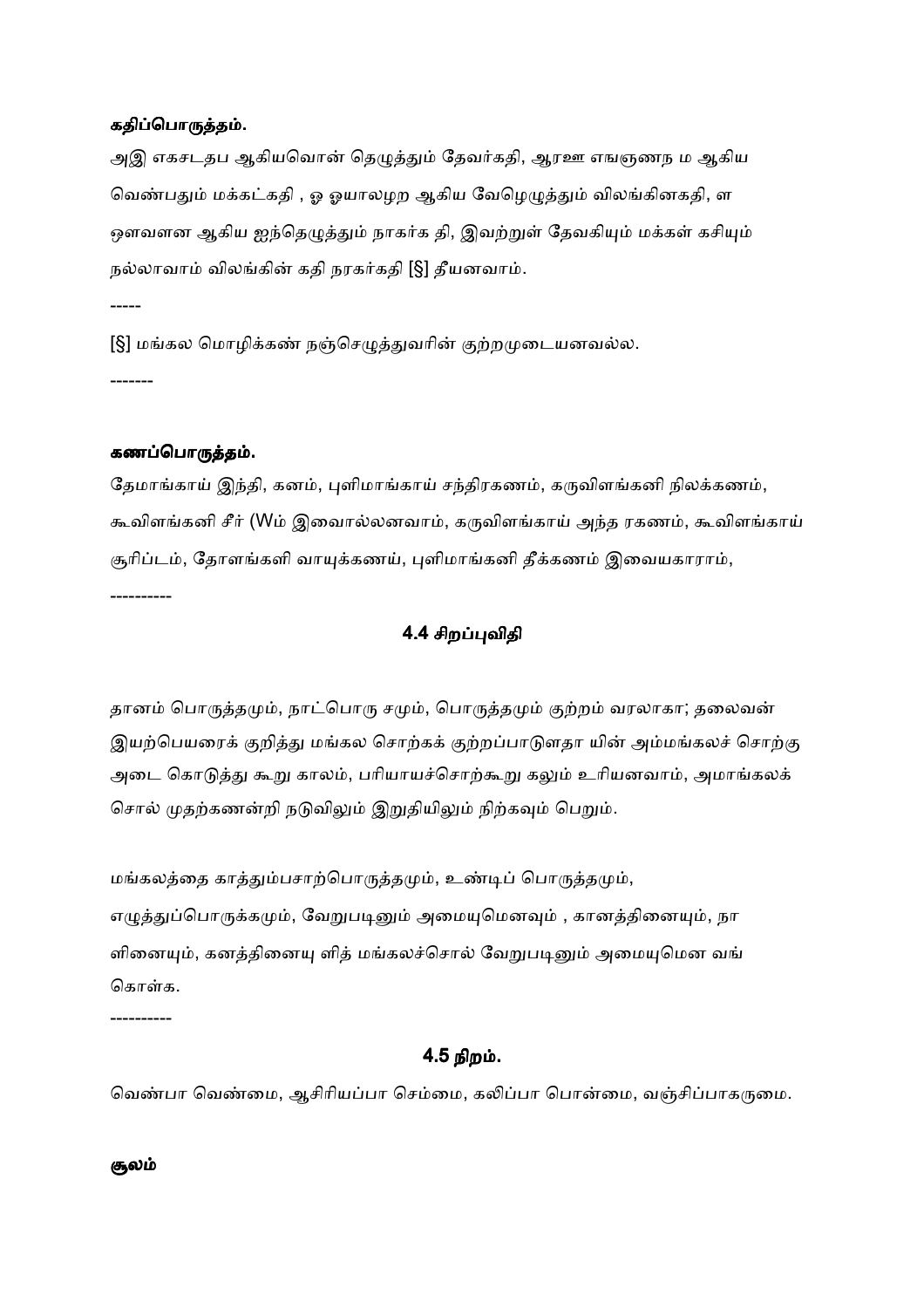வெண்பா பிராமண குலம், ஆசிரியப்பா சத்திரிய குலம், கலிப்பா வணிக்கு லம், வஞ்சிப்பா சூத்திரகுலம்.

## நாள்

வெண்பா கார்த்திகை முதலியவேழும், ஆசிரியப்பா மகமுதலியவேழும், கலிப்பா அனுட முதலிய மாறும் , வஞ்சிப்பா அவிட்ட முதலிய வேழும்.

# இராசி

வெண்பா விருச்சிகம் மீனம், ஆசிரியப்பாமேடம் சிங்கம் தனுசு, கலிப்பா, மி துனம் கும்பம் துலாம், வஞ்சிப்பா இடபம் கன்னி மகரம்

\* எடுத்த மங்கலச்சொல்முதலெழுத்தாமாயின் குற்றமுடையவல்ல.

--------

--------

#### கிரக .

வெண்பா சந்திரன் வியாழம், ஆசிரியப்பா சூரியன் செவ்வாய், கலிப்பா புதன் சனி, வஞ்சிப்பா வெள்ளி இராகு.

#### நீல .

வெண்பா முல்லை, ஆசிரியப்பா குறிஞ்சி, கலிப்பா மருதம், வஞ்சிப்பா நெய்தல் ----------

# 4.6. மங்கலச்சொற்கள்.

## சீ#

க கா, கி, கீ, சொ, சோ, ந, நா, நி, நீ , யா,வ,வா, வி, வீ என்னும் எழுத் துகளை முதலாகவுடைய பெயர்களுக்குச் சீரென்றெடுத்துப்பாடுக.

#### எழுத்து

ங , நூ, என்னும் பெயர்களுக்கு எழுத்து என்றெடுக்க

#### பொன்.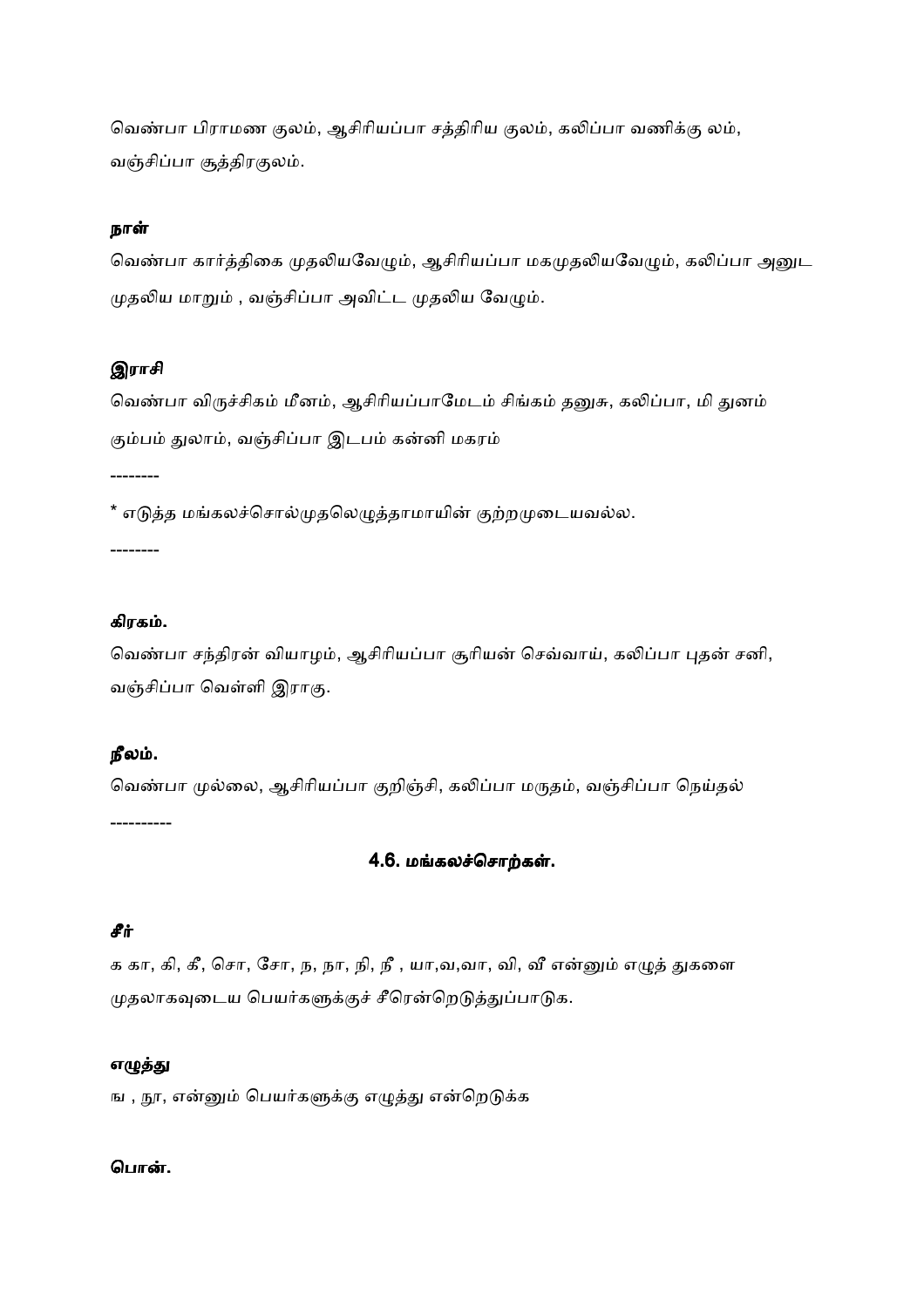கு, கூ, சௌ ,து, தூ, தெ, தே, நெ, நே, பு, பூ, மே, மே, மோ, மோ மௌ, என்னும் பெயர்கட்குப் பொன் என்றெடுக்க

# $\overline{a}$

கௌ, சை, ம, மா, மி, மீ, மு,மூ, வை, வௌ, என்ற பெயர்கட்குப், பூ வென்றெடுக்க, திரு-திங்கள் கொ, கோ என்ற பெயர்கட்குத்திரு அல்லது திங்கள் என்றெடுக்க.

## மணி.

கெ, கே, என்றபெயர்கட்கு மணி என்றெடுக்க

# நீர்

கை, சி, சீ, தீ, தை, நொ, நோ, பை என்னும் பெயர்கட்கு நீர் என்றே டுக்க.

## சொல்.

ஒள, சு, சூ, செ, சே, தௌ, நௌ என்னும் பெயர்கட்குச் சொல் என்றே டுக்க,

## கங்கை .

அ, ஆ, ஒ, ஓ, த, தா, தொ, தோ, யோ என்னும் பெயர்கட்குக் கங்கையென் றெடுத்த

## வாரண .

தெ, ஞொ என்ற பெயர்கட்கு வாரணம் என்றெடுக்க

# குஞ்சரம்.

இ, ஈ, ஞா , என்னும் பெயர்கட்குக்குஞ்சரம் என்றெடுக்க,

## உலகம்

ப, பா,என்றபெயர்கட்கு உலகம் என்றெடுக்க.

## பார்

ச, ரா, பெ, பே, பெ- போ, வெ.வே என்னும் பெயர்கட்குப்பாரான் நெடுக்க .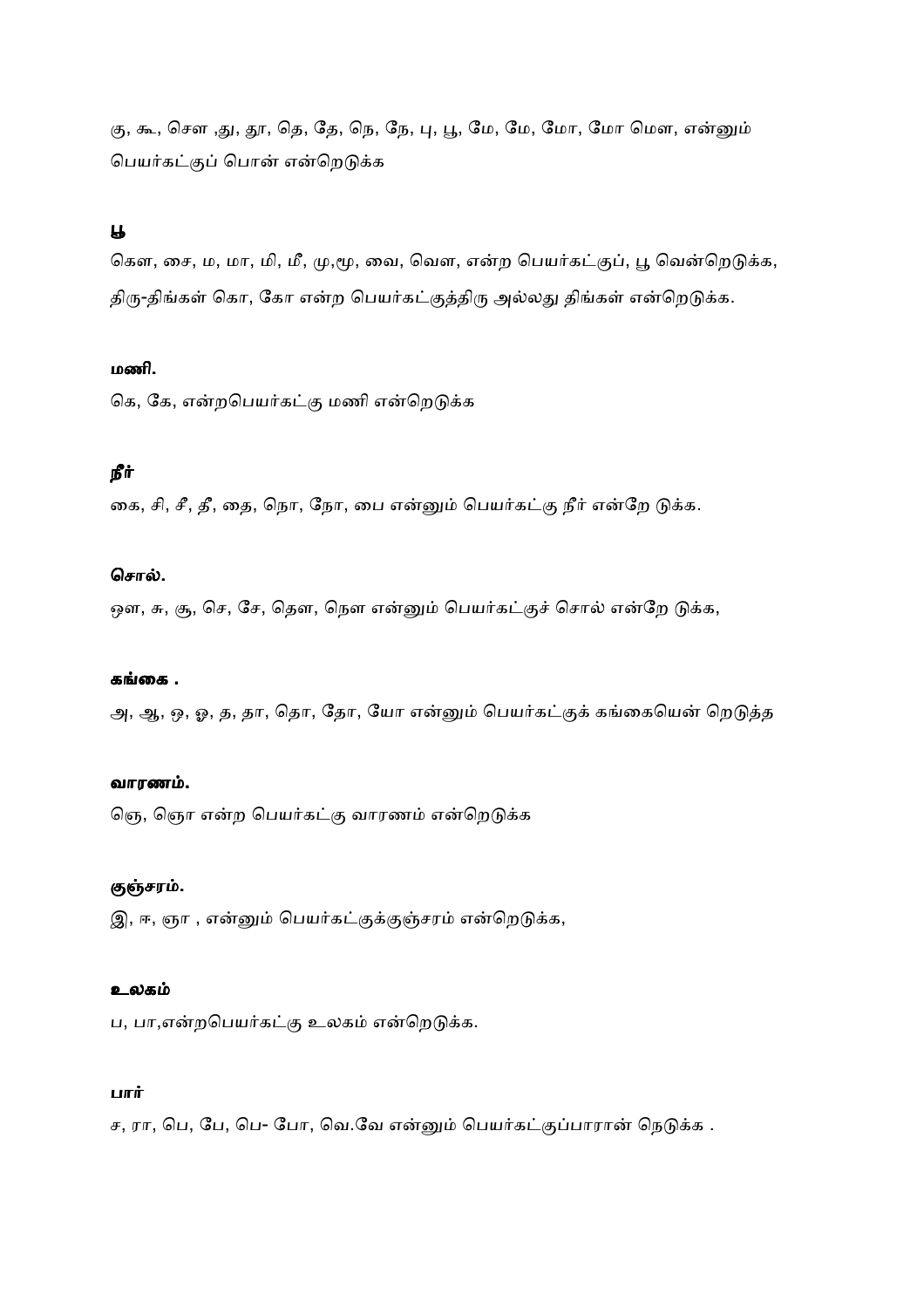## தேர்

உ, எ, எ, ஏ, 3, கை, மை என்னும் பெயர்கட்குத் தேர் என்றெடுக்க. இம்மங்கலச் சொல்லுகட்குப் பரியாயமான சொற்களைக் கொண்டுபாடினுமி முக்காது. -------

# 4.7 கவிக்கு சிறப்பு.

பாட்டுடைத் தலைவன் இயற்பெயரையும் நார்ப்பெயரையும் உகந்து எது கையினிலையுளவாகப் பாடுவது சிறப்பு.

## கவிக்குவழு.

----------

பலரானும் உடன்பட்ட வழக்கோடு நூற்பயன் பயக்கும் இன்பத்தினை விட் மெறுதலையாற் புணர்த்தலும் வடவெழுத்தே மிகப்புணர்த்தலும், பழையோர் கூறிய இலக்கண சொற்களை விட்டுக் காலத்தாற் கூறும் வழஉச்சொற்புணர்த்தலும், வினாவின்றி மயங்கக் கூறுதலும் வழுவாம்.

4.8. வருணம்.

வெண்பா அந்தணருக்கும் ஆசிரியப்பா அரசருக்கும், கலிப்பாவணிகருக்கும் வஞ்சிப்பா சூத்திரருக்கும் உரியவாம்.

## திணை .

வெண்பாமுல்லைக்கும், ஆசிரியப்பா குறிஞ்சிக்கும், கலிப்பா மருதத்திற்கும், வஞ்சிப்பா நெய்தலுக்கும், மருட்பாபாலைக்குமுரியவாம்.

# நிற .

வெண்பாவிற்கு வெண்மையும், ஆசிரியப்பாவிற்குச் செம்மையும், கலிப்பா விற்குக்கருமையும், வஞ்சிப்பாவிற்குப் பொன்மையுமுரியவாம்.

## நாள்.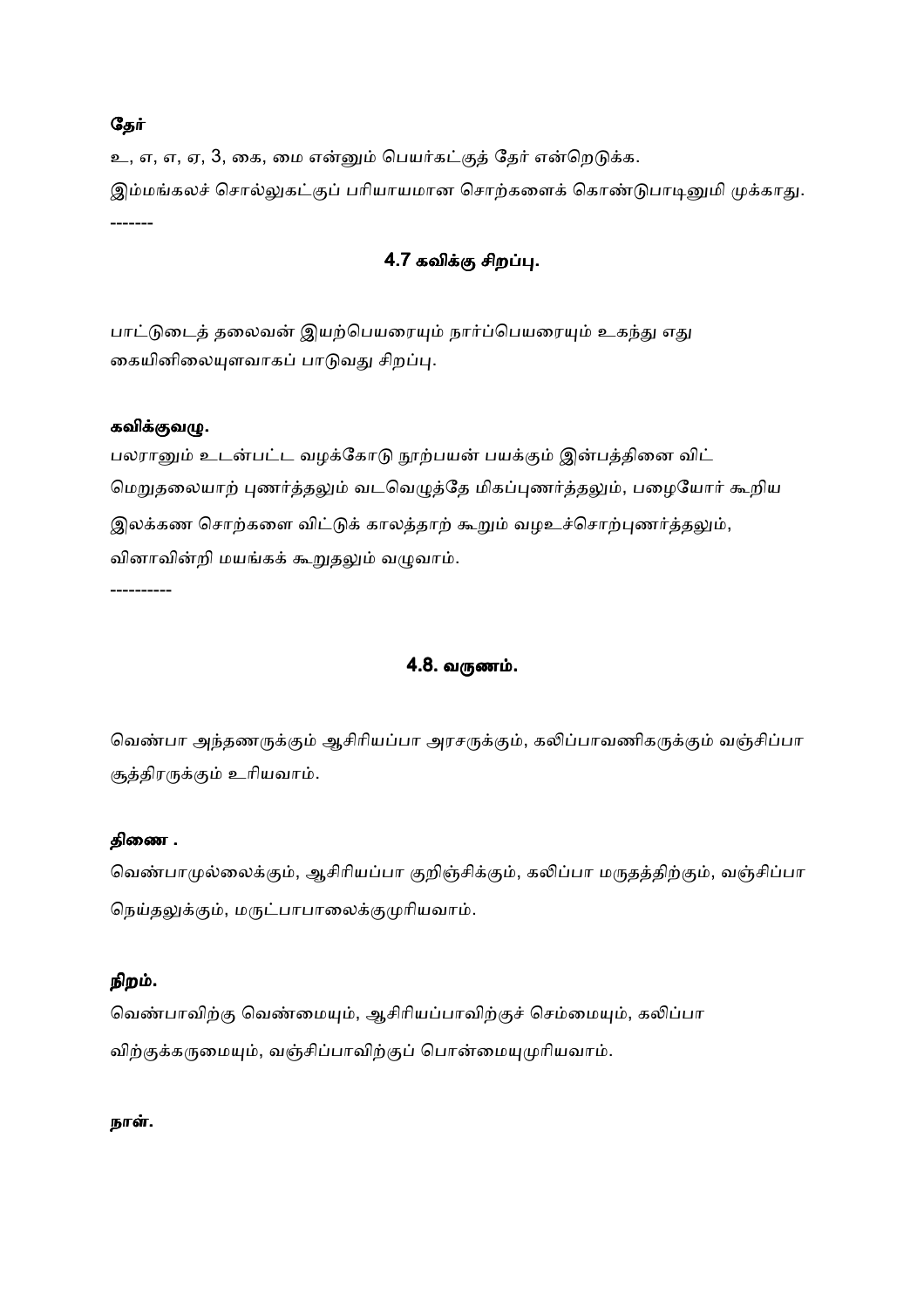வெண்பாவிற்குக்கார்த்திகை முதல் ஆயிலியமீறாகவும், ஆசிரியப்பாவிற்கு மகமுதல்விசாசுமீறாகவும், கலிப்பாவிற்கு அனுடமுதலவிட்ட மீறாகவும், எஞ்சிப் பாவிற்குச் சதயமுதல்பரணியீறாகவமுரியவாம்.

# இராசி.

வெண்பாவிற்குக் கர்க்கடகம் விருச்சிகம் மீனமும், ஆசிரியப்பாவிற்கு மே டம் சிங்கம் தனுசும், கலிப்பாவிற்கு மிதுனம் துலாம் கும்பமும் , வஞ்சிப்பா விற்கு இடபம் கன்னி மகாமமரியவாம்.

# கோள்

வெண்பாவிற்குச் சந்திரனும் பிரகஸ்பதியும், ஆசிரியப்பாவிற்கு ஆதித்த லும் செவ்வாயும், கலிப்பாவிற்குப் புதனும் சனியும் வஞ்சிப்பாவிற்கு சுக்கரனும் பாம்புமுரியோர். இன்னும் பாக்களுக்குரிய புஷ்பமும் சந்தனமும் வஸ்திரமும் ஆ பரணங்களும் முன் சொன்ன நிறப்பகுதியினாலே கொள்க. ----

# 4.9. பிரபந்தங்கள்

## சாதககவி

ஓரை நிலையும், நிதிநிலையும், யோகநிலையும், நாண்மீனிலையும், வாரநிலையும் கரணநிலையும், கிரகநிலையும் ஆகயவேழுறுப்புகளினிலைகளையும், சோதிட நூலால் நன்குணர்ந்து அவற்றையமைத்து அவற்றால் தலைமகனுக்கு அடைவன கூறல்.

## பிள்ளைக்கவி.

காப்பு செங்சீரை தால் சப்பாணி முத்தம் வாரானை அம்புலி சிறுபறை சிற்றில் சிறுதேர் இவற்றை முறையே ஆசிரிய விருத்தத்தால் பத்துப் பத்தா கக்கூறுவது ஆண்பாற் பிள்ளைக்கவி. இவ்வுறுப்பினில் கடை மூன்றொழித்துக் கழங்கு அம்மனை ஊசல் என்றிவற்றைக் கூட்டிக் கூறுவது பெண்பாற் பிள்ளைக்கவி.

பிறந்த மூன்றாந்திங்கள் முதல் இருபத்தொரு திங்கள் காறும் ஒற்றித் த் திங்களில் நிறைமதி பக்கத்திற் பிள்ளைக்கவியை விரும்புக . மூன்றாமாண்டி னும் ஐந்தாமாண்டினும் ஏழாமாண்டினும் கொள்ளவும் பெறும். காப்பு ஒன் பது பாட்டானும், பதினொரு பாட்டானும் பாடுக . நிலங்கள் பத்துந்தம்மில் ஒப்பக்கொண்டு பாடுமிடத்து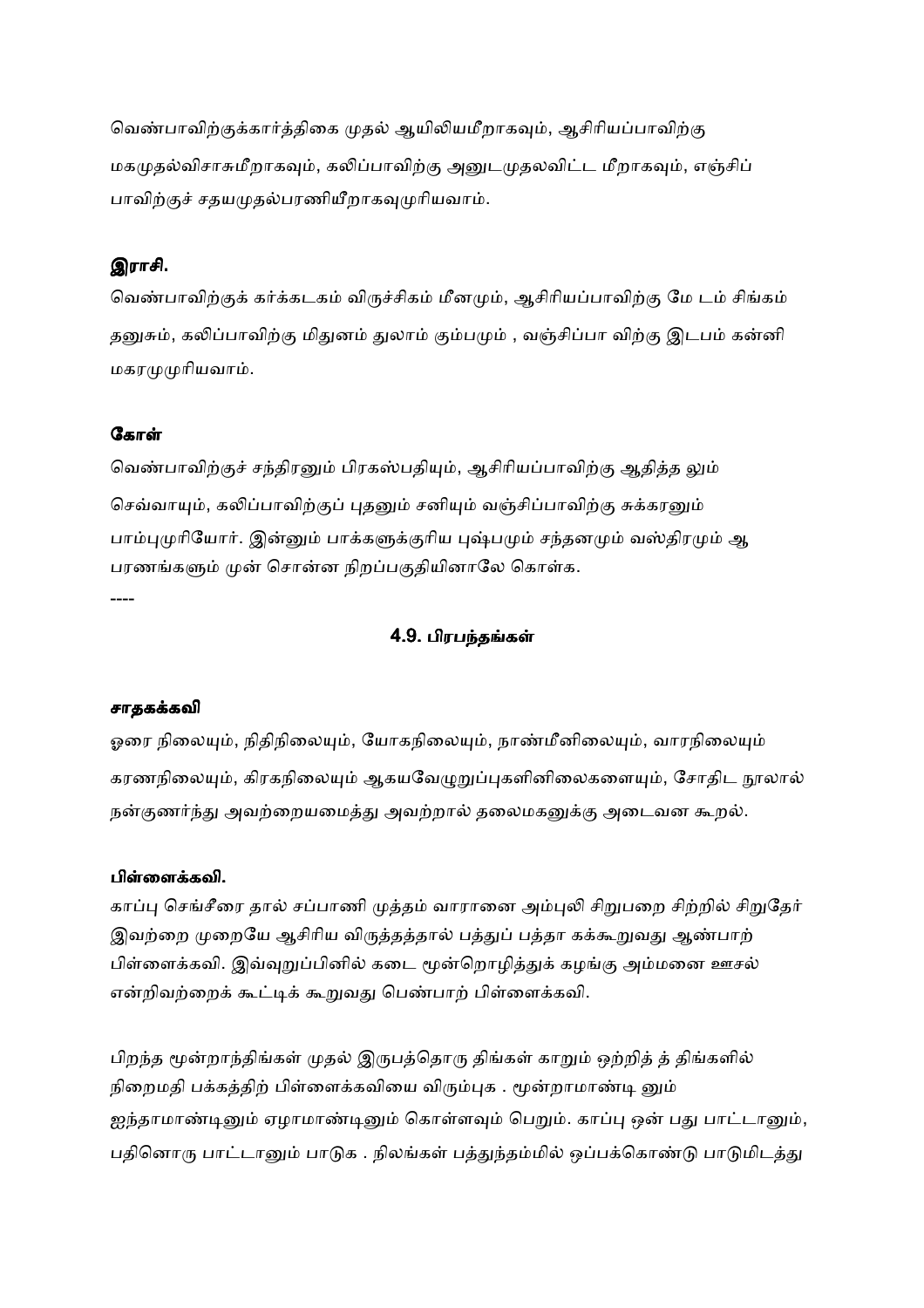ஒற்றைப்பட்டாடுதல் சிறப்புடைத்து; இர ட்டிக்கப் பாடுமிடத்தும் ஓசை பெயர்த்துப்பாடுக. காப்பு முதற்கணெடுத்த ஆசிரிய விருத்தம் நான்கடிக்கும் எமுத்தொப்பப் பாடுதல் வேண்டுமெனக் கொள்க.

#### கல பக .

வெண்பா கலித்துறை ஒருபோகு முதற்கவி யுறுப்பாக முற்கூறி, புயவ குப்பு மதங்கு அம்மனை காலம் சம்பிரகம் கார் தவம் குறம் மறம் பாண் களி சித்து இரங்கல் கைக்களை துது வண்டு தழை சல் என்னும் பதினெட்டு றுப் பியைய மடக்கு மருட்பா அகவற்பா கலிப்பா வஞ்சிப்பா ஆசிரியவிருத் தம் கலிவிருத்தம் கலித்தாழிசை வஞ்சிவிருத்தம் வஞ்சித்துறை வெண்நிறை யென்னுமிவற்றால் இடையே வெண்பா கலித்துறை விரலி அந்தாதித்தொ டையான் முற்றுறக் கூறுவது.

காலத்தான் மருவிய பிச்சியார் கொற்றியார் இடைச்சியார் முதலியவுங் கொள்க. தேவர்க்கு நூறும் அந்தணர்க்குத் தொண்டாற்றைந்தும் அரசர்க்குத் தொண்ணாறும் அமைச்சருக்கு எழுபதும் வணிகர்க்கு ஐம்பதும் வேளாளருக் குமுப்பதுமாகப்பாடுக . அந்தணரைத் தேவருக் கொப்பாகவும், குறுநில மன்ன வரை அரசர்க் கொப்பாகவும் பாடுதலுண்டு

#### பரணி.

போர்முகத்து ஆயிரம் யானையைக் கொன்ற வீரனைத்தலைவனாகக்கொண் டு, கடவுள் வாழ்த்து கடைகிறப்பு பாலைநிலம் காளிகோயில் பேய்களோடுகா ளி காளியோடு பேய்கள் கூறத் தான் சொல்லக்கருதிய தலைவன் கீர்த்திவிளங் க அவன்வழியாகப் புறப்பொருள் தோன்ற, வெம்போர் வழங்கவிரும்பல், இவை யெல்லாம் இருசீரடி, முச்சீரடி யொழிந்து ஒழிந்த மற்றடியாகாரடி பலதா ழிசையாற் பாடுவது. வெண்கலிப்பாவாற்பாடினுமிழுக்காது.

### கோவை.

இருவகையாகிய முதற்பொருளும், பதிநான்குவகையாகிய கருப்பொரு ளும், பத்து வகையாகிய உரிப்பொருளும் பெற்றுக் கைக்கிளை முதலுற்ற அன்பு டைக்காமப்பகுதியவாம் களவொழுக்கமும் கற்பொழுக்கமும் கூறலேயெல்லை யாகக் கட்டளைக்கலித்துறை நானூற்றால் திணை முதலாக துறையீறாகக் கூறப்ப ட்ட பன்னிரண்டகப் பாட்டுறுப்பும் வழுவின்றித் தோன்றப்படுவது. இது அக் வல் வெண்பா கலிப்பா வஞ்சிப்பா வண்ணம் இவற்றாலும் வழங்கப்படும்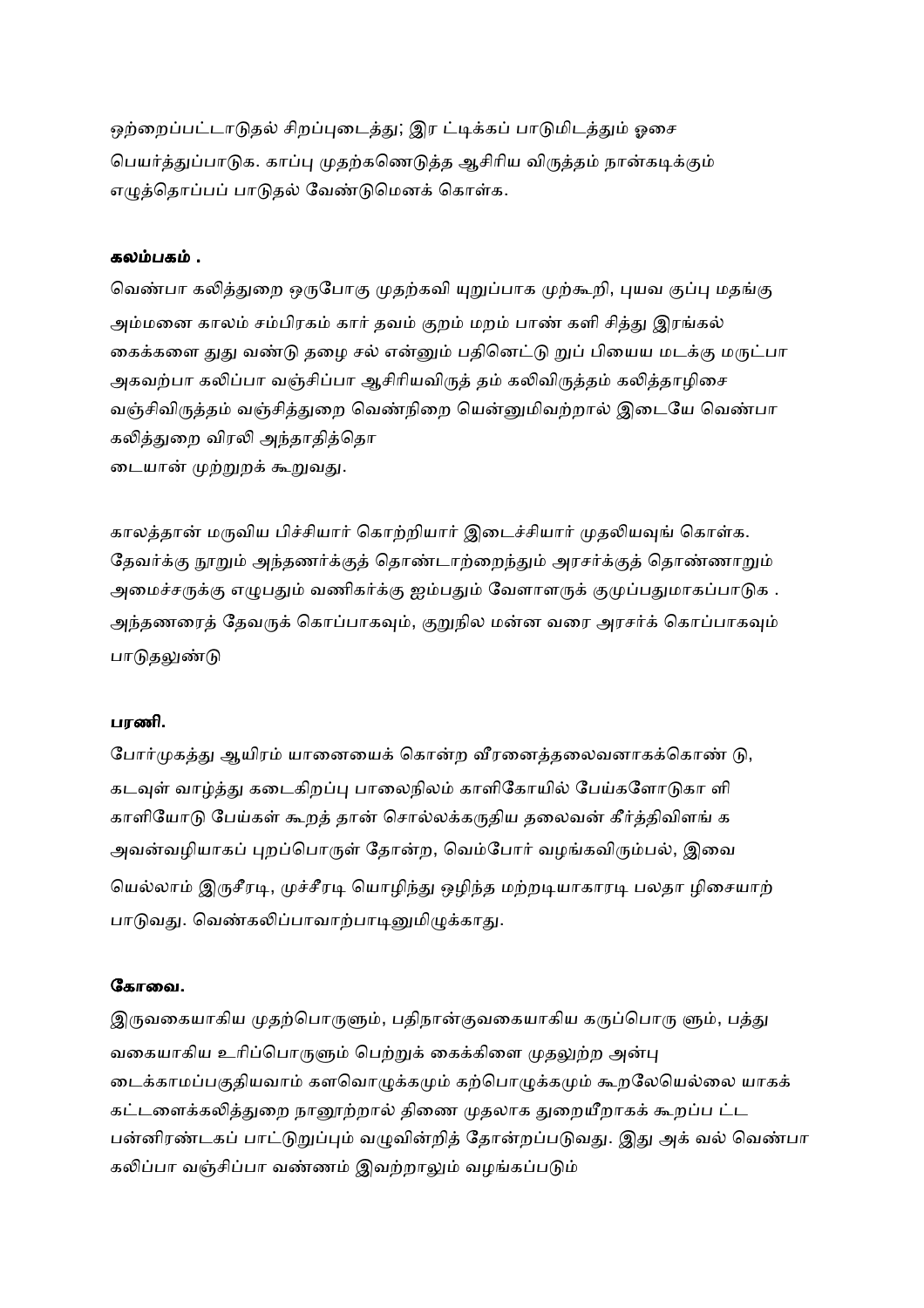#### வருக்கக்கோவை.

அகரமுதலாகிய வெழுத்துவருக்க மொழிக்கு முதலா மெழுத்துக்கட்ட ளைக் கலித்துறையாகப் பாடுவது.

#### மும்மணிக்கோவை

ஆசிரியப்பாவும், வெண்பாவும், கட்டளைக் கலித்துறையும் முறைமுறை தொகை முப்பது பெற அடுக்கி அந்தாதி தொடையாற் பாடுவது.

## ஒபா ஒருபஃது.

அகவல், வெண்பா, கலித்துறை இவற்றொன்றினால் அந்தாதித்துப் பத்து பாடுவது .

## இருபாவிருபஃது.

பத்து வெண்பாவும் பத்தகவலும் சந்தாதித் தொடையாக இருப்பது இணை ந்து வருவது.

## அட்டமங்கலம்.

கடவுளைப்பாடி அக்கடவுள் காக்கவென ஆசிரிய விருத்தமெட்டு அந்தாதித் துப்பாடுவது.

### அங்கமாலை.

ஆண்மகனுக்கும் பெண்மகளுக்கும் மிக்கன வெடுத்துக் கூறு மயைவங்க ளை வெண்பாவாலாயினும், வெளிவிருத்தத்தாலாயினும் பாதாதிகேசம், கேசாதி பாதமுறைபிறழாது தொடர்வுறப்பாடுவது

#### அனுராகமாலை

தலைவன் கனவின்கணொருத்தியைக் கண்டு கேட்டு உண்டு உயிர்த்து இனிமையுறப் புணர்ந்ததைத் தன்னுயிற்பாங்கற்குரைத்ததாக நேரிசைக்கலிவெ ண்பாவாற் கூறுவது.

## இரட்டைமணிமாலை.

முறையானே வெண்பாவுங் கலித்துறையும் இருபது அந்தாதித்தொடை யான் வருவது.

## இணைமணிமாலை.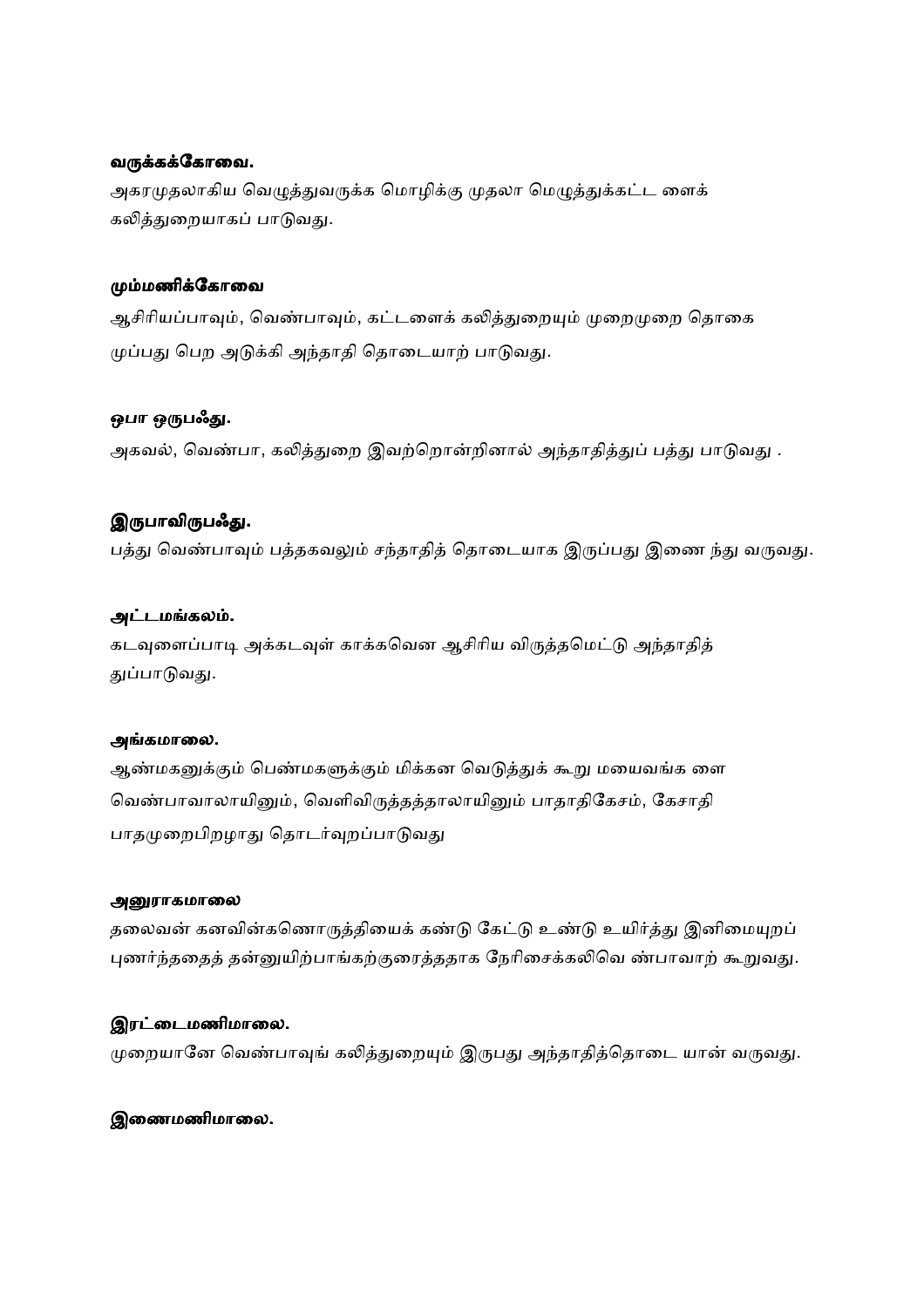வெண்பாவும் அகவலும் வெண்பாவும் கவித்துறையுமாக இரண்டிரண்டாக இணைத்து வெண்பாவக வலிணைமணிமாலை, வெண்பாக் கலித்துறை யிணைம் ணிமாலையென நூறுநூறு அந்தாதியாகப் பாடுவது.

#### நவமணிமாலை.

வெண்பா முதலாக வேறுபட்ட பாவும் பாவினமுமாக வொன்பது செய்யுளந்தாதித்துப் பாடுவது.

#### மும்மணிமாலை.

வெண்பாவும், கலித்துறையும், அகவலுமந்தாதியாக முப்பது பாடுவது.

#### நான்மணிமாலை

வெண்பாவும், கலித்துறையும், அகவலும், விருத்தமும் அந்தாதியாய் நாற் பது வருவது .

#### நாமமாலை.

அகவலடியும் கலியடியும் வந்து மயங்கியவஞ்சிப்பாவால் ஆண்மகனைப் புக ழ்ந்து பாடுவது.

#### பலசந்தமாலை

பத்துப்பத்துச் செய்யுள் வெவவறு சத்தமாக நாறு செய்யுட் கூறுவது.

#### பன்மணிமாலை

கலம்பகத்திற்குக் குறித்த ஒருபோரும், அம்மானையும் ஊசலுமின்றி எனை யுறுப்புக்களெல்லாம் வரப்பானது.

#### மணிமாலை

எந்தப்பொருண்மேலும், வெண்பாவிருபதும், கலித்துறை நாற்பதும் விர வப்பாடுவது. பாழ் சீசியாலை, அகவலடியும், 1 லியடியும் வந்து மயங்கிய வஞ்சிப்பாவால் பெண்களின் சிறப்பைக் கூறுவது

#### பெருமகிழ்ச்சிமாலை.

பெண்கள் அழகும், குணமும், ஆக்கமும், சிறப்பு முதலியன கூறுவது.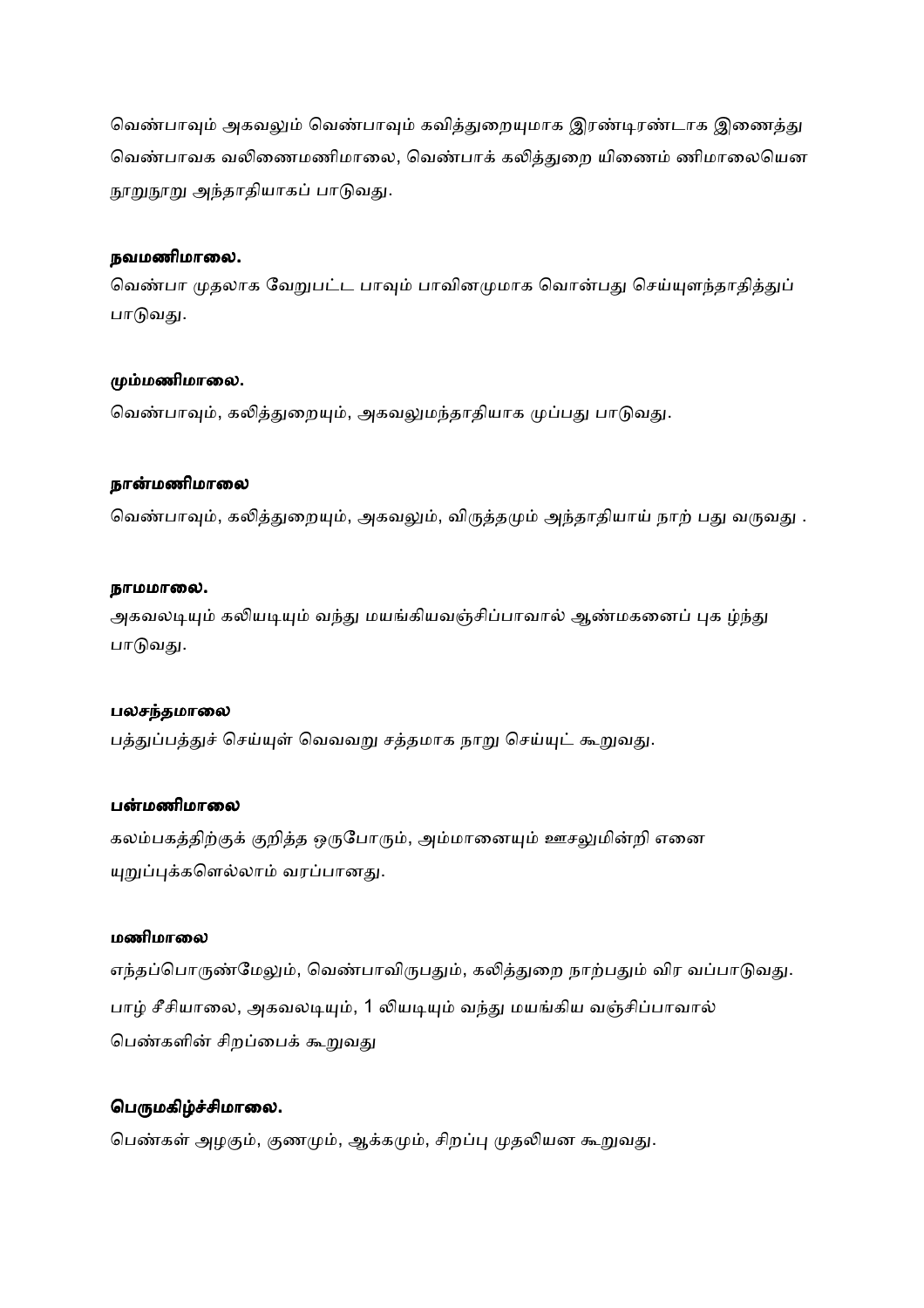#### வருக்கமாலை.

மொழிக்கு முதலாகும் வருக்கவெழுத்தினுக்கு ஒவ்வொரு செய்யுட் கூறு மெய்க்காத்திமாலை. சொற்சீரடியென்னும் கட்டுரைச் செய்யுளால் குலமுறையிற் செய்த கீர்த்தியைக் கூறுவது.

### காப்புமாலை.

தெய்வங்காத்தலாக மூன்று செய்யுளாலும் ஐந்து செய்யுளாலும் பாடுவது.

## வேனின்மாலை.

வேனிலையும் முதிர்வேனிலையும் சிறப்பித்துப்பாடுவது.

### வசந்தமாலை.

தென்றலை வருணித்துப் பாடுவது.

#### தாரகைமாலை

அருந்ததிக்கற்பின் மகளிர்க்குள்ள இயற்கைக் குணங்களை வகுப்பிற்கூறுவது

### உற்பவமாலை.

திருமால் பிறப்புப் பத்தையு ஆசிரிய விருத்தத்தால் கூறுவது.

#### தானைமாலை.

அகவலோசையிற் பிறழாது ஆசிரியப்பாவால் முன்னரெடுத்துச்செல்லும் கொடிப்படையைக் கூறுவது.

### தண்டகமாலை.

வெண்பாவினால் முன்னூறு செய்யுட்கூறுவது.

## வெட்சிமாலை

சுத்த வீரன் பகைவ ரூரிற் சென்று பசுநிரை கவர்ந்து வருவதை மிகுத்துக்கூறுவது.

## வெற்றிக்கரந்தைமஞ்சரி

பகைவர் கொண்டதந்நிரை மீட்போர் கரந்தைப் பூமாலைச்சூடிப் போய் மீட்டதைக் கூறுவது.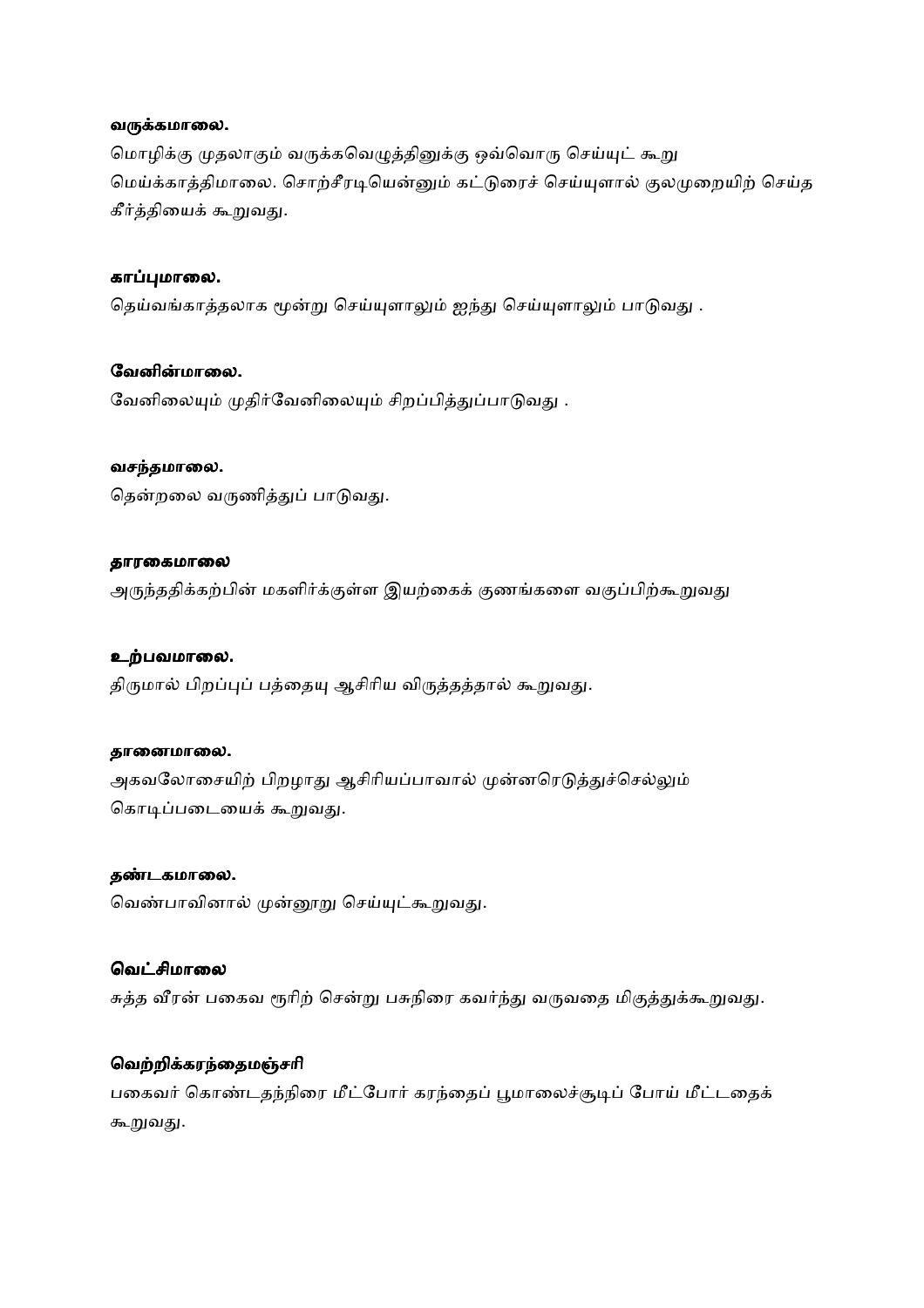## போர்க்கெழவஞ்சி

பகைவர் மேல் போர்க்குறித்துப் போகின்ற வயவேந்தர் வஞ்சிப்பூமாலை சூடப்புறப்படும் படையெழுச்சிச்சிறப்பை யாசிரியப்பாவாற் கூறுவது.

#### வரலாற்றுவஞ்சி

குவமுறை பிறப்புமுதலிய மேம்பாட்டின் பலசிறப்பையும் கீர்த்தியையும் வஞ்சிப்பாவாற் கூறுவது.

### செருக்களவஞ்சி.

போர்க்களத்தில் இறந்தகுதிரை யுடலையும் யானையுடலையும் மனிதருடலை யும் நாயும் பேயும் பிசாசமும் காகமும் கழுகும் தின்றுகளித்துப்பாடிய சி தப்பைப் பாடுவது.

#### காஞ்சிமாலை.

பகைவரூர்ப்புறத்துக் காஞ்சிப்பூமாலை சூடியூன்றலைக் கூறுவது.

-----------

### நொச்சிமாலை

புறத்தூன்றிய பகைவர் கோடவின்றி நொச்சிப் பூமாலை சூடித் தன்மதில் காக்குந்திறங் கூறுவது.

### அழிகைமாலை

பகைவர் ஊர்ப்பாஞ்சூடி உழினைப்பூமாலை சூடிப்படை வளப்பத்தைக் கூறுவது

#### தும்பைமாலை

பகைவரொடு தும்பைப் பூமாலை சூடிப்பொருவதைக் கூறுவது.

#### வாகையாலை.

பகைவரை வென்று புகழ்படைத்து வாகைப் பூமாலை சூவேதையாசிரியப் பாவாற் கூறுவது

## வாதோரணமஞ்சரி

யானையை வயப்படுத்தி அடக்கனவருக்கும் எதிர்த்தயானையை வெட்டிய டக்கினவருக்கும் பற்றிப் பிடித்துச் சேர்த்தவருக்கும் வீரப்பாட்டின் சிறப்பை வஞ்சிப்பாவால் தொடுத்துப் பாடுவது.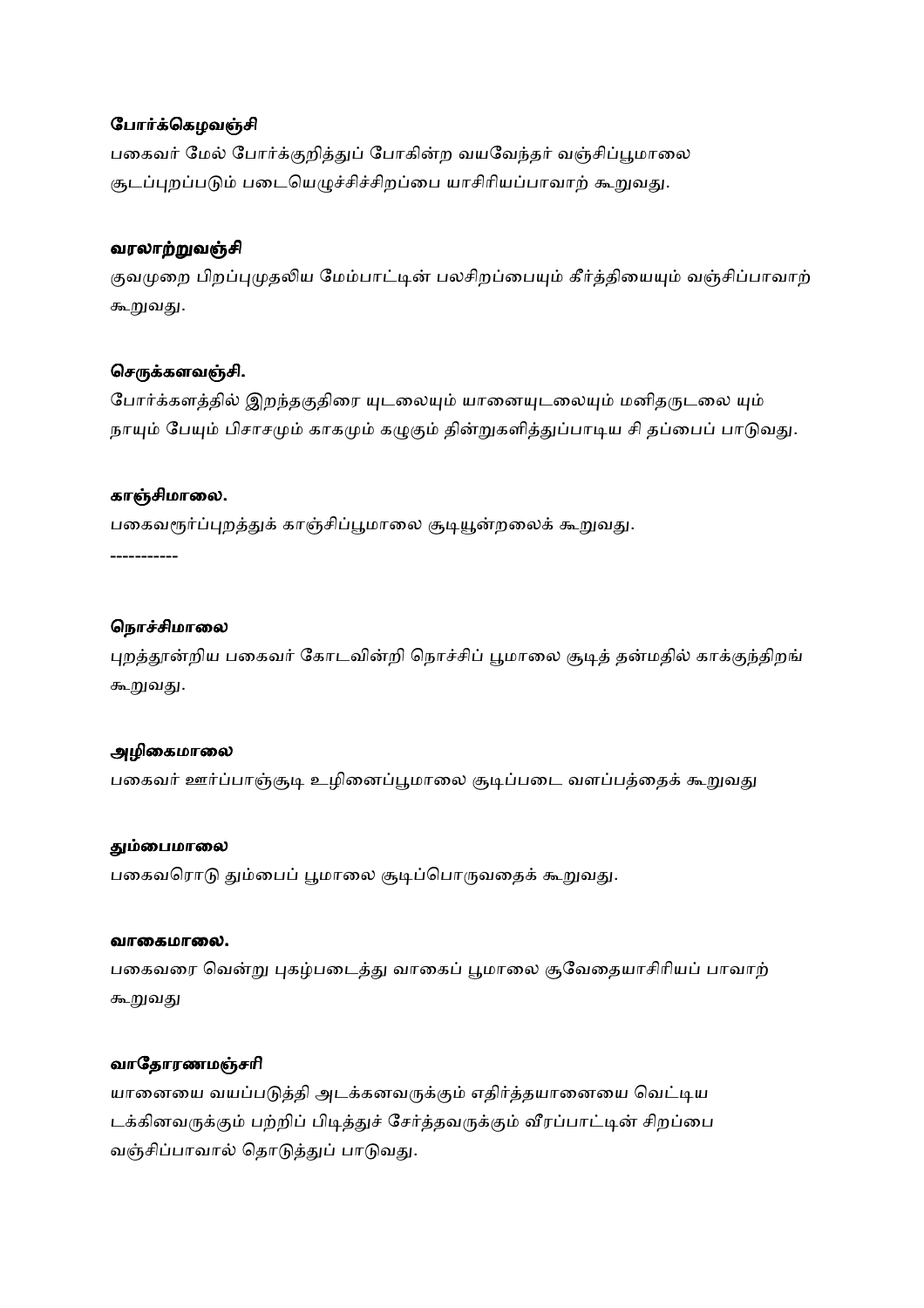#### எண்செய்யுள்

பாட்டுடைத்தலைவன் கனரையும் பெயரையும் பத்து முதல் ஆயிரமளவும் பாடி எண்ணாந்பெறுவது.

#### தொகை நிலைச்செய்யுள்

நெடிலடிச் செய்யுளால் தொகுத்தது நெடுந்தொகை, குறளடிச் செய்யு ளால் தொகுத்தது குறுந்தொகை, கலிப்பாவால் தொருத்தது கலித்தொகை போல்வன.

### ஒலியலந்தாதி

பதினாறு கலையோ ரடியாகவைத்து, இங்ஙனம் நாலடிக்கறுபத்து நாலுக லைவகுத்து, பலசந்தமாக வண்ணமும் , கலைவைப்பும், தவறாமலந்தாதித்துமு ப்பது செய்யுட்பாடுவது. சிறுபான்மை யெட்டுக்கலையானும் வரும், வெண்பா அகவல், கலித்துறை ஆகிய இம்மூன்றையும் பத்துப்பத்தாக அந்தாதித்துப் பா டுவதுமுண்டு.

## பதிற்றந்தாதி.

பத்துவெண்பா பத்துக்கலித்துறை பொருட்டன்மை தோன்ற அந்தாதித் தப்பாடுவது.

### நூற்றந்தாதி .

நூறு வெண்பாவிலேனும் நூறுகலித்துறையிலேனும் அந்தாதித்துக் கூறுவது.

#### உலா

இளமைப்பருவ முற்றதலைவனைக் குவத்தாது ஙகுடி பிறப்பானும் மங்கலங்க ளாலும் பரம்பரையானும் இன்னானெனபது தோன்றக் கூடி அணிகலன்களால் அலங்கரித்துக்கொண்டு முதன்மையெய்தியமான நெருங்கிய அழகிய வீ தியிடத்து அன்னோன்பவனிவரப்பேதை முதலிய எம் பருவமானார் கண்டுதொ ழ உலாவந்ததாக நேரிசைக் கலிவெண்பாவாற் கூறுவது

ஐந்துமுதலேழளவும் பேதை, எட்டுமுதற்பதினொன்றளவும் பெதும்பை, பன்னிரண்டு முதற்பதினமூன்றளவுமங்கை , பதினான் குமுதல் பத்தொன்பதளவு மடந்தை, இருபது முதலிருபத்தைந் தளவுமரிவை, இருபத்தாறு முதல் முப்பத் தொன்றளவுந்தெரிவை, முப்பத்திரண்டு முதல் நாற்பதளவும் பேரிளம் பெண்.

#### உலாமட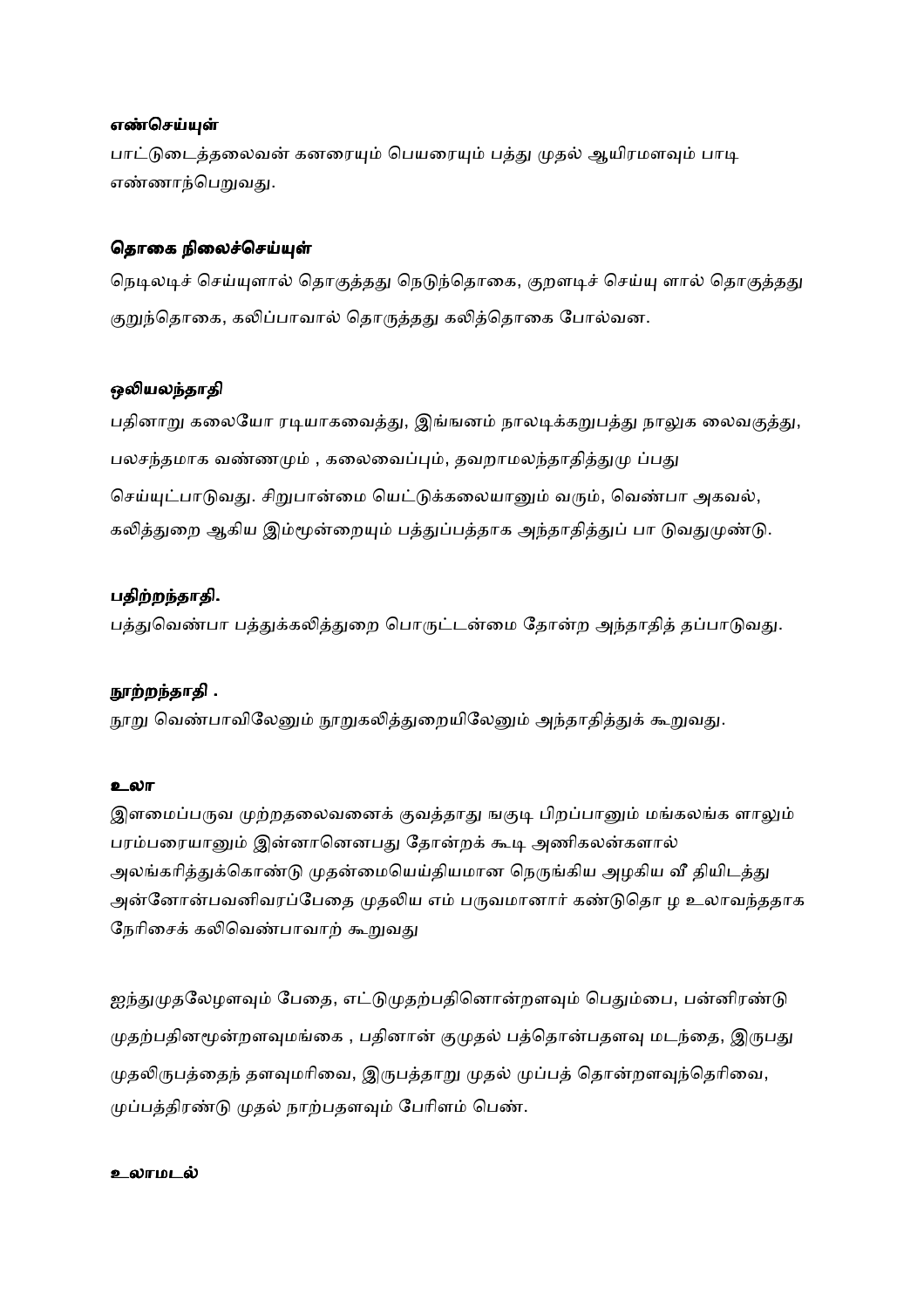கனவிலொரு பெண்ணைக் கண்டு கலவியின் பங்காந்தோன் விழித்தபின் அவள் பொருட்டு மடவார்வேனெனபதைக் கலிவெண்பாவால் முற்றுவிப்பது,

#### வளமடல்.

அறம், பொருள், இன்பமாகிய பயனை நித்திதது, மங்கையர் காமவின்பத் தைப் பயனெனக்கொண்டு பாட்டுடைத்தலை மகன் இயற்பெயருக்குத்தக்கதை எதுகையாக நாட்டிக்கூறி அவ்வெதுகைப்பட தனிச்சொல்லின்றி இன்னிசைக் கலிவெண்பாவால் தலைமகனிரந்து குறைபெறாது மடலேறுவதாய்ச்சாரடியெ துகையாக வரப்பாடுவது.

### ஆற்றுப்படை

அகவற்பாவால் விற, பாணா, கூத்தா, பொருதா , இந்நால்வரிலொருவர் பரிசுக்குப்போவாரைப் பரிசுபெற்று வருவோர் ஆற்றிடைக்கண்டு தலைவன் கீர்த் தியும், கொடையும், கொற்றமும் கூறுவது

#### கண்படைநிலை,

அரசரும் அரசரைப்போல் வாரும் அவைக்கண் நெடிது வைகியவழி மருத் துவரும் மந்திரிமாரும் முதலியோருக்கும் கண்டுயில் கொடலைக்கருதிக்கூறுவது.

### பெயான்னிசை

பாட்டுடைத்தலைவன் பெயரைச்சார இன்னிசை வெண்பாவால் தொண்ணூ றேனும் எழுபதேனும் ஜம்பதேனும் பாடுவது.

-----------

### ஊரின்னிசை.

பாட்டுடைத்தலைவ னூரைச்சார இன்னிசை வெண்பாவால் தொண்ணூ றேனும் எழுபதேனும் ஐம்பதேனும் பாடுவது.

### பெயர் நேரிசை

பாட்டுடைத்தலைவன் பெயரைச்சார நேரிசை வெண்பாவால் தொண்ணூ றேனும் எழுபதேனும் ஐம்பதேனும் பாடுவது.

### ஊர் நேரிசை .

பாட்டுடைத்தலைவன் கவரைச்சார நேரிசை வெண்பாவால் தொண்ணூறே னும் எழுபதேனும் ஐம்பதேனும் பாடுவது.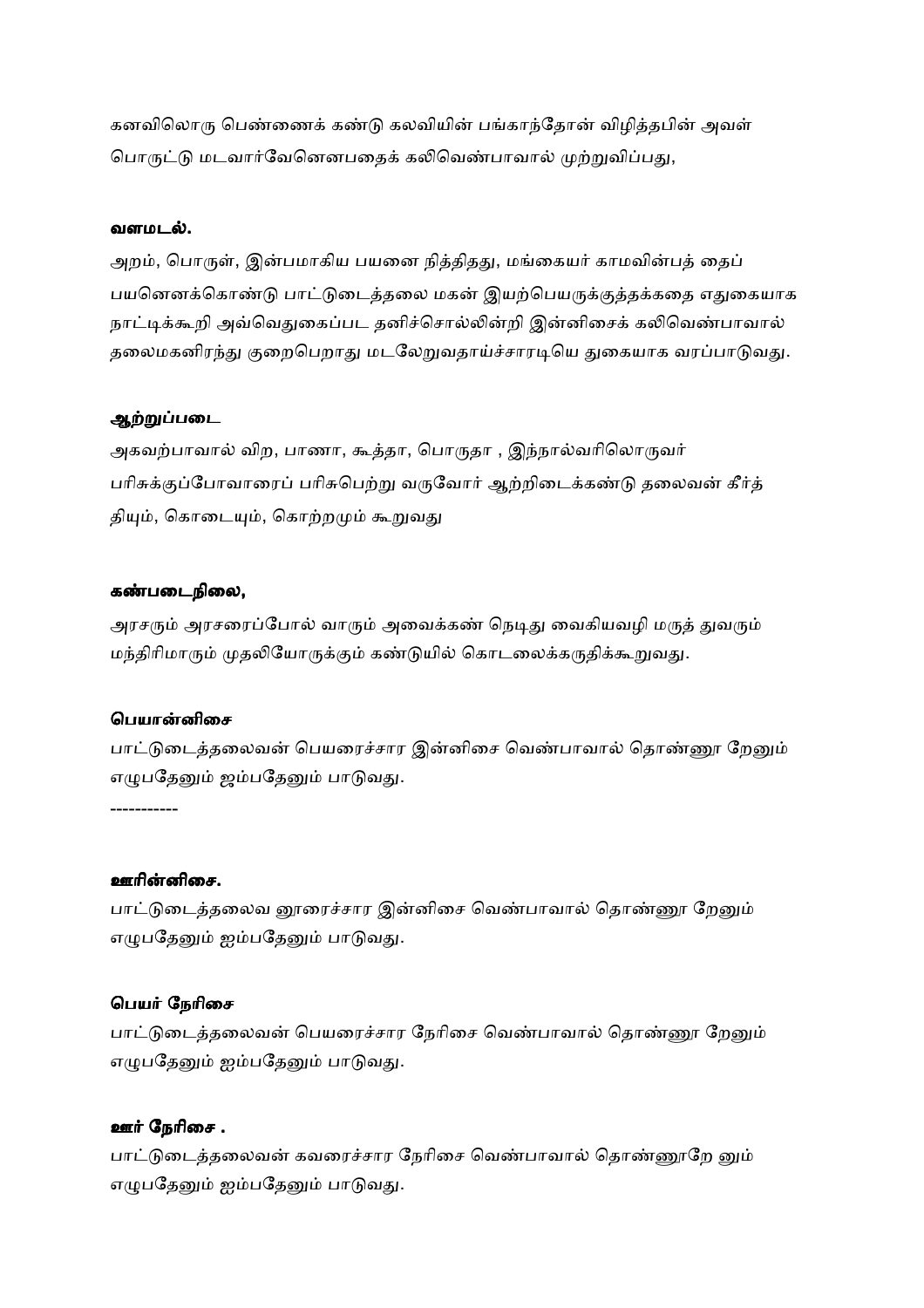#### ஊர் வெண்பா

வெண்பாவால் ஊரைச்சிறப்பித்துப் பத்துச் செய்யுள் பாடுவது.

## விளநிைல.

வேலும் வேற்றலையும் விலங்காதோங்கியவாறு போலக் கோலொடுவிளக்குமொன்று பட்டோங்குமா றோங்குவதாகக் கூறுவது.

## புறநிலை.

நீவணங்குந் தெய்வம் நின்னைப் பாதுகாப்ப கின்வழிவழிமிகுவதாகவெனக் கூறுவது.

### கடைநிலை

சான்றோர் தூரத்தில் வருதலால் பிறந்த வருத்தர் தீர வாயில் காக்கின்றவ னுக்கு என்வரவைத் தலைவற்கிசையெனக் கடைக்கணின்று கூறுவது.

## கையறுநிலை.

கணவனோடு மனைவி கழிந்துழி , அவர்கண்பட்ட வழிவுப் பொருளெல்லாம் பிறர்க்கறிவுறுத்தி, தாமிறந்துபடாதொழிந்தவாயத்தாரும், பரிசில் பெறும் விற லியரும் தனிப்படருழந்து செயலறு நிலையைக் கூறுவது.

## தசாங்கப்பத்து.

நேரிசை வெண்பாவால் அரசன் படைத்த தசாங்கத்தினைப் பத்துச்செய்யுட்கூறுவது.

## தசாங்கத்தியல்.

அரசன் தசாங்கத்தை யாசிரிய விருத்தத்தால் பத்துச் செய்யுட் கூறுவது

## அரசன் விருத்தம்.

பத்துக்கலித்துறையும், முப்பது விருத்தமும் கலித்தாழிசையுமாக மலை கடல், நாடுவருணனையும், நிலவருணனையும் , வாண்மங்கலமும், தோண் மங்கல மும் பாடி முடிப்பது.

----------

## நயனப்பத்து.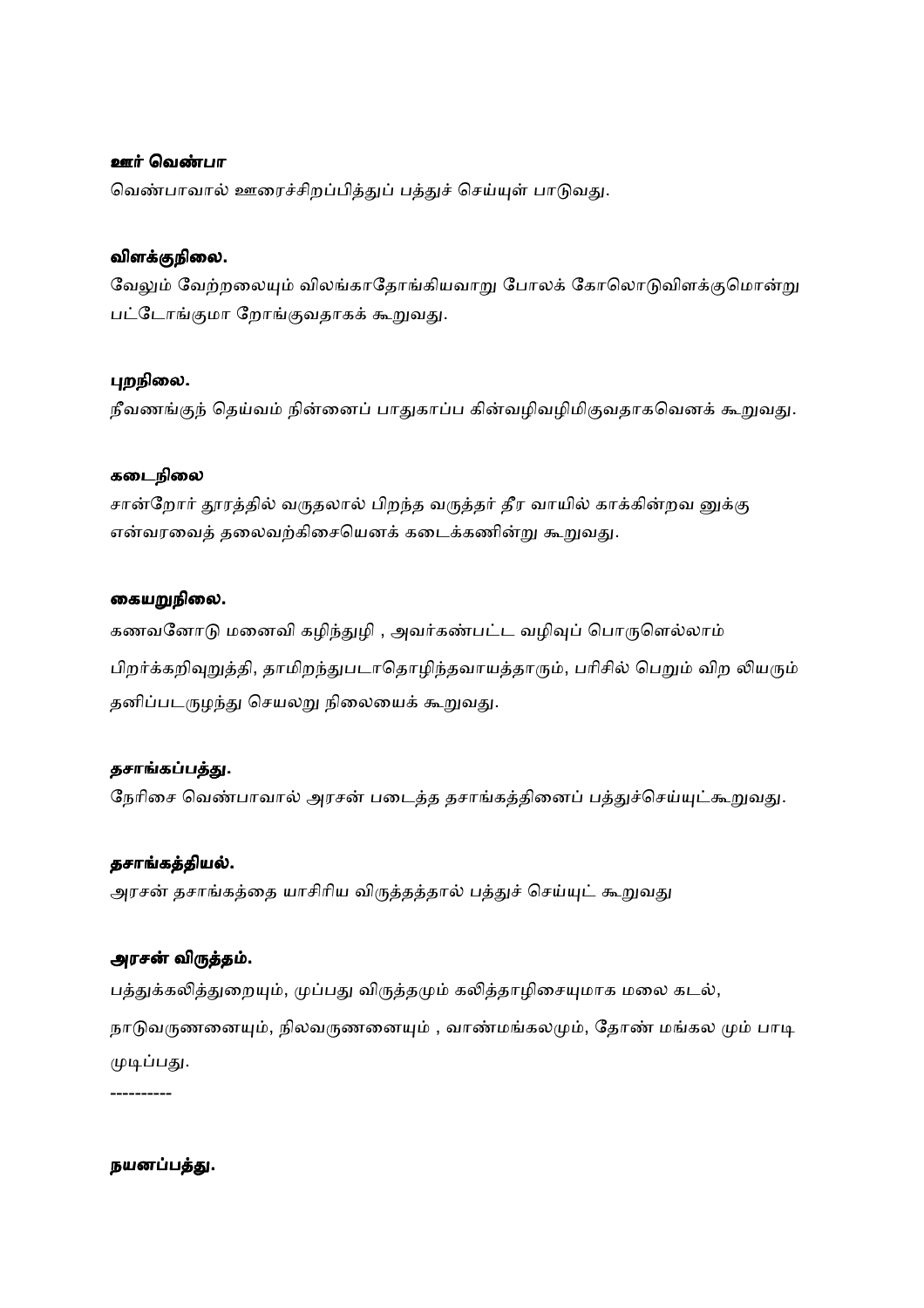கண்களைப் பத்துச்செய்யுளால் கூறுவது.

### பயோதரப்பத்து.

முலையைப் பத்துச்செய்யுளால் கூறுவது.

பாதாதிகேசம். கலிவெண்பாவால் அடிமுதல் முடியளவும் கூறுவது.

## கேசாதிபாதம்.

கலிவெண்பாவால் முடிமுதல்டியளவும் கூறுவது.

### அலங்காரபஞ்சகம்.

வெண்பா, கலித்துறை, அகவல், ஆசிரியவிருத்தம், சந்த விருத்தம் இவ்வகையே மாறி மாறி நூறு செய்யுளந்தாதித்துப் பாடுவது.

கைக்கிளை . ஒருதலைக் காமத்தை ஐந்து விருத்தத்தால் கூறுவது. முப்பத்திரண்டு செய் யுளால் கூறுதலுமாம்.

#### ம.கலவைள.

உயர் குலத்திற்பிறந்த மடவாலை வெண்பா வொன்பதாலும், வகுப்பொன்பதாலும் பாடுவது.

#### தூது

ஆண்பாலும் பெண்பாலும் அவரவர்காதலை பாணன் முதலிய உயர்திணை யோடும், கிளி முதலிய வஃறினையோடும் சொல்லித்தூது போய் வாவெனக்கலி வெண்பாவாற் கூறுவது.

[#] நாற்பது.

------

இடமும், பொருளும், காலமும், ஆகியவற்றுளொன்றினை நாற்பதுவெ ண்பாவாற் கூறுவது.

 $#$  காலம்பற்றிவருவது கார்நாற்பது இடம்பற்றி வருவது களவழி நாற்பது பொருள் பற்றி வருவது இன்னாநாற்பது இனியா நாற்பது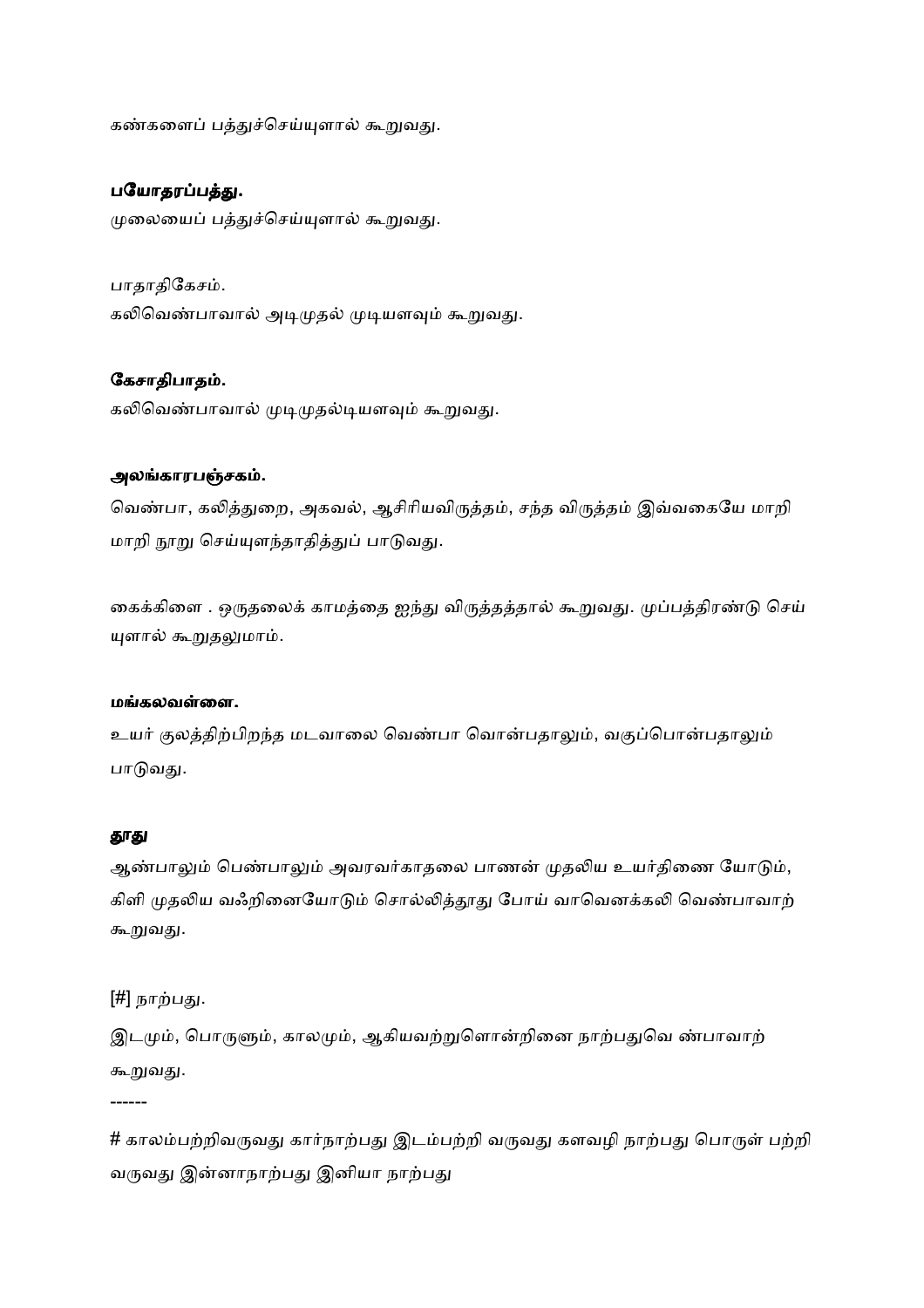#### ----------

### குழமகன்.

கலிவெண்பாவால் பெண்கள் தங்கையிற்கண்ட இளைமைத்தன்மையுடை ய குழமகனைப்புகழ்ந்து கூறுவது.

#### தாண்டகம்.

இருபத்தேழெழுத்து முதலாக வுயர்ந்தவெழுத்தடியினவாய் எழுத்தும் கு ருவும் இலகுவும் ஒத்துவருவன அளவியற்றாண்டகமெனவும் எழுத்தொவ்வாதும் எழுத்தல கொவ்வாதும் வந்தன அளவழித்தாண்டகமெனவும் ஒரு பொருளைக் குறித் துப் பத்துச்செய்யுளாகக் கூறுவது.

#### பதிக .

ஒரு பொருளைக் குறித்துப் பத்துச் செய்யுளாகக் கூறுவது.

#### சதக .

அகப்பொருளொன்றன் மேலாதல், புறப்பொருளொன்றன் மேலாதல் கற்பித்து நூறு செய்யுட்கூறுவது.

#### செவியறிவுறாஉ

பொங்குதலின்றிப் புரையோர் நாப்பணிக்கூறல கடனென அவையடக்கி யற் பொருளும் மருட்பாவாற்பாடுவது

#### வாயுறை வாழ்த்து.

வேம்புங்கடுவும் போல்வனவாகிய வெஞ்சொற்கள் முன்னர்த் தாங்கக்கூ டாவாயினும், பின்னர்ப் பெரிதும் பயன்றருமென, மெய்ப்பொருளுற மருட் பாவாற் கூறுவது.

## புறநிலை வாழ்த்து.

வழிபடு தெய்வ நின்னைப் புறங்காப்பக் குற்றமில்லாத செல்வத்தோடு ஒரு காலைக்கொருகால் சிறந்து பொலிவாயெனறு மருட்பாகா வறைவது.

#### பவனிக்காதல்.

உலாக் காட்சியாலெய்திய காமமிக்கால், அவை பிறரொடு முரைத்து வருந் துவது,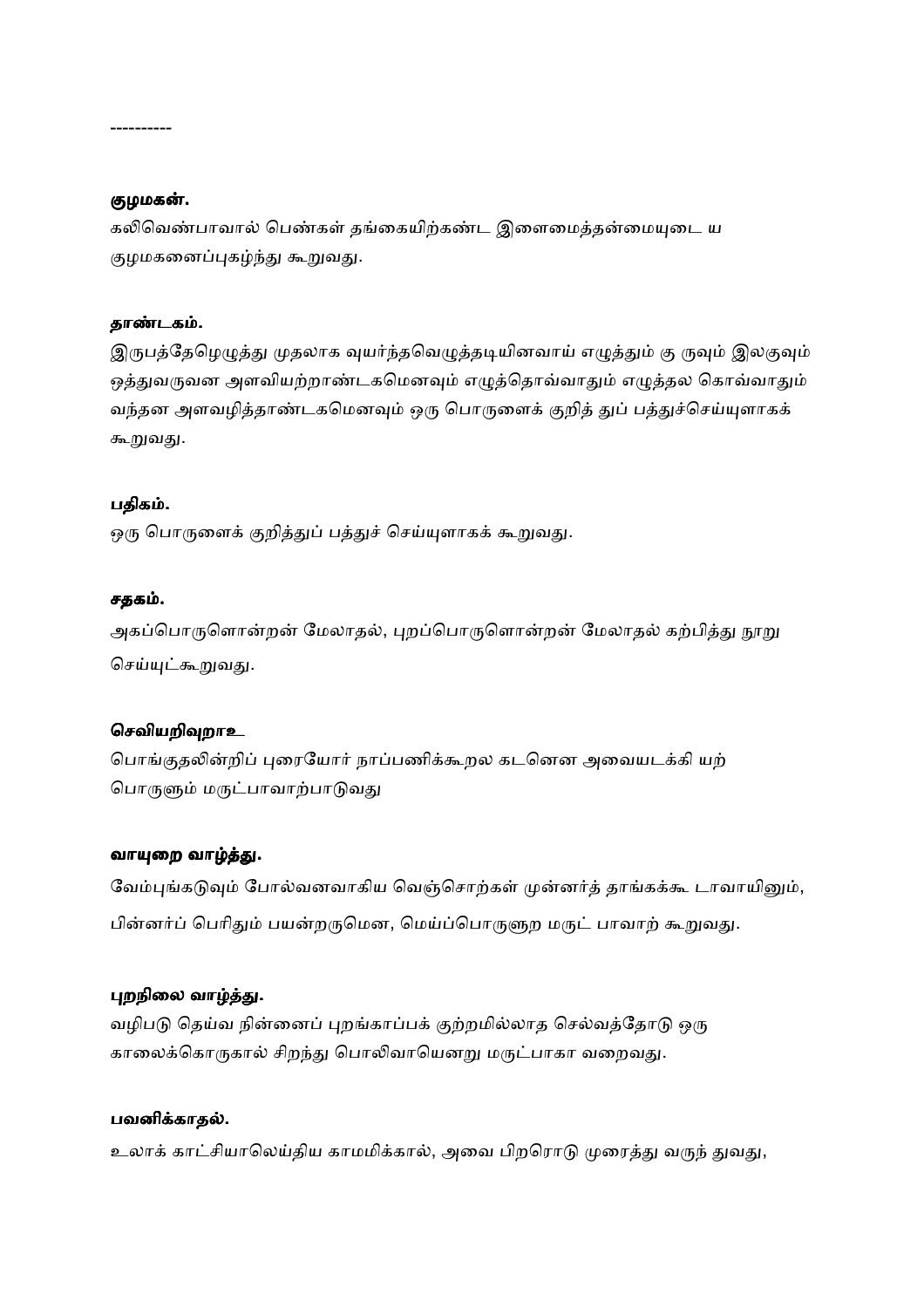#### ஊசல்.

ஆசிரிய விருத்தத்தானாதல், கலித்தாழிசையானாதல் சுற்றத்தோடும் பொ லிவதாக ஆடிருசல், ஆடாமோவூசல் என்றிறக் கூறுவது.

#### எழுகூற்றிருக்கை.

கோதிலேழறை யாக்கிக்குறு மக்கண் முன்னின்றும், புக்கும் போந்தும் வி ளையாடும் பெற்றியால் வழுவாமை ஒன்று முதலேழிறுதியாக முறையானே பாடுவது.

#### கடிகை வெண்பா.

தேவரிடத்தும் அரசரிடத்தும் நிகழுங்காரியம் கடிகையளவிற் றோன்றி நடப்பதாக, முப்பத்திரண்டு நேரிசை வெண்பாவாற் கூறுவது.

#### சின்னப்பூ .

நேரிசை வெண்பாவால் அரசனது சின்னமாகிய தசாங்கத்தைச் சிறப்பித்து, நூறு, தொண்ணூறு , எழுபது, ஐம்பது, முப்பது என்னுந் தொகைபடக் கூறவது.

### விருத்தவிலக்கணம்.

வில், வாள், வேல், செங்கோல், யானை, குதிரை, நாடு, ஊர் , குடை இவ்வொன்பதையும் பத்துப்பத்து அகவல் விருத்தத்தால் ஒன்பது வகையுற ப்பாடுவது.

### முதுகாஞ்சி.

இளமை கழிந்து அறிவின்மிக்கோர், இளமை கழியாத அறிவின் மாக்கட் குக் கூறுவது.

### இயன் மொழிவாழ்த்து.

இக்குடியிற் பிறந்தோர்க் கெல்லாம் இக்குறையியல் பென்றும், அவற்றை நீயும இயல்பாகவுடையை யென்றும், இன்னோ பலநீயும் இயல்பாக வீயென்று ம , உயர்ந்தோரவனை வாழ்த்துவதாகக் கூறுவது.

### ஒலியலந்தாதி.

பதினாறு கலையோரடியாக வைத்து, இங்ஙனம் நாலடிக்கறுபத்து நான்கு கலை வகுத்துப், பலசந்தமாக வண்ணமும், கலைவைப்புந் தவறாமலந்தாதித்து முப் பது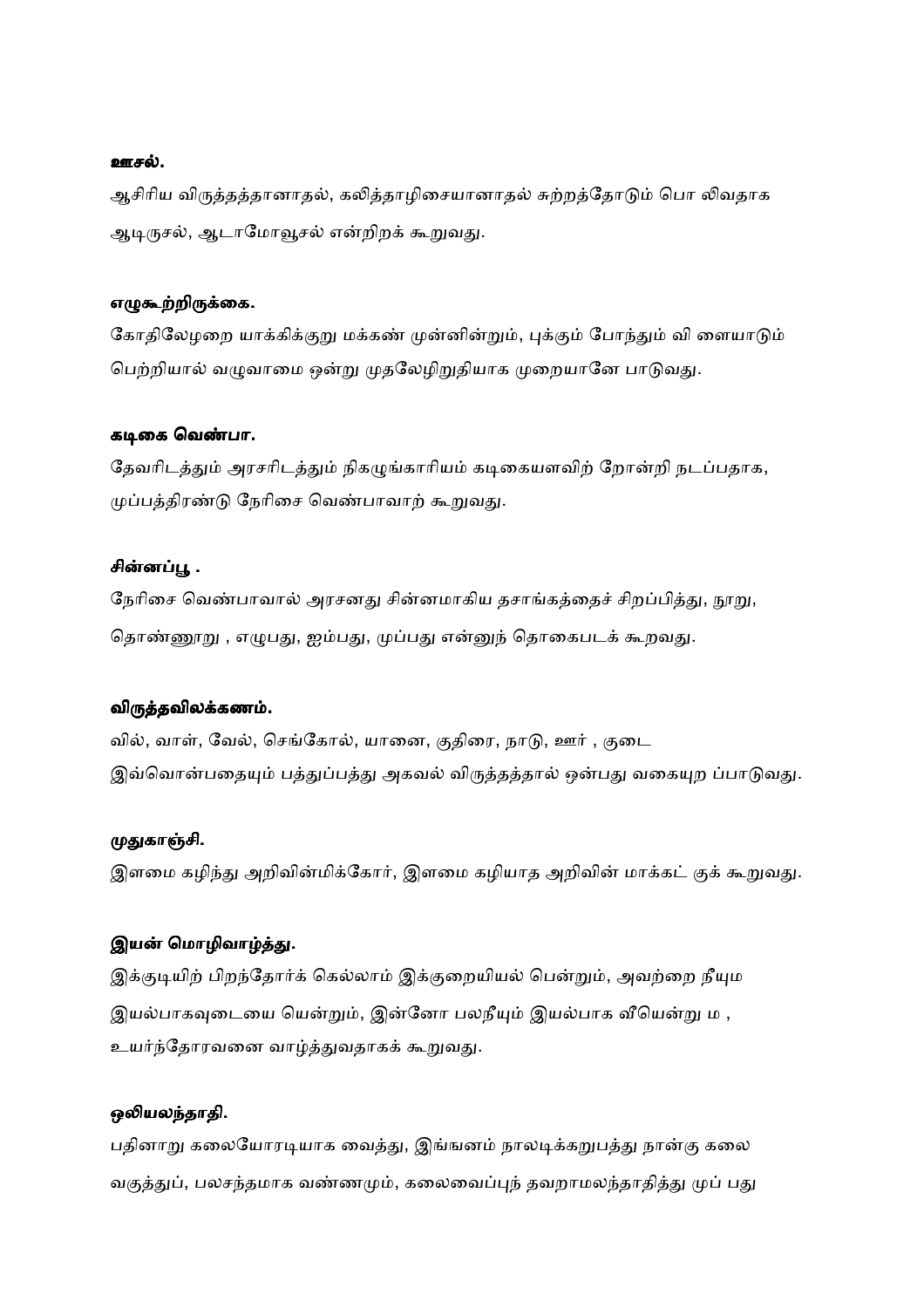செய்யுட் பாடுவது, சிறுபான்மையெட்டுக்கலையானும் வரும், வெண்பா, கலி த்துறை ஆகிய இம்மூன்றையும் பத்துப்பத்தாக அந்தாதித்துப் பாடுவதுமுண்டு.

### குறத்திப்பாட்டு.

தலைவன் பவனிவரவு, மகளிரகாமுறல் , மோகினி வரவு, உலாப்போந்த தலைவனைக்கண்டு மயங்கல், திங்கள் தென்றன் முதலியவுவாலம்பனம் பாங்கி யுற்ற தென்னெனவினவல், தலைவிபாங்கியோடுற்றது கூறல், பாங்கிதலைவனைப் பழித்துக்கூறல், தலைவி தலைவனைப் புகழ்ந்து கூறல் தலைவிபாங்கியைத் தூதுவே ண்டல் தலைவிபாங்கியோடு தலைவனடையாளங்க. றல், குறத்திலாவு, தலைவிகு றத்தியை மலைவள முதலிய வினவல், குறத்திமலைவள நாட்டு வளமுதலிய கூற ல், தலைவன்றலவளம் கிளை வள முதலிய கூறல், குறிசொல்லிவந்தமை கூறல், த லைவிகுறிவினவல், குறத்திதெய்வம்பராவல குறிதோந்து நல்வரவுகூறல், தலை விபரிசிலுதவிவிடுத்தல், குறவன் வரவு , புள்வரவுகூறல், கண்ணி குத்தல், புட்ப இத்தல் குறத்தியைக் காமுற்றுத்தேடல், குறவன்பாங்கனொடு குறத்தியடையாள ங்கூறல், குறவன் குறத்தியைக் கண்ணுறல், குறவனணி முதலிய கண்டையுற்று வினவலு மாண்டாண்டு குறத்திவிடை கூறலுமாகக்கூறல், பெரும்பான்மையு மிவ்வகை யுறுப்புக்களால் , அகவல், வெண்பா, தாவு கொச்சகம், கலித்துறை, கழிநெடில் விருத்தம் கலிவிருத்தம் இச்செய்யுளிடைக் கிடைக்கூறிச் சிந்துமு தலிய நாடகத்தமிழாற்பாடுவது.

#### உழத்திப்பாட்டு

கடவுள் வணக்கமுறையே மூத்தபள்ளி இளைய , பள்ளி, குடும்பன் வரவோ டவன் பெருமை கூறல் முறையே யவர் வரலாறு நாட்டுவளன் குயிற்கூக்கேட்டல், மழைவேண்டிக் கடவுட்பரவல், மழைக்குறியோர்தல், ஆற்றின் வாவு, அதன் சிறப்புக்காண்ட லிவற்றின் கிடையிடையகப் பொருட்டுறையுங் கூறிப்பண் ணைத்தலைவன் வரவுபள்ளிகலிருவர் முறையீடு இளையாளையவானுப்பல், பள்ள ன் வெளிப்படல் பண்ணைச்செயல்வினவல், அவனது கூறல், ஆயரை வருவித்த ல், அவர்வரல் , அவர்பெருமை கூறல் மூத்தபள்ளி முறையீடு, குடும்பன் கிடை யிலிருந்தான் போலவரல், அவனைத்தொழுவில் மாட்டல் அவன் புலம்பல், மூ த்தபள்ளி யடி சிற்கொடுவரல் , அவனவளோடு கூறல் அவனவனை மன்னித்தல் கேட்க வேண்டல், அவண்மறுத்தல் அவன் சூளுறல் அவனவளை மீட்கவேண்டி பண்ணைத்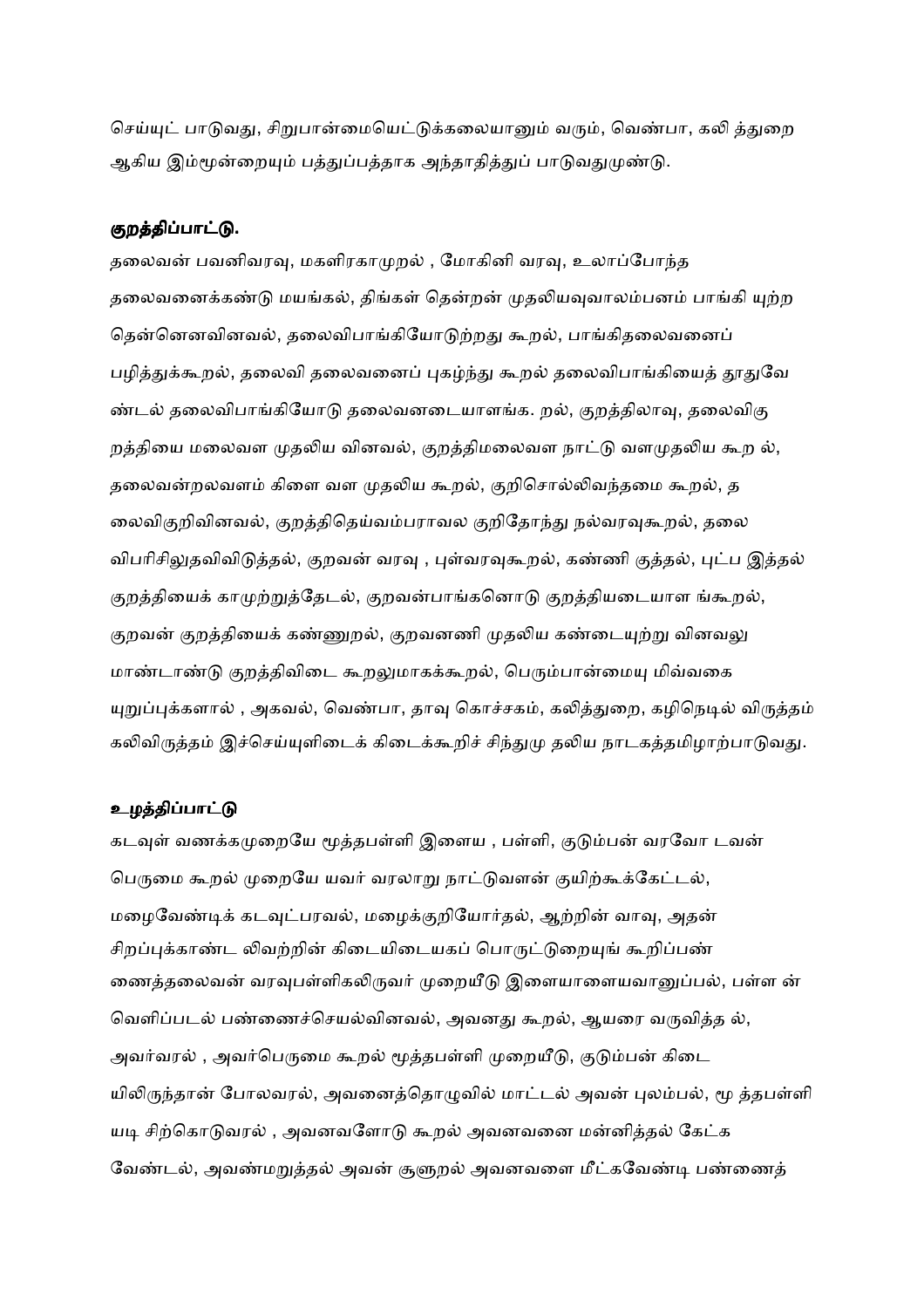தலைவனைப்பரவல், விதைமுதலிய வளங்கூறல், உழவருழல், காளை வெருளல் அதுபள்ளணைப்பாய்தல், பள்ளிகள் புலம்பல் அவனெழுந்துவித்தல் அதைப் பண்ணைத்தலைவற்கறிவித்தல், நாறு நடல், விளைந்தவிர் செப்பஞ்செயல் நெல்லளத்தல், மூத்தப்பள்ளி முறையீடு பள்ளிகளுளொருவாக் கொருவரேசலெ ன விவ்வுறுப்புக்களுறப் பாட்டுடைத்தலைவன் பெருமையாங்காங்கு தோன் றச்சிந்தும் விருத்தமுய விரவிவர விவற்றாற்பாடுவது.

## பெருமங்கலம்.

நாடோறுந் தான் மேற்கொள்கின்ற சிறை செய்தான் முதலிய செற்றங்களை க்கை விட்டுச் சிறைவிடுகன் முதலிய சிறந்த தொழில்கள் பிறந்ததற்குக் காரண மான நாளிடத்து நிகமும் வெள்ளணயைக்கூறுவது.

## பெருங்காப்பியம்.

தெய்வணக்கமுஞ் செயப்படுபொருளு மிவற்றிற்கியைய வாழ்த்து முன் னுளதாயறம் தெய்வ வணக்கமுன் செயப்படுபொருளுமிவற்றிற் கியைய வாழ்க் துமுன்னுளதாயறம் பொருளின பம் வீடென்னு நாற்பொருளும் பயக்குநெறியுள தாய நிகரிலாத்தலைவனையுடைத்தாய மலையுங்கடலு நாடுநகரும் பருவமுமிருசு டர்த்தோற்றமு மென்றிவற்றின் வளங்கூறுதலுமணமு முடிகவித்தலும் பொ ழில்விளையாட்டு நீர்விளையாட்டு உண்டாட்டு மகப்பேறும் புலவியுங்கலவியுமெ ன்றி வற்றைப் புகழ்தலும் மந்திரமுந்து கஞ் செலவும் போரும் வென்றியுமென் றிவற்றைத் தொடர் துதி கூறலுமாகியவிலைமுறையே தொடர்வுறச் சருக்கமில ம்பகம் பரிச்சேதமென்றும் பகுப்புடைத்தாய் வீரமுதலிய சுவையும் வந்றை வி ளக்குங் கருத்து விளங்கக்கற்றோரானியற்றப்படுவதாம் நாற்பய னொழிந்தேனை யவுறுப்புக்களுட்சில குறைந் தியலினுங்குற்றமின்று.

## சிறுகாப்பியம்.

அறம் பொருளின்பம் வீடெனு நான்கனுளொன்றும் பலவங்குறைந்தே னையவுறுப்புக்கண் மேற்கூறியவாறியல்வது.

## வேறுபெயர்கள் .

பொருளானும், இடத்தானும், தொழிலானும், உறுப்பானும், அளவானும் செய்தோன் பெயரானும் செய்வித்தோன் பெயரானும் பெயர்பெறும். பொரு ள்பற்றி வந்தது ஆசாரக்கோவை, இடம்பற்றி வந்தது மதுரைக்காஞ்சி, காலம் பற்றிவந்தது வேனில விருத்தம், தொழில் பற்றி வந்தது யானைத்தொழில், உறுப் புப்பற்றி வந்தது